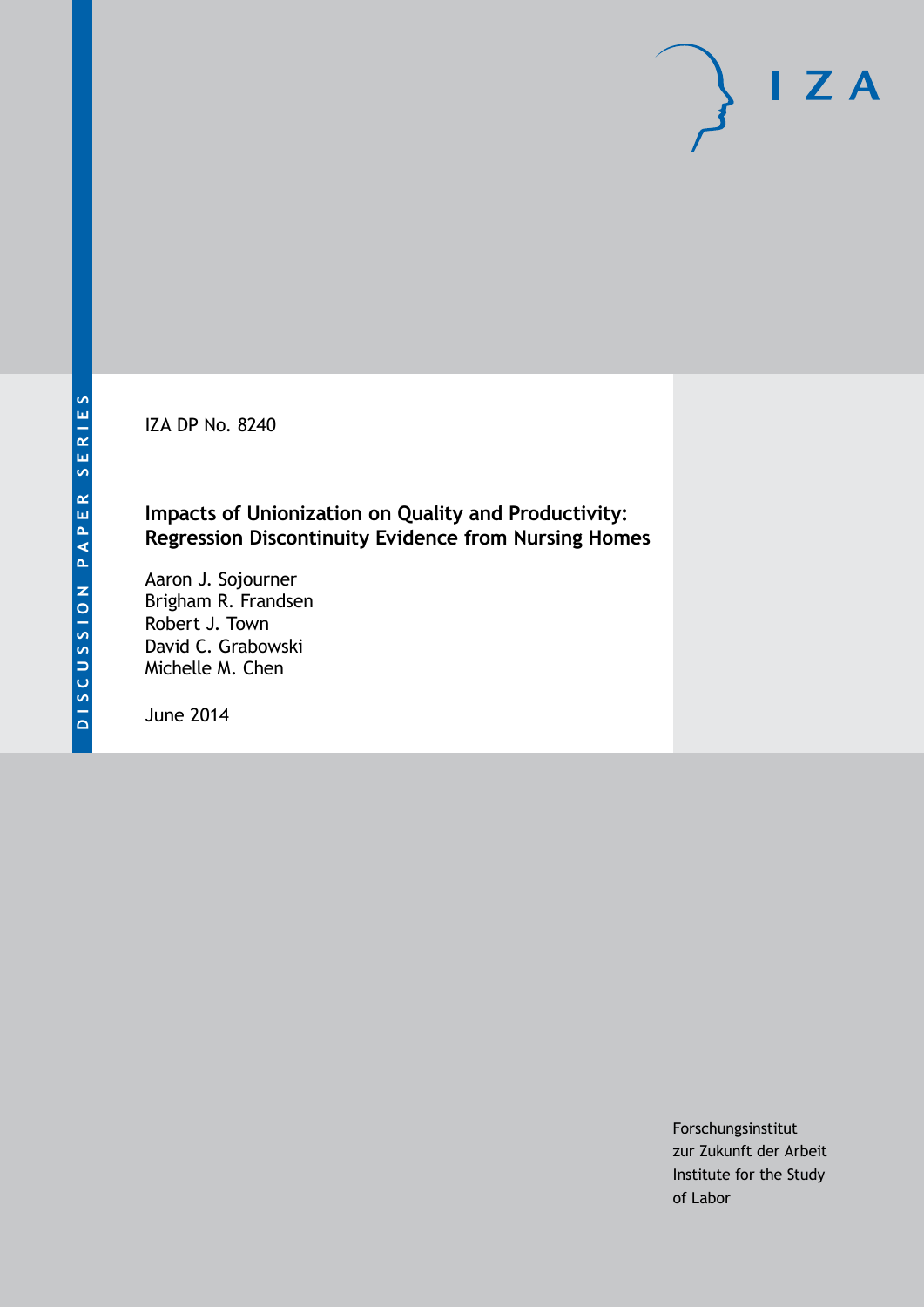# **Impacts of Unionization on Quality and Productivity: Regression Discontinuity Evidence from Nursing Homes**

**Aaron J. Sojourner**

*University of Minnesota and IZA*

**Brigham R. Frandsen**

*Brigham Young University*

**David C. Grabowski** *Harvard Medical School*

**Michelle M. Chen** *Florida International University*

# **Robert J. Town**

*University of Pennsylvania and NBER*

## Discussion Paper No. 8240 June 2014

IZA

P.O. Box 7240 53072 Bonn **Germany** 

Phone: +49-228-3894-0 Fax: +49-228-3894-180 E-mail: [iza@iza.org](mailto:iza@iza.org)

Any opinions expressed here are those of the author(s) and not those of IZA. Research published in this series may include views on policy, but the institute itself takes no institutional policy positions. The IZA research network is committed to the IZA Guiding Principles of Research Integrity.

The Institute for the Study of Labor (IZA) in Bonn is a local and virtual international research center and a place of communication between science, politics and business. IZA is an independent nonprofit organization supported by Deutsche Post Foundation. The center is associated with the University of Bonn and offers a stimulating research environment through its international network, workshops and conferences, data service, project support, research visits and doctoral program. IZA engages in (i) original and internationally competitive research in all fields of labor economics, (ii) development of policy concepts, and (iii) dissemination of research results and concepts to the interested public.

<span id="page-1-0"></span>IZA Discussion Papers often represent preliminary work and are circulated to encourage discussion. Citation of such a paper should account for its provisional character. A revised version may be available directly from the author.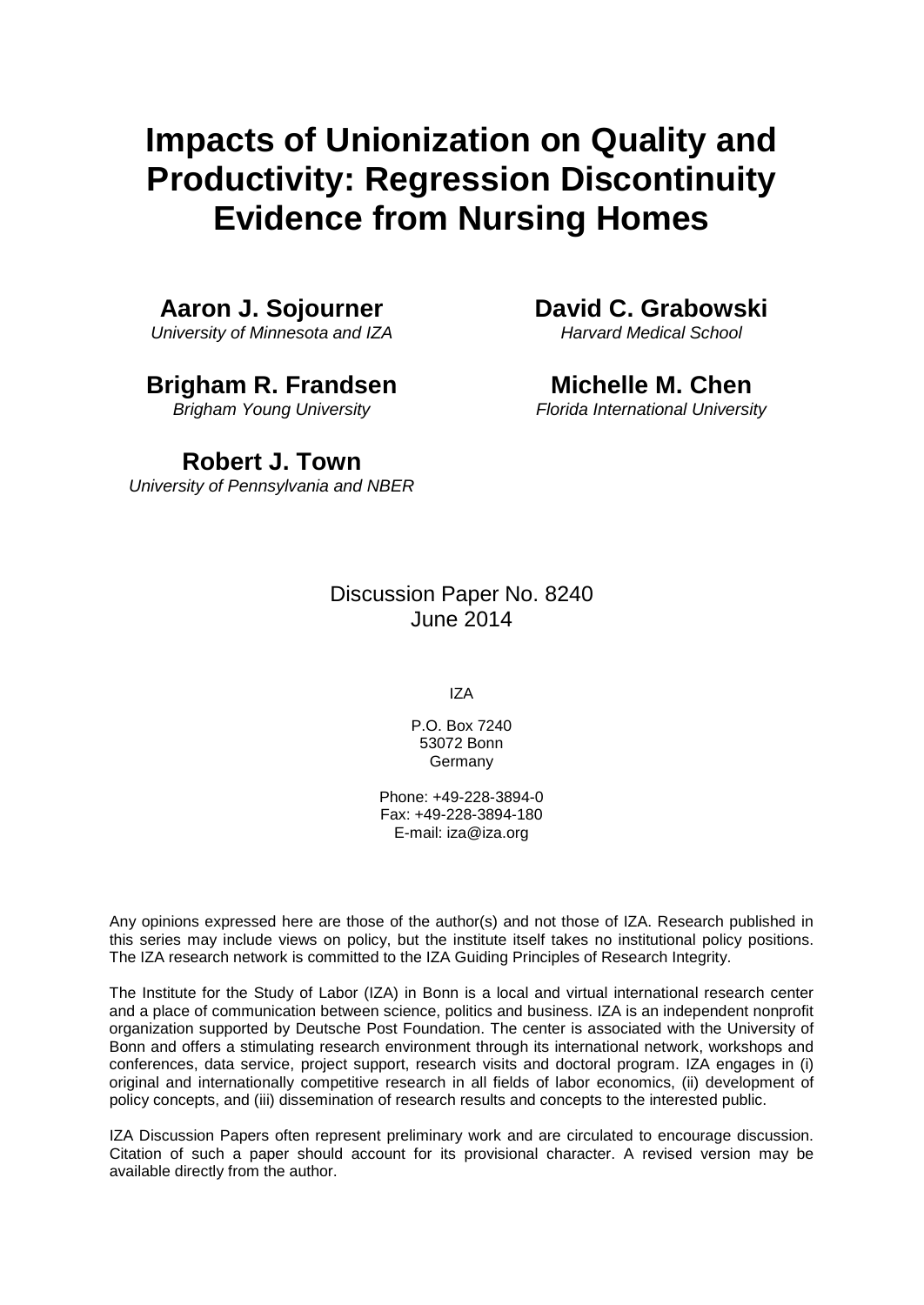IZA Discussion Paper No. 8240 June 2014

# **ABSTRACT**

# **Impacts of Unionization on Quality and Productivity: Regression Discontinuity Evidence from Nursing Homes[\\*](#page-1-0)**

This paper studies the effects of nursing home unionization on numerous labor, establishment, and consumer outcomes using a regression discontinuity design. We find negative effects of unionization on staffing levels and no decline in care quality, suggesting positive labor productivity effects. Some evidence suggests that nursing homes in less competitive local product markets and those with lower union density at the time of election experienced stronger union employment effects. Unionization appears to raise wages for a given worker while also shifting the composition of the workforce away from higher-earning workers. By combining credible identification of union effects, a comprehensive set of outcomes over time with measures of market-level characteristics, this study generates some of the best evidence available on many controversial questions in the economics of unions. Furthermore, it generates evidence from the service sector, which has grown in importance and where evidence has been thin.

JEL Classification: J0, J5, D2

Keywords: trade union, nursing homes, labor productivity, regression discontinuity, collective bargaining, health care quality

Corresponding author:

Aaron J. Sojourner University of Minnesota 321 19th Ave S 3-300 Minneapolis, MN 55455 USA E-mail: [asojourn@umn.edu](mailto:asojourn@umn.edu)

\* Thanks to Tom Holmes for generous assistance with data acquisition and to Qihui Chen and Devon Phillips for excellent research assistance. This research uses data from the Census Bureau's Longitudinal Employer Household Dynamics Program, which was partially supported by the following National Science Foundation Grants: SES-9978093, SES-0339191 and ITR-0427889; National Institute on Aging Grant AG018854; and grants from the Alfred P. Sloan Foundation. Any opinions and conclusions expressed herein are those of the author and do not necessarily represent the views of the U.S. Census Bureau. All results have been reviewed to ensure that no confidential information is disclosed. Frandsen also gratefully acknowledges support from NSF Grant SES-0922355 and Sojourner from the U. Minnesota Grant-in-Aid of Research program.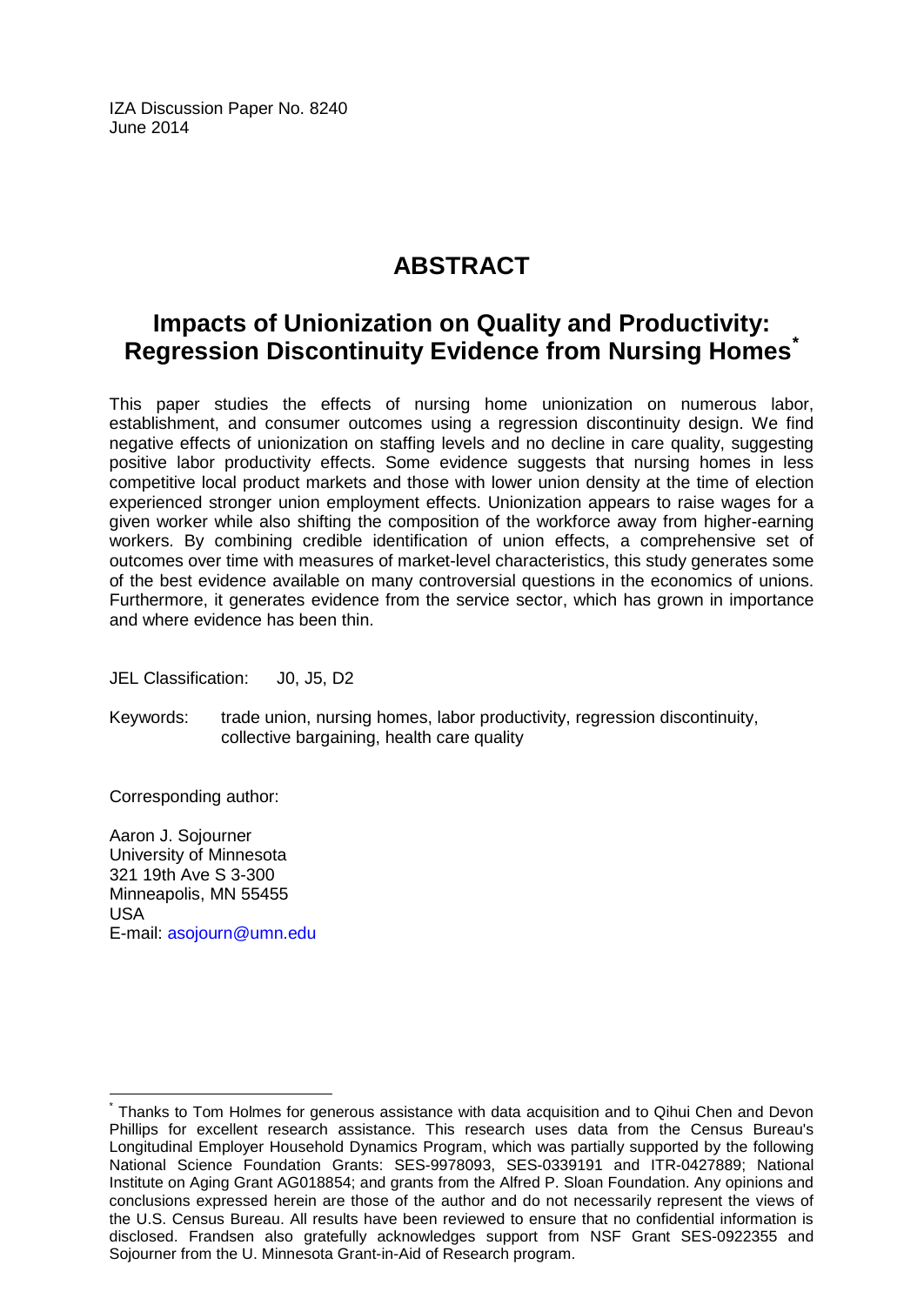Understanding the impact of unionization is a long-standing, controversial, and difficult question in labor economics. Unions have potentially wide-reaching effects, from employment levels and the wage distribution to productivity, output quality, and establishment survival. These effects are critical both for current labor policy debates and for understanding broad labor market and production shifts in the U.S. economy. Economic theory yields ambiguous predictions on the direction of unions' impacts along many of these dimensions, highlighting the importance of the long empirical literature on unions effects [\(Mellow,](#page-28-0) [1981;](#page-28-0) [Lewis,](#page-28-1) [1963;](#page-28-1) [Freeman and Medoff,](#page-27-0) [1984;](#page-27-0) [Hirsch and Addison,](#page-27-1) [1986;](#page-27-1) [Hirsch,](#page-27-2) [2004\)](#page-27-2).

A central challenge faced by much of the literature is credibly identifying causal effects. Unobserved differences between union and non-union workers or firms may bias traditional cross-sectional or fixed effects approaches. [DiNardo and Lee](#page-26-0) [\(2004\)](#page-26-0) overcame this challenge in introducing the regression discontinuity (RD) design to identify and estimate union effects using close union certification elections as a natural experiment. Their findings, which contrast with much of the previous literature, raise questions about the causal interpretation of prior, broader union-nonunion comparisons.

Another limitation of previous research is that most studies have focused on a relatively narrow aspect of unionization's impact due to data constraints. Studies of the union effect on wage levels and distribution (e.g., Card, 1996) are silent on establishment-level effects, and vice versa [\(DiNardo and Lee,](#page-26-0) [2004;](#page-26-0) [Lee and Mas,](#page-28-2) [2009\)](#page-28-2). Few, if any, studies have combined individual-level analysis with estimates of union effects on establishment-level outcomes, although the interpretation of union effects depend crucially on both. We make some contribution in this regard, though the cross-source matching demanded reduces sample size and precision of the individual-level analysis substantially.

In this paper we study the impact of unionization by applying RD analysis to a variety of outcomes focusing on a single industry: nursing homes. We link data from the National Labor Relations Board (NLRB) and Federal Mediation and Conciliation Service (FMCS) with detailed Centers for Medicare and Medicaid Services (CMS) data on nursing homes and Census Bureau data on individual earnings to analyze the effects of unions on employment, output, quality, earnings, and mobility. This study offers some of the best evidence available on union productivity effects and some of the only evidence from the service sector. To the best of our knowledge, this is the first study of the impact of unionization on output quality in which quality is reliably measured and unionization effects are plausibly identified.

There are a number of advantages to focusing empirical analysis on the nursing home industry. First, the activities of nursing home workers and technologies of production are very similar across organizations. Thus, we remove an important dimension of organizational heterogeneity that may confound study of an industry that encompasses more heterogeneity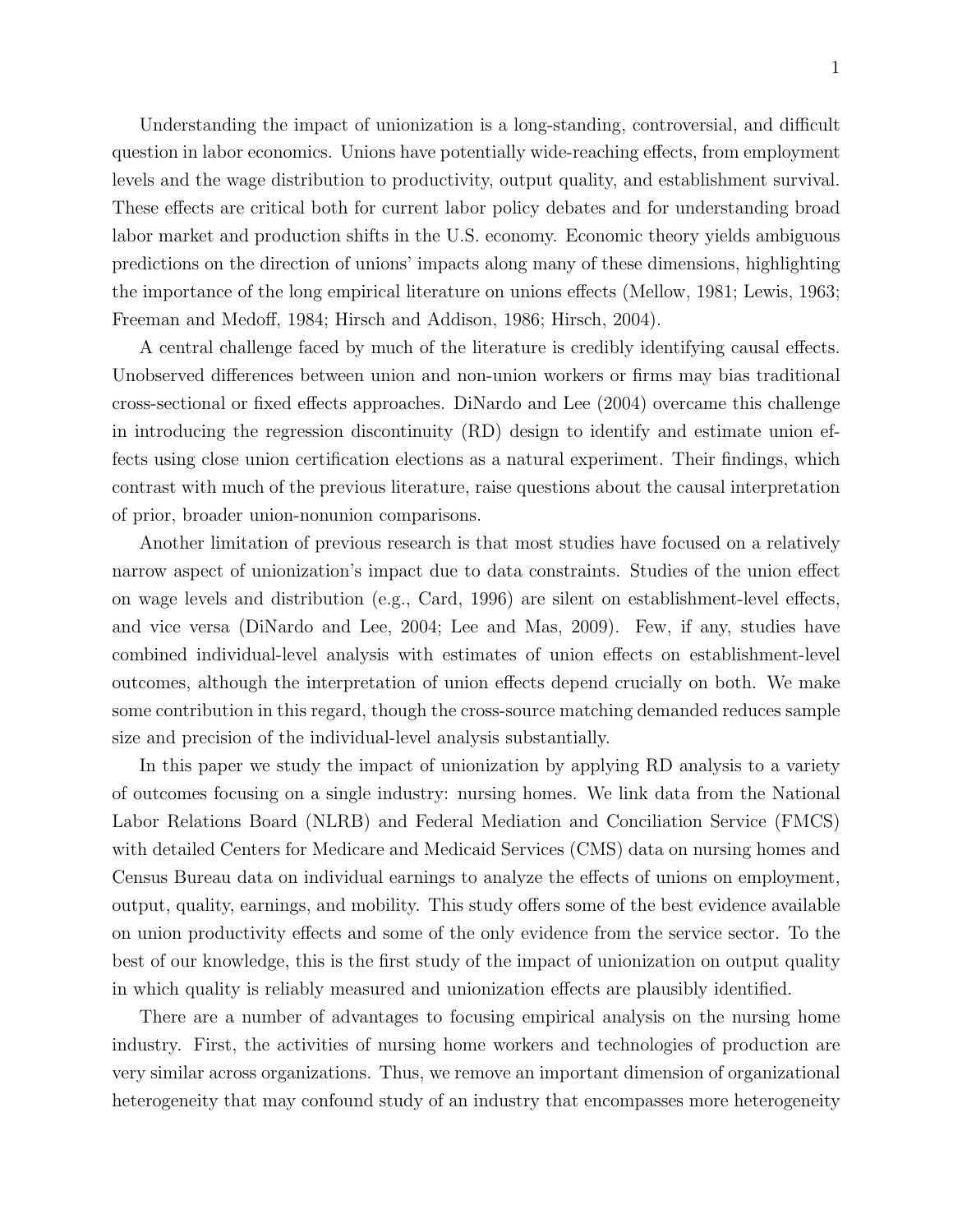or of cross-industry analyses.

Second, we get a deep view into firms. Due to the large public role in the finance and regulation of nursing homes, detailed establishment-level outcome data exist across a broad range of labor, firm and consumer outcomes. Data are available for almost the entire industry nationally and in a panel across many years. We use this data to test theoretical predictions about how the union effect depends on the degree of economic rents, the elasticity of consumer demand, union density, and regulatory environment [\(Hirsch and Addison,](#page-27-1) [1986;](#page-27-1) [Stewart,](#page-29-0) [1990;](#page-29-0) [Booth,](#page-26-1) [1995\)](#page-26-1). We are also able to cast empirical light on theoretical ambiguities, such as the union effect on employment levels, worker productivity, and firm growth and survival. The panel also permits falsification tests of the research design based on pre-election data.

Third, unions might be expected to have larger effects on firms and consumers in nursing homes than in many other industries, providing more potential to detect their impact. Here, labor is central to the production process. It makes up two-thirds of nursing home costs [\(Gertler and Waldman,](#page-27-3) [1992\)](#page-27-3) and is the key input into the quality of patient care [\(Wunder](#page-29-1)[lich, Sloan and Davis,](#page-29-1) [1996\)](#page-29-1). Furthermore, the need to provide nursing home care that is proximate to residents' hometowns or families limits the possibility of outsourcing [\(Helpman](#page-27-4) [and Krugman,](#page-27-4) [1987\)](#page-27-4) and reduces the elasticity of consumer and labor demand. Our analysis thus focuses on the impact of unionization in a setting with potentially large effects.

Fourth, recognizing this potential, unions have made nursing homes a strategic organizing priority for more than 20 years [\(Sojourner, Chen, Grabowski and Town,](#page-29-2) [2011\)](#page-29-2). Consequently, hundreds of union representation elections are available, permitting more powerful inference than a focus on most other industries would. It also means our analysis is relevant for an increasingly important segment of the economy in general, and the unionized sector in particular. Much of the previous literature, on the other hand, has focused largely on manufacturing, mining or construction, sectors that are declining both in the overall economy and the unionized sector.<sup>[1](#page-4-0)</sup>

We find that unionization of a nursing home facility leads to significant declines in the mean number of nursing hours per resident day. These declines in staffing suggest that unionization leads to increases in the price of labor. Analysis of the Census bureau earnings data yields corroborating albeit noisy evidence. We also find evidence that unionization shifts the composition of the workforce at nursing homes toward lower-earning workers. The decline

<span id="page-4-0"></span><sup>&</sup>lt;sup>1</sup>A larger fraction of the U.S. workforce and more union members now work in health care and social services than in manufacturing. According to the Bureau of Economic Analysis, the number of Americans employed in manufacturing fell by about 40 percent since 1970, from 18 million to 11 million, while the number in health care and social assistance grew by 533%, from 3 million to 16 million. In terms of the incidence of unionization, the number of union members in manufacturing fell 76 percent between 1983 and 2010, from 5.8 to 1.4 million. Meanwhile, the number of union members in health care and social assistance rose by 133 percent, from 1.2 to 1.6 million over the same period [\(Hirsch and Macpherson,](#page-27-5) [2011\)](#page-27-5).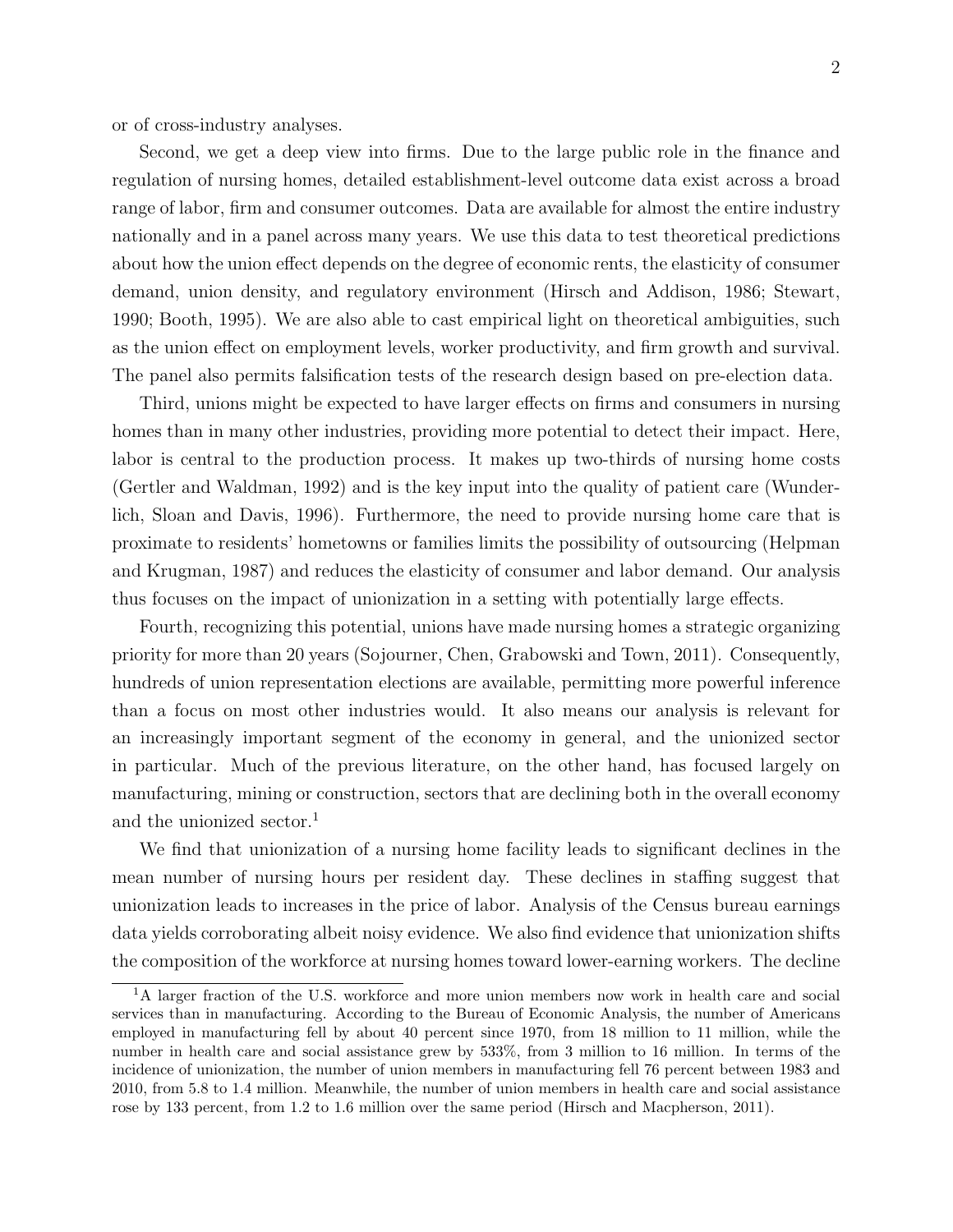in staffing is not associated with changes in care quality, although these estimate effects are somewhat imprecise. That is, the evidence suggests that unionization increases labor productivity measured by both output per nursing hour and quality of care per nursing hour. To dig deeper, we analyze effects on a larger set of labor-sensitive care-quality measures, and find somewhat stronger evidence of no negative quality effect. There is also no evidence of a significant impact on other strategic margins such as establishment size, occupancy rates, resident case mix, or facility survival.

We also explore whether unions have heterogeneous impacts along three dimensions. First, we find larger effects in more concentrated markets (above median HHI), as predicted by theories of rent-sharing. Second, we find larger effects in less organized markets (below median union density), consistent with theories emphasizing threat effects and union substitution strategies by nonunion management in more organized markets. Finally, effects vary by the strength of state regulation of high-skill nurse staffing in complex ways consistent with basic economic theory. In less regulated states, unionization induces homes to reduce staffing levels across all skill levels. In states with tighter restrictions on the ability of homes to reduce higher-skill staffing levels, adjustments are concentrated on the margin of adjusting levels of less-skilled staff.

The remainder of the paper is organized as follows. The next section describes the institutional background of unionization and nursing homes and our data. Section 3 describes our empirical framework, based largely on [Lee and Lemieux](#page-28-3) [\(2010\)](#page-28-3). Section 4 focuses on evidence on the validity of our identification strategy. Section 5 presents our principal results. Section 6 concludes.

## 1 Institutional Setting and Data

### 1.1 Institutional Setting

The nursing home sector is large and growing. In 2009, nursing homes expenditures were approximately \$187 billion, and the sector employed more than 1.8 million people. Nursing homes provide long-term, custodial and post-inpatient recuperative and rehabilitation services for patients who suffer from significant disabilities that require 24-hour monitoring and care. The combination of an aging population and increasing life expectancy points to increasing demand for long-term nursing home care over the coming decades. The Bureau of Labor Statistics forecasts that employment in this sector will grow by 24 percent over the next decade. There are over 16,000 nursing homes operating in the US with 1.7 million beds which care for 1.4 million patients. The dominant payer for nursing home patients is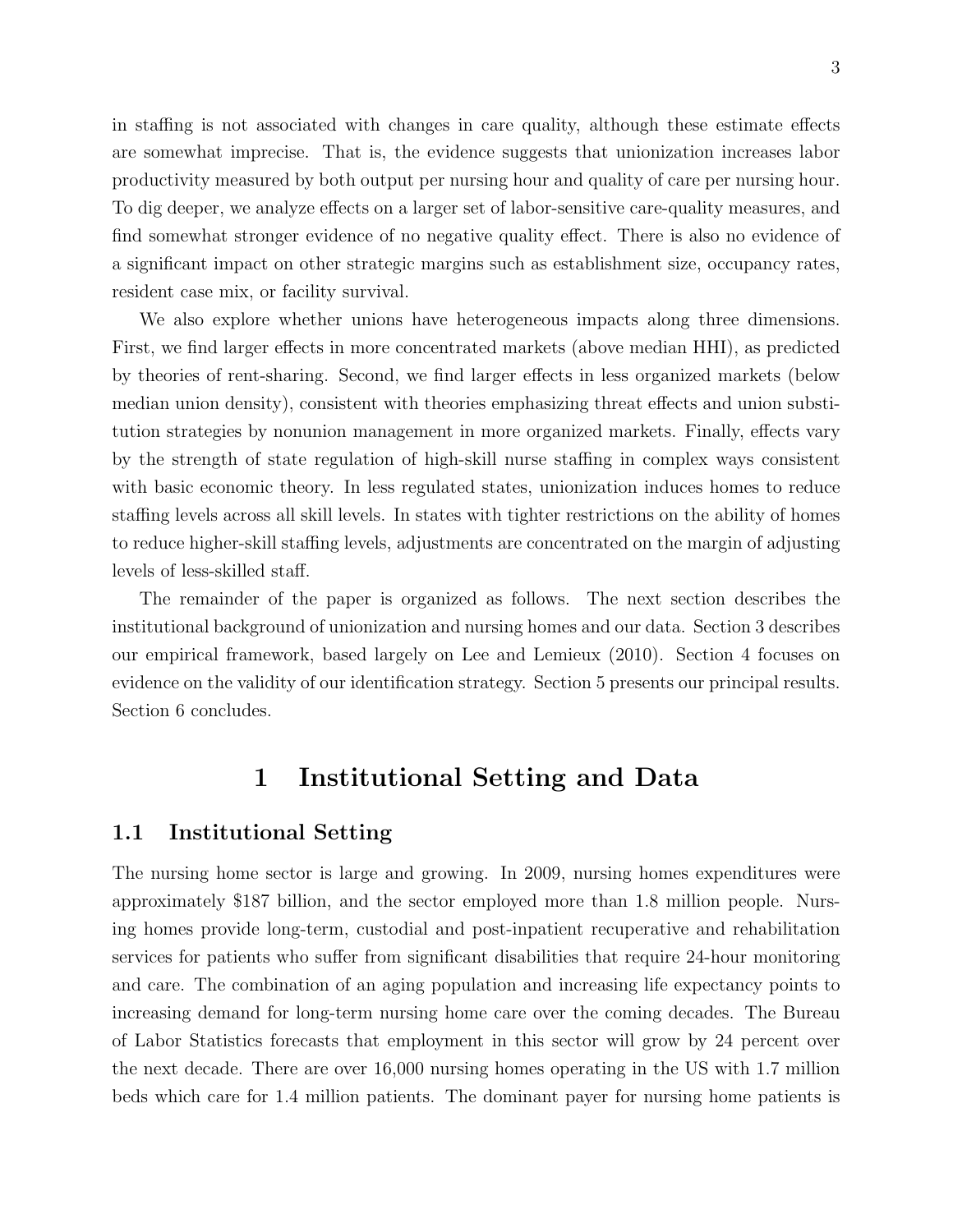Medicaid with a little over 60 percent share of the patient population, with the remainder split between Medicare and private pay/privately insured patients.<sup>[2](#page-6-0)</sup> For-profit, not-for-profit and government owned firms all provide nursing home care with for-profit firms accounting for the majority (approximately two-thirds) of the facilities.

Unions have long focused on nursing homes as a ripe pool for their organizing efforts. In 1983, Services Employees International Union (SEIU) President John Sweeney initiated a campaign to organize hundreds of chain-affiliated nursing homes. Andy Stern, who succeeded Sweeney as SEIU President, vowed to increase organizing efforts directed towards nursing homes. This "Dignity, Rights and Respect" campaign aimed to organize 100 facilities a year. At approximately the same time, the United Food and Commercial Workers International (UFCW) began targeting southern nursing facilities. Dozens of other unions also attempted to organize long-term care facilities during these years. Despite this, unions have not kept pace with the industry's rapid growth and the unionized share of workers has declined, though at a slower rate than in many other sectors [\(Sojourner et al.,](#page-29-2) [2011\)](#page-29-2).

Nursing home care is labor intensive and the activities that nursing home employees perform (e.g. assist patients with bathing, toiletting, feeding, medication management and moving in and out of bed) are essentially the same across all facilities. Most direct patient care in nursing homes is provided by certified nursing assistants (NAs) who have limited professional training. Nursing homes also employ registered nurses (RNs) and licensed practical nurses (LPNs). RNs typically have two to four years of education at a college, university, or hospital. LPNs have nine months to one year of education, typically in a community college. RNs can provide direct patient care and often oversee LPN and NA staff. These different types of labor are imperfect substitutes for one another.

#### 1.2 Data Sources

Our principal analysis dataset is the first national panel on nursing home characteristics that also includes information on labor relations at each home, including data on union elections, collective bargaining, and unionization status among each home's employees. Building off data assembled for [Holmes](#page-27-6) [\(2006\)](#page-27-6) we used records linked from the NLRB and the Federal Mediation and Conciliation Service (FMCS) from 1978 to 2002 to health systems data collected by the federal Centers for Medicare and Medicaid Services (CMS) from 1993 to 2008. CMS's Online Survey, Certification, and Reporting (OSCAR) system provides establishment-level data over time on each nursing home in the U.S. that cares for Medicaid- or Medicare-financed residents. It includes 96% of all U.S. nursing home establishments. The OSCAR data set

<span id="page-6-0"></span><sup>&</sup>lt;sup>2</sup>Medicare covers post-acute care services for 100 days after a qualified inpatient stay at a hospital.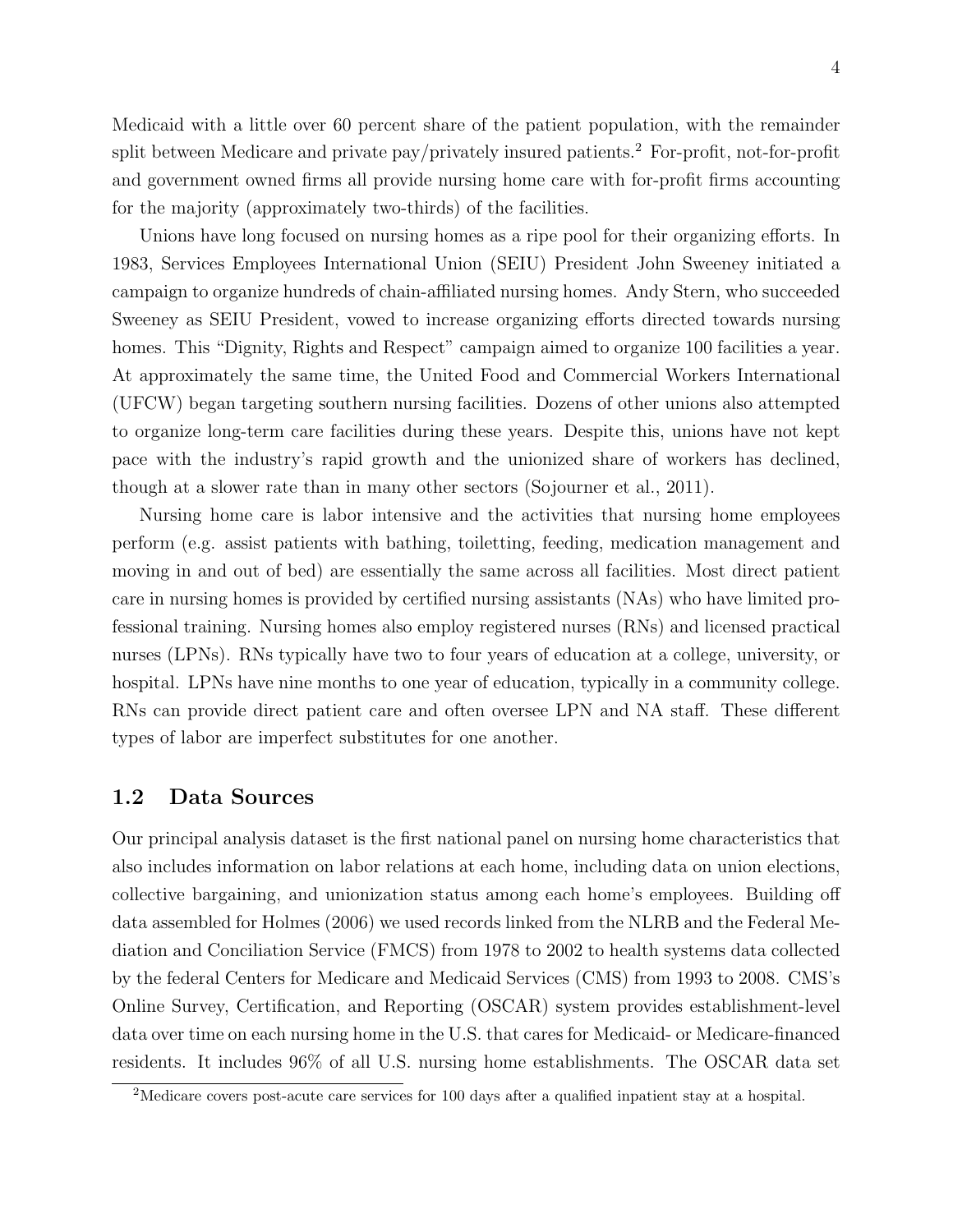contains information on facility characteristics and employment by type of worker. Importantly, OSCAR contains detailed data on quality of care. All of the measures constructed from this dataset (described below) have been used extensively in previous economic analyses of the nursing home industry [\(Cawley, Grabowski and Hirth,](#page-26-2) [2006;](#page-26-2) [Grabowski, Gruber](#page-27-7) [and Angelelli,](#page-27-7) [2008;](#page-27-7) [Lu,](#page-28-4) [forthcoming\)](#page-28-4). We supplement our analysis with data on payroll and individual worker earnings and mobility available through the Census Bureau. Our sample includes all federally-financed, privately-owned nursing homes existing in years between 1991 and 2001. For this population, we have information on labor relations from the late 1970s to the early 2000s and outcome data for 1993 to 2008. We link information from several sources.

The NLRB elections records and FMCS bargaining notices provide information about each nursing home's unionization history. From the NLRB data, we observe when union certification elections occurred and the election results. The NLRB runs elections rules in response to petitions by groups of employees expressing a desire for union representation. The election is usually held at the nursing home.<sup>[3](#page-7-0)</sup> If a union receives a strict majority of the votes cast (i.e., 50 percent plus one) among the bargaining unit in question, then it is certified as the bargaining agent of the employees in the unit and the employer has a duty to bargain with the union. If the union loses, no such duty arises. This sharp difference in status due to a potentially small difference in voting outcomes provides the basis of the research design. In our nursing home population, on average unions received about 52.9 percent of the votes and won the election 55.8 percent of the time (Table [1\)](#page-30-0).<sup>[4](#page-7-1)</sup> Figure [1](#page-40-0) presents the fraction of elections in each vote share bin for the 627 focal elections. The distribution peaks in the first bin above the cut-off.

FMCS records contain information about the presence of a union contract. This is useful because many newly-certified bargaining units fail to reach initial contract agreements and the union may fade before establishing a toehold within the establishment. FMCS notices give reliable measures that a union is present, although absence of such notices is not a reliable indicator of union absence. In all private firms, the union and company have a duty to file notices of intent to bargain at least 30 days prior to contract expiry. These

<span id="page-7-0"></span><sup>&</sup>lt;sup>3</sup>While we do not observe which employees are included in any particular election, most unions seek to represent all nursing-home employees, wall-to-wall. Others, such as the American Nurses Association, include only nurses. [Allen](#page-26-3) [\(2004\)](#page-26-3) writes that, in nursing homes, "Normally, employees in nursing, dietary, housekeeping, and laundry are the most likely to be unionized." The Supreme Court decided in 1994 that nurses who supervise lesser-skilled employees are not eligible to unionize and NLRB elections are often preceded by a hearing to decide exactly which nurses belong in the bargaining unit.

<span id="page-7-1"></span><sup>4</sup>This variable is not raw vote share. It is modified to account for the fact that the support of the raw vote share variable changes mechanically with the number of votes cast [\(DiNardo and Lee,](#page-26-0) [2004\)](#page-26-0). For analysis, the shares are normalized so that a 50 percent vote share has the value 0.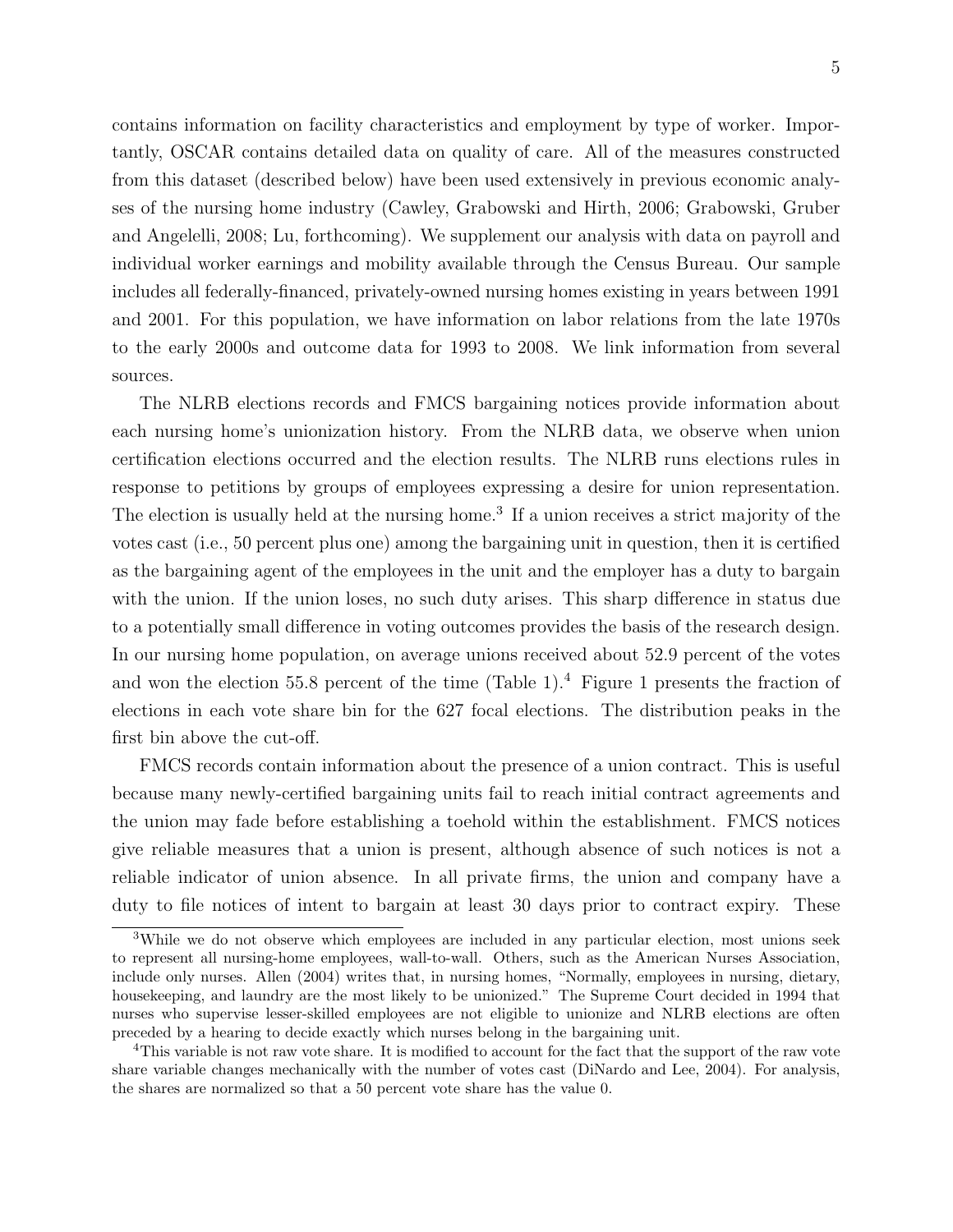are filed only if a union contract is in place.<sup>[5](#page-8-0)</sup> In the health care industry uniquely, firms are also required to file notices of intent to bargain for first contracts. These notices are filed subsequent to a union election victory but prior to signing an agreement. In some cases, the parties fail to reach agreement on an initial contract, the union dissipates, and the establishment may remain nonunion. Our measure of union presence in a nursing home is an indicator of having an FMCS notice filed more than a year post-election. We use the FMCS data in a falsification test and observe that certification really does lead to differential increases in unionization, similar to [DiNardo and Lee](#page-26-0) [\(2004\)](#page-26-0).

The OSCAR dataset provides establishment-level data from all Medicaid- and Medicarecertified nursing home facilities in the United States (96 percent of all facilities). The OSCAR data include information about nursing homes' compliance with federal regulatory requirements. Following an initial survey, states survey each facility about every 12 months on average and no less often than every 15 months. Following the survey, nursing homes submit facility, resident, and staffing information which are captured in the OSCAR data. The key employment variables constructed from the OSCAR data are hours per resident-day (HPRD) for NAs, RNs, and LPNs. In our data, nursing homes employ, on average, 2.13 NA, 0.77 LPN and 0.59 RN HPRD (Table [1\)](#page-30-0).<sup>[6](#page-8-1)</sup> These three staff types are reported on the federal "Nursing Home Compare" report card website. Nursing home consumers and their support persons are encouraged to use this information, along with other quality measures provided on the web site, to help select a nursing home.

We also use the OSCAR data to construct measures of care quality. Under the direction of CMS, state surveyors use 175 consolidated measures encompassing structural, procedural, and outcome measures of quality to assign deficiencies during the regular inspection of nursing homes that are reported in the OSCAR data. Several alternative remedies could be imposed on facilities that receive a high number of deficiencies. These punishments include civil money penalties, denial of payment for new admissions, state monitoring, temporary management, immediate termination, and other approaches. Beyond their importance as a government oversight mechanism in monitoring nursing homes, deficiencies have long been used as an approximation for nursing home quality and are widely thought to depend on staffing levels [\(Konetzka, Yi, Norton and Kilpatrick,](#page-28-5) [2004\)](#page-28-5). The federal government has made information on the number of deficiencies assigned to each certified facility nationwide available to consumers on its "Nursing Home Compare" web site. We construct two quality measures based on the deficiency data: the total number of deficiencies found and an indicator that a severe health deficiency was found. Table [1](#page-30-0) shows that on average about

<span id="page-8-0"></span><sup>5</sup>However, it may not always be filed when contracts are in place; compliance is not perfect.

<span id="page-8-1"></span> $6\text{We set stating levels over } 8 \text{ HPRD to missing, following (OMalley, Caudry and Grabowski, 2011).}$  $6\text{We set stating levels over } 8 \text{ HPRD to missing, following (OMalley, Caudry and Grabowski, 2011).}$  $6\text{We set stating levels over } 8 \text{ HPRD to missing, following (OMalley, Caudry and Grabowski, 2011).}$  $6\text{We set stating levels over } 8 \text{ HPRD to missing, following (OMalley, Caudry and Grabowski, 2011).}$  $6\text{We set stating levels over } 8 \text{ HPRD to missing, following (OMalley, Caudry and Grabowski, 2011).}$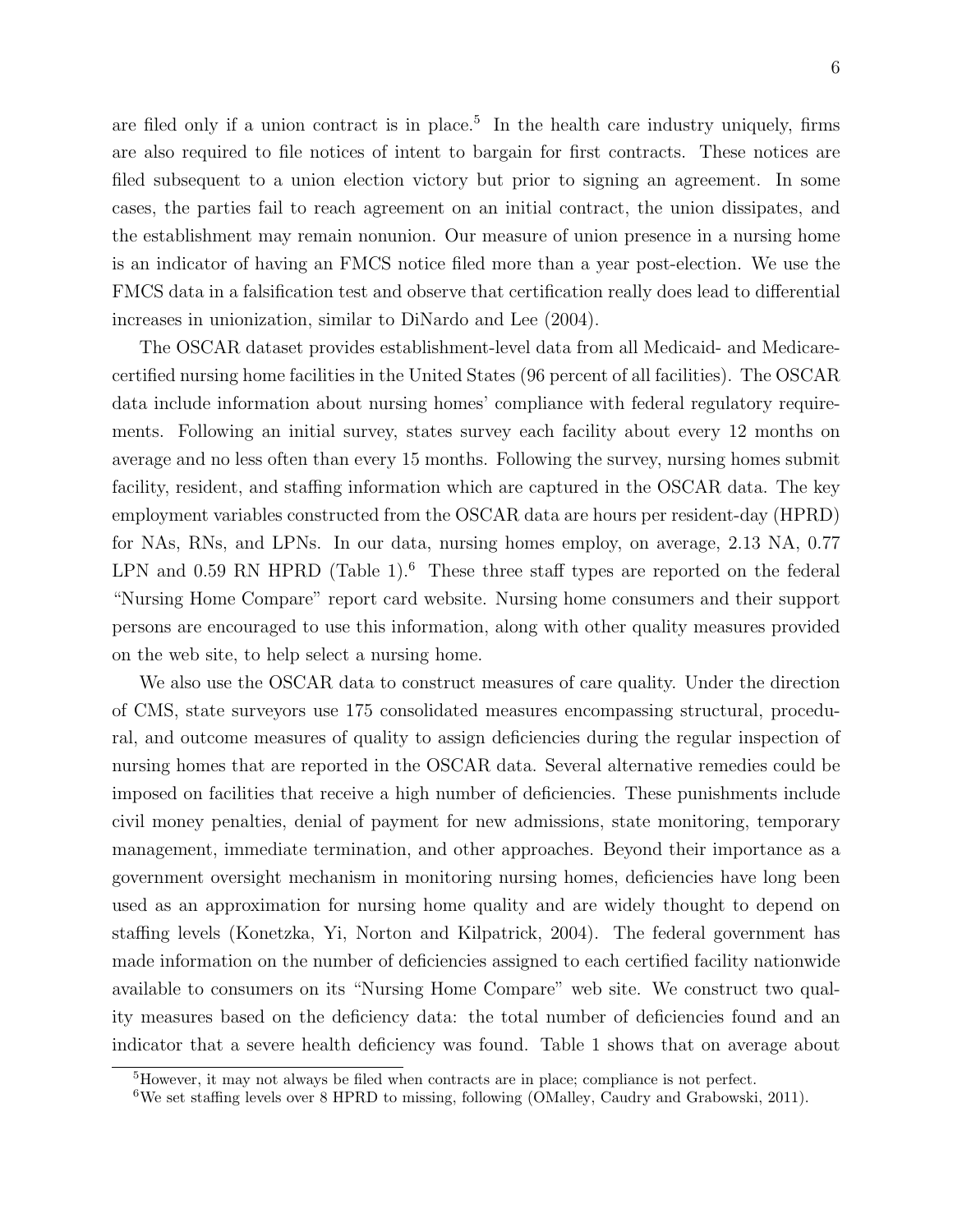seven deficiencies were found in our nursing homes, and about 23 percent of homes had a severe deficiency. A third quality measure is market-based: the percentage of the home's residents who pay for their care with their own private funds rather than through Medicaid or Medicare. Although the Medicaid program is the dominant payer of nursing home services (accounting for about 50 percent of expenditures and roughly 70 percent of bed-days), private-pay residents are associated with higher profit margins relative to Medicaid residents and are therefore an important signal of facility resources [\(Mor, Zinn, Angelelli, Teno](#page-28-7) [and Miller,](#page-28-7) [2004\)](#page-28-7). To the extent that nursing homes compete to attract these higher margin clients by offering higher quality care, percentage private-pay can be taken as a market-based proxy for care quality. In our population, about 23 percent of patients were private-pay.

The OSCAR data also provides measures of other strategic operating margins that unionization might affect and which could be potential confounds in understanding union effects on productivity. These include each home's total number of beds (scale of production and firm growth), percentage of beds occupied (labor-capital ratio), and an acuity index of residents' health conditions, which measures the residents physical functioning level by incorporating both an activities of daily living index and the proportion of residents requiring special treatments. Our nursing homes house on average about 125.7 beds, have an occupancy rate of 84.8 percent, and have an acuity index of about 10.3.

Since nursing home markets tend to be local, we also construct market-level variables which economic theory suggests may impact the magnitude of union effects. We construct Herfindahl-Hirschman Index (HHI) based on nursing homes' shares of total beds in a county.[7](#page-9-0) We also calculate the percentage of beds in a county that are in unionized homes by combining NLRB, FMCS, and OSCAR data, since theory also predicts that the impact of the unionization of a given establishment may depend upon penetration of unions into the relevant labor market [\(Booth,](#page-26-1) [1995;](#page-26-1) [Hirsch and Addison,](#page-27-1) [1986\)](#page-27-1), though the relationship is complex and the empirical implications ambiguous.

Finally, to get measures of earnings, we match via nursing home name and address to the U.S. Census Bureau's Longitudinal Business Database (LBD) and Longitudinal Employer-Household Dynamics data (LEHD). The LBD provides a panel of establishment-level measures of payroll and number of employees for all establishments. The LEHD provides a record of each employment relationship (an employee-employer match) and quarterly earnings for each employee and contains useful information to understand union effects but covers only 30 participating states [\(Frandsen,](#page-27-8) [2010\)](#page-27-8). We analyze individual employee earnings for the subsample of nursing homes in these states. Although the Census data contains no measure of wages or hours, we construct an establishment-level measure of average wage by dividing

<span id="page-9-0"></span><sup>7</sup>Basing HHI on a home-specific, 25-mile radius market does not change results.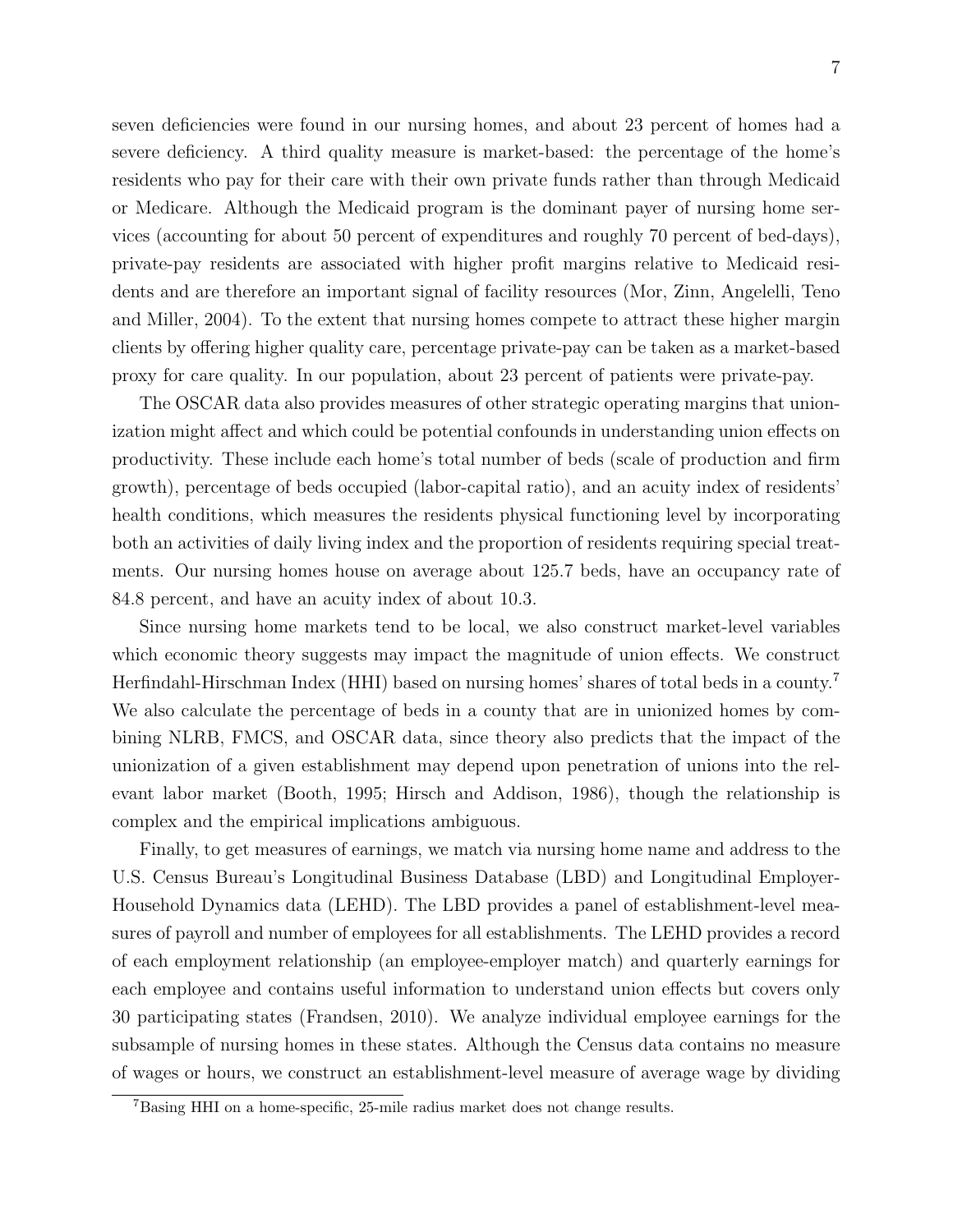the total wage bill from the LBD by the total employed FTE from the OSCAR data. We deflate all dollar amounts to year-2000 dollars.

## 1.3 Sample Selection Criteria

The NLRB, FMCS, and Census data cover only private (i.e., non-government) nursing homes. Thus, we exclude government-owned facilities (about 8 percent of total) from the establishment-level analysis. Our resulting sample consists of 22,357 unique licensed facilities; 14,556 were in operation in 1992, and 15,638 facilities in 2002. In our data, 2,088 facilities had at least one certification election between 1978 and 2001. Of these, 1,375 (66 percent) homes had at least one election where a union won. In the other 713 facilities with elections, the elections went against the union.

In the regression discontinuity analysis, we focus on NLRB certification elections that meet the following criteria:

- 1. At least 20 individuals voted. This minimizes the risk that the exact outcome could be perfectly controlled by the company, the union, or workers. This would undermine the quasi-randomization across the vote-share threshold [\(DiNardo and Lee,](#page-26-0) [2004;](#page-26-0) [Lee and](#page-28-3) [Lemieux,](#page-28-3) [2010\)](#page-28-3).<sup>[8](#page-10-0)</sup>
- 2. Occurred after at least one inspection report is observed in our OSCAR data for that home. The OSCAR data start in 1993. The last NLRB election in our data is from 2002. Therefore, all elections we consider occur in 1993-2002. The requirement of at least one pre-election OSCAR observation ensures our ability to use pre-election home characteristics for two important purposes [\(Lee and Lemieux,](#page-28-3) [2010\)](#page-28-3). First, we can test for pre-election discontinuities in this rich set of baseline observable home characteristics. If such discontinuities were evident, this would cast doubt on the validity of the identifying assumptions. As these are the post-election outcomes of interest, it is very useful to see whether there were discontinuities prior to the election. Second, we can include baseline pre-election characteristics as explanatory variables in the analysis of union effects. These are not included to control for selection, but to reduce the variance unexplained influences and increase power, as in analysis of experimental treatment effects.
- 3. First such election observed in a home. Considering multiple elections for the same home raises a number of conceptual issues about whether a nursing home is treatment

<span id="page-10-0"></span><sup>8</sup>[Bajari, Hong, Park and Town](#page-26-4) [\(2011\)](#page-26-4) develop a method for when the value of the forcing variable is chosen.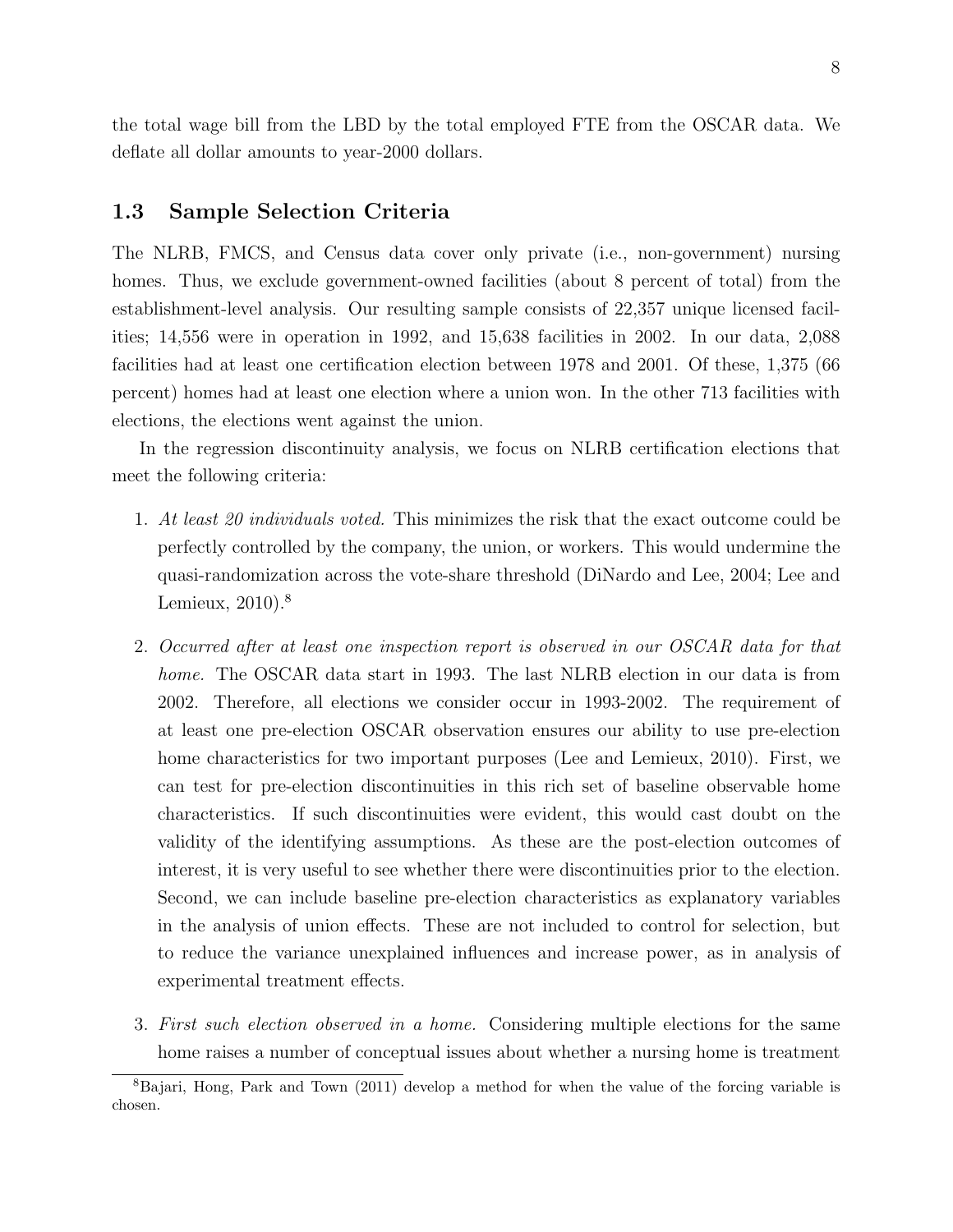or control. Focusing on only the first post-OSCAR election in each home sidesteps these thorny issues. We terms this the home's focal election.

Another issue with multiple elections is the possibility that unions or management learn enough through recently-past elections to manipulate the outcome of the election in such a way as to introduce systematic differences across the threshold in unobservables and, thereby, to invalidate the identifying assumption. This concern diminishes as the time between elections extends. We exclude homes that experienced an NLRB election in the five years immediately prior to the focal election in our data.

- 4. In a home without evidence of unionized employees. We do this to clarify interpretation of the "treatment" as a contrast between homes with no unions certified as bargaining agent and any union so certified. We exclude elections in homes that had previously filed an FMCS notice of intent-to-bargain, which implies the presence of a union. Because the FMCS records extend back to the late 1970s and we consider elections in the 1[9](#page-11-0)93-2002 period, this gives us at least 15 years of history to examine.<sup>9</sup>
- 5. Nursing home that was not publicly owned. State agencies regulate publicly-owned homes' labor relations. Data from the federal NLRB and FMCS do not cover these homes so we do not have accurate measures of public homes' unionization status. This makes our estimates relevant to private-sector nursing homes, including both for-profit and not-for-profit, but silent on their effects in public-sector homes.

Applying criteria 1, 3, 4, and 5 yields a sample of 1,846 elections. Applying criteria 2, restricting the sample to the end of the period, cuts this to 627 elections. These are the focal elections used in the main analysis. A subsample of 429 could be matched to the Census data using establishment name, address and SIC code.

## 2 Empirical Framework

The principal challenge to identifying the causal effects of unionization is that outcomes at nursing homes that unionize are likely to be different from outcomes at nursing homes

<span id="page-11-0"></span><sup>9</sup>We may mistakenly include some long-time union homes in our sample. Homes that: (1) unionized prior to the start of our NLRB data (late 1970s), (2) whose union and management both consistently failed to comply with the FMCS requirement to file a notice of intent to bargain at each contract expiry, (3) had no NLRB election between the start of our NLRB data and the start of the OSCAR data, and (4) had an NLRB election after its first OSCAR observation. This does not undermine the validity of the design; it only moves the treatment a little closer to Dinardo and Lee's definition. Because they analyze all elections in any firm, the treatment is newly-certifying an agent to represent an additional bargaining unit in a home that may or may not already contain unionized workers.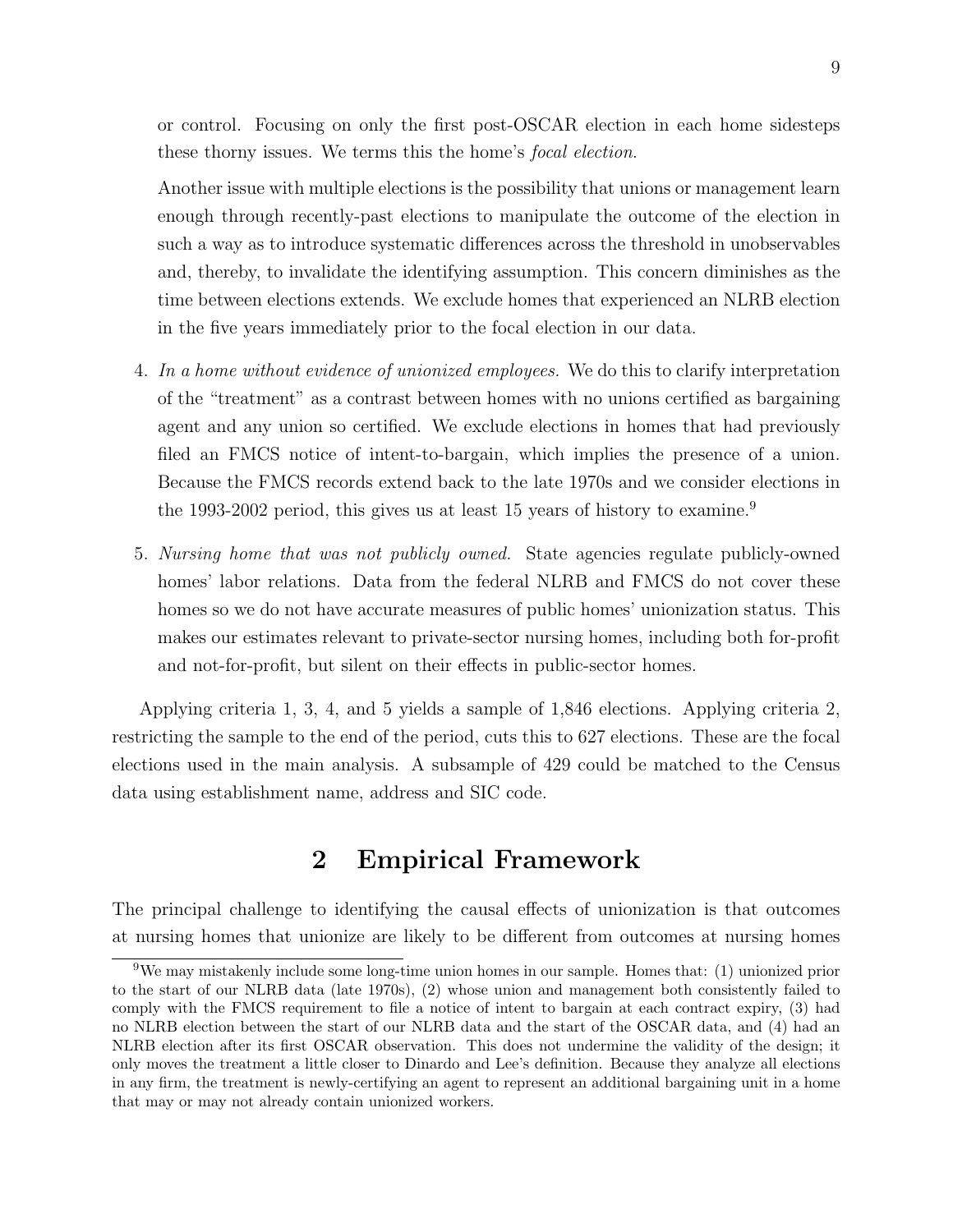that do not unionize for reasons that have nothing to do with unionization. We overcome this selection bias problem using a regression discontinuity design based on close union certification elections, an approach first used in the union context by [DiNardo and Lee](#page-26-0) [\(2004\)](#page-26-0). The idea is that nursing homes where a union barely lost a certification election should be similar to nursing homes where a union barely won, and thus post-election differences that are observed between them can be attributed to the effects of union certification. We largely adopt DiNardo and Lee's set up, although some differences in data structure require modest adjustments.

Our basic empirical model expresses the conditional mean of outcome  $Y_{it}$  of nursing home  $i$  at post-election date  $t$  (defined as the time elapsed since a certification election) as a function of union certification status,  $D_i$ , the normalized vote share for the union,  $X_i$  (centered at zero and adjusted as in DiNardo and Lee), and other nursing home characteristics,  $W_{it}$ , which can include lagged outcome values:

$$
Y_{it} = D_i \tau + f(X_i) + W_{it} \delta_1 + U_{it}, \qquad (1)
$$

where union certification depends deterministically on the vote share,  $D_i = 1$  [ $X_i > 0$ ], and  $f(\cdot)$  is continuous at zero.

The causal effect of unionization for unions near the threshold of certification is identified by the coefficient  $\tau$  under the following continuity assumption on unobservable influences  $U_{it}$ :

$$
lim_{x \uparrow 0} E(U_{it}|W_{it}, X_i = x) = lim_{x \downarrow 0} E(U_{it}|W_{it}, X_i = x)
$$
\n
$$
(2)
$$

This assumption means that no (unobserved) factor influences the outcome in a discontinuous manner across the election victory threshold other than union certification status, so any observed average differences across the threshold can be attributed to the causal effects of unionization.

This assumption would be satisfied if close elections were literally as random as coin flips. Of course, elections are not coin flips, but as long as there is some stochastic element in the final vote tally, the condition should be satisfied. Restricting to elections with more than 20 voters, as described above, should make this more plausible.

We estimate the union effect  $\tau$  using local linear regression [\(Hahn, Todd and Van der](#page-27-9) [Klaauw,](#page-27-9) [2001\)](#page-27-9) and a triangular kernel with bandwidth chosen optimally according to [Im](#page-28-8)[bens and Kalyanaramang](#page-28-8) [\(2009\)](#page-28-8) (IK-optimal). This essentially restricts analysis to nursing homes that experienced close elections. We show the results are not qualitatively sensitive to choice of functional form f, bandwidth, or control set  $(W)$  through a series of robustness tests with results detailed in the Appendix. In order to allow for the possibility of errors cor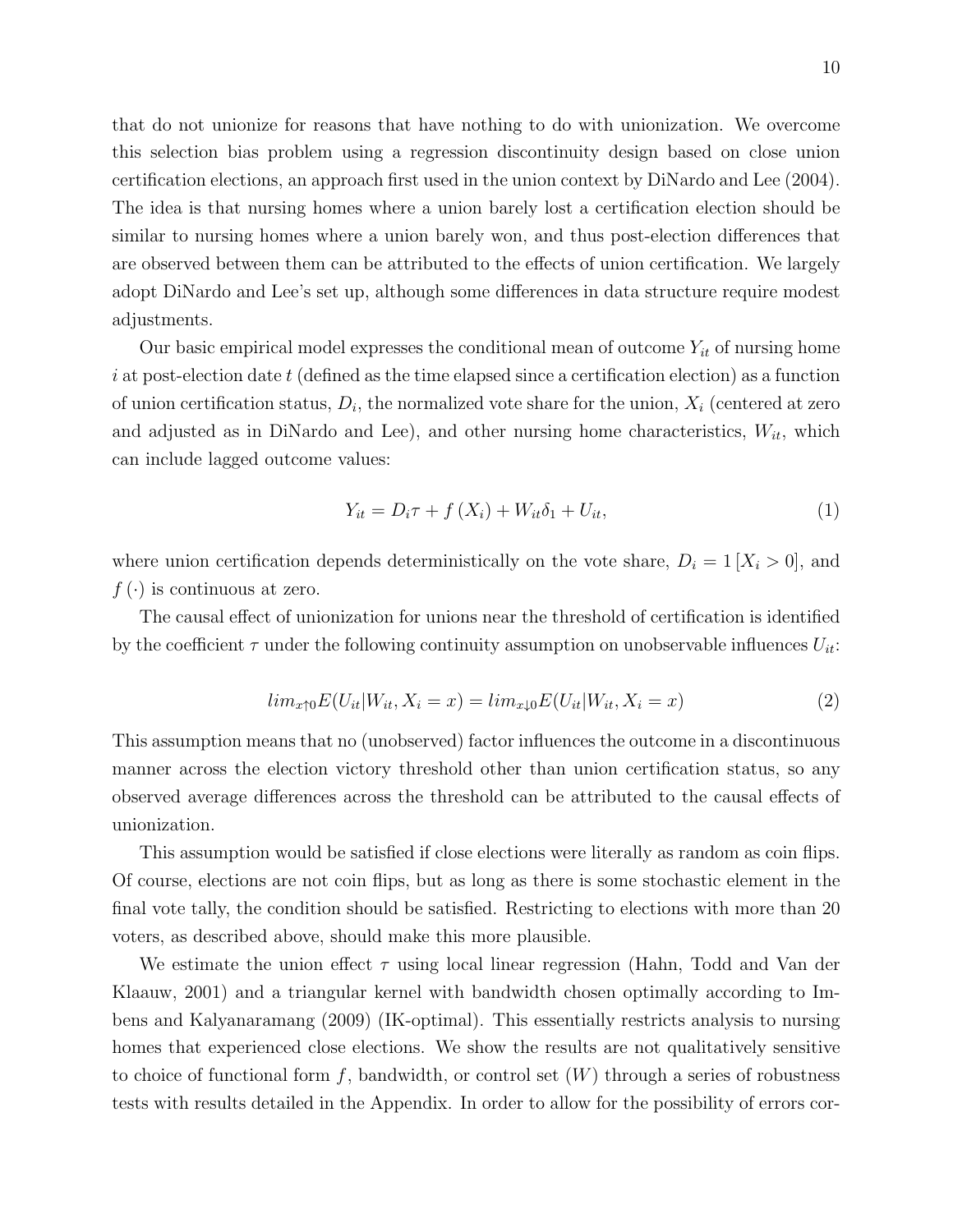related within home across observations, we estimate standard errors using a home-clustered bootstrap (M=200).

Both to assess robustness and improve precision, we estimate effects using three basic specifications, which differ by the set of included covariates  $(W)$ . Specification 1 includes no covariates beyond vote share. Specification 2 includes nursing home i's pre-election mean of the dependent variable as a regressor. Specification 3 includes the home's full vector of pre-election means for all OSCAR characteristics. If the identifying assumption is valid, all three specifications should give similar estimates and the specifications with additional covariates should be more precise, as in a randomized control experiment.

## 3 Evidence of RD Validity

### 3.1 Test for pre-election discontinuities

The RD design is premised on the assumption that no systematic differences exist in the populations of homes across the threshold before the election. A large advantage of RD designs over control function approaches is that it delivers these testable, falsifiable implications [\(DiNardo and Lee,](#page-26-5) [2011\)](#page-26-5). We test this with respect to, first, the density of vote share and, second, the mean of observable pre-election characteristics. First, a McCrary test returns a  $p$ -value of 0.33, consistent with a valid design. However, the test is not strictly valid for discrete forcing variables. We also implement the [Frandsen](#page-27-10) [\(2013\)](#page-27-10) test, developed for this setting, and obtain a  $p$ -value of 0.69, also consistent with a valid design.

Second, we test for a discontinuity with respect to characteristics observable up to the date of the election. We focus on homes with elections occurring after at least one OSCAR observation is available precisely in order to enable this kind of falsification test. In formal terms, we want to test the joint hypothesis that  $\tau_k = 0$  for all k for  $t \leq 0$ . We use local linear regression as in the main results below, but estimated as a system [\(Lee and Lemieux,](#page-28-3) [2010\)](#page-28-3), to facilitate joint hypothesis testing while allowing for possible correlation in errors within home across characteristics (dimensions of Y). Each observed  $Y_{itk}$  for  $t \leq 0$  is included as an outcome, the 4 parameters for a piecewise linear function of vote share are interacted with a vector of k-indicators.

<span id="page-13-0"></span>
$$
Y_{it1} = \beta_{01} + \beta_{11}X_i + \tau_1 D_i + \beta_{21}D_iX_i + \epsilon_{it1}
$$
  
\n
$$
Y_{it2} = \beta_{02} + \beta_{12}X_i + \tau_2 D_i + \beta_{22}D_iX_i + \epsilon_{it2}
$$
  
\n...  
\n
$$
Y_{itK} = \beta_{0K} + \beta_{1K}X_i + \tau_K D_i + \beta_{2K}D_iX_i + \epsilon_{itK}
$$
  
\n(3)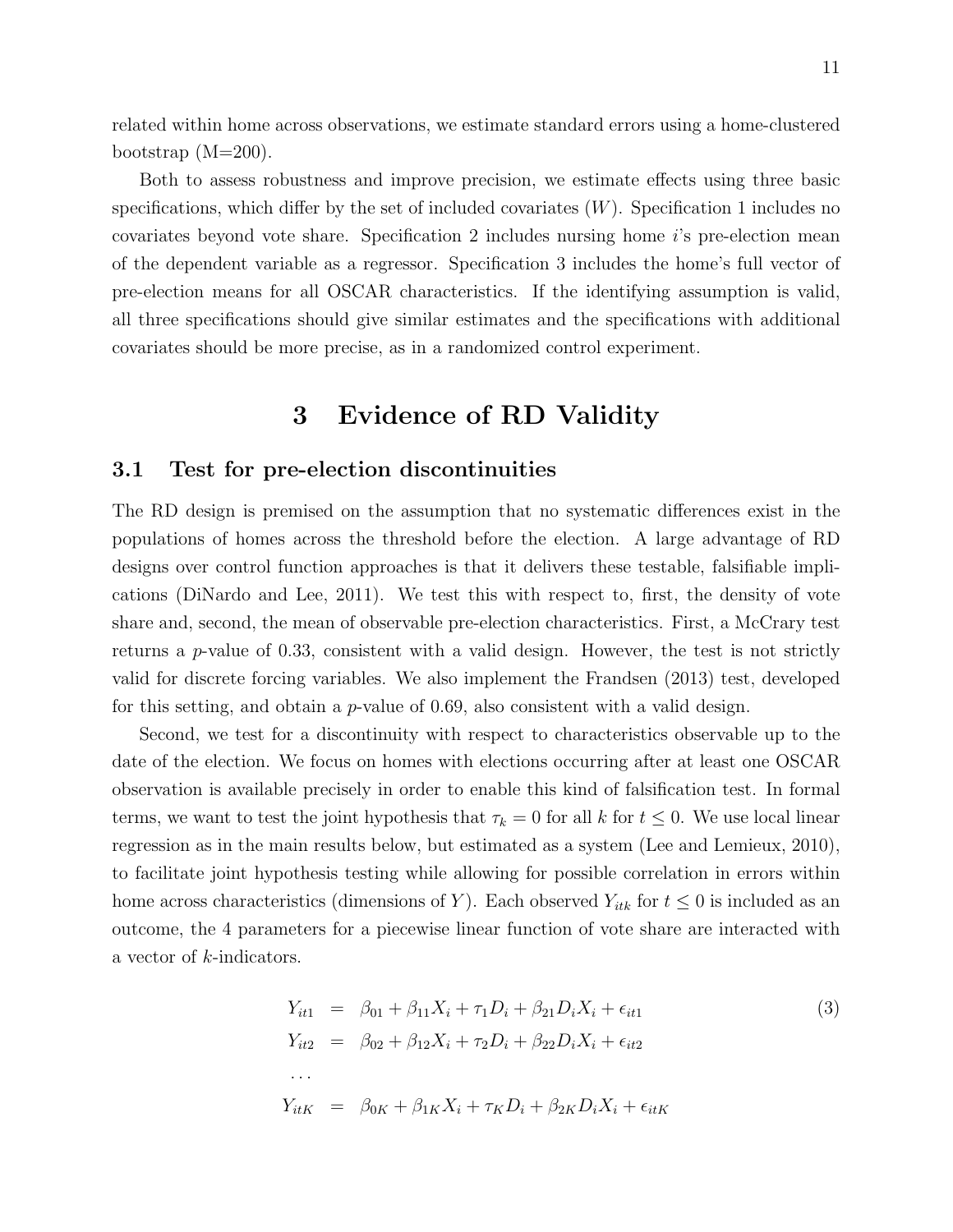We use only observations from homes that have elections with vote shares close to the threshold, where "close" is defined as within a given bandwidth  $(h)$  of the threshold. We vary h to assess sensitivity.

Tests for discontinuities in a wide array of pre-election nursing home and election characteristics reveal no evidence of selection. Discontinuity estimates for each characteristic  $(\hat{\tau}_k)$ from this analysis are presented in Table [2.](#page-31-0) In addition to the nursing home characteristics from OSCAR that are the focus of our analysis, we also include two characteristics of the focal NLRB election in order to provide an even stronger test: the logs of bargaining unit size and number of valid votes cast. Columns correspond to different values of  $h$ . The final row presents the p-value from the joint hypothesis test. At each bandwidth, the joint hypothesis is not rejected. There is not evidence of systematic differences across the threshold in nursing home characteristics prior to the election.[10](#page-14-0)

### 3.2 Certification and unionization

The variable actually determined by a union election is union certification, and this is not equivalent to unionization.<sup>[11](#page-14-1)</sup> To show that our RD design based on union certification is informative about the effects of unionization, we present evidence that certification raises the probability of establishing union collective-bargaining agreements. We consider whether each home had any FMCS notice of intent to bargain filed anytime after the first post-certification year.[12](#page-14-2) About half of unionized firms do not file FMCS notices [\(DiNardo and Lee,](#page-26-0) [2004\)](#page-26-0). If half of certifications lead to first contracts and half of contracts lead to FMCS filings, then we would expect a 25 percentage point effect on filings after the first post-certification year.

In fact, that is what the data show. Figure [2](#page-40-1) presents the share of homes with postcertification FMCS filings by vote-share bin as well as expected share estimated using local linear regression and the IK-optimal bandwidth. There is a large discontinuity in the prob-

<span id="page-14-2"></span><sup>12</sup>In health care uniquely, notice is required for first-contract bargaining rather than only at re-negotiation. Therefore, notices in the first post-certification year may not indicate the existence a signed agreements.

<span id="page-14-0"></span><sup>&</sup>lt;sup>10</sup>Allowing errors to be correlated within home and measure ik across time t rather than within i across kt gives similar results. Using piecewise quadratic functions of vote share also produces similar results (Table [A.1\)](#page-30-0).

<span id="page-14-1"></span><sup>&</sup>lt;sup>11</sup>Slippage can occur in both directions. On one hand, achieving NLRB certification is no guarantee that a union will take root. Certification creates a duty to bargain collectively but not to reach agreement. Consistent with [Bronfenbrenner](#page-26-6) [\(2003\)](#page-26-6), [Ferguson](#page-27-11) [\(2008\)](#page-27-11) finds first contracts are reached in 56 percent of establishments in the first year after union certification. In the other cases, unionization may wither and the home remain nonunion. On the other hand, unions may organize outside the NLRB election process. These homes are not directly relevant to the RD analysis carried out here but are indirectly relevant in two ways. First, if an FMCS notice is subsequently filed in a home that organizes outside the NLRB process, the home is counted as union for the purpose of measuring the market's union density for nearby homes that later experience elections. Secondly, if unions form outside the NLRB process in homes where unions previously lost NLRB elections, this would also diminish the chance of finding an effect.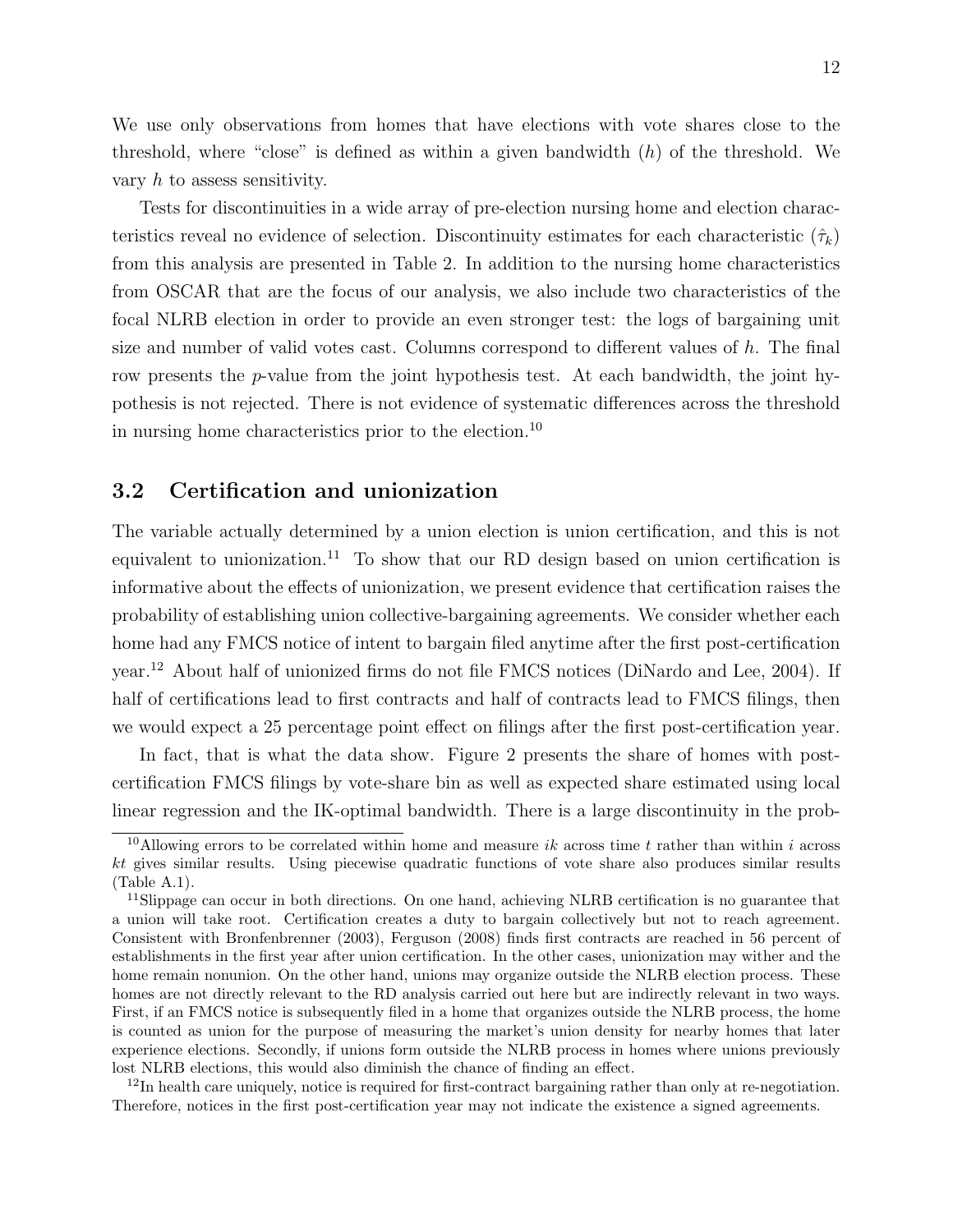ability of FMCS filing at the vote-share threshold. Where the union just loses the election, only 16 percent of homes experience subsequent filings, presumably due to subsequent unionization efforts. Certification is estimated to cause a 23 percentage point increase in filing likelihood, excluding the first post-certification year.

If certification principally impacts nursing home operations through helping unionization persist, the direction of the certification effects in these homes should be the same as the direction of union effects. Our primary results come from signing effects so we use the terms certification and unionization effects interchangeably. However, the magnitude of effects of unions taking root in firms may be larger than these certification effects.<sup>[13](#page-15-0)</sup>

In sum, the RD approach appears valid as there is no systematic discontinuity in nursing home characteristics prior to the certification election. Further, union certification appears to lead to union contracts in about half of cases.

## 4 Estimated Effects of Certification

We now turn to estimating the effect of a union winning NLRB certification across a range of outcomes using the panel of post-election observations. In the post-election sample, the median elapsed time is 4.7 years, with an average of 5.0 years and a standard deviation of 3.3 years. For each outcome k, we estimate the discontinuity  $\tau_k$  in the expected value of characteristic k across the threshold and interpret this as the effect of certification on that characteristic. For each  $k$ , we present estimates from the three specifications described above to assess sensitivity. Graphs corresponding to specification 1 in the pre- and post-election subsamples separately are also presented.

### 4.1 Staffing levels

Certification appears to reduce total staffing levels, particularly for NAs and RNs. Certification is estimated to causes NA staffing to fall by -0.311 (0.116) hours per resident-day in specification 1, which conditions only on vote share (Table [3](#page-32-0) top row). The 95 percent confidence interval (CI) is [-0.540, -0.083]. Conditioning on each home's pre-election mean NA staffing level in specification 2 yields an estimated negative effect of -0.360 (0.118) HPRD. Conditioning on each home's pre-election means for all staffing, quality, other strategic margins, and market characteristics in specification 3 yields a stable estimate, -0.331 (0.114).

<span id="page-15-0"></span><sup>&</sup>lt;sup>13</sup>These can be interpreted as intent-to-treat effects with noncompliance. We refrain from fuzzy RD analysis to get treatment-on-treated effects due to serious measurement error in the union "treatment" measure. While FMCS notices after the first post-certification year reliably indicate the presence of a union contract, the absence of such filing does not reliably indicate union absence.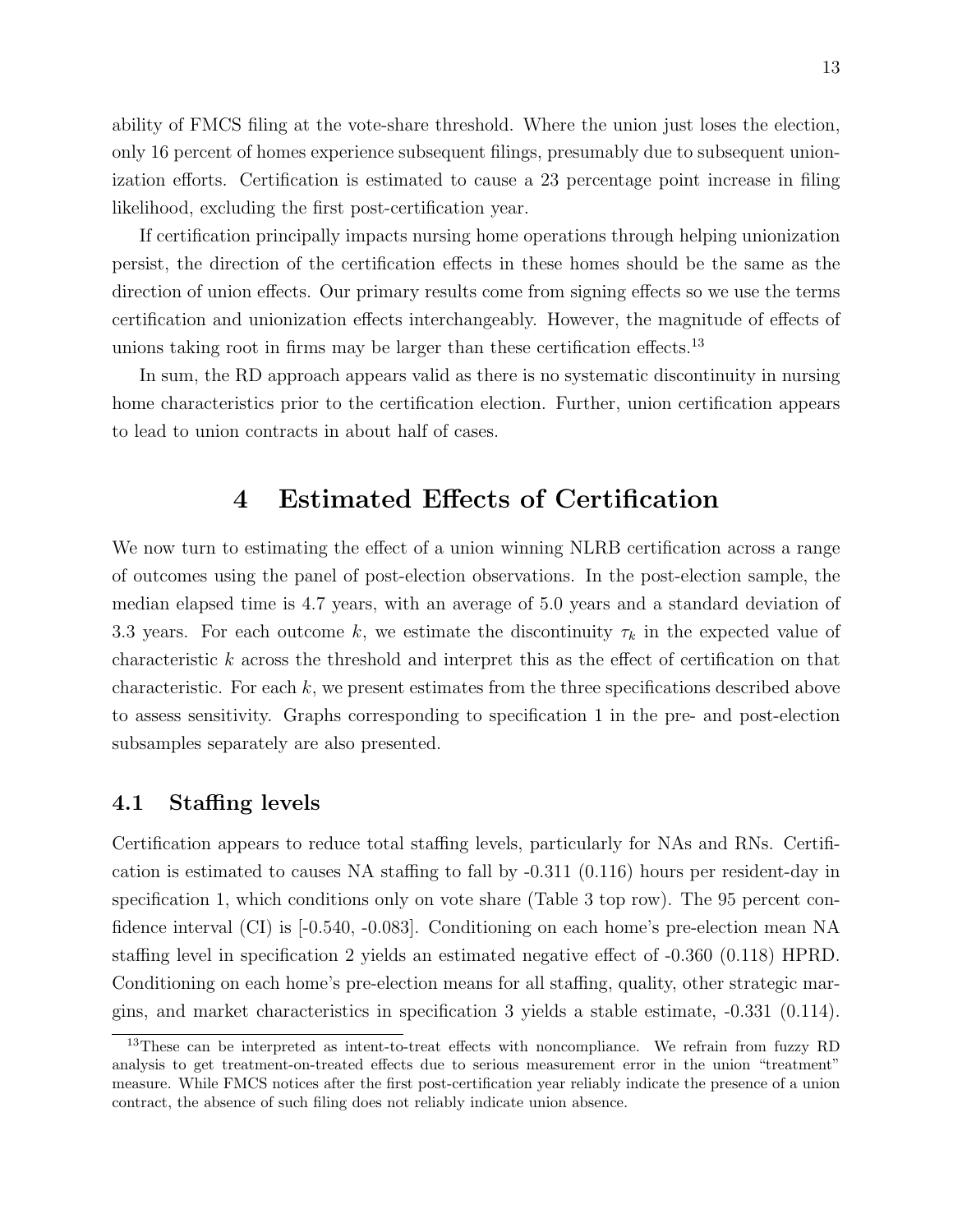This is about a 15 percent effect against the post-election sample mean. Figure [3\(a\)](#page-41-0) shows the result corresponding to specification 1. Pre-election observations are considered in the left panel to test for pre-treatment discontinuity at the threshold. The pre-election discontinuity is small and insignificant, a difference of only 0.015 HPRD in NA staffing with standard error of 0.178. Post-election observations are used in the right panel to help assess the union certification effect. After the election, the discontinuity is large and significant. It appears to be driven especially by differences at homes close to the cut-off rather than shifts across the whole range of vote-shares.

Estimates of effects on LPN staffing levels are also negative and stable across specifications, but small and insignificant (second row).

Estimates for effects on RN staffing (third row) are also negative and stable across specifications. Specification 1 yields a  $-0.278$  (0.209) effect. As displayed in Figure [3\(c\),](#page-41-1) this postelection difference is only a little larger than the pre-election difference. To guard against a spurious finding driven by pre-election differences, specification 2 conditions on each home's pre-election mean RN staffing level. The estimated effect actually increases slightly to -0.317 (0.153) and becomes significant at 5 percent. Specification 3 adds the whole vector of preelection means to the conditioning set to adjust for any pre-election differences and yields an estimated effect of -0.291 (0.140), also significant at 5 percent. This corresponds to a large 50 percent difference in staffing levels. Given the pre-election difference, a hugely negative true effect does not seem plausible but the sum of evidence points to a negative effect on RN staffing. Comparing the pre- and post-election RN staffing levels shows that there was some secular reduction in RN staffing levels over time in both certified and uncertified homes. The drop appears especially large in homes where unions won elections with large majorities.

The negative estimated effects for NAs and RNs and the null for LPNs also hold under a full range of assumed parametric functional forms and bandwidths. Estimates using mean (zero-order) comparisons at  $h = 0.05$  and linear, quadratic, cubic, and quartic control functions at each bandwidth 0.15, 0.25, and 0.35 are presented in for NAs (Table [A.2\)](#page-31-0), for LPNs (Table [A.3\)](#page-32-0), for RNs (Table [A.4\)](#page-33-0), and for the other outcomes in Tables [A.5](#page-34-0) through [A.12](#page-56-0) in the Appendix. Negative point estimates for NAs and RNs show up across functional form and bandwidth assumptions, though magnitudes vary somewhat.<sup>[14](#page-16-0)</sup>

Taken together, this analysis of direct-care staffing outcomes suggest that certification leads to reduced staffing levels in nursing homes with the largest and most precisely estimated effect on the employment of NA. This alone suggests a boost in the simplest measure of labor productivity: quantity of resident-days of care provided per hour of labor.

Because only a fraction of certifications lead to enduring unionization, unionization effects

<span id="page-16-0"></span> $14$ Within functional form and bandwidth, estimates are mostly stable across conditioning sets.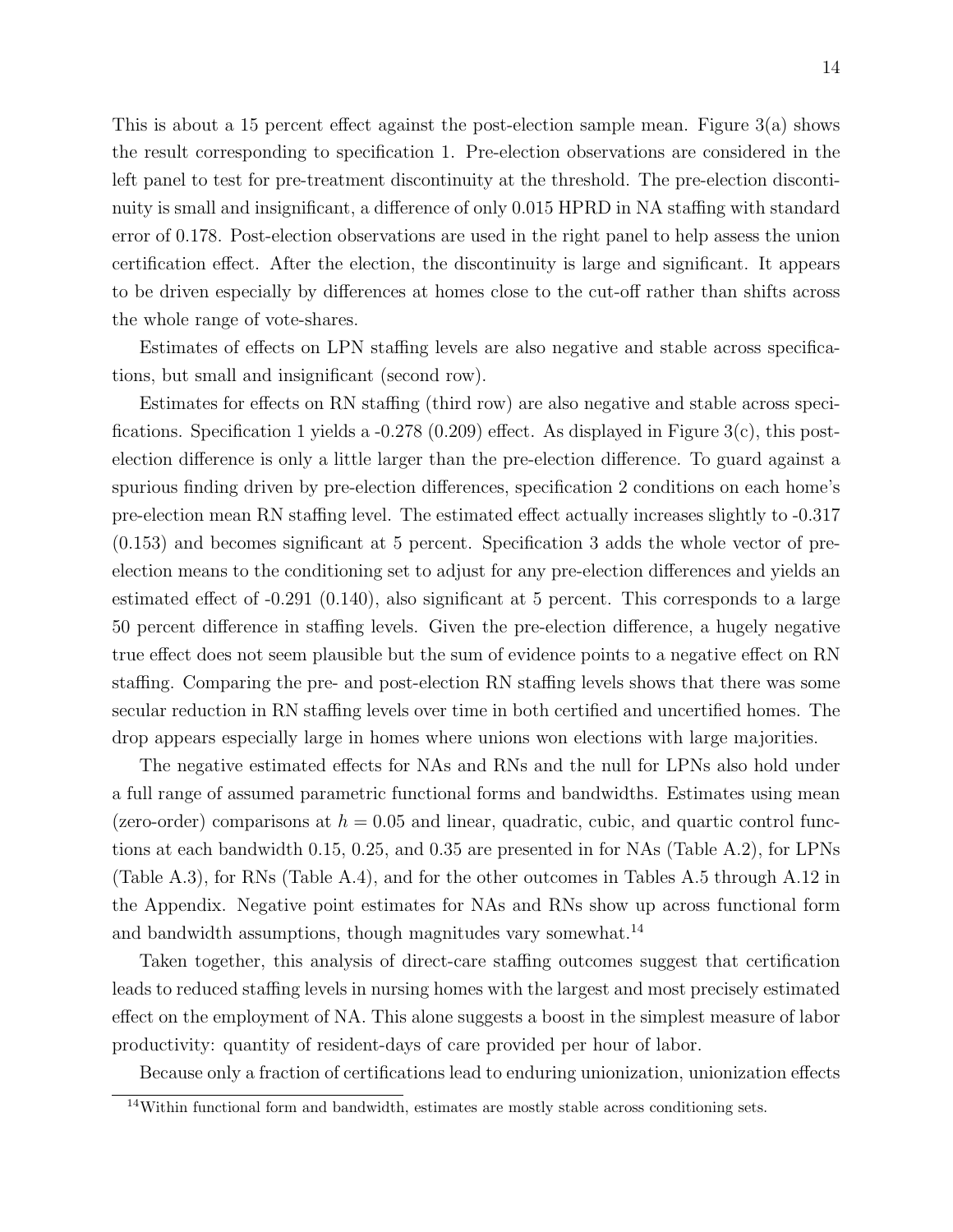are likely larger than these estimated certification effects. If one assumes certification has no effect except through unionization, then unionization effects could be estimated by scaling up the share of certifications that lead to enduring unionization. This would imply unionization effects are roughly double the estimated certification effects. The idea that the sign of certification and unionization effects are the same seems very credible. However, we suggest caution in embracing this precise interpretation of magnitudes because certification (or lack thereof) may operate through other channels besides unionization.

A reduction in staffing levels could be driven by positive effects of unionization on wages and other unit labor costs. This would be consistent with a right-to-manage model of union bargaining in which firms are free to choose employment levels based on the collectively bargained wage, and weighs against alternative models of efficient bargaining over both wages and employment, or firm monopsony, whereby employment need not decrease in response to higher wages [\(Pencavel,](#page-28-9) [1991;](#page-28-9) [McDonald and Solow,](#page-28-10) [1981;](#page-28-10) [Link and Landon,](#page-28-11) [1975;](#page-28-11) [Manning,](#page-28-12) [2003\)](#page-28-12). It is also consistent with new evidence against monopsony in the nursing home labor market for NAs [\(Matsudaira,](#page-28-13) [forthcoming\)](#page-28-13). Another part of the story could be that, in homes where unions just lose elections, management raises staffing levels in order to try to preempt a repeat organizing attempt. This could explain the post-election blip up for expected NA HPRD just below the threshold (Figure  $3(a)$ ).

Aside from differential wage effects, federal minimum staffing requirements could play a role in affecting unionization's impact across the different staffing classes. Federal law requires all homes to have an RN on duty at least 8 hours every day and to have a licensed nurse (RN or LPN) on duty the rest of the time. However, federal law has no requirements regarding NAs. Therefore, any nursing homes employing RNs more than 8 hours per day, when faced with increases in RN wages, might substitute towards less expensive LPNs.

### 4.2 Quality

Given that the nursing home literature generally links staffing levels to care quality, one might expect the decline in staffing levels to have a deleterious impact on the care quality. If so, it may be that unions reduce quality-adjusted productivity. In order to have a more complete view of the impact of certification on nursing homes we assess the union's impact on quality along both clinical and resident experience dimensions.<sup>[15](#page-17-0)</sup>

<span id="page-17-0"></span><sup>&</sup>lt;sup>15</sup>An obvious empirical strategy one might consider is to estimate the parameters of a production function in an RD framework. We decided not to pursue this possibility. In our context, at a minimum, we would want to specify an empirical quality production technology that allows for a hierarchical organizational structure [\(Simon and Barnard,](#page-29-3) [1976;](#page-29-3) [Williamson,](#page-29-4) [1967;](#page-29-4) [Rosen,](#page-29-5) [1992\)](#page-29-5) and an additional, correlated technological unobservable beyond unobservables that affect union certification [\(Olley and Pakes,](#page-28-14) [1996\)](#page-28-14). To the best of our knowledge, no one has estimated such a model. Even if estimating such a model were feasible given our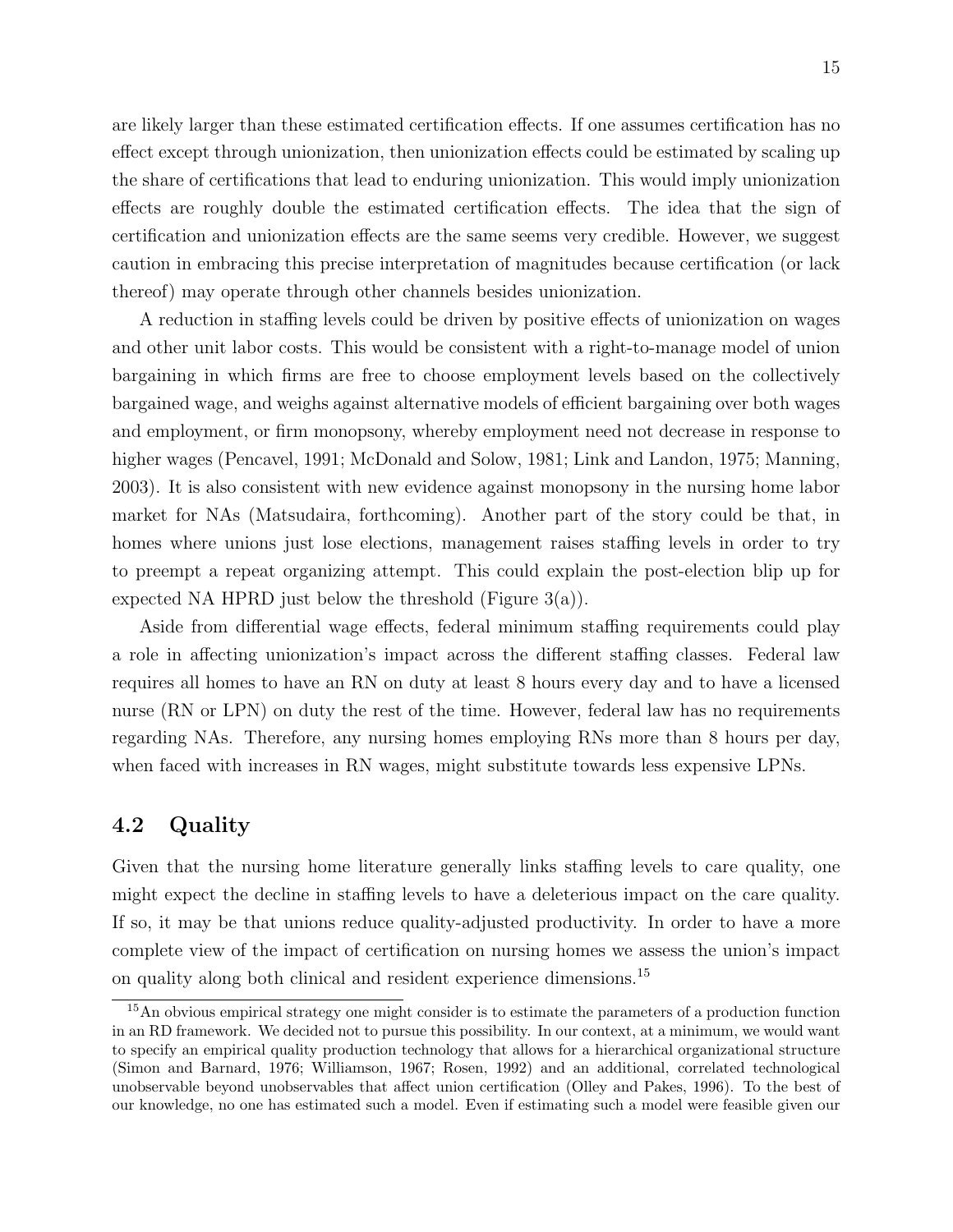Broadly, the point estimates suggests little impact on average care quality although these effects are imprecisely estimated. The estimates reported in Figures  $4(a)$  to  $4(c)$  show no significant differences across the threshold pre- or post-election in the total number of deficiencies, the presence of a severe deficiency, nor in homes' percentage of private-pay residents, those who are likely more responsive to and demanding of both care quality and the quality of the resident experience. Confidence intervals include both positive and negative changes in quality. Estimates for total deficiency count and the presence of a severe deficiency are relatively stable when pre-election characteristics are added to the conditioning sets (Table [3](#page-32-0) rows 4 and 5). The sign of the percent private-pay effect point estimate goes from positive to negative. Evidence from the richest specification is mixed. The point estimate on severe deficiency suggests a positive quality effect but those on total deficiency count and percent private pay suggest a negative quality effect, and the total deficiency count estimate becomes significant at the 10 percent level. Overall, this mixed evidence suggests no large negative impact on quality but does not nail the question.

Digging deeper, we estimate union effects on the seven specific proxies for care quality listed in Table [4.](#page-33-0) These outcome measures are chosen because they are either particularly sensitive to labor quality, measure substitution (perhaps inappropriately) away from labor to technology when faced with higher labor costs, or are additional, direct evidence of care quality affects [\(Cawley et al.,](#page-26-2)  $2006$ ).<sup>[16](#page-18-0)</sup> Consistent with the results presented above, we find little evidence of changes in care quality along these clinical dimensions. However, in general, these estimates are also imprecise. The results in Table [4](#page-33-0) show no significant effects, with one exception: the percent of residents on psychoactive medications is about 4 percent lower in homes where unions win elections, off a base of 55 percent, which would indicate higher quality care. In order to improve precision, we also estimated a single, latent care-quality factor using these 7 variables as independent, noisy measures of quality. With this outcome and using specification 1, certification is estimated to raise quality by 0.163 (0.185) standard deviations, with a CI of  $[-0.196, 0.522]$ . This also suggests that large reductions in staffing did not drive large reductions in quality but again the estimate is noisy.

data, it is beyond the scope of this paper to develop and estimate such a model.

<span id="page-18-0"></span><sup>&</sup>lt;sup>16</sup>Urethral catheterization can lessen the need for staff to assist with toileting, but place the resident at greater risk for urinary tract infection, with other long-term complications including bladder and renal stones, abcesses, and renal failure. Immobility resulting from the use of physical restraints may increase the risk of pressure ulcers, depression, mental and physical deterioration, and mortality. Feeding tubes can result in complications including self-extubation, infections, aspiration, unintended misplacement of the tube, and pain. Overuse and misuse of psychoactive medications may result in mental and physical deterioration. Although many residents are bedfast or chairbound due to medical conditions, bedfast and chairbound residents are at a higher risk of developing pressure ulcers and other complications. Pressure ulcers are areas of the skin and underlying tissues that erode as a result of pressure or friction and/or lack of blood supply.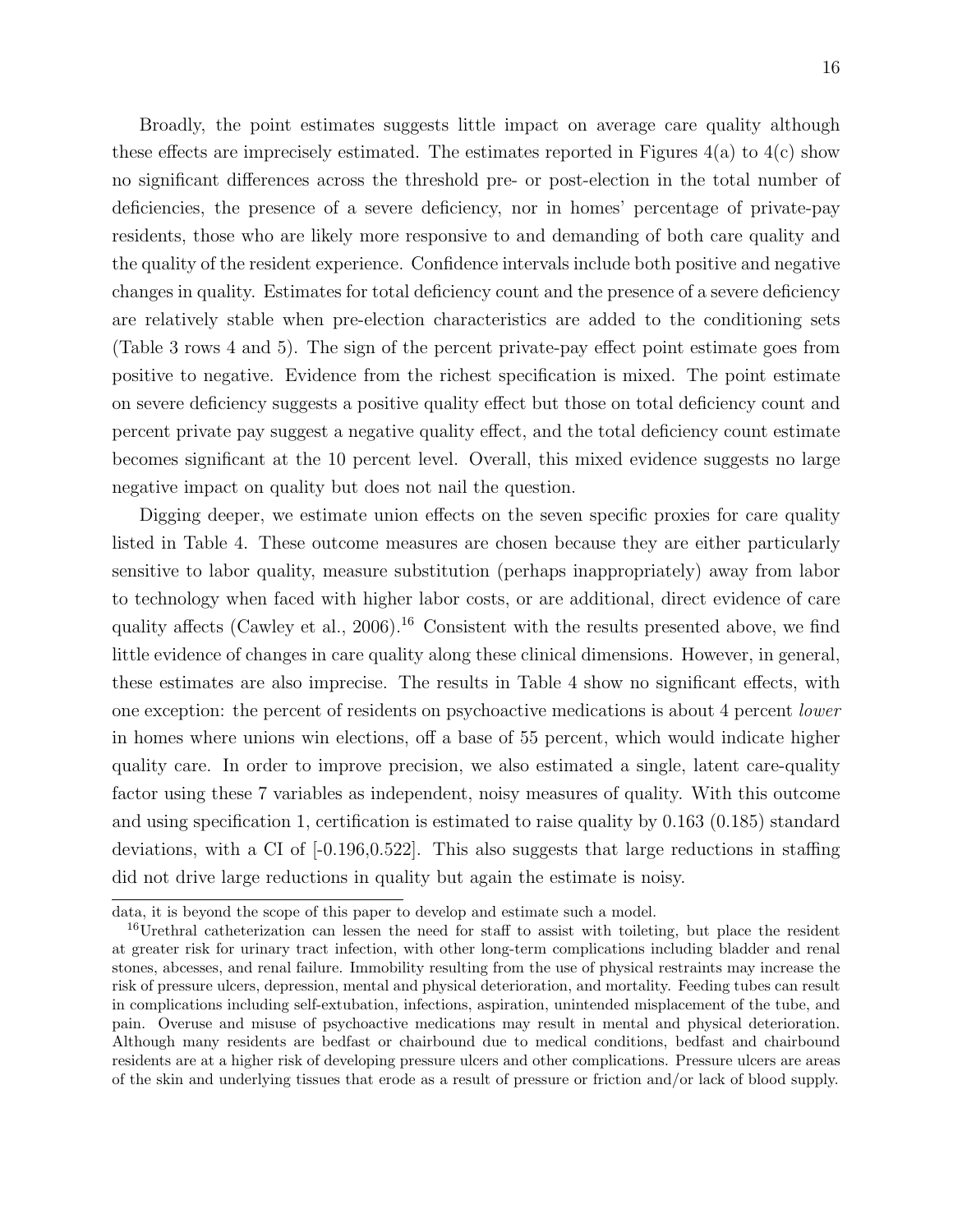#### 4.3 Other strategic margins

If unionization leads homes to shift to a less severe case mix and the work becomes easier, then this might be confounded for a productivity increase. To assess this possibility, we estimate the effect of union certification on the facility resident acuity index. There is no evidence of a significant difference in residents' average acuity. Table [3](#page-32-0) shows the estimate of -.188 (0.230) from specification 3, which which is statistically insignificant and small relative to both the mean (10.2) and standard deviation (1.5) of the patient acuity distribution. We also examine effects on total number of beds and the percentage of beds occupied, both of which measure potential adjustments to labor-capital ratios. We observe no significant effect of certification on either the total number of beds nor the occupancy rate. Here too, point estimates are small, precise, and insignificant. Graphs are in appendix Figures A[.1\(a\),](#page-64-0) A[.1\(b\),](#page-64-1) and A[.1\(c\).](#page-64-2)<sup>[17](#page-19-0)</sup>

## 4.4 Productivity

Combining our results on employment and the quality impact of certification allows us to examine the productivity impact of unionization. Specifically, if productivity is measured as quality-adjusted output (resident-days of care provided) per labor hour, then our results suggest that average productivity improved after union certification. Evidence below on payroll and occupancy rates suggest that productivity in terms of output per labor cost may also have increased. This is consistent with increases in productivity holding workers fixed [\(Duncan and Stafford,](#page-26-7) [1980;](#page-26-7) [Freeman and Medoff,](#page-27-0) [1984;](#page-27-0) [Perelman,](#page-28-15) [2011\)](#page-28-15). Unionized nursing homes may also have a stronger incentive to invest in workers' human capital and provide additional training [\(Acemoglu and Pischke,](#page-26-8) [1999;](#page-26-8) Dustmann and Schönberg, [2009\)](#page-26-9). It is also consistent with prior evidence that unionization in a two-sided selection process leads to negative selection for higher-skilled workers and positive selection for lower-skilled [\(Pettengill,](#page-29-6) [1979;](#page-29-6) [Reynolds,](#page-29-7) [1986;](#page-29-7) [Card,](#page-26-10) [1996;](#page-26-10) [Hirsch and Schumacher,](#page-27-12) [1998\)](#page-27-12).

This fundamental result is quite robust to specification choice. Because the estimate in each cell of Table [3](#page-32-0) depends on a bandwidth choice chosen optimally for that regression, the bandwidths differ across cells (details in Table [A.14\)](#page-58-0). This approach uses the available information efficiently within regression but opens the possibility the negative staffing effect and null quality effect may be driven by differences in bandwidth. However, this does not appear to be the case. Table [A.13](#page-57-0) presents estimates analogous to those in Table [3](#page-32-0) but holds the bandwidth fixed across all regressions  $(h = 0.12)$ . Nothing changes meaningfully.

<span id="page-19-0"></span><sup>&</sup>lt;sup>17</sup>We also investigated the impact of unionization on number of residents and found no effect.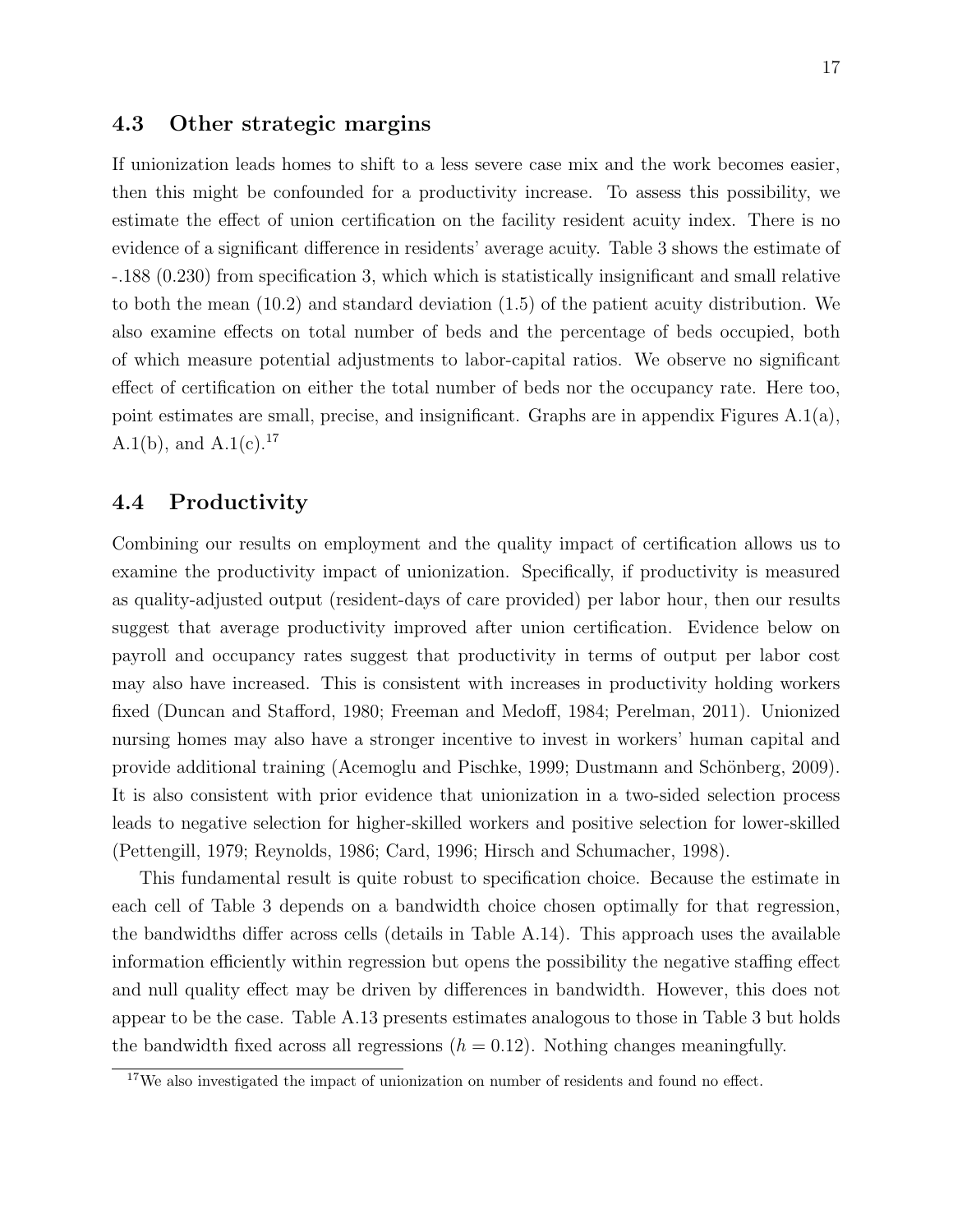#### 4.5 Market structure and unionization

The RD analysis suggests that union certification had no effect on the competitive structure of the local nursing home market but did increase union density. Unions may impact entry, exit, acquisition and investment strategies of homes and their competitors and thus impact market structure. However, the estimates in the bottom panel of Table [3](#page-32-0) show estimated effects on the local HHI of near zero. Certification increases union density almost mechanically, because those homes where unions win elections are categorized as newly union in computing its market's post-election union density. However, it is interesting to note the magnitude of the estimate, as it suggests the average unionizing home holds about 10 percent of the beds in its county's market.

Finally, we do not find evidence that certification affects firm survival.<sup>[18](#page-20-0)</sup> Table [5](#page-34-0) reports estimated effects on indicators of survival to 2005, to 5 years post-election and to 10 years post-election. All of the estimates are small relative to the dependent variable means, and none are significant. This finding is consistent with prior theoretical and empirical work [\(Freeman and Kleiner,](#page-27-13) [1999;](#page-27-13) [DiNardo and Lee,](#page-26-0) [2004\)](#page-26-0) and consistent with positive productivity effects.

#### 4.6 Evidence on mechanisms from earnings data

To better understand the mechanisms underlying the estimated staffing level effects we focus on the subsample of homes represented in the Census's LEHD and LBD databases where confidential earnings data are available. Unfortunately, this shrinks the sample size further. The analysis has less power and our conclusions are less definitive. The estimates presented in this subsection are credibly unbiased given the research design, but are generally not statistically significant at conventional levels. In the 429-home Census subsample, the mean payroll is \$5.4 million paid to a mean of 216 employed individuals per home who earn an average of \$20,871 annually.[19](#page-20-1)

Analysis of individual earnings suggests that union certification raises the earnings of stayers, individuals who remain employed at the nursing home post-election. The lower panel of Table [6](#page-35-0) reports estimated effects on log earnings of about 0.1, although the estimates are

<span id="page-20-0"></span><sup>&</sup>lt;sup>18</sup>We measure nursing home closure as failure to appear in the OSCAR data for three years, following [Bowblis](#page-26-11) [\(2011\)](#page-26-11). Given that inspections are mandated at least every 15 months, this is a conservative measure. As our OSCAR panel extends through 2007, we study survival to 2005 as as defined by an indicator measuring whether each home has any OSCAR observation in calendar years 2005, 2006, or 2007.

<span id="page-20-1"></span><sup>&</sup>lt;sup>19</sup>The Census subsample resembles the main sample in terms of mean nursing home characteristics (Appendix Table [A.15](#page-62-0) versus Table [1\)](#page-30-0) and effects on direct-care staffing levels, care quality, and other strategic margins (Appendix Table [A.16](#page-63-0) versus Table [3\)](#page-32-0). In the subsample, there is also evidence of large negative effects on RN and NA staffing levels and no consistent evidence of declining care quality.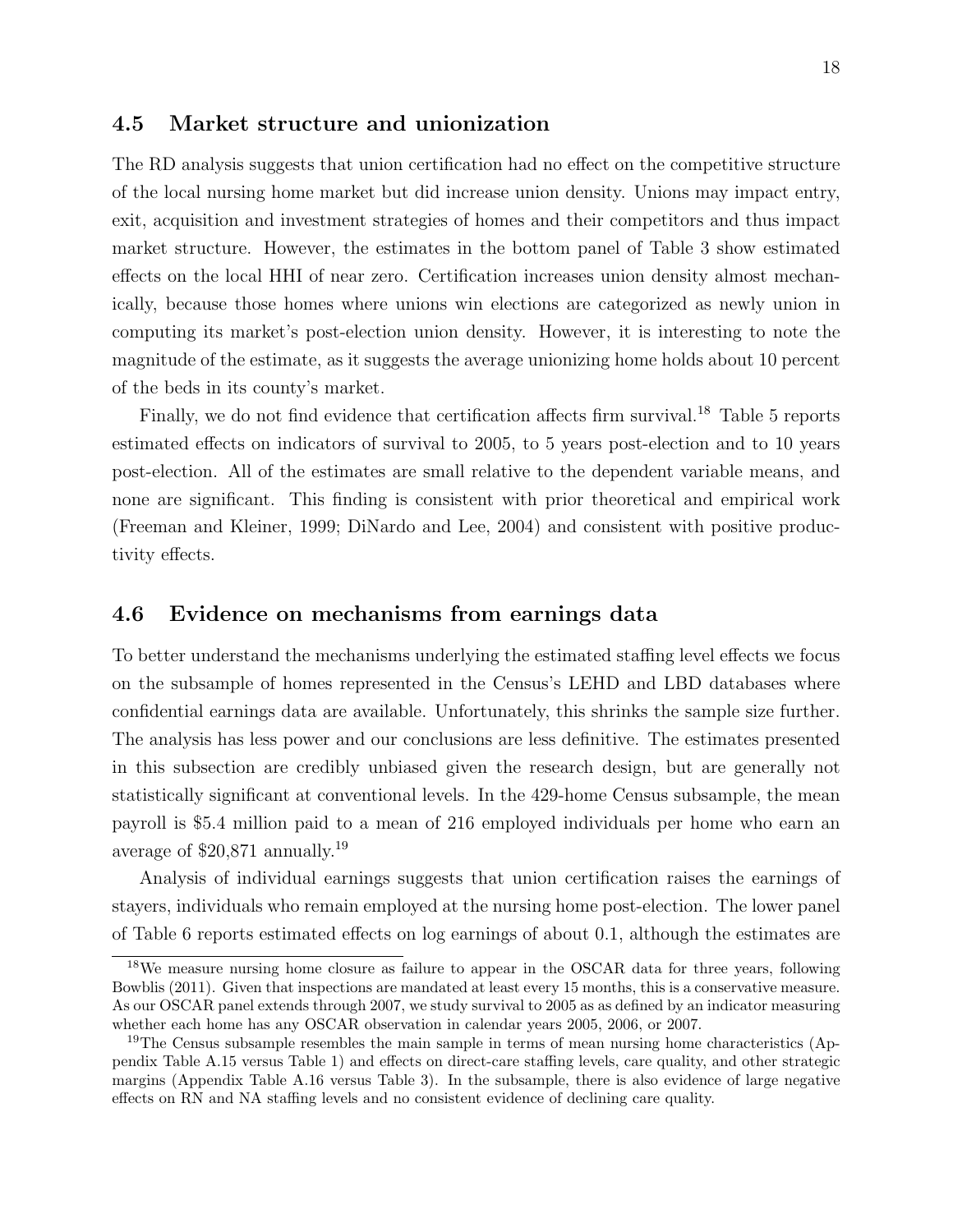imprecise. This suggests that unions may have raised the cost of labor on average for a given worker.

Nonetheless, estimates using LBD data suggest that total payroll and average earnings nonetheless did not increase at unionized homes. The upper panel of Table [6](#page-35-0) reports estimates of the union effect on the log of total payroll, the log of total employment, the log of average earnings (the difference between the two) and the log of average wage (where average wage is payroll divided by FTE from the OSCAR data). The estimated union effects on employment and payroll are negative but not significantly different than zero.

Estimates of the individual earnings effect by initial earnings level suggest that the positive individual earning effects were concentrated at the lower end of the distribution, and effects at the top may have been negative, providing a possible explanation. Figure  $5(a)$ shows estimates and confidence intervals of the union effect on log earnings for workers who remained employed by decile of the pre-election earnings distribution using RD analysis. The estimates are noisy, but are generally positive below the fifth decile, and are negative above the sixth, and significantly so at the tenth. A test of the hypothesis that the effects are equal above and below the fifth decile against the alternative that effects below are larger rejects at the 5 percent level. In light of these results, one interpretation of the staffing level effects is that higher-paid workers were more likely to leave nursing homes in response to the negative earnings effects, while lower-paid workers preferred to stay.

By contrasting the distribution of pre-election earnings for workers who remain employed at homes subsequent to a union victory with the distribution of pre-election earnings for workers who remain employed at homes subsequent to a union loss, we can develop direct evidence on the validity of this interpretation. Figure [5\(b\)](#page-43-1) plots the estimated pre-election log earnings density among stayers for homes that barely unionized and homes that barely did not.<sup>[20](#page-21-0)</sup> The figure shows unionized stayers are much more likely to come from the lower end of the distribution, and the difference is significant at the  $.01$ -level. Figure  $5(c)$  on the other hand plots the estimated union and non-union pre-election earnings density for employees who left the nursing home. Employees who left a unionized home were much more likely to come from the upper end of the distribution than employees who left non-union homes. Note that there is no mechanical reason why the leavers' difference must be the reverse of the stayers' difference. These analyses show directly that the composition of workers at homes that unionized shifted toward workers who were at the lower end of the earnings distribution, both through retention and separation. For completeness, Figure  $5(d)$  shows how unionization affected which workers came to the home after an election. Consistent

<span id="page-21-0"></span><sup>&</sup>lt;sup>20</sup>The union (nonunion) estimated density is from local-linear density estimates using homes within  $h$ above (below) the threshold, where  $h$  is the mean-squared-error-optimal bandwidth.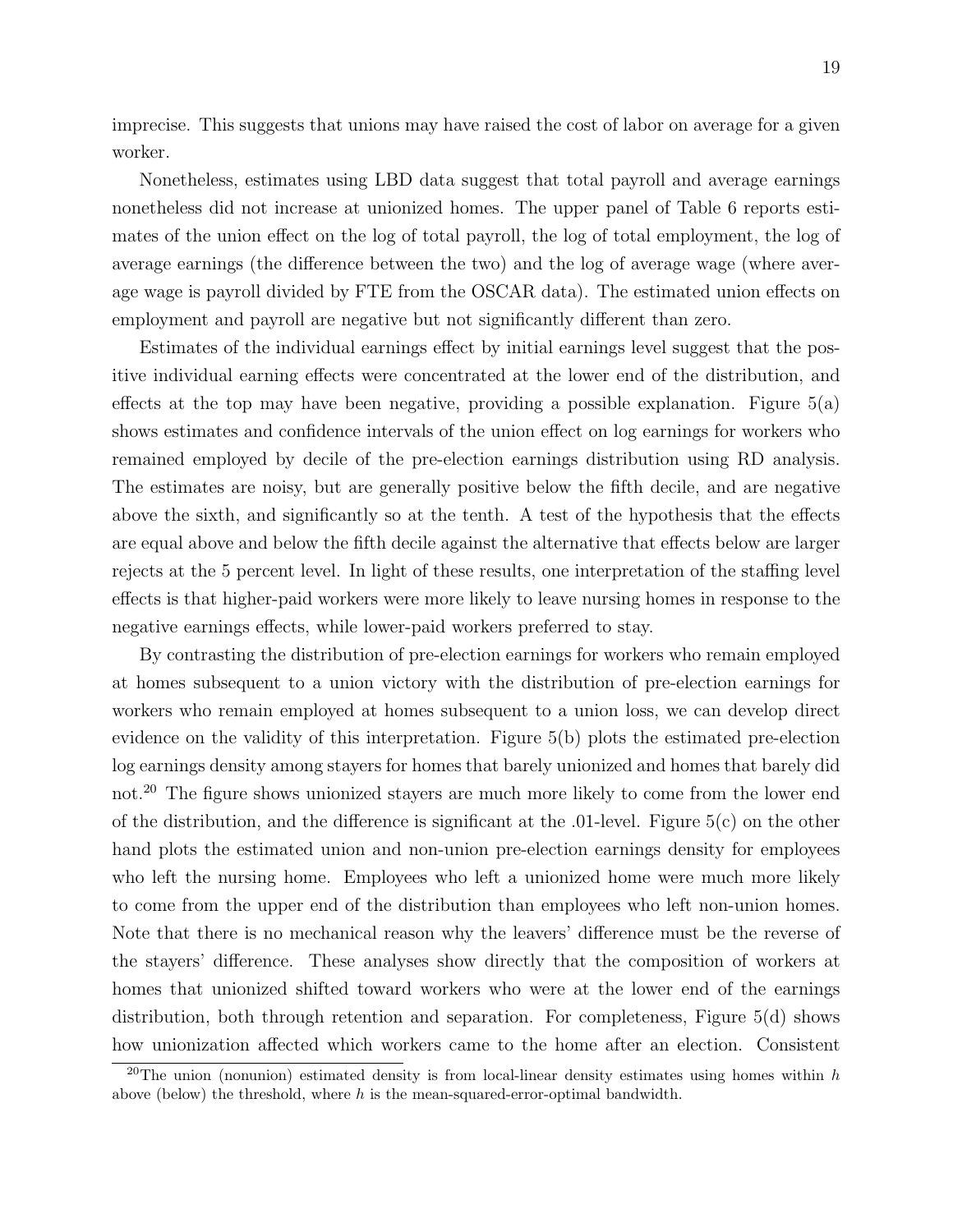with the interpretation above, the figure shows workers that came to a unionized home were relatively more likely to be at the lower end of the post-election earnings distribution, although the difference is muted because it is combined with the causal effect on the earnings distribution, which is larger at the lower end.

#### 4.7 Effects by market characteristics and time horizon

The impact of unionization may depend on the antecedents of local labor market union activity, the competitive environment, the regulatory environment and the amount of time the union has been active. Below we report the RD estimates by differences in these market and nursing home level characteristics.

Union density. Unions' ability to negotiate and enforce terms of employment depends on their strength in the local labor market, not just on being certified at a particular home. RD estimates suggests that the union reduction in staffing levels is concentrated in homes where the local market has below-median union density. Table [7](#page-36-0) reports estimates similar to the ones in Table [3,](#page-32-0) but with the sample split according to whether pre-election union density in the home's market was above or below the median. The negative point estimates on RN and NA staffing are larger in magnitude in less unionized markets (top panel) than in more unionized markets (bottom panel).<sup>[21](#page-22-0)</sup> This suggests the unions are able to have larger effects where union density is lower. The results on quality look very similar in both types of markets suggesting that productivity may adjust smoothly.

In more highly unionized markets, unions have more power to support higher compensation levels. However, part of this ability comes from reducing competitive pressure on union firms by also raising compensation at nonunion firms in those markets. This occurs directly through raising market-clearing wages and indirectly through threat effects, which induce nonunion managers to try to match union standards in order to preempt employees' interest in unionizing. Therefore, in more unionized markets, there may be less scope for newly organized unions to raise wages. In this scenario, existing unions in more highly organized markets raise standards in nonunion firms, meaning their effects potentially pre-date unionization and would be under-estimated in the RD design.

Nursing-home market competitiveness. Unions' ability to extract economic rents from firms depends on the existence of rents in the firms. Because firms in less competitive markets may have more rents, we would expect to see bigger union effects in less competitive (higher HHI) markets [\(Abowd and Farber,](#page-26-12) [1990\)](#page-26-12). Our RD estimates confirm this prediction, showing that the observed union effects are concentrated in less-competitive markets. Table [8](#page-37-0) shows

<span id="page-22-0"></span> $^{21}$ Bootstrap tests for difference in the specification 1 estimates show that only the difference in RN staffing is marginally significant  $(p=0.06)$ .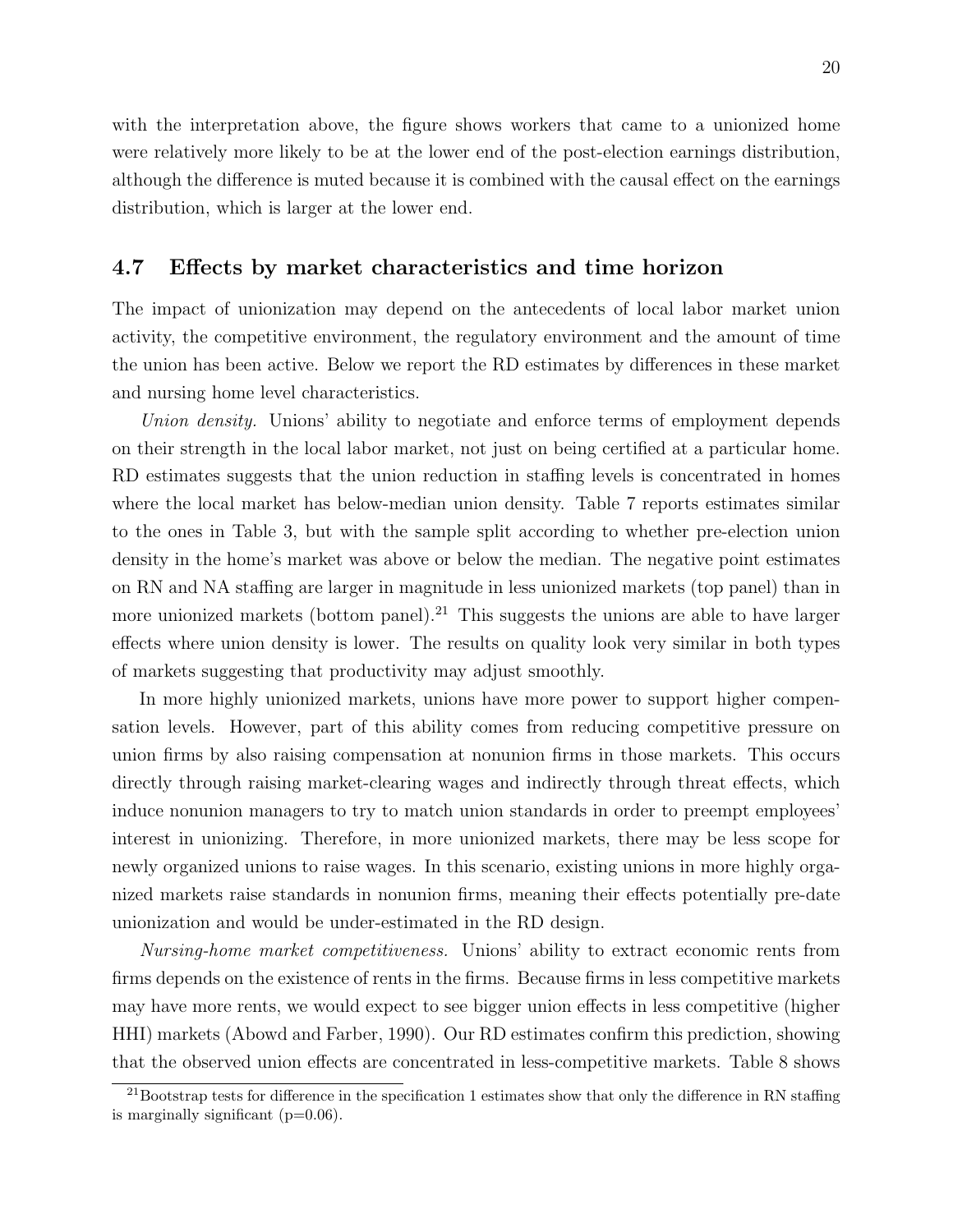that for NA and RN HPRD, the negative employment effects are large and highly significant for homes with above-median HHI, but smaller and not significant in below-median HHI markets.<sup>[22](#page-23-0)</sup> For LPNs, the pattern runs in the other direction, but is not significant.

The evidence also suggests that certification leads to lower care quality in less competitive markets and perhaps higher quality care in more competitive ones. In more competitive markets, the likelihood of a severe deficiency decreases 18.9 (9.6) percent with certification and the point estimate on total deficiency count is negative, also consistent with higher quality of care. Negative employment effects accompanied by positive quality effects suggest positive productivity effects in more competitive markets. In contrast, in less competitive markets, where staff declines are sharper, the evidence suggests negative effects on care quality. Total deficiency counts go up by 2.93 (1.36) and the signs on private pay percentage and severe deficiency results are similarly signed. The effect on productivity in less competitive markets is ambiguous. Certification has significantly worse effects on two of the three quality measures in less competitive markets compared to more competitive markets: total deficiency count  $(p=0.02)$  and percentage private-pay  $(p=0.09)$ . However, none of the differences in staffing level effects are significant. This finding strengthens the empirical foundation for an earlier literature that suggested more positive union productivity effects in more competitive product markets and more concern about negative productivity effects in less competitive product markets [\(Hirsch and Addison,](#page-27-1) [1986\)](#page-27-1).

Another possible interpretation of this result comes from noting that product market competitiveness is likely correlated with labor market competitiveness, suggesting HHI may proxy for monopsony power in the labor market. In that case, this finding could be interpreted as supportive of a theoretical result in Section 12.5 of [Manning](#page-28-12) [\(2003\)](#page-28-12) that union wage mark-ups are likely higher in less competitive labor markets, assuming unions do not strongly prefer greater employment over higher wages.

Staffing regulations. Many states have legislated minimum staffing levels that are more stringent than the national standards. In order to explore the impact of these regulations on the impact of unionization, we classify state/year pairs as either having "strong" or "weak" staffing regulations based on the work of [Harrington](#page-27-14) [\(2008\)](#page-27-14) and estimate the impact of union certification for each sample. Strong regulatory states place floors on RNs and LPNs per resident and typically do not place as binding limits on the use of NAs. Unionization in the "strong" states should thus be primarily associated with significant declines in NAs as the regulations limit adjustments in RN and LPN staff. The results are presented in Table [9.](#page-38-0)

<span id="page-23-0"></span><sup>&</sup>lt;sup>22</sup>Ideally, we would like to look at both HHI and union density simultaneously and in a statistical framework that allows for formal measurement of differences. However, given the limited sample size, this does not produce meaningful results.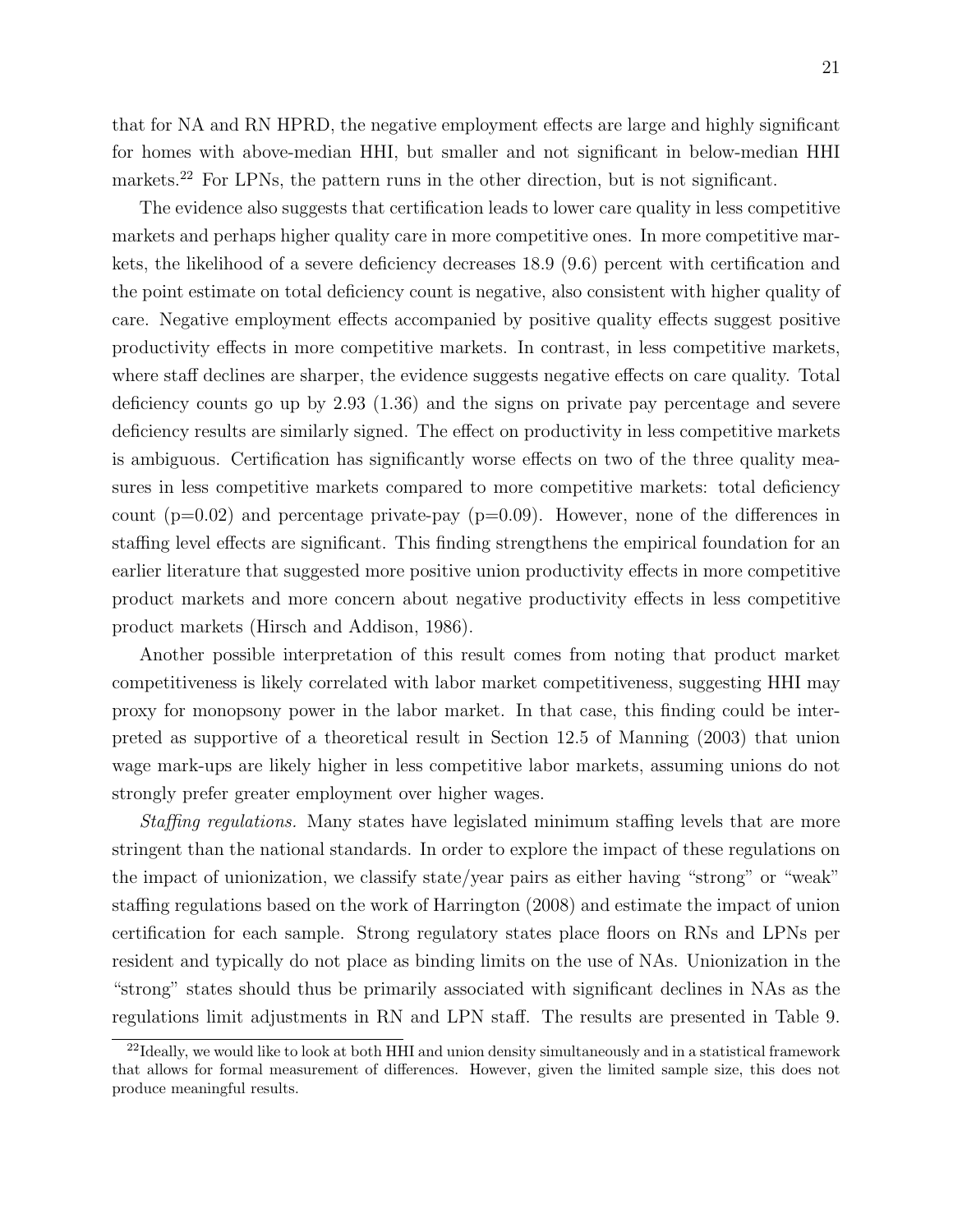Consistent with the prediction, certification has a much larger (and statistically significant) impact on NAs in strong state-year nursing homes compared to weak state-year nursing homes. In weak regulatory regimes, the point estimates for NA and RN are all negative but imprecisely estimated.

Elapsed time. Union effects might grow over time, as the union becomes entrenched and the contract expands. On the other hand, the union might simply accelerate changes that would have occurred anyway. This relationship would produce a large effect early, which narrows over time [\(Freeman and Kleiner,](#page-27-15) [1990\)](#page-27-15). To investigate this issue, we split the sample of observations at the median post-election elapsed time (4.6 years) to investigate shorter-run versus longer-run effects.

No large differences exist between short and long run effects. Table [10](#page-39-0) presents shortrun estimates using only OSCAR observations soon after the election in the top panel and long-run estimates from observations in later years in the bottom panel. The negative NA employment point estimate increases in magnitude and the RN estimate diminishes somewhat. However, neither is statistically different. Looking at the long-run sample, there appears to be a marginally significant increase in total deficiencies. This differs from the result in the short-run and overall sample. It could be evidence of declines in care quality driven by greater decreases in RN staffing levels. However, neither of the other quality measures, private pay percentage nor presence of severe deficiency, confirms this story.

To summarize, certification appears to decrease employment of NAs and RNs but not LPNs. There is evidence of wage increases for lower-skilled workers. Although there are significant declines in employment, we do not observe change in the quantity or quality of nursing home care produced, nor do we see evidence that certification affects capital investment or nursing home survival. The effect of certification is enhanced in less dense union markets, in more concentrated markets, and when staffing regulations are more stringent.

## 5 Conclusion

This paper provides new evidence on the effects of unions on employment, product quality, and productivity in the increasingly important service sector, where little is known about union effects. Using a regression discontinuity design, we found robust evidence that certification leads to unionization in about half of certified homes and that certification causes a significant decline in staffing levels. We found no compelling evidence that certification resulted in reductions in the number of patients treated or quality of care although these estimates were imprecise. This finding points to unionization leading to increased labor productivity or, at least, not reduced labor productivity. The evidence we develop also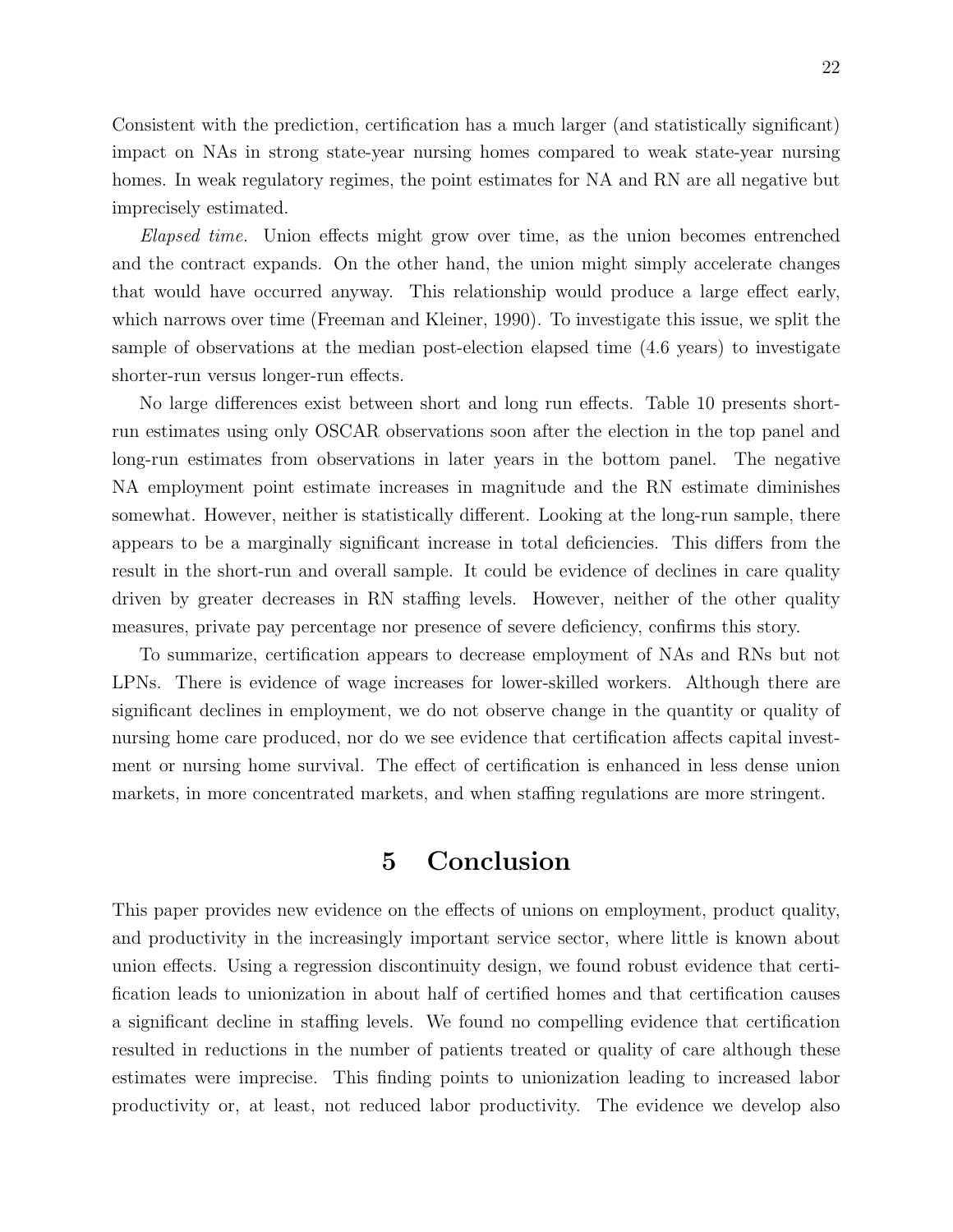suggests that unionization increases productivity among workers at the lower end of the wage distribution, which offsets the reduction in employment of higher wage occupations. This increase could occur as a benefit of better labor-management cooperation [\(Freeman](#page-27-0) [and Medoff,](#page-27-0) [1984\)](#page-27-0) or selection [\(Card,](#page-26-10) [1996\)](#page-26-10). There is weaker, suggestive evidence that total payroll did not increase and that homes shift their occupational mix towards lower-paid, lower-skill occupations. These changes do not appear to harm firm growth or survival. We also observed stronger unionization effects in facilities in more-concentrated markets and in the least-unionized markets. The latter result is also consistent with large threat effects of unions in highly-unionized markets.

Increased labor productivity does not imply that management would invite unionization or that it could make the same changes unilaterally. Our findings are consistent with [Lee](#page-28-2) [and Mas](#page-28-2) [\(2009\)](#page-28-2)'s finding of an imprecise, positive point estimated effect of certification on profits.[23](#page-25-0) First, increased labor productivity does not imply higher profits, especially if accompanied by higher wages. Second, managers and owners may also simply have a taste for more unilateral control over the workplace [\(Fehr, Herz and Wilkening,](#page-26-13) [2013\)](#page-26-13) and may dislike unionization, to some extent, on these grounds. Third, a legally-binding collective bargaining agreement and the credible expectation of future bilateral bargaining may make certain productivity-enhancing commitments possible that would not otherwise be so, such as process improvements driven through labor-management dialogue [\(Freeman and Medoff,](#page-27-0) [1984;](#page-27-0) [Cooke,](#page-26-14) [1992;](#page-26-14) [Black and Lynch,](#page-26-15) [2001\)](#page-26-15) and commitments to finance and share training costs [\(Acemoglu and Pischke,](#page-26-8) [1999\)](#page-26-8).

Looking at the nursing home industry, although interesting in its own right, is important primarily because it can give insight into the role of unions in broader parts of the economy. Going forward, unions are likely to survive and expand primarily in non-tradeable sectors where the possibility of outsourcing is minimal and in sectors where organized workers can most directly use their political influence to shape the terms of market competition. Nursing homes exhibit both of these qualities. While much of the literature on union effects has focused on industries that are in decline both in the unionized sector and in the overall economy, the present and future of organized labor is in health care, education, public services, retail and other industries of this kind, to which our evidence from nursing homes is germane.

<span id="page-25-0"></span> $^{23}$ They found negative effects on profits in the difference-in-difference analysis, driven by firms where unions won elections by wide margins. Our study does not examine that question.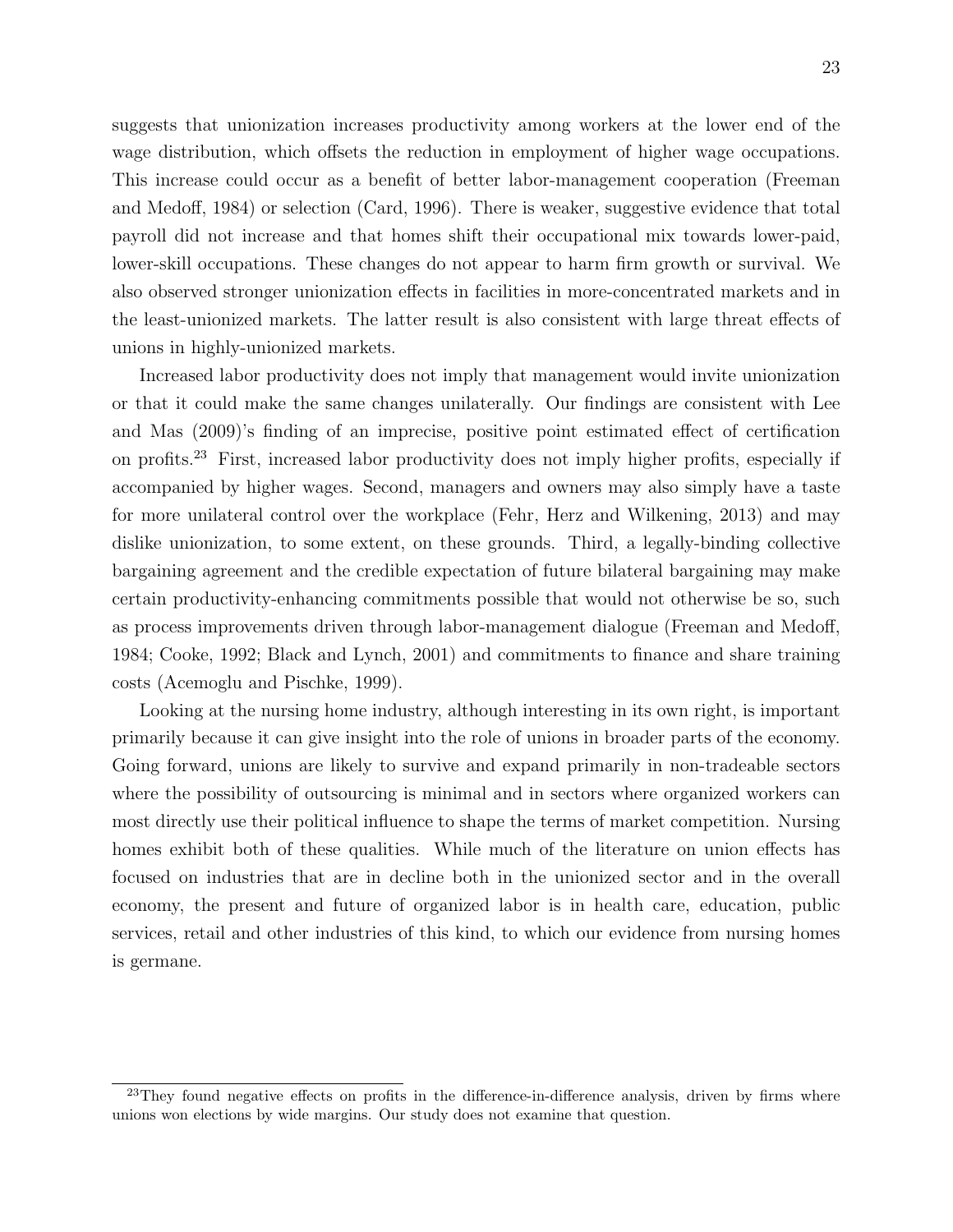## References

- <span id="page-26-12"></span>Abowd, J. and H. Farber, "Product Market Competition, Union Organizing Activity, and Employer Resistance," 1990. NBER Working Paper Number 3353.
- <span id="page-26-8"></span>Acemoglu, D. and J.-S. Pischke, "The Structure of Wages and Investment in General Training," Journal of Political Economy, 1999, 107 (3), 539–572.
- <span id="page-26-3"></span>Allen, J. E., *Assisted Living Administration*, Springer Publishing Company: New York, N.Y., 2004.
- <span id="page-26-4"></span>Bajari, Patrick, Han Hong, Minjung Park, and Robert Town, "Regression Discontinuity Designs with an Endogenous Forcing Variable and an Application to Contracting in Health Care," 2011. University of Minnesota manuscript.
- <span id="page-26-15"></span>Black, Sandra E and Lisa M Lynch, "How to compete: the impact of workplace practices and information technology on productivity," Review of Economics and statistics, 2001, 83 (3), 434–445.
- <span id="page-26-1"></span>**Booth, Alison L.**, *The economics of the trade union*, Cambridge Univ Press: Cambridge, 1995.
- <span id="page-26-11"></span>Bowblis, John R., "Ownership Conversion and Closure in the Nursing Home Industry," Health Economics, 2011, 20 (6), 631–644.
- <span id="page-26-6"></span>Bronfenbrenner, Kate, Trade Union Renewal and Organizing, Continuum: London,
- <span id="page-26-10"></span>Card, David, "The Effect of Unions on the Structure of Wages: A Longitudinal Analysis," Econometrica, 1996, 64 (4), 957–979.
- <span id="page-26-2"></span>Cawley, John, David C. Grabowski, and Richard A. Hirth, "Factor Substitution in Nursing Homes," Journal of Health Economics, 2006, 25 (2), 234–247.
- <span id="page-26-14"></span>Cooke, William B., "Product Quality Improvement through Employee Participation," Industrial and Labor Relations Review, 1992, 46 (1), 119–134.
- <span id="page-26-5"></span>DiNardo, John and David S Lee, "Program evaluation and research designs," *Handbook* of Labor Economics, 2011, 4, 463–536.
- <span id="page-26-0"></span>DiNardo, John E. and David S. Lee, "Economic Impacts of New Unionization on Private Sector Employers: 1984-2001," Quarterly Journal of Economics, 2004, 119 (4), 1383–1441.
- <span id="page-26-7"></span>Duncan, Greg J. and Frank P. Stafford, "Do Unions Recieve Compensating Differentials," American Economic Review, 1980, 70 (3), 355–371.
- <span id="page-26-9"></span>Dustmann, Christian and Uta Schönberg, "Training and Union Wages," Review of Economics and Statistics, 2009, 91 (2), 363–376.
- <span id="page-26-13"></span>Fehr, Ernst, Holger Herz, and Tom Wilkening, "The Lure of Authority: Motivation and Incentive Effects of Power," American Economic Review, 2013, 103 (4), 1325–59.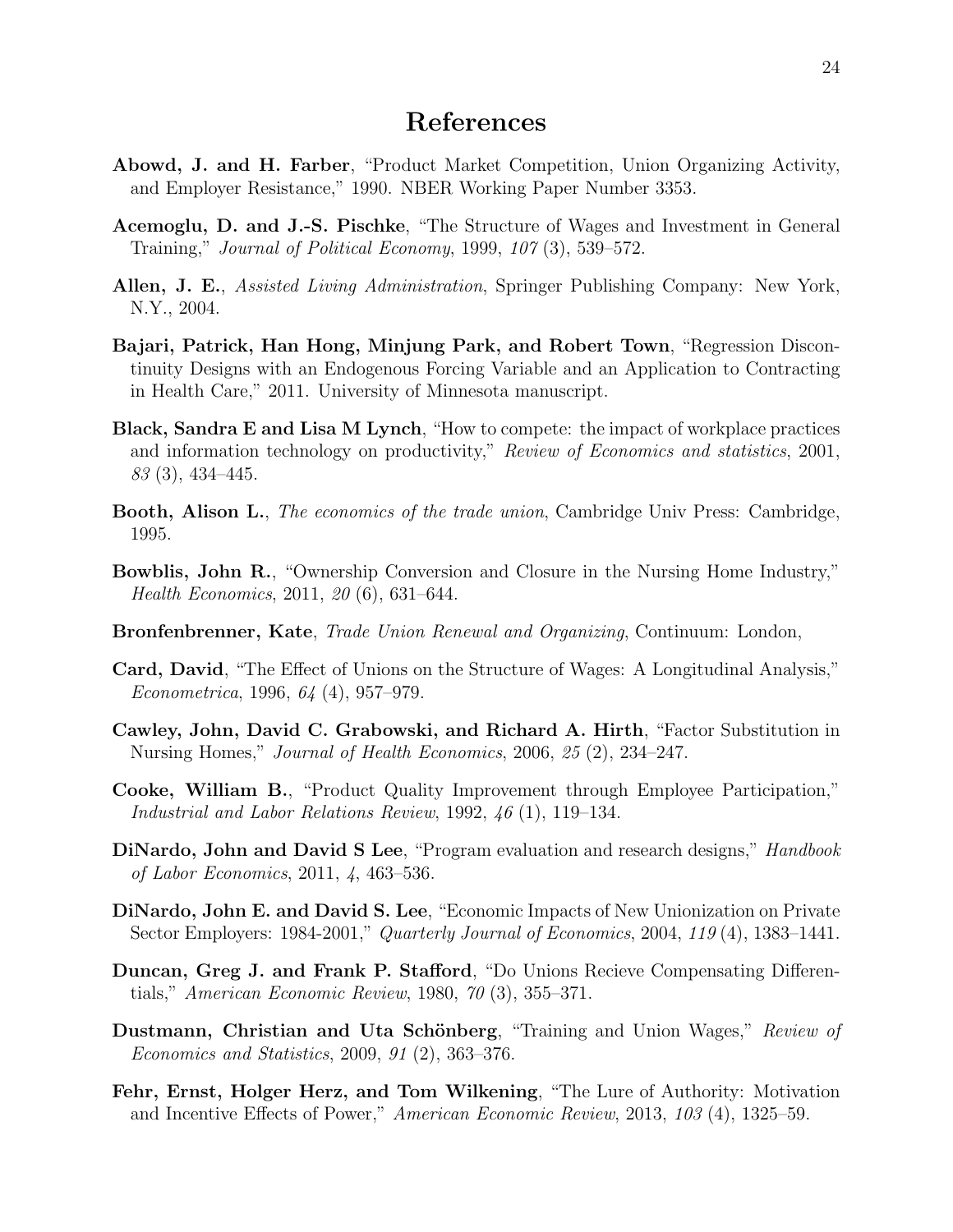- <span id="page-27-11"></span>Ferguson, John-Paul, "Eyes of the Needles: A Sequential Model of Union Organizing Drives, 1999-2004," Industrial & Labor Relations Review, 2008, 62 (3), 3-21.
- <span id="page-27-8"></span>Frandsen, Brigham, "Union Wage Setting and the Distribution of Employee Earnings: Evidence from Certification Elections," 2010. Massachusetts Institute of Technology manuscript.
- <span id="page-27-10"></span>Frandsen, Brigham R., "Party Bias in Union Representation Elections," 2013. Brigham Young University manuscript.
- <span id="page-27-0"></span>Freeman, Richard B. and James L. Medoff, What do unions do?, Basic Books: New York, N.Y., 1984.
- <span id="page-27-15"></span>and Morris M. Kleiner, "The Impact of New Unionization on Wages and Working Conditions," Journal of Labor Economics, 1990, pp. 8–25.
- <span id="page-27-13"></span> $\Delta$  and  $\Delta$ , "Do Unions Make Enterprises Insolvent?," Industrial and Labor Relations Review, July 1999, 52 (4), 510–527.
- <span id="page-27-3"></span>Gertler, Paul J. and Donald M. Waldman, "Quality-Adjusted Cost Functions and Policy Evaluation in the Nursing Home Industry," Journal of Political Economy, 1992, pp. 1232–1256.
- <span id="page-27-7"></span>Grabowski, D.C., J. Gruber, and J.J. Angelelli, "Nursing Home Quality as a Common Good," Review of Economics and Statistics, 2008, 90 (4), 754–764.
- <span id="page-27-9"></span>Hahn, J., P. Todd, and W. Van der Klaauw, "Identification and estimation of treatment effects with a regression-discontinuity design," *Econometrica*, 2001, 69 (1), 201–209.
- <span id="page-27-14"></span>Harrington, C., "Nursing Home Staffing Standards in State Statues and Regulations," 2008. University of California, San Francisco manuscript.
- <span id="page-27-4"></span>Helpman, E. and P.R. Krugman, Market structure and foreign trade, The MIT Press: Cambridge, Mass., 1987.
- <span id="page-27-5"></span>Hirsch, Barry T. and David A. Macpherson, "http://unionstats.com," 2011.
- <span id="page-27-12"></span> $\equiv$  and Edward J. Schumacher, "Unions, Wages, and Skills," *Journal of Human Re*sources, 1998, 33 (1), 201–219.
- <span id="page-27-2"></span>Hirsch, B.T., "What Do Unions Do for Economic Performance?," Journal of Labor Research, 2004, 25 (3), 415–455.
- <span id="page-27-1"></span> $\equiv$  and J.T. Addison, The economic analysis of unions: new approaches and evidence, Allen & Unwin: London, 1986.
- <span id="page-27-6"></span>Holmes, T.J., "Geographic Spillover of Unionism," 2006. NBER Working Paper Number 12025.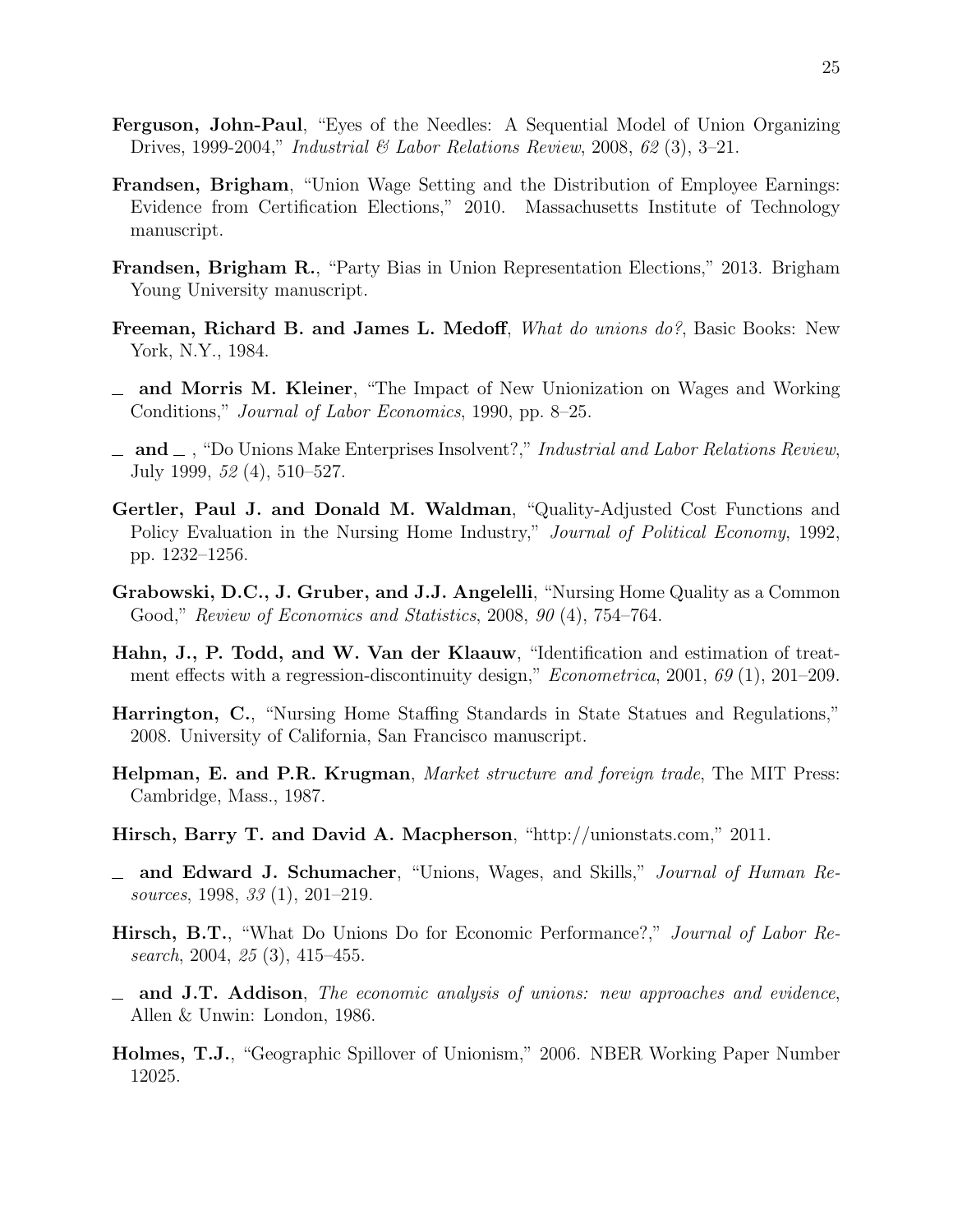- <span id="page-28-8"></span>Imbens, G.W. and K. Kalyanaramang, "Optimal Bandwidth Choice for the Regression Discontinuity Estimator," 2009. NBER Working Paper Number 14726.
- <span id="page-28-5"></span>Konetzka, R. Tamara, Deokhee Yi, Edward C. Norton, and Kerry E. Kilpatrick, "Effects of Medicare Payment Changes on Nursing Home Staffing and Deficiencies," Health Services Research, 2004, 39 (3), 463–488.
- <span id="page-28-2"></span>Lee, David S. and Alexandre Mas, "Long-run Impacts of Unions on Firms: New Evidence from Financial Markets, 1961-1999," 2009. NBER Working Paper Number 14709.
- <span id="page-28-3"></span> $\Box$  and Thomas Lemieux, "Regression Discontinuity Designs in Economics," *Journal of* Economic Literature, 2010, 48 (2), 281–355.
- <span id="page-28-1"></span>Lewis, H.G., Unionism and relative wages in the United States: an empirical inquiry, University of Chicago Press: Chicago, Ill., 1963.
- <span id="page-28-11"></span>Link, Charles R. and John H. Landon, "Monopsony and Union Power in the Market for Nurses," Southern Economic Journal, 1975, 41 (4), 649–659.
- <span id="page-28-4"></span>Lu, Susan F., "Multitasking, Information Disclosure and Product Quality: Evidence from Nursing Homes," Journal of Economics and Management Strategy, forthcoming.
- <span id="page-28-12"></span>Manning, Alan, Monopsony in motion: Imperfect competition in labor markets, Princeton University Press: Princeton, N.J., 2003.
- <span id="page-28-13"></span>Matsudaira, Jordan, "Monopsony in the Low-Wage Labor Market? Evidence from Minimum Nurse Staffing Regulations," Review of Economics and Statistics, forthcoming.
- <span id="page-28-10"></span>McDonald, Ian M. and Robert M. Solow, "Wage Bargaining and Employment," American Economic Review, 1981, 71 (5), 896–908.
- <span id="page-28-0"></span>Mellow, Wesley, "Unionism and Wages: A Longitudinal Analysis," Review of Economics and Statistics, 1981, 63 (1), 43–52.
- <span id="page-28-7"></span>Mor, Vincent, Jacqueline Zinn, Joseph Angelelli, Joan M. Teno, and Susan C. Miller, "Driven to Tiers: Socioeconomic and Racial Disparities in the Quality of Nursing Home Care," Milbank Quarterly, 2004, 82 (2), 227–256.
- <span id="page-28-14"></span>Olley, G. Steven and Ariel Pakes, "The Dynamics of Productivity in the Telecommunications Equipment Industry," Econometrica, 1996, 64 (6), 1263–1297.
- <span id="page-28-6"></span>OMalley, A.J., D.J. Caudry, and D. C. Grabowski, "Predictors of Nursing Home Residents Time to Hospitalization," Health Services Research, 2011, 46 (1), 82–104.
- <span id="page-28-9"></span>Pencavel, J., Labor Markets Under Trade Unionism: Employment, Wages, and Hours, Basil Blackwater: Cambridge, Mass., 1991.
- <span id="page-28-15"></span>Perelman, M., "Retrospectives X-Efficiency," Journal of Economic Perspectives, 2011, 25 (4), 211–222.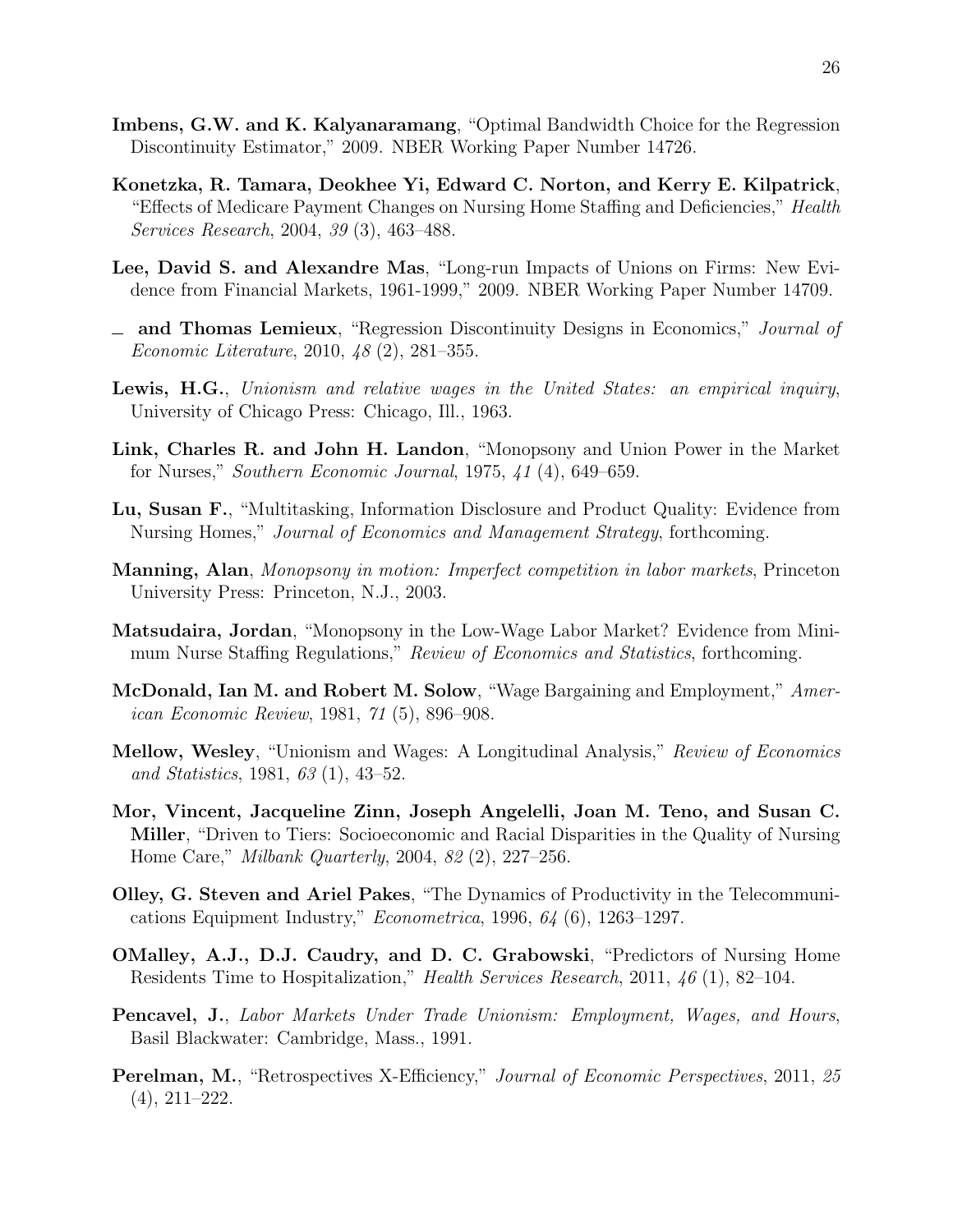- <span id="page-29-6"></span>Pettengill, J.S., "Labour Unions and the Wage Structure: A General Equilibrium Approach," Review of Economic Studies, 1979, 46 (4), 675–693.
- <span id="page-29-7"></span>Reynolds, M.O., "Trade Unions in the Production Process Reconsidered," Journal of Political Economy, 1986, 94 (2), 443–447.
- <span id="page-29-5"></span>Rosen, S., "Authority, Control, and the Distribution of Earnings," Bell Journal of Economics, 1992, 13, 311–323.
- <span id="page-29-3"></span>Simon, H.A. and C.I. Barnard, Administrative behavior, Vol. 3, Cambridge Univ Press, 1976.
- <span id="page-29-2"></span>Sojourner, A.J., M.M. Chen, D.C. Grabowski, and R.J. Town, "Trends in Nursing Home Unionization,"  $Inquiry$ , 2011, 47(4).
- <span id="page-29-0"></span>Stewart, M.B., "Union Wage Differentials, Product Market Influences and the Division of Rents," Economic Journal, 1990, 100 (403), 1122–1137.
- <span id="page-29-4"></span>Williamson, O.E., "Hierarchical Control and Optimum Firm Size," The Journal of Political Economy, 1967, pp. 123–138.
- <span id="page-29-1"></span>Wunderlich, Gooloo S., Frank A. Sloan, and Carolyne K. Davis, Nursing staff in hospitals and nursing homes: Is it adequate?, National Academies Press, 1996.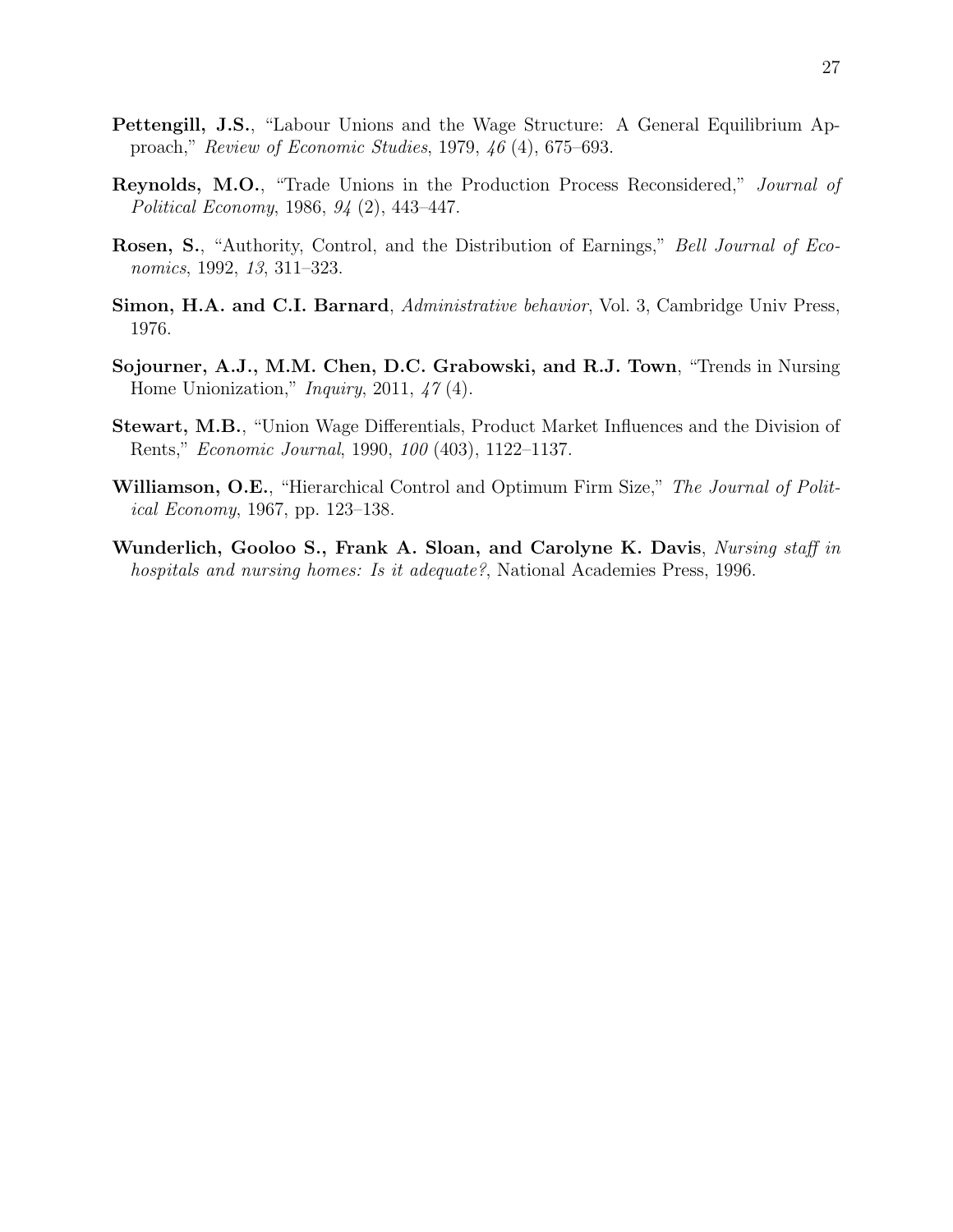|                                           | Mean    | Std. Dev. | Min              | Max          | Obs. | Mean   | Std. Dev.                       | Min            | Max    | Obs. |
|-------------------------------------------|---------|-----------|------------------|--------------|------|--------|---------------------------------|----------------|--------|------|
| NLRB election characteristics             |         |           |                  |              |      |        |                                 |                |        |      |
| Vote share                                | 0.029   | 0.195     | $-0.475$         | 0.475        | 627  |        |                                 |                |        |      |
| $1(\text{vote share} > 0.50)$             | 0.558   | 0.497     | $\theta$         | $\mathbf{1}$ | 627  |        |                                 |                |        |      |
| <i>OSCAR</i> nursing home characteristics |         |           |                  |              |      |        |                                 |                |        |      |
|                                           |         |           | All observations |              |      |        | Post-election observations only |                |        |      |
| NA hours/resident day (HPRD)              | 2.13    | 0.763     | $\overline{0}$   | 8            | 7942 | 2.123  | 0.718                           | $\overline{0}$ | 8      | 5319 |
| <b>LPN HPRD</b>                           | 0.773   | 0.528     | $\overline{0}$   | 8            | 7993 | 0.778  | 0.485                           | $\overline{0}$ | 7.137  | 5334 |
| RN HPRD                                   | 0.558   | 0.803     | $\overline{0}$   | 7.914        | 7978 | 0.503  | 0.736                           | $\overline{0}$ | 7.914  | 5332 |
| Total deficiency count                    | 6.826   | 6.5       | $\overline{0}$   | 81           | 8045 | 6.87   | 5.978                           | $\overline{0}$ | 81     | 5353 |
| $1$ (severe deficiency)                   | 0.233   | 0.423     | $\theta$         | $\mathbf{1}$ | 8045 | 0.265  | 0.442                           | $\overline{0}$ |        | 5353 |
| Pct. private pay                          | 22.622  | 17.641    | $\theta$         | 100          | 8045 | 21.59  | 16.196                          | $\theta$       | 100    | 5353 |
| Acuity index                              | 10.275  | 1.576     | 3                | 24.083       | 7971 | 10.22  | 1.536                           | 3              | 24.083 | 5329 |
| Total beds                                | 125.684 | 79.377    | 5                | 977          | 8045 | 124.74 | 73.111                          | $\overline{5}$ | 976    | 5353 |
| Pct. beds occupied                        | 84.837  | 19.272    | 0.207            | 100          | 8045 | 85.284 | 16.942                          | 0.556          | 100    | 5353 |
| HHI, in county                            | 0.152   | 0.195     | 0.003            | 1            | 8045 | 0.159  | 0.2                             | 0.003          | 1      | 5353 |
| Union density, private only               | 31.102  | 26.744    | $\theta$         | 100          | 8045 | 35.446 | 27.538                          | $\theta$       | 100    | 5353 |
| Turnout                                   | 86.571  | 9.07      | 45.833           | 100          | 8031 | 86.671 | 9.138                           | 45.833         | 100    | 5344 |
| Log(bargaining unit size)                 | 4.497   | 0.65      | 3.091            | 7.142        | 8031 | 4.479  | 0.616                           | 3.091          | 7.142  | 5344 |
| Log(number valid votes)                   | 4.347   | 0.652     | 2.996            | 7.066        | 8045 | 4.331  | 0.619                           | 2.996          | 7.066  | 5353 |

# <span id="page-30-0"></span>6 Tables

Table 1: Summary statistics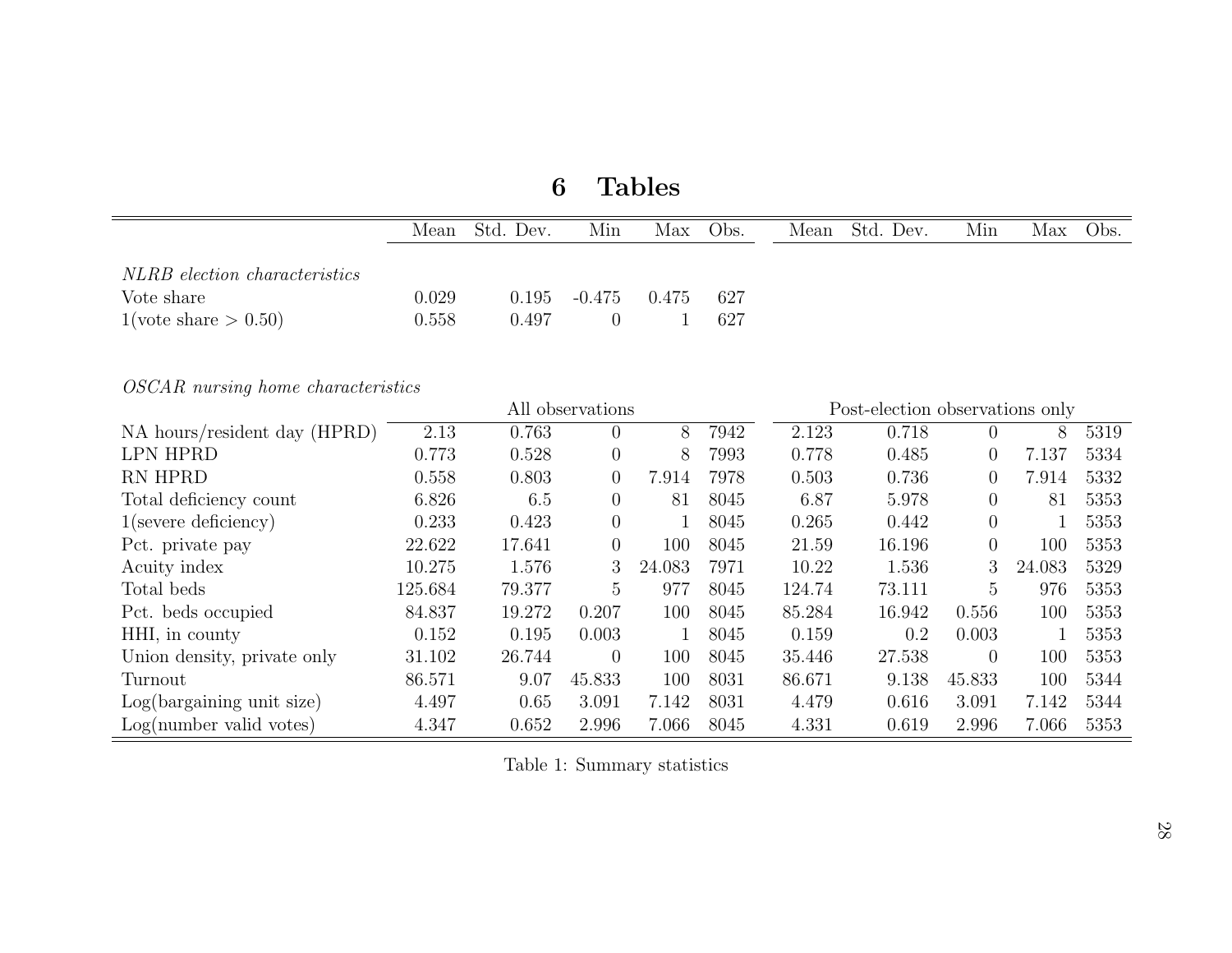|                                       | Vote share within $h$ of 0.50 threshold |                     |                   |                  |                     |  |
|---------------------------------------|-----------------------------------------|---------------------|-------------------|------------------|---------------------|--|
| Variables                             | $h = 0.05$                              | $h = 0.15$          | $h = 0.25$        | $h = 0.35$       | $h = 0.50$          |  |
| Staffing                              |                                         |                     |                   |                  |                     |  |
| <b>NA HPRD</b>                        | $-.0584$                                | $-.058$             | $-.0987$          | $-.0204$         | $-.137$             |  |
|                                       | (0.111)                                 | (0.182)             | (0.122)           | (0.222)          | (0.111)             |  |
| <b>LPN HPRD</b>                       | $-.113$                                 | $-.117$             | $-.0307$          | .0529            | $-.0723$            |  |
|                                       | (0.101)                                 | (0.161)             | (0.106)           | (0.217)          | (0.100)             |  |
| RN HPRD                               | $-.103$<br>(0.176)                      | $-.0872$<br>(0.231) | .00984<br>(0.173) | .11<br>(0.257)   | $-.0321$<br>(0.151) |  |
|                                       |                                         |                     |                   |                  |                     |  |
| Quality                               |                                         |                     |                   |                  |                     |  |
| Total deficiency count                | .349                                    | $-.264$             | .518              | 1.26             | 1.09                |  |
|                                       | (0.853)                                 | (1.09)              | (0.89)            | (0.798)          | (0.713)             |  |
| $1$ (severe deficiency)               | $-.0584$                                | $-.058$             | $-.0987$          | $-.0204$         | $-.137$             |  |
|                                       | (0.111)                                 | (0.182)             | (0.122)           | (0.222)          | (0.111)             |  |
| Prct. private pay                     | 2.47                                    | 2.72                | $-.275$           | .148             | $-1.78$             |  |
|                                       | (3.06)                                  | (3.76)              | (3.00)            | (2.58)           | (2.42)              |  |
|                                       |                                         |                     |                   |                  |                     |  |
| Other strategic margins               |                                         |                     |                   |                  |                     |  |
| Acuity index                          | $-.181$                                 | $-.0348$            | $-.166$           | $-.172$          | $-.388$             |  |
|                                       | (0.276)                                 | (0.349)             | (0.259)           | (0.31)           | $(.23)^*$           |  |
| Number of beds                        | $-8.63$                                 | $-11$               | $-7.96$           | 2.67             | .499                |  |
|                                       | (26.4)                                  | (30.2)              | (22.6)            | (19)             | (16.7)              |  |
| Prct. beds occupied                   | .505<br>(4.7)                           | 1.46<br>(5.7)       | $-2.25$<br>(4.35) | $-.671$<br>(3.7) | $-.162$<br>(3.45)   |  |
|                                       |                                         |                     |                   |                  |                     |  |
| Market characteristics                |                                         |                     |                   |                  |                     |  |
| Market HHI - same county              | .0125                                   | .0786               | $-.00284$         | .123             | .0234               |  |
|                                       | (0.0301)                                | (0.124)             | (0.043)           | (0.205)          | (0.072)             |  |
| Union density, private only           | $-3.94$                                 | $-4.86$             | $-3.81$           | $-5.36$          | $-6.71$             |  |
|                                       | (3.54)                                  | (4.6)               | (3.78)            | (3.48)           | $(3.08)$ **         |  |
|                                       |                                         |                     |                   |                  |                     |  |
| Election characteristics              |                                         |                     |                   |                  |                     |  |
| $Log(NLRB)$ election unit size)       | $-.184$                                 | $-.188$             | $-.156$           | .0313            | $-.106$             |  |
|                                       | (0.169)                                 | (0.235)             | (0.17)            | (0.236)          | (0.142)             |  |
| Log(Valid votes cast in election)     | $-.207$                                 | $-.206$             | $-.168$           | .0122            | $-.125$             |  |
|                                       | (0.167)                                 | (0.232)             | (0.17)            | (0.239)          | (0.144)             |  |
| Number of homes observed              | 131                                     | 350                 | 483               | 576              | 626                 |  |
| Number of home-dates observed         | 587                                     | 1,517               | 2,042             | 2,480            | 2,688               |  |
| Number of home-date-outcomes observed | 6,986                                   | 18,077              | 24,350            | 29,574           | 32,053              |  |
| Adjusted $\mathbb{R}^2$               | .526                                    | .602                | .628              | .639             | .645                |  |
| Joint-null $F$ -test $p$ -value       | .844                                    | .885                | .968              | .697             | .359                |  |

Coefficient (within-home-correlation corrected SE) Significance: ∗: 10% ∗∗: 5% ∗ ∗ ∗: 1%. Each column

presents discontinuity estimates from a separate system of first-order linear equations in vote share. Only observations from homes with vote share within h of the 0.50 threshold are used. With  $h = 0.05$ , this tests for a difference in means, as only one support point is used on each side of the threshold.

<span id="page-31-0"></span>Table 2: Test for discontinuity in mean nursing home characteristics in pre-election panel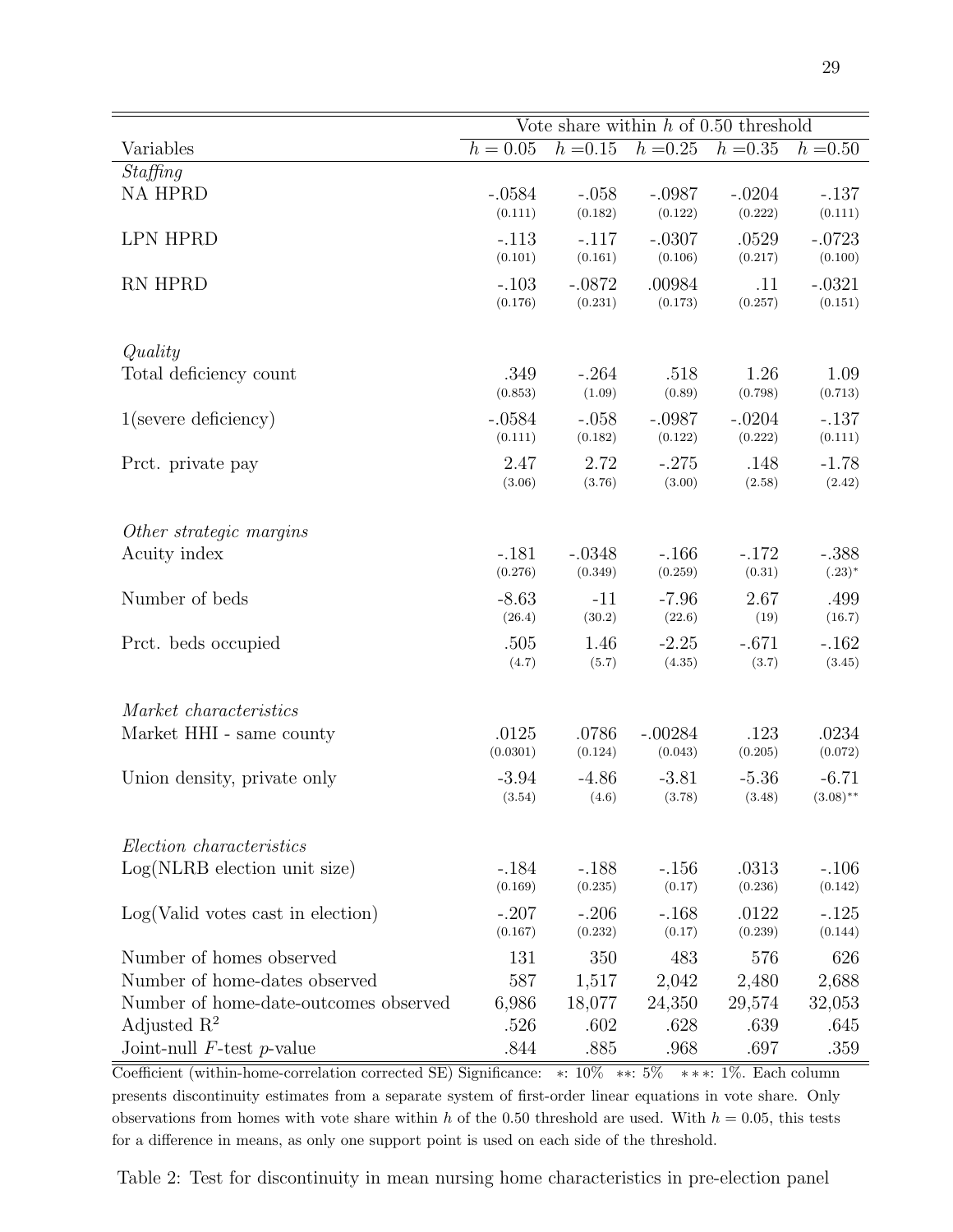<span id="page-32-1"></span>

|                             | Estimates      |                |                |  |  |
|-----------------------------|----------------|----------------|----------------|--|--|
| Specification               | $\overline{1}$ | $\overline{2}$ | $\overline{3}$ |  |  |
|                             |                |                |                |  |  |
| Staffing<br><b>NA HPRD</b>  | $-.311$        | $-.360$        | $-.331$        |  |  |
|                             | $(.116)$ ***   | $(.118)***$    | $(.114)**$     |  |  |
| <b>LPN HPRD</b>             | $-.072$        | $-.050$        | $-.043$        |  |  |
|                             | (.106)         | (.068)         | (.073)         |  |  |
| <b>RN HPRD</b>              | $-.278$        | $-.317$        | $-.291$        |  |  |
|                             | (.209)         | $(.153)**$     | $(.140)**$     |  |  |
|                             |                |                |                |  |  |
| Quality                     |                |                |                |  |  |
| Total deficiency count      | 1.326          | .839           | 1.609          |  |  |
|                             | (.897)         | (.837)         | $(.870)*$      |  |  |
| $1$ (severe deficiency)     | $-.067$        | $-.065$        | $-.048$        |  |  |
|                             | (.052)         | (.052)         | (.044)         |  |  |
| Prct. private pay           | 2.633          | $-.971$        | $-2.023$       |  |  |
|                             | (3.908)        | (2.220)        | (2.202)        |  |  |
| Other strategic margins     |                |                |                |  |  |
| Acuity index                | $-.177$        | $-.352$        | $-.188$        |  |  |
|                             | (.311)         | (.242)         | (.230)         |  |  |
| Number of beds              | $-24.31$       | 5.151          | 5.368          |  |  |
|                             | (25.81)        | (4.624)        | (4.728)        |  |  |
| Prct. beds occupied         | 3.143          | 2.334          | 2.081          |  |  |
|                             | (4.584)        | (3.851)        | (3.724)        |  |  |
|                             |                |                |                |  |  |
| Market characteristics      |                |                |                |  |  |
| Market HHI - same county    | .051           | $-.0004$       | .003           |  |  |
|                             | (.051)         | (.008)         | (.010)         |  |  |
| Union density, private only | 5.545          | 9.688          | 10.841         |  |  |
|                             | (7.328)        | $(4.904)**$    | $(3.557)***$   |  |  |

| Specification conditional on home's pre-election mean of: |   |  |
|-----------------------------------------------------------|---|--|
| This outcome variable                                     | Y |  |
| All other outcome variables                               | N |  |

Coefficient (within-home cluster bootstrap SE). Significance: ∗: 10% ∗∗: 5% ∗∗∗: 1%. Each cell presents discontinuity estimate from a separate local linear regression. Number of home-dates observed varies due to missing outcomes or conditioning values. Across outcomes, the range of number of homes observed is 626 to 627 (616 to 627) (610 to 611) in specification 1 (2) (3), including 5,319 to 5,353 (5,250 to 5,353) (5,220 to 5,245) observed home-times. Optimal bandwidth and observations within it for each regression are in Table [A.14.](#page-58-0)

<span id="page-32-0"></span>Table 3: Estimated effects on nursing homes characteristics using post-election panel and local linear estimator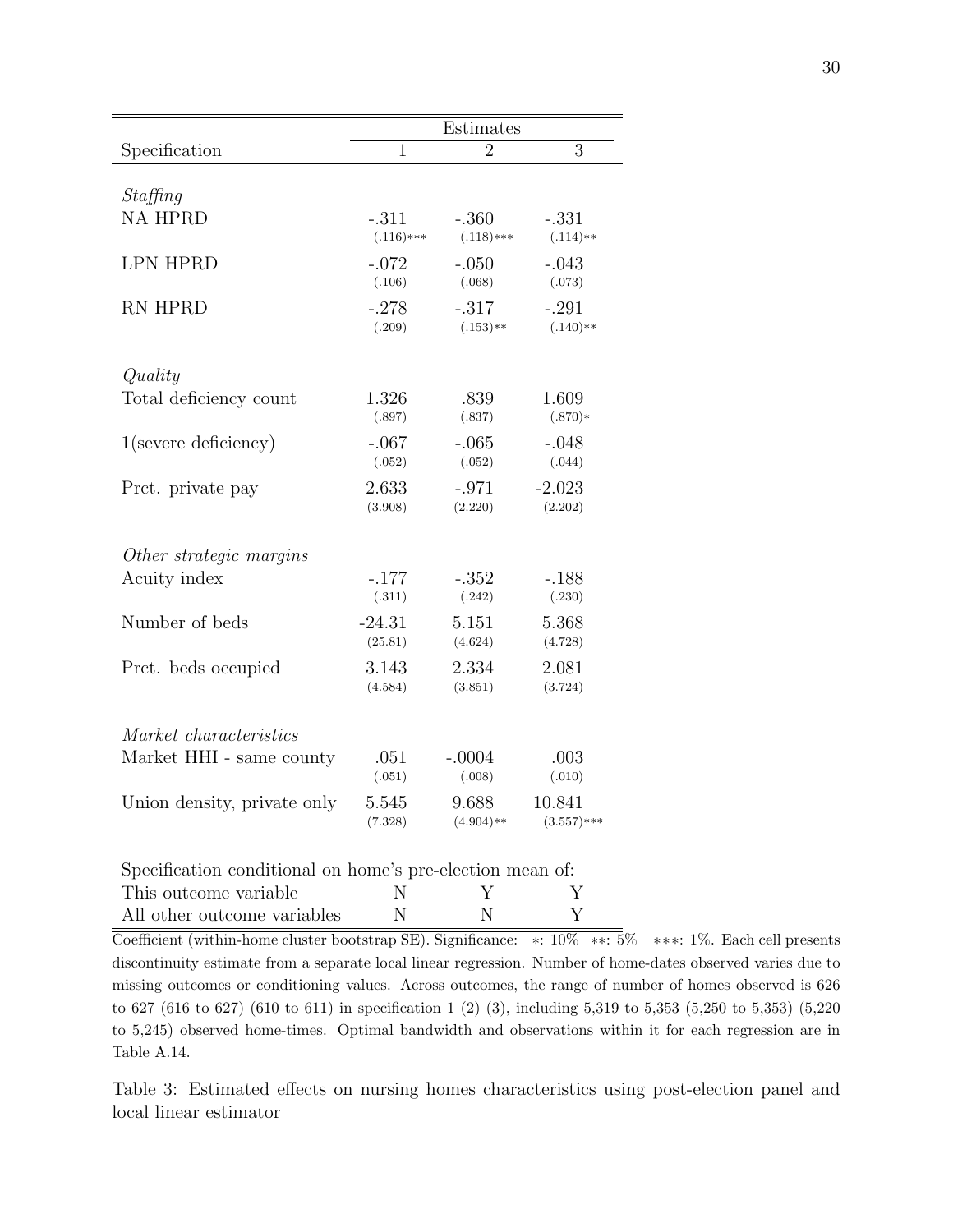|                           |                    |                     |                     | Post-election mean |
|---------------------------|--------------------|---------------------|---------------------|--------------------|
|                           |                    | Estimates           |                     | of outcome         |
| Specification:            | 1                  | $\overline{2}$      | 3                   |                    |
| Prct. urethral catheter   | $-.817$<br>(1.441) | -.933<br>(.997)     | $-.917$<br>(.956)   | 7.13               |
| Prct. mobility restrained | .478<br>(1.578)    | $-.526$<br>(1.577)  | $-1.415$<br>(1.584) | 9.24               |
| Prct. spc. feeding tube   | $-.580$<br>(1.738) | $-.206$<br>(1.043)  | .27<br>(1.006)      | 6.90               |
| Prct. psycho-active meds  | -4.84<br>$(2.76)*$ | -4.67<br>$(2.47)*$  | $-3.13$<br>(2.61)   | 56.43              |
| Prct. skin pressure sores | $-1.369$<br>(.97)  | $-1.673$<br>(1.322) | $-.613$<br>(1.121)  | 7.77               |
| Prct. bedfast             | .123<br>(1.052)    | $-.217$<br>(.977)   | .26<br>(.935)       | 4.79               |
| Prct. mobility chair      | .237<br>(3.568)    | .07<br>(3.485)      | 1.412<br>(2.992)    | 52.84              |

| Specification conditional on home's pre-election mean of: |  |  |
|-----------------------------------------------------------|--|--|
| This outcome variable                                     |  |  |
| All Table 3 variables                                     |  |  |

Coefficient (within-home cluster bootstrap SE). Significance: ∗: 10% ∗∗: 5% ∗ ∗ ∗: 1%. Each cell presents discontinuity estimate from a separate local linear regression. Number of home-dates observed varies due to missing outcomes or conditioning values. For all outcomes but pressure sores, the of number of homes-dates observed is  $5,353$  in specifications 1 and 2 and  $5,245$  in specification 3. For pressure sores, the number is 5,238 (3,484) (3,417) in specification 1 (2) (3). Optimal bandwidth and observations within it for each regression are in Table [A.14.](#page-58-0)

<span id="page-33-0"></span>Table 4: Estimated effects on nursing homes characteristics using post-election panel and local linear estimator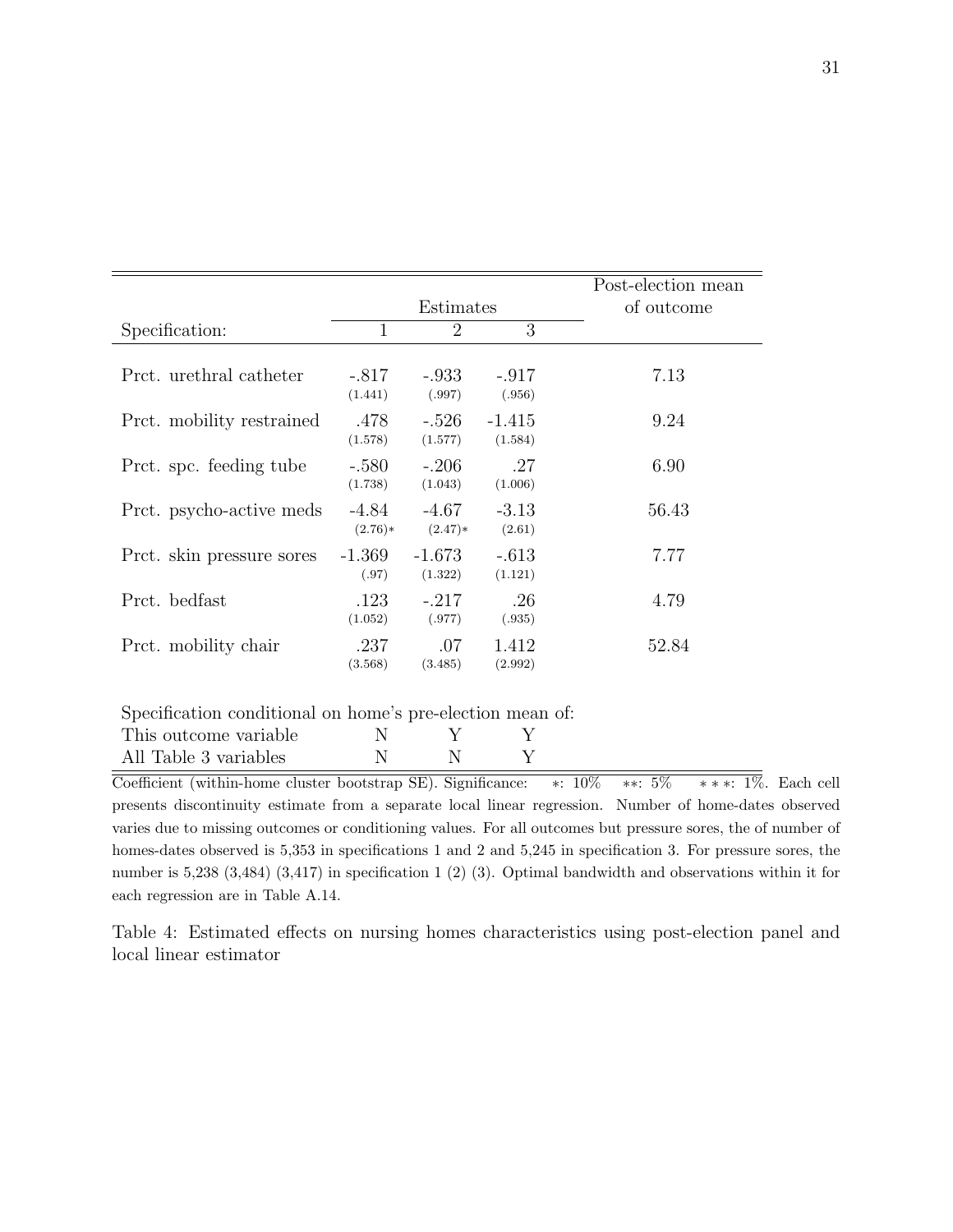|                                                                        |         | Specification |                |
|------------------------------------------------------------------------|---------|---------------|----------------|
|                                                                        | 1       |               | $\overline{3}$ |
| DV: $1$ (survives to 2005)                                             |         |               |                |
|                                                                        | .107    |               | .069           |
|                                                                        | (.082)  |               | (.063)         |
| $\overline{N}$                                                         | 627     |               | 611            |
| DV Mean                                                                |         | 0.872         |                |
| DV: survival over various post-election spans                          |         |               |                |
| $1$ (survived $> 5$ years)                                             |         |               |                |
|                                                                        | 0.033   |               | 0.009          |
|                                                                        | (0.084) |               | (0.055)        |
| N                                                                      | 480     |               | 466            |
| DV Mean                                                                |         | 0.915         |                |
| $1$ (survived $> 10$ years)                                            |         |               |                |
|                                                                        | .011    |               | $-.066$        |
|                                                                        | (.038)  |               | (.094)         |
| N                                                                      | 102     |               | 101            |
| DV Mean                                                                |         | 0.873         |                |
| Conditional on home's pre-election                                     |         |               |                |
| mean Table 3 variables                                                 | Ν       |               | Y              |
|                                                                        |         |               |                |
| Coefficient/(SE). Significance: $*: 10\%$                              |         | $**: 5\%$     | * * *: $1\%$ . |
| Each cell presents discontinuity estimate from a separate local linear |         |               |                |

regression. Sample sizes differ between 1 and 3 due to missing conditioning values. Specification 2 omitted.

<span id="page-34-0"></span>Table 5: Estimated effects on survival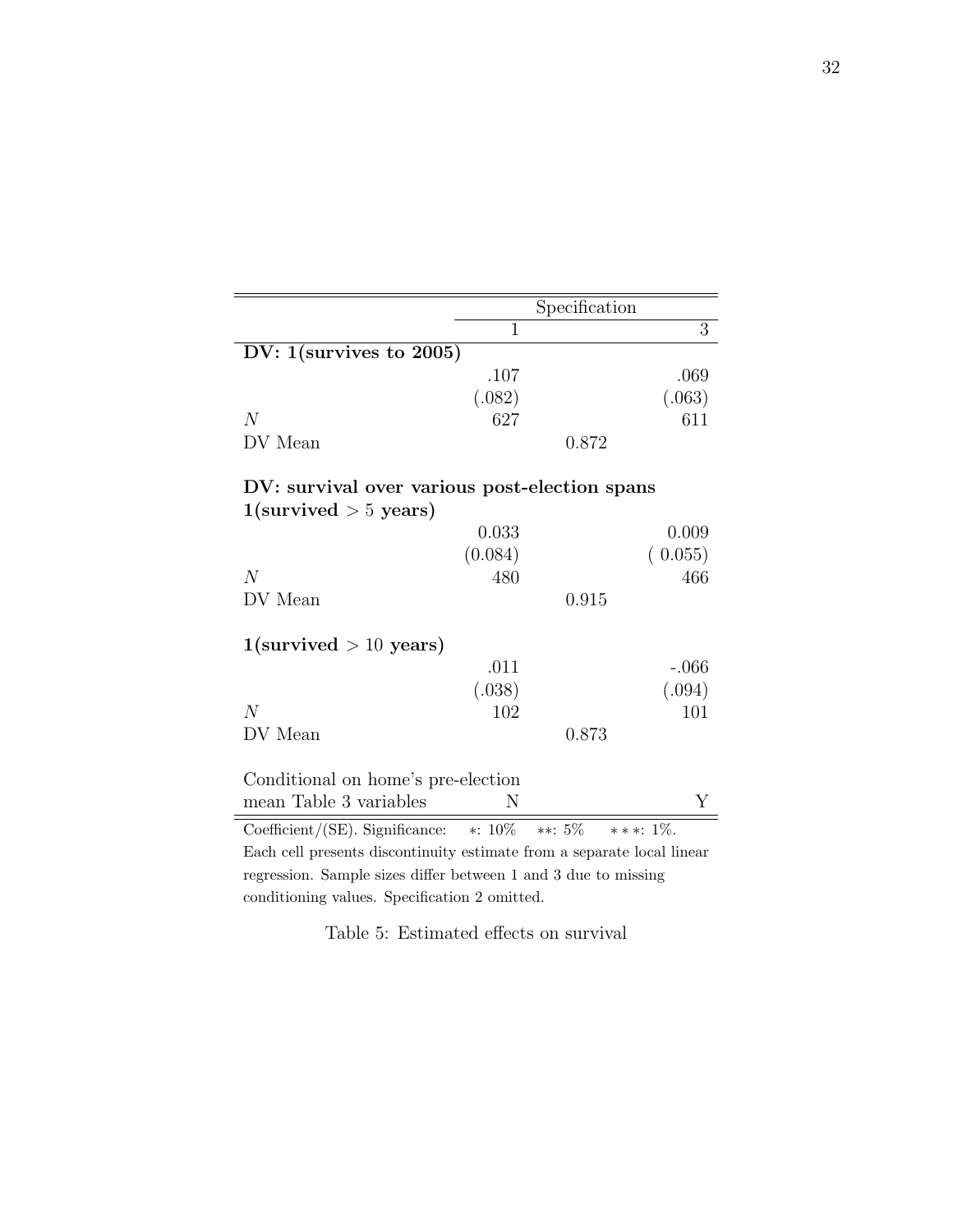| $\mathbf{1}$                                              | $\overline{2}$ | 3        |  |  |  |
|-----------------------------------------------------------|----------------|----------|--|--|--|
|                                                           |                |          |  |  |  |
|                                                           |                |          |  |  |  |
| $-0.206$                                                  | $-0.107$       | $-0.078$ |  |  |  |
| (.342)                                                    | (.114)         | (.116)   |  |  |  |
| $-0.139$                                                  | $-0.052$       | 0.024    |  |  |  |
| (.299)                                                    | (.096)         | (.110)   |  |  |  |
| $-0.083$                                                  | $-0.127$       | $-0.111$ |  |  |  |
| (.083)                                                    | (.059)         | (.075)   |  |  |  |
| 0.076                                                     | $-0.104$       | $-0.055$ |  |  |  |
| (.330)                                                    | (.130)         | (.124)   |  |  |  |
|                                                           |                |          |  |  |  |
|                                                           |                |          |  |  |  |
| 0.127                                                     | undefined      | 0.094    |  |  |  |
| (.118)                                                    |                | (.529)   |  |  |  |
| Specification conditional on home's pre-election mean of: |                |          |  |  |  |
| N                                                         | Y              | Y        |  |  |  |
| N                                                         | N              |          |  |  |  |
|                                                           |                |          |  |  |  |

Notes: The table reports local linear regression discontinuity estimates (standard errors) of the effect of a union victory on the dependent variable in the left-hand column. Average earnings are payroll/employment and average wages are payroll/FTE. Earnings gains are defined as the difference between an individual's post-election earnings and average pre-election earnings. All outcomes are from the LBD, except FTE from OSCAR and earnings gain from the LEHD.

<span id="page-35-0"></span>Table 6: Estimated effects on earnings, payroll, and average wages in the Census subsample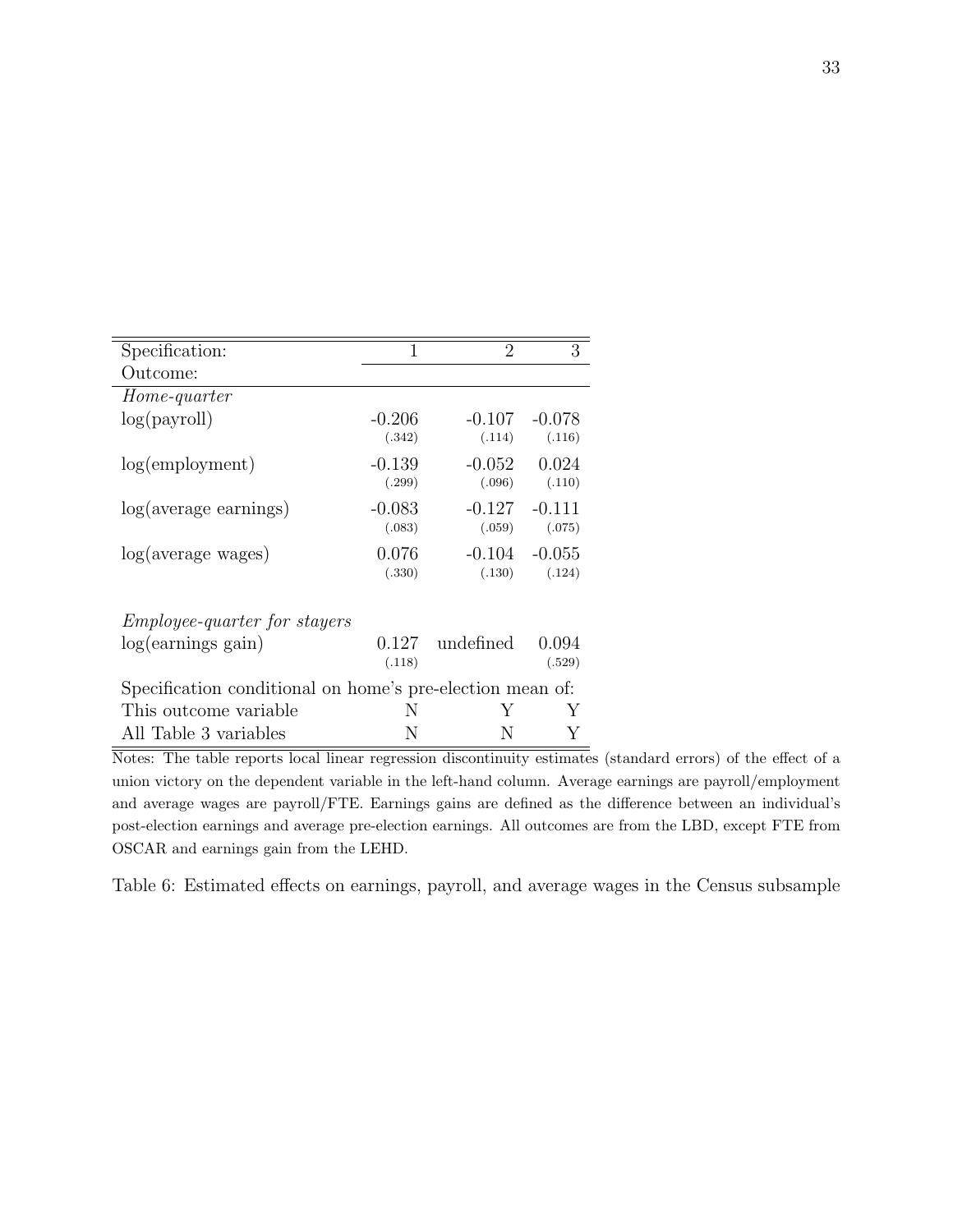|                                                                                | Estimates    |                |               |  |  |  |
|--------------------------------------------------------------------------------|--------------|----------------|---------------|--|--|--|
| Specification                                                                  | 1            | $\mathfrak{D}$ | 3             |  |  |  |
| Home in Less Unionized Nursing Home Markets (below median density) at Election |              |                |               |  |  |  |
| NA HPRD                                                                        | $-.418$      | $-.535$        | $-.533$       |  |  |  |
|                                                                                | $(0.185)$ ** | $(0.196)$ ***  | $(0.219)$ **  |  |  |  |
| LPN HPRD                                                                       | $-.055$      | $-.056$        | $-.051$       |  |  |  |
|                                                                                | (0.156)      | (0.084)        | (0.106)       |  |  |  |
| RN HPRD                                                                        | $-.637$      | $-.610$        | $-.487$       |  |  |  |
|                                                                                | $(0.331)*$   | $(0.243)$ **   | $(0.252)*$    |  |  |  |
| Total deficiency count                                                         | .877         | 1.678          | 1.974         |  |  |  |
|                                                                                | (1.295)      | (1.202)        | (1.401)       |  |  |  |
| $1$ (severe deficiency)                                                        | $-.045$      | $-.045$        | $-.033$       |  |  |  |
|                                                                                | (0.060)      | (0.061)        | (0.065)       |  |  |  |
| Prct. private pay                                                              | 2.987        | $-2.029$       | $-4.207$      |  |  |  |
|                                                                                | (4.768)      | (3.019)        | (3.819)       |  |  |  |
| Acuity index                                                                   | .394         | $-.134$        | $-.377$       |  |  |  |
|                                                                                | (0.491)      | (0.363)        | (0.432)       |  |  |  |
| Number of beds                                                                 | $-14.887$    | 3.433          | 6.475         |  |  |  |
|                                                                                | (29.86)      | (4.536)        | (5.164)       |  |  |  |
| Prct. beds occupied                                                            | 4.681        | 6.560          | 5.784         |  |  |  |
|                                                                                | (7.638)      | (4.856)        | (5.966)       |  |  |  |
| Market HHI - same county                                                       | .065         | $-.0003$       | $-.010$       |  |  |  |
|                                                                                | (0.092)      | (0.014)        | (0.020)       |  |  |  |
| Union density, private only                                                    | 21.408       | 20.500         | 19.564        |  |  |  |
|                                                                                | $(8.230)**$  | (7.974)***     | $(6.004)$ *** |  |  |  |

Home in More Unionized Nursing Home Markets (above median density) at Election NA HPRD

| 1111 111 1UD                                              | - 100    | . vv.    | .        |
|-----------------------------------------------------------|----------|----------|----------|
|                                                           | (0.137)  | (0.137)  | (0.202)  |
| LPN HPRD                                                  | $-.107$  | $-.128$  | $-.034$  |
|                                                           | (0.125)  | (0.108)  | (0.137)  |
| RN HPRD                                                   | .124     | .071     | $-.128$  |
|                                                           | (0.132)  | (0.155)  | (0.187)  |
| Total deficiency count                                    | .508     | $-.069$  | 1.005    |
|                                                           | (1.203)  | (1.264)  | (1.474)  |
| $1$ (severe deficiency)                                   | $-.047$  | $-.038$  | $-.012$  |
|                                                           | (0.065)  | (0.067)  | (0.081)  |
| Prct. private pay                                         | 2.098    | $-.627$  | $-2.154$ |
|                                                           | (4.393)  | (2.882)  | (6.170)  |
| Acuity index                                              | $-.482$  | $-.525$  | $-.128$  |
|                                                           | (0.382)  | (0.324)  | (0.566)  |
| Number of beds                                            | $-6.139$ | 3.734    | 4.293    |
|                                                           | (34.682) | (8.154)  | (02.030) |
| Prct. beds occupied                                       | $-5.274$ | $-5.259$ | $-3.595$ |
|                                                           | (4.867)  | (4.865)  | (5.516)  |
| Market HHI - same county                                  | $-.026$  | .003     | .007     |
|                                                           | (0.041)  | (0.005)  | (0.007)  |
| Union density, private only                               | $-3.588$ | .593     | 2.014    |
|                                                           | (8.432)  | (6.394)  | (8.390)  |
| Specification conditional on home's pre-election mean of: |          |          |          |
| This outcome variable                                     | N        | Y        | Y        |
| All other outcome variables                               | N        | N        | Υ        |

Coefficient (within-home cluster bootstrap SE). Significance: ∗: 10% ∗∗: 5% ∗ ∗ ∗: 1%. Each cell presents discontinuity estimate from a separate local linear regression and each column corresponds to a different set of control variables. Number of home-dates observed varies due to missing outcomes or conditioning values. Across outcomes, the range of number of homedates observed is 2,719 to 2,733 (2,695 to 2,733) (2,681 to 2,695) in specification 1 (2) (3) in the top panel and 2,596 to 2,620 (2,555 to 2,620) (2,534 to 2,550) in the bottom panel. Optimal bandwidth and observations within it for each regression are in Table [A.14.](#page-58-0)

<span id="page-36-0"></span>Table 7: Estimated effects by market's union density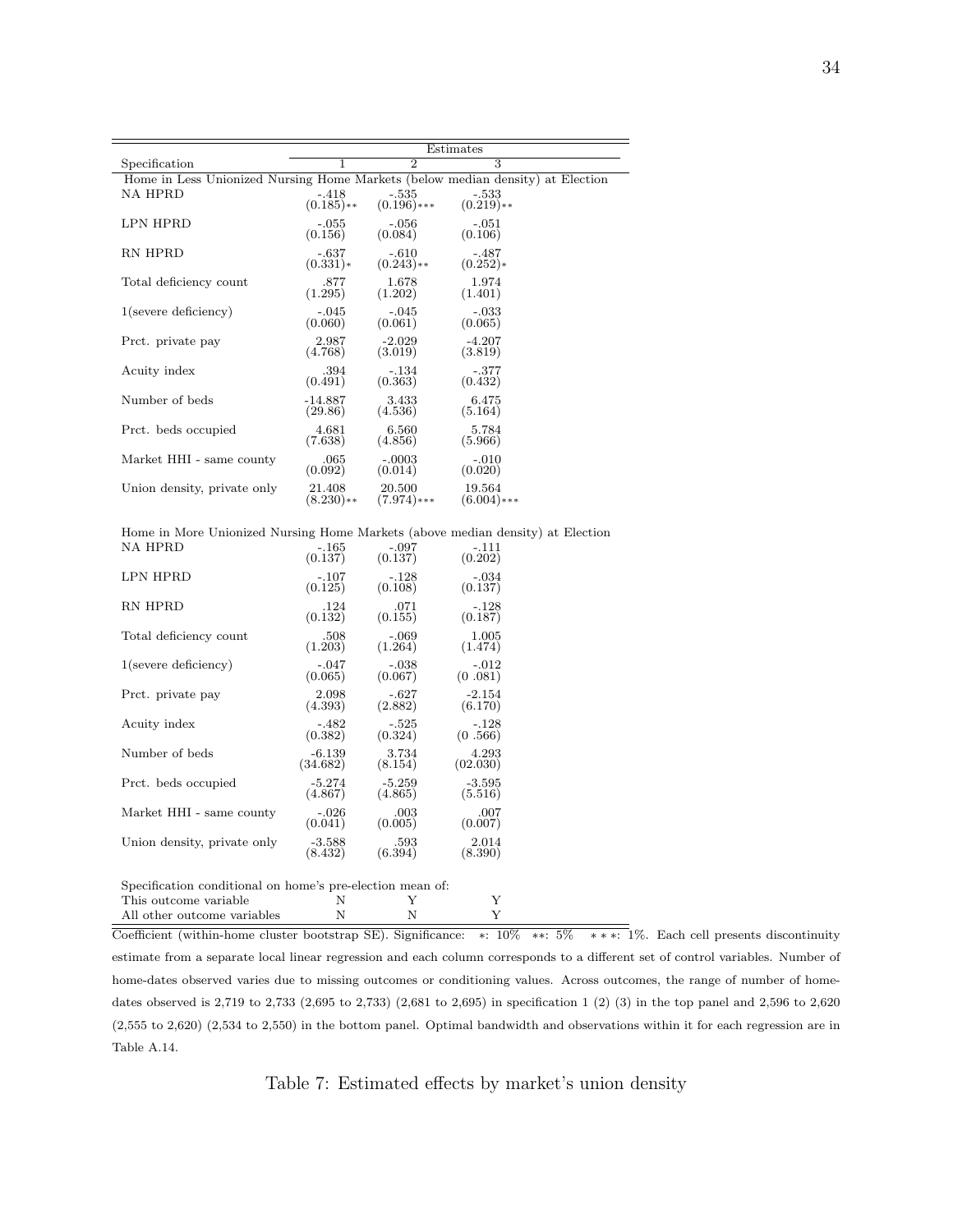|                                                                              | Estimates              |                         |                         |  |  |  |
|------------------------------------------------------------------------------|------------------------|-------------------------|-------------------------|--|--|--|
| Specification                                                                | 1                      | $\overline{2}$          | 3                       |  |  |  |
| Home in More Competitive Nursing Home Markets (below median HHI) at Election |                        |                         |                         |  |  |  |
| NA HPRD                                                                      | $-.237$<br>(0.170)     | $-.230$<br>(0.153)      | $-.188$<br>(0.163)      |  |  |  |
| LPN HPRD                                                                     | $-.247$<br>$(0.122)**$ | $-.160$<br>$(0.085)*$   | $-135$<br>(0.102)       |  |  |  |
| RN HPRD                                                                      | $-.217$<br>(0.219)     | $-.064$<br>(0.167)      | $-.116$<br>(0.220)      |  |  |  |
| Total deficiency count                                                       | $-1.074$<br>(1.208)    | $-1.464$<br>(1.193)     | $-.444$<br>(1.437)      |  |  |  |
| $1$ (severe deficiency)                                                      | $-.165$<br>$(0.077)**$ | $-.187$<br>$(0.085)$ ** | $-.189$<br>$(0.096)$ ** |  |  |  |
| Prct. private pay                                                            | 9.453<br>$(5.662)*$    | .789<br>(3.261)         | $-.327$<br>(4.265)      |  |  |  |
| Acuity index                                                                 | $-.344$<br>(0.424)     | $-.251$<br>(0.384)      | $-.190$<br>(1.036)      |  |  |  |
| Number of beds                                                               | $-23.298$<br>(22.68)   | 6.419<br>(6.073)        | $-2.614$<br>(8.040)     |  |  |  |
| Prct. beds occupied                                                          | 7.826<br>(4.843)       | 5.718<br>(4.940)        | 6.366<br>(7.311)        |  |  |  |
| Market HHI - same county                                                     | .007<br>(0.007)        | $-.0004$<br>(0.002)     | $-.0003$<br>(0.003)     |  |  |  |
| Union density, private only                                                  | .355<br>(5.509)        | $-1.098$<br>(3.586)     | $-1.373$<br>(5.375)     |  |  |  |

Home in Less Competitive Nursing Home Markets (above median HHI) at Election NA HPRD  $-.343$  -.416  $-.552$ NA HPRD

|                                                                                                 | $(0.156)$ ** | $(0.160)$ *** | $(0.216)$ ** |
|-------------------------------------------------------------------------------------------------|--------------|---------------|--------------|
| LPN HPRD                                                                                        | .092         | .011          | .005         |
|                                                                                                 | (0.147)      | (0.106)       | (0.118)      |
| RN HPRD                                                                                         | $-.344$      | $-.560$       | $-.470$      |
|                                                                                                 | (0.285)      | $(0.270)$ **  | $(0.236)$ ** |
| Total deficiency count                                                                          | 3.056        | 2.500         | 2.927        |
|                                                                                                 | $(1.240)**$  | $(1.306)$ **  | $(1.363)$ ** |
| $1$ (severe deficiency)                                                                         | .036         | .038          | .018         |
|                                                                                                 | (0.063)      | (0.064)       | (0.065)      |
| Prct. private pay                                                                               | $-4.090$     | $-4.100$      | $-3.836$     |
|                                                                                                 | (5.142)      | (3.469)       | (3.293)      |
| Acuity index                                                                                    | $-.264$      | $-.739$       | $-.402$      |
|                                                                                                 | (0.491)      | $(0.378)$ **  | (0.412)      |
| Number of beds                                                                                  | $-20.69$     | 1.644         | 3.534        |
|                                                                                                 | (33.933)     | (6.333)       | (6.156)      |
| Prct. beds occupied                                                                             | $-1.883$     | $-.655$       | $-2.013$     |
|                                                                                                 | (6.556)      | (4.935)       | (5.232)      |
| Market HHI - same county                                                                        | .044         | .003          | .002         |
|                                                                                                 | (0.081)      | (0.014)       | (0.019)      |
| Union density, private only                                                                     | 8.990        | 18.033        | 16.348       |
|                                                                                                 | (10.872)     | $(7.887)$ **  | $(7.587)$ ** |
| Specification conditional on home's pre-election mean of:                                       |              |               |              |
| $\mathbf{m}$ , $\mathbf{v}$ and $\mathbf{v}$ and $\mathbf{v}$ and $\mathbf{v}$ are $\mathbf{v}$ |              |               |              |

This outcome variable  $\begin{array}{ccc} \text{N} & \text{Y} & \text{Y} \ \text{All other outcome variables} & \text{N} & \text{N} & \text{Y} \end{array}$ All other outcome variables

Coefficient (within-home cluster bootstrap SE). Significance: ∗: 10% ∗∗: 5% ∗ ∗ ∗: 1%. Each cell presents discontinuity estimate from a separate local linear regression and each column corresponds to a different set of control variables. Number of home-dates observed varies due to missing outcomes or conditioning values. Across outcomes, the range of number of homedates observed is 2,513 to 2,531 (2,478 to 2,531) (2,478 to 2,486) in specification 1 (2) (3) in the top panel and 2,806 to 2,822 (2,772 to 2,822) (2,745 to 2,759) in the bottom panel. Optimal bandwidth and observations within it for each regression are in Table [A.14.](#page-58-0)

<span id="page-37-0"></span>Table 8: Estimated effects by product market competitiveness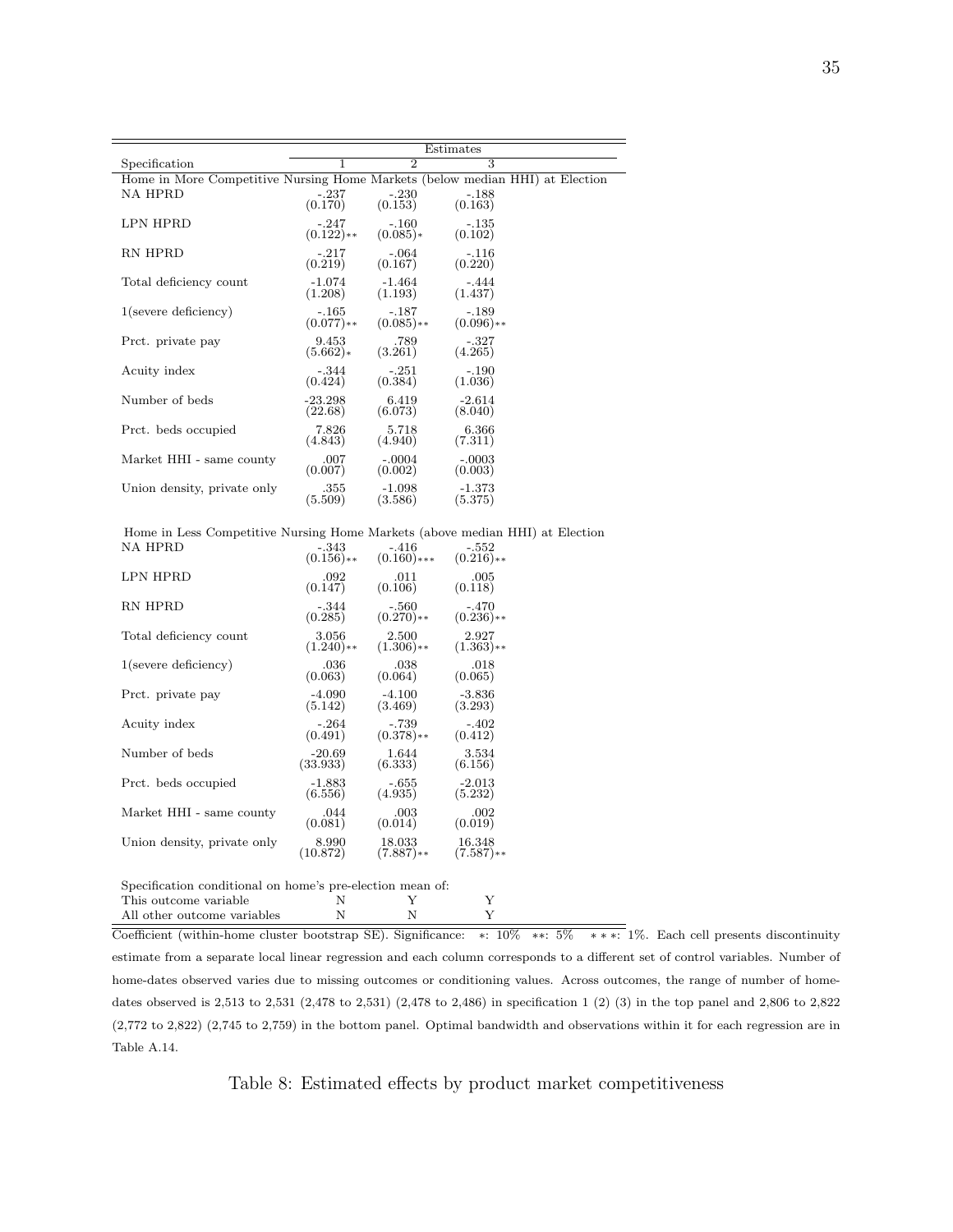|                                                                           |            | Estimates    |                           |
|---------------------------------------------------------------------------|------------|--------------|---------------------------|
| Specification                                                             | 1          | 2            | $\overline{\overline{3}}$ |
| Observations in State-Years with <b>Strong</b> RN/LPN Staffing Regulation |            |              |                           |
| <b>NA HPRD</b>                                                            | $-.352$    | $-.405$      | $-.371$                   |
|                                                                           | $(.152)**$ | $(.151)$ *** | $(.151)**$                |
| LPN HPRD                                                                  | $-.089$    | $-.108$      | $-.095$                   |
|                                                                           | (.113)     | (.106)       | (.104)                    |
| RN HPRD                                                                   | $-.032$    | $-.153$      | $-.202$                   |
|                                                                           | (.254)     | (.200)       | (.192)                    |
| Total deficiency count                                                    | .363       | .586         | 1.333                     |
|                                                                           | (1.000)    | (.991)       | (.944)                    |
| $1$ (severe deficiency)                                                   | $-.068$    | $-.067$      | $-.033$                   |
|                                                                           | (.054)     | (.055)       | (.060)                    |
| Prct. private pay                                                         | 5.135      | .274         | $-1.825$                  |
|                                                                           | (4.382)    | (2.846)      | (2.890)                   |
| Acuity index                                                              | $-.266$    | $-.446$      | $-.071$                   |
|                                                                           | (.393)     | (.316)       | (.317)                    |
| Number of beds                                                            | $-23.182$  | $-2.329$     | $-1.274$                  |
|                                                                           | (25.639)   | (5.630)      | (3.924)                   |
| Prct. beds occupied                                                       | 6.824      | 6.190        | 6.899                     |
|                                                                           | (6.485)    | (4.752)      | (4.784)                   |
| Market HHI - same county                                                  | .015       | .003         | .006                      |
|                                                                           | (.043)     | (.005)       | (.007)                    |
| Union density, private only                                               | 2.971      | 5.006        | 6.698                     |
|                                                                           | (.7.753)   | (4.113)      | $(3.984)*$                |
|                                                                           |            |              |                           |

Observations in State-Years with **Weak** RN/LPN Staffing Regulation<br>NA HPRD -184 -183 -255 NA HPRD

|                                                             |           | $-100$      | $ -$     |
|-------------------------------------------------------------|-----------|-------------|----------|
|                                                             | (.196)    | (.168)      | (.268)   |
| <b>LPN HPRD</b>                                             | .051      | .045        | .053     |
|                                                             | (.204)    | (.078)      | (.283)   |
| RN HPRD                                                     | $-.550$   | $-.414$     | $-.375$  |
|                                                             | $(.324)*$ | $(.199)$ ** | (.865)   |
| Total deficiency count                                      | 2.054     | .158        | .828     |
|                                                             | (1.584)   | (1.748)     | (4.270)  |
| $1$ (severe deficiency)                                     | .002      | .005        | $-.019$  |
|                                                             | (.079)    | (.078)      | (.232)   |
| Prct. private pay                                           | $-2.687$  | $-2.194$    | $-3.974$ |
|                                                             | (.5.021)  | (3.753)     | (17.703) |
| Acuity index                                                | $-.400$   | -.473       | $-.498$  |
|                                                             | (.499)    | (.487)      | (.721)   |
| Number of beds                                              | 19.657    | 6.801       | 3.956    |
|                                                             | (47.458)  | (6.706)     | (10.597) |
| Prct. beds occupied                                         | $-7.227$  | $-6.307$    | $-8.562$ |
|                                                             | (.5.241)  | (5.027)     | (11.836) |
| Market HHI - same county                                    | .095      | $-.009$     | .015     |
|                                                             | (.102)    | (.019)      | (.105)   |
| Union density, private only                                 | 7.996     | 17.627      | 18.429   |
|                                                             | (13.836)  | $(10.088)*$ | (13.306) |
| Construction and literature language and characteristic and |           |             |          |

Specification conditional on home's pre-election mean of: This outcome variable N Y Y All other outcome variables  $\hskip1cm {\bf N}$   $\hskip1.6cm {\bf N}$ 

Coefficient (within-home cluster bootstrap SE). Significance: ∗: 10% ∗∗: 5% ∗ ∗ ∗: 1%. Each cell presents discontinuity estimate from a separate local linear regression and each column corresponds to a different set of control variables. Number of home-dates observed varies due to missing outcomes or conditioning values. Across outcomes, the range of number of homedates observed is 3,585 to 3,605 (3,545 to 3,605) (3,529 to 3,544) in specification 1 (2) (3) in the top panel and 1,734 to 1,748 (1,705 to 1,748) (1,689 to 1,701) in the bottom panel. Optimal bandwidth and observations within it for each regression are in Table [A.14.](#page-58-0)

<span id="page-38-0"></span>Table 9: Estimated effects by strength of state RN/LPN staffing regulation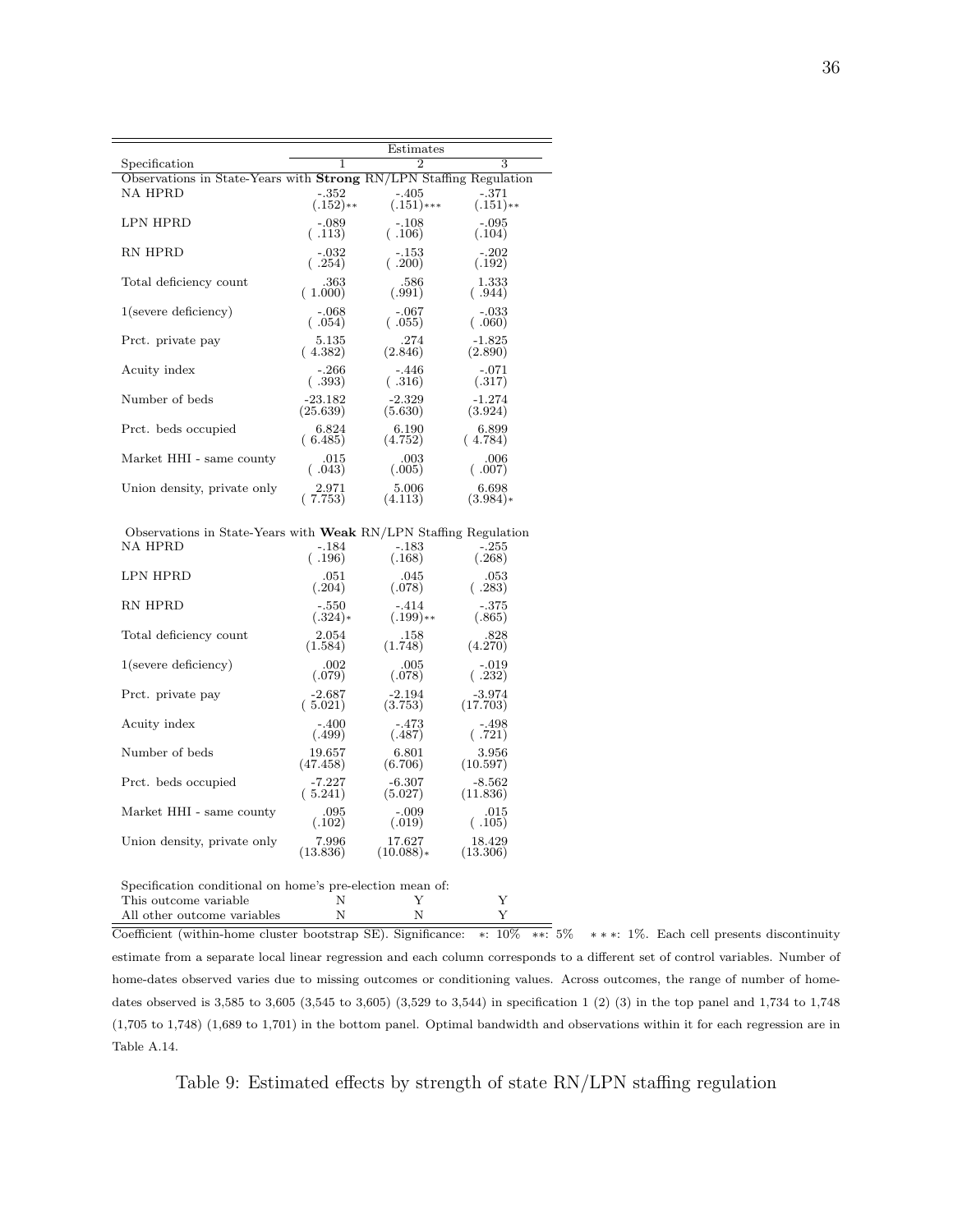|                                                                                         |                         |                             | Estimates               |  |
|-----------------------------------------------------------------------------------------|-------------------------|-----------------------------|-------------------------|--|
| Specification                                                                           | 1                       | $\mathcal{D}_{\mathcal{L}}$ | 3                       |  |
| Short-run effects: observations less than median elapsed time (4.6 years) past election |                         |                             |                         |  |
| NA HPRD                                                                                 | $-.333$<br>$(0.163)$ ** | $-.350$<br>$(0.135)$ ***    | -.337<br>$(0.134)$ **   |  |
| LPN HPRD                                                                                | $-.090$<br>(0.136)      | $-.061$<br>(0.083)          | $-.042$<br>(0.075)      |  |
| RN HPRD                                                                                 | $-.307$<br>(0.258)      | $-.282$<br>$(0.171)*$       | $-.236$<br>(0.152)      |  |
| Total deficiency count                                                                  | .593<br>(1.001)         | $-.065$<br>(0.876)          | .512<br>(0.896)         |  |
| $1$ (severe deficiency)                                                                 | $-.078$<br>(0.073)      | $-.070$<br>(0.074)          | $-.046$<br>(0.060)      |  |
| Prct. private pay                                                                       | $-.737$<br>(3.905)      | $-2.135$<br>(2.237)         | $-3.341$<br>(2.200)     |  |
| Acuity index                                                                            | $-165$<br>(0.359)       | $-.296$<br>(0.267)          | $-.044$<br>(0.241)      |  |
| Number of beds                                                                          | $-18.729$<br>(28.978)   | 11.296<br>$(4.804)$ **      | 9.624<br>$(4.949)*$     |  |
| Prct. beds occupied                                                                     | 1.728<br>(5.235)        | 1.164<br>(3.687)            | .210<br>(3.348)         |  |
| Market HHI - same county                                                                | .046<br>(0.045)         | .007<br>(0.008)             | .011<br>(0.009)         |  |
| Union density, private only                                                             | 8.462<br>(6.441)        | 11.058<br>$(4.165)$ ***     | 12.109<br>$(3.249)$ *** |  |

Long-run effects: observations more than median elapsed time  $(4.6 \text{ years})$  past election<br>NA HPRD  $-270 -261 -250$ NA HPRD

| ,,,, ,,, , <b>,</b> ,                                     | $-10$        | ۰∠⊔۰         | $-00$        |
|-----------------------------------------------------------|--------------|--------------|--------------|
|                                                           | $(0.129)$ ** | $(0.128)$ ** | $(0.149)*$   |
| <b>LPN HPRD</b>                                           | $-.029$      | $-.049$      | $-.051$      |
|                                                           | (0.099)      | (0.080)      | (0.073)      |
| RN HPRD                                                   | $-.131$      | $-.305$      | $-.318$      |
|                                                           | (0.170)      | $(0.153)$ ** | $(0.129)$ ** |
| Total deficiency count                                    | 1.848        | 1.593        | 2.546        |
|                                                           | $(1.103)*$   | (1.084)      | $(1.182)**$  |
| $1$ (severe deficiency)                                   | $-.056$      | $-.056$      | $-.033$      |
|                                                           | (0.053)      | (0.051)      | (0.057)      |
| Prct. private pay                                         | 1.885        | $-1.296$     | $-.176$      |
|                                                           | (4.128)      | (2.759)      | (2.688)      |
| Acuity index                                              | $-.178$      | $-.375$      | $-.269$      |
|                                                           | (0.330)      | (0.302)      | (0.284)      |
| Number of beds                                            | $-29.470$    | $-1.161$     | 2.660        |
|                                                           | (21.108)     | (6.805)      | (5.498)      |
| Prct. beds occupied                                       | 3.010        | 2.372        | 3.411        |
|                                                           | (5.515)      | (4.555)      | (4.423)      |
| Market HHI - same county                                  | .053         | $-.005$      | $-.001$      |
|                                                           | (0.062)      | (0.011)      | (0.012)      |
| Union density, private only                               | 2.714        | 8.053        | 8.570        |
|                                                           | (7.974)      | (6.123)      | $(5.217)*$   |
| Specification conditional on home's pre-election mean of: |              |              |              |
| This outcome variable                                     | Ν            | Y            | Υ            |

All other outcome variables  $N$  N N Y

Coefficient (within-home cluster bootstrap SE). Significance: ∗: 10% ∗∗: 5% ∗ ∗ ∗: 1%. Each cell presents discontinuity estimate from a separate local linear regression and each column corresponds to a different set of control variables. Number of home-dates observed varies due to missing outcomes or conditioning values. Across outcomes, the range of number of homedates observed is 2,652 to 2,676 (2,618 to 2,676) (2,593 to 2,617) in specification 1 (2) (3) in the top panel and 2,667 to 2,667 (2,632 to 2,677) (2,620 to 2,628) in the bottom panel. Optimal bandwidth and observations within it for each regression are in Table [A.14.](#page-58-0)

<span id="page-39-0"></span>Table 10: Estimated effects by elapsed time since election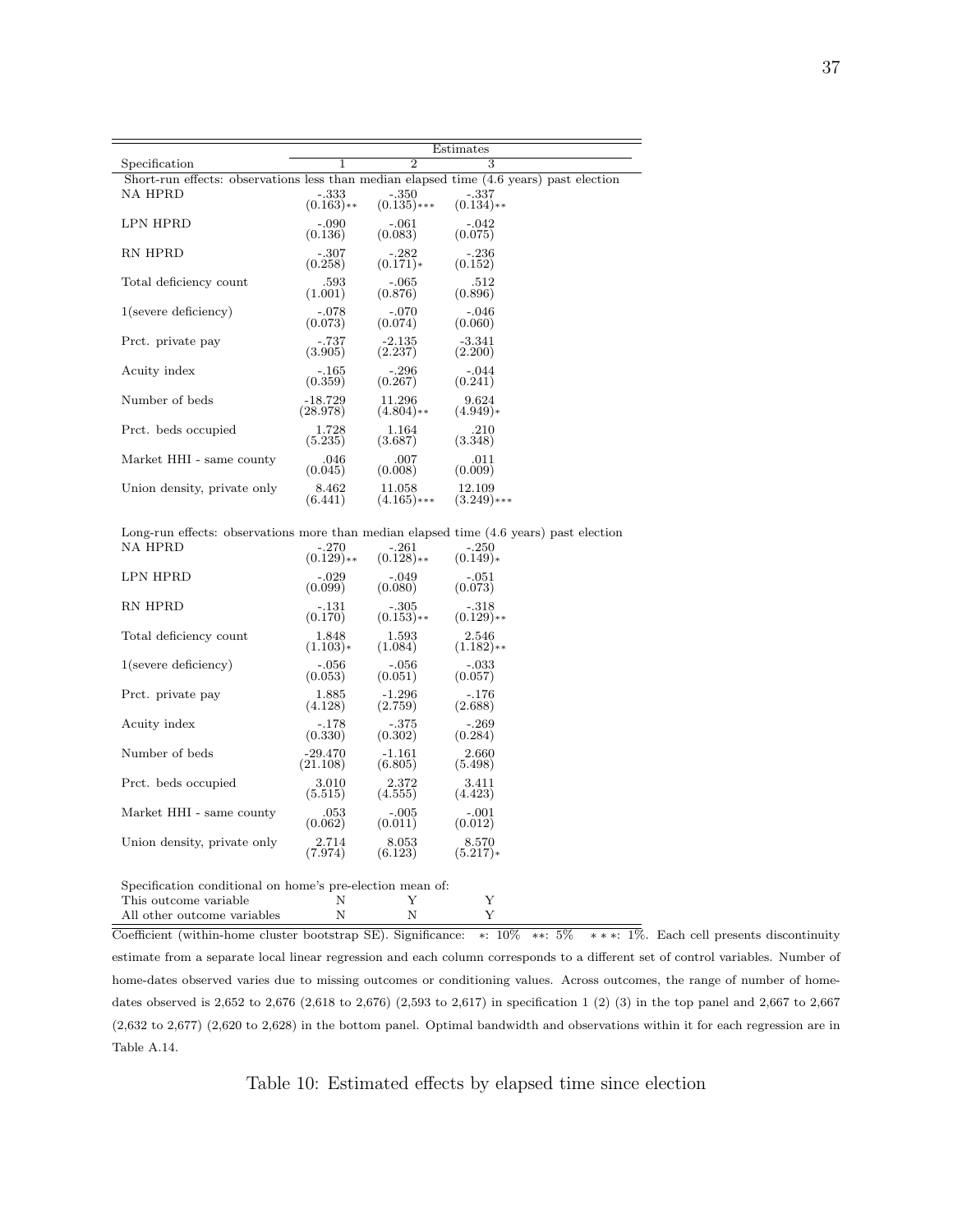

<span id="page-40-0"></span>Figure 1: Density of election vote shares in main sample  $(N=627)$ .



<span id="page-40-1"></span>Figure 2: Expectation of indicator for any FMCS notice filed at least one year after focal NLRB election by vote share. Means of the indicator variable by vote share bin are plotted. Estimated expectation from local-linear regression on either side of the threshold using the IK-optimal bandwidth is graphed.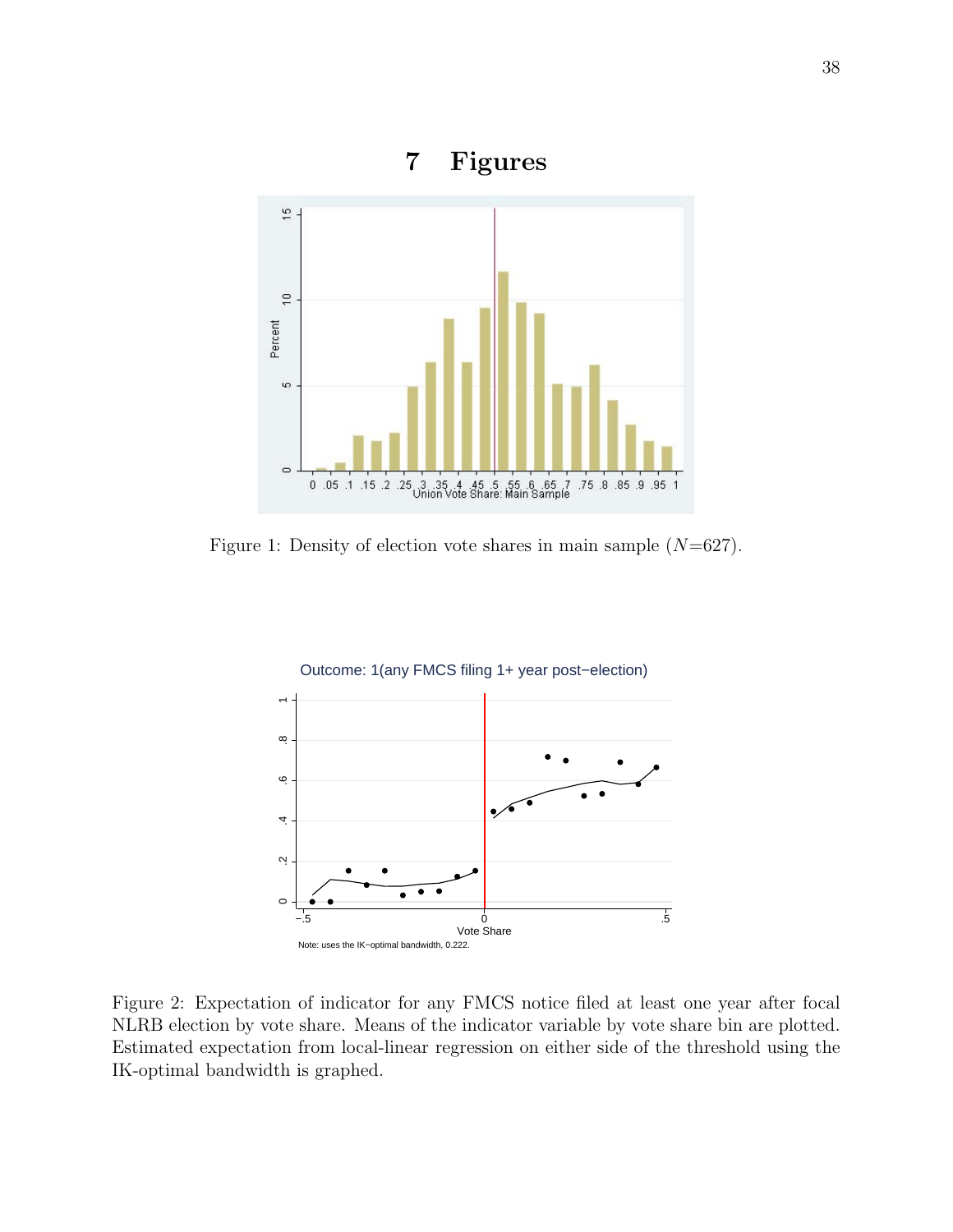

<span id="page-41-1"></span>

Note: both use the IK-optimal bandwidth for post-election sample: 0.093.

(a)

Note: both use the IK-optimal bandwidth for post-election sample: 0.1.





#### Outcome: RN HPRD

Note: both use the IK-optimal bandwidth for post-election sample: 0.096.

(c)

<span id="page-41-0"></span>5 Vote Share<br>Disc. estim. (SE): -.249 (.268)<br>h use the IK-optimal bandwidth for post-e<br>e aide (NA), license<br>in the pre- and post-<br>shold using the IK-c <sup>5</sup><br>
Vote Share<br>
Disc. estim. (SE): -.278 (.209)<br>
ample: 0.096.<br>
Tractical nurse (LPN),<br>
tion periods are plotte<br>
mal bandwidth as in sp Figure 3: Staffing levels: expected nurse aide (NA), licensed practical nurse (LPN), and registered nurse (RN) hours per resident-day (HPRD) by vote share bin in the pre- and post-election periods are <sup>p</sup>lotted. Estimated expectations from locallinear regression on either side of the threshold using the IK-optimal bandwidth as in specification 1 of Table [3](#page-32-1) is graphed.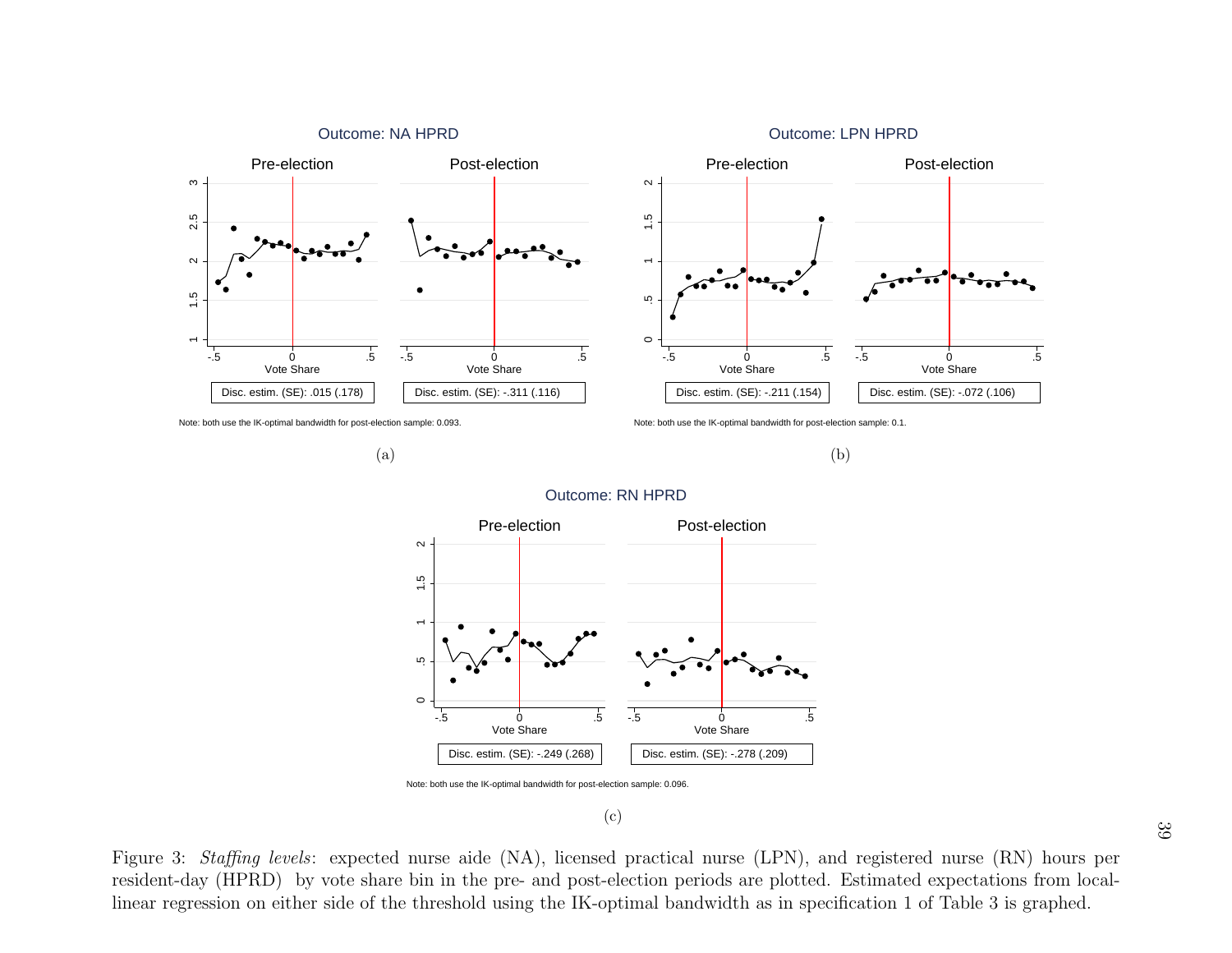

<span id="page-42-1"></span>

Note: both use the IK-optimal bandwidth for post-election sample: 0.095.

Note: both use the IK-optimal bandwidth for post-election sample: 0.203.



#### Outcome: Pct. private pay

<span id="page-42-0"></span>Note: both use the IK-optimal bandwidth for post-election sample: 0.102.

#### (c)

<sup>0</sup><br>
Disc. estim. (SE): .41 (1.34)<br>
h use the IK-optimal bandwidth for post-e<br>
either side of the the the side of the the there is the side of the the there is the side of the the there is the side of the the theorem. <sup>0</sup><br>
Disc. estim. (SE): -.067 (.052)<br>
ample: 0.203.<br>
Sent, and percentage of<br>
of Table 3 is graphed. 5 Vote Share<br>Disc. estim. (SE): 8.32 (5.24)<br>h use the IK-optimal bandwidth for post-e<br>ficiency counts, indic<br>re- and post-election<br>using the IK-optima <sup>5</sup><br>
Vote Share<br>
Disc. estim. (SE): 2.63 (3.91)<br>
ample: 0.102.<br>
<br>
That a severe deficience iods are plotted. Est<br>
Indwidth as in specifica Figure 4: *Care quality*: expected total deficiency counts, indicator that a severe deficiency present, and percentage of residents private-pay by vote share bin in the pre- and post-election periods are <sup>p</sup>lotted. Estimated expectations from local-linearregression on either side of the threshold using the IK-optimal bandwidth as in specification 1 of Table [3](#page-32-1) is graphed.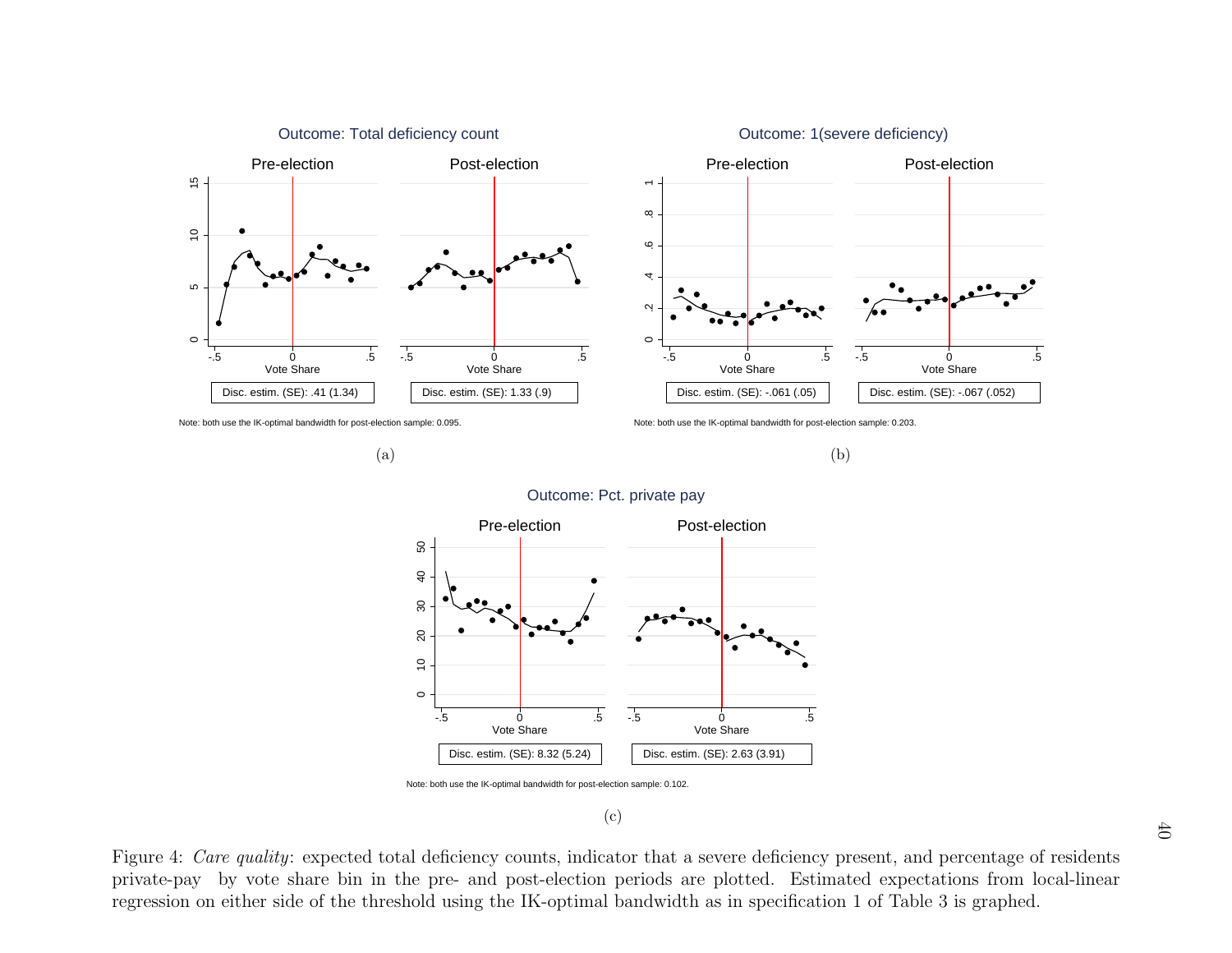<span id="page-43-7"></span><span id="page-43-5"></span><span id="page-43-4"></span><span id="page-43-3"></span><span id="page-43-1"></span>

<span id="page-43-6"></span><span id="page-43-2"></span><span id="page-43-0"></span>Figure 5: How does unionization affect selection and earnings? Subfigure [5\(a\)](#page-43-4) presents the local-linear estimates of effect of unionization on post-election earnings among employees who continue working at the home in the calendar quarter after the election (stayers) by pre-election earnings decile. Subfigure [5\(b\)](#page-43-5) presents local-linear estimates of densities of pre-election earnings for stayers at homes where unions just win elections and homes where unions just lose, as well as the difference between the distributions. Subfigure [5\(c\)](#page-43-6) does the same for those who leave the home. Subfigure [5\(d\)](#page-43-7) does the same for post-electionearnings for those who begin employment at the home after the election.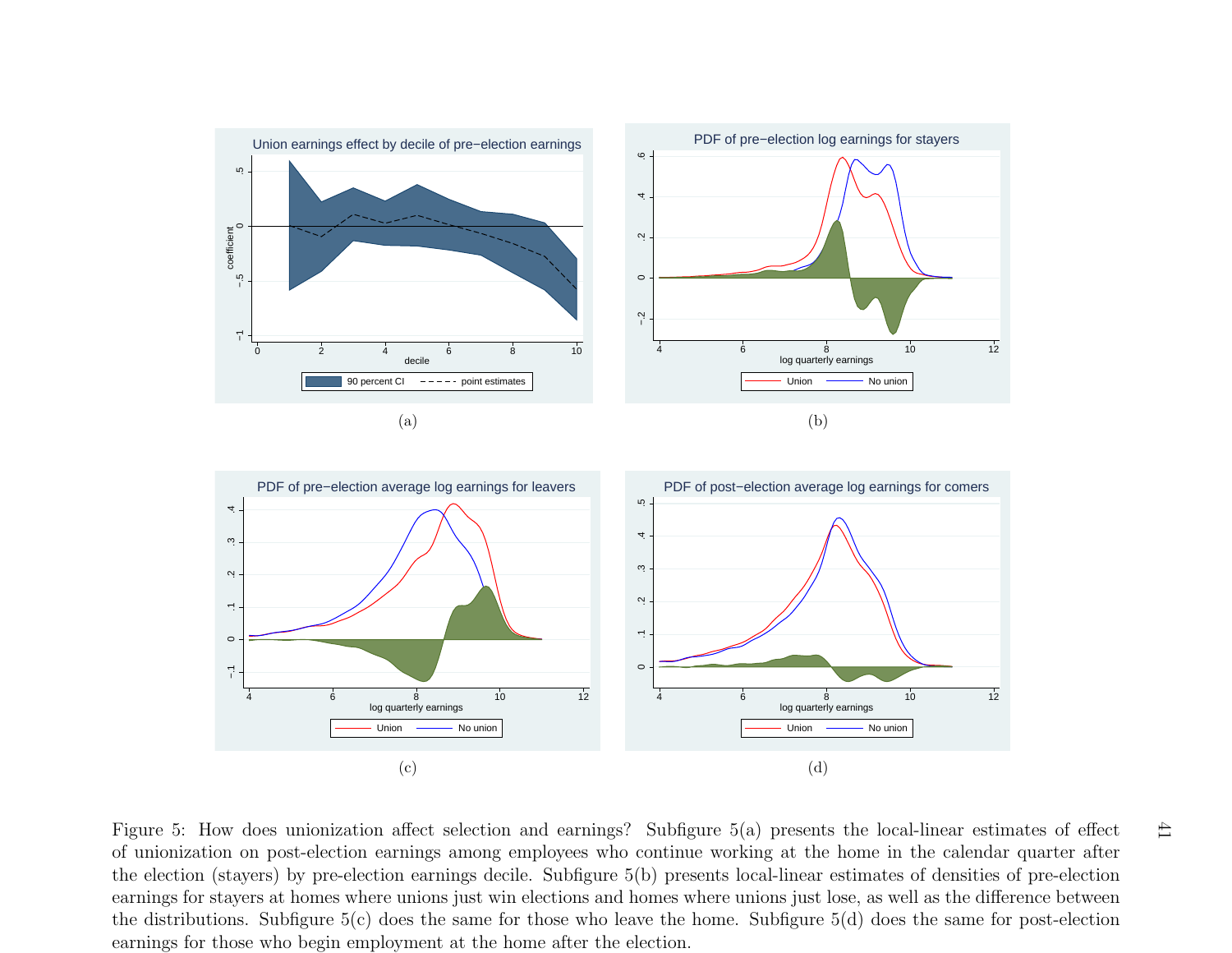# A For Online Publication - Web Appendix

Impacts of Unionization on Quality and Productivity by Sojourner, Frandsen, Town, Grabowski, & Chen March 19, 2014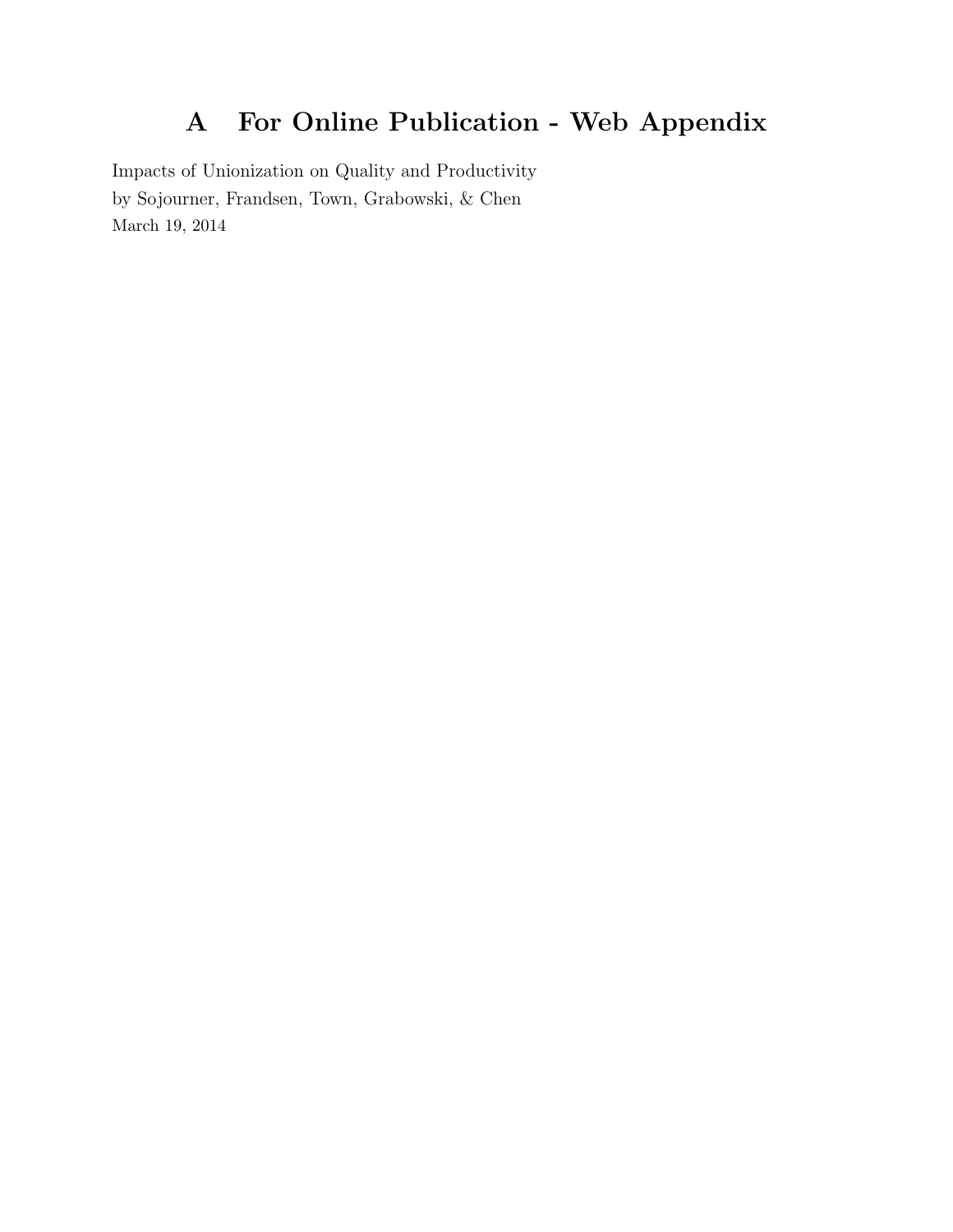|                                       |            | Vote share within $h$ of 0.50 threshold |            |            |            |
|---------------------------------------|------------|-----------------------------------------|------------|------------|------------|
| Variables                             | $h = 0.05$ | $h = 0.15$                              | $h = 0.25$ | $h = 0.35$ | $h = 0.50$ |
| Staffing                              |            |                                         |            |            |            |
| <b>NA HPRD</b>                        | $-0.058$   | $-0.26$                                 | 0.058      | $-1.9$     | 0.254      |
|                                       | (0.111)    | (2.86)                                  | (1.63)     | (1.47)     | (1.16)     |
| <b>LPN HPRD</b>                       | $-.113$    | $-.309$                                 | .128       | $-1.8$     | .32        |
|                                       | (0.101)    | (2.82)                                  | (1.6)      | (1.44)     | (1.14)     |
| RN HPRD                               | $-.103$    | $-.27$                                  | .166       | $-1.79$    | .353       |
|                                       | (0.176)    | (2.84)                                  | (1.62)     | (1.46)     | (1.16)     |
|                                       |            |                                         |            |            |            |
| Quality                               |            |                                         |            |            |            |
| Total deficiency count                | 0.349      | $-0.498$                                | 0.591      | $-0.349$   | 1.53       |
|                                       | (0.853)    | (3.09)                                  | (1.89)     | (1.68)     | (1.36)     |
| $1$ (severe deficiency)               | $-0.058$   | $-0.26$                                 | 0.058      | $-1.9$     | .254       |
|                                       | (0.111)    | (2.86)                                  | (1.63)     | (1.47)     | (1.16)     |
| Prct. private-pay                     | 2.47       | 2.53                                    | $-0.0918$  | $-1.58$    | $-1.27$    |
|                                       | (3.06)     | (4.68)                                  | (3.35)     | (2.97)     | (2.63)     |
|                                       |            |                                         |            |            |            |
| Other strategic margins               |            |                                         |            |            |            |
| <b>Acuity Index</b>                   | $-0.181$   | $-0.201$                                | $-0.005$   | $-2.00$    | $-0.006$   |
|                                       | (0.276)    | (2.86)                                  | (1.64)     | (1.48)     | (1.17)     |
| Number of beds                        | $-8.63$    | $-9.58$                                 | $-6.39$    | 1.12       | .506       |
|                                       | (26.4)     | (31.8)                                  | (23.6)     | (20.1)     | (17.2)     |
| Prct. of beds occupied                | .505       | .63                                     | $-2.31$    | $-1.72$    | .37        |
|                                       | (4.7)      | (5.84)                                  | (4.32)     | (3.62)     | (3.37)     |
|                                       |            |                                         |            |            |            |
| Market characteristics                |            |                                         |            |            |            |
| Market HHI - same county              | 0.0125     | $-0.141$                                | 0.149      | $-1.73$    | 0.419      |
|                                       | (.0301)    | (2.82)                                  | (1.6)      | (1.44)     | (1.14)     |
| Union density, private only           | $-3.94$    | $-5.14$                                 | $-3.78$    | $-5.27$    | $-5.90$    |
|                                       | (3.54)     | (5.15)                                  | (3.92)     | (3.71)     | (3.20)     |
|                                       |            |                                         |            |            |            |
| Election characteristics              |            |                                         |            |            |            |
| $Log(NLRB)$ election unit size)       | $-.184$    | $-.367$                                 | $-.0016$   | $-1.87$    | .271       |
|                                       | (0.169)    | (2.85)                                  | (1.62)     | (1.46)     | (1.16)     |
| Log(Valid votes cast in election)     | $-.207$    | $-.385$                                 | $-.0114$   | $-1.89$    | .248       |
|                                       | (0.167)    | (2.84)                                  | (1.62)     | (1.45)     | (1.15)     |
| Number of homes observed              | 131        | 350                                     | 483        | 576        | 626        |
| Number of home-dates observed         | 587        | 1,517                                   | 2,042      | 2,480      | 2,688      |
| Number of home-date-outcomes observed | 6,986      | 18,077                                  | 24,350     | 29,574     | 32,053     |
| Adjusted $\mathbb{R}^2$               | .526       | .604                                    | .629       | .64        | .646       |
| Joint-null $F$ -test $p$ -value       | .844       | .933                                    | .977       | .468       | .296       |

A.1 Tables

Coefficient (within-home-correlation corrected SE). Significance: ∗: 10% ∗∗: 5% ∗ ∗ ∗: 1%.

Each column presents discontinuity estimates from a separate system of second-order linear equations [\(3\)](#page-13-0). Only observations from homes with vote share within  $h$  of the 0.50 threshold are used.

Table A.1: Test for discontinuity in mean nursing homes characteristics in pre-election panel using quadratic vote share function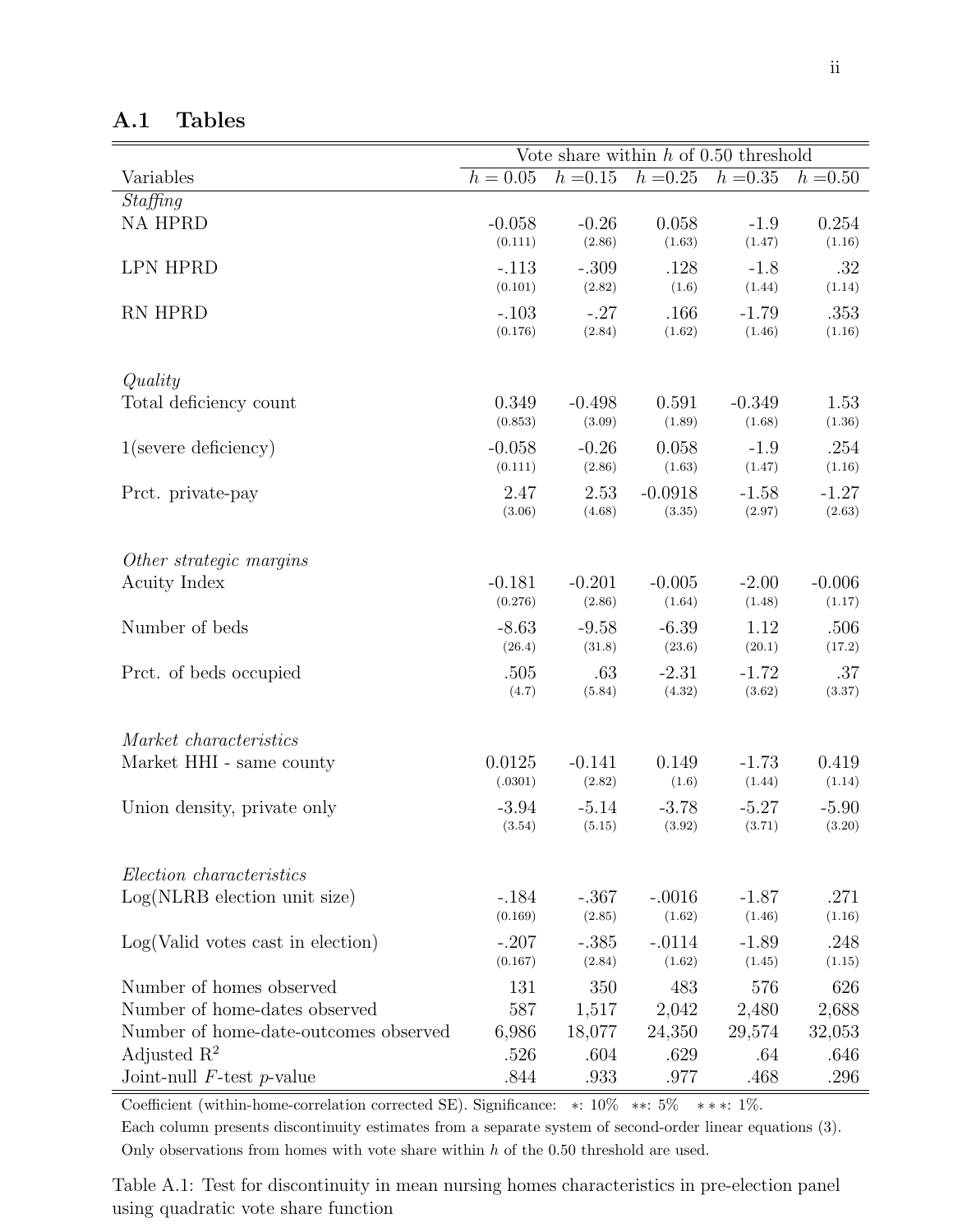| Bandwidth $(h)$ :                           |                        | $h = 0.05$              |                         |                        | $h = 0.15$              |                                                       |                       | $h = 0.25$              |                         |                        | $h = 0.35$              |                         |
|---------------------------------------------|------------------------|-------------------------|-------------------------|------------------------|-------------------------|-------------------------------------------------------|-----------------------|-------------------------|-------------------------|------------------------|-------------------------|-------------------------|
| Specification:                              |                        | $\overline{2}$          | $\overline{3}$          |                        | $\overline{2}$          | $\overline{3}$                                        |                       | $\overline{2}$          | 3                       |                        | $\overline{2}$          | $\overline{\mathbf{3}}$ |
| $\hat{\tau}$                                | $-.198$<br>$(.078)$ ** | $-.218$<br>$(.069)$ *** | $-.209$<br>$(.068)$ *** |                        |                         | Panel A: Expected value does not depend on vote share |                       |                         |                         |                        |                         |                         |
|                                             |                        |                         |                         |                        |                         | Panel B: Expected value linear in vote share          |                       |                         |                         |                        |                         |                         |
| $\hat{\tau}$                                |                        |                         |                         | $-.228$<br>$(.096)$ ** | $-.257$<br>$(.086)$ *** | $-.243$<br>$(.084)$ ***                               | $-.138$<br>$(.076)^*$ | $-.124$<br>$(.068)*$    | $-.124$<br>$(.068)*$    | $-.102$<br>(.067)      | $-.094$<br>(.061)       | $-.068$<br>(.06)        |
|                                             |                        |                         |                         |                        |                         | Panel C: Expected value square in vote share          |                       |                         |                         |                        |                         |                         |
| $\hat{\tau}$                                |                        |                         |                         | $-.392$<br>$(.181)$ ** | $-.477$<br>$(.16)$ ***  | $-.470$<br>$(.154)$ ***                               | $-.298$<br>$(.12)$ ** | $-.358$<br>$(.107)$ *** | $-.340$<br>$(.105)$ *** | $-.248$<br>$(.102)$ ** | $-.245$<br>$(.09)$ ***  | $-.254$<br>$(.088)***$  |
|                                             |                        |                         |                         |                        |                         | Panel D: Expected value cubic in vote share           |                       |                         |                         |                        |                         |                         |
| $\hat{\tau}$                                |                        |                         |                         | $-.347$<br>$(.147)$ ** | $-.416$<br>$(.13)$ ***  | $-.408$<br>$(.125)***$                                | $-.393$<br>$(.202)^*$ | $-.506$<br>$(.18)$ ***  | $-.478$<br>$(.176)$ *** | $-.31$<br>$(.145)$ **  | $-.422$<br>$(.129)$ *** | $-.400$<br>$(.126)$ *** |
|                                             |                        |                         |                         |                        |                         | Panel E: Expected value quartic in vote share         |                       |                         |                         |                        |                         |                         |
| $\hat{\tau}$                                |                        |                         |                         |                        |                         |                                                       | $-.506$<br>(.451)     | $-.609$<br>(.411)       | $-.659$<br>$(.398)^*$   | $-.498$<br>$(.233)$ ** | $-.569$<br>$(.207)$ *** | $-.513$<br>$(.2)$ **    |
| Conditional on home's pre-election mean of: |                        |                         |                         |                        |                         |                                                       |                       |                         |                         |                        |                         |                         |
| this variable                               | N                      | Y                       | Υ                       | N                      | Υ                       | Y                                                     | N                     | Υ                       | Υ                       | N                      | Υ                       | Y                       |
| all variables                               | N                      | $\mathbf N$             | Y                       | $\mathbf N$            | $\mathbf N$             | $\mathbf Y$                                           | $\mathbf N$           | $\overline{N}$          | $\mathbf Y$             | $\mathbf N$            | $\mathbf N$             | $\mathbf Y$             |
| Homes obs.                                  | 131                    | 128                     | 126                     | 350                    | 343                     | 340                                                   | 483                   | 476                     | 473                     | 576                    | 568                     | 564                     |
| Home-dates obs.                             | 1,142                  | 1,122                   | 1,117                   | 3,031                  | 2,981                   | 2,970                                                 | 4,174                 | 4,124                   | 4,113                   | 4,934                  | 4,879                   | 4,860                   |

Table A.2: Estimated effect on certified nurse's aide (NA) hours per resident day (HPRD) in post-election pane<sup>l</sup> under variousbandwidth and specifications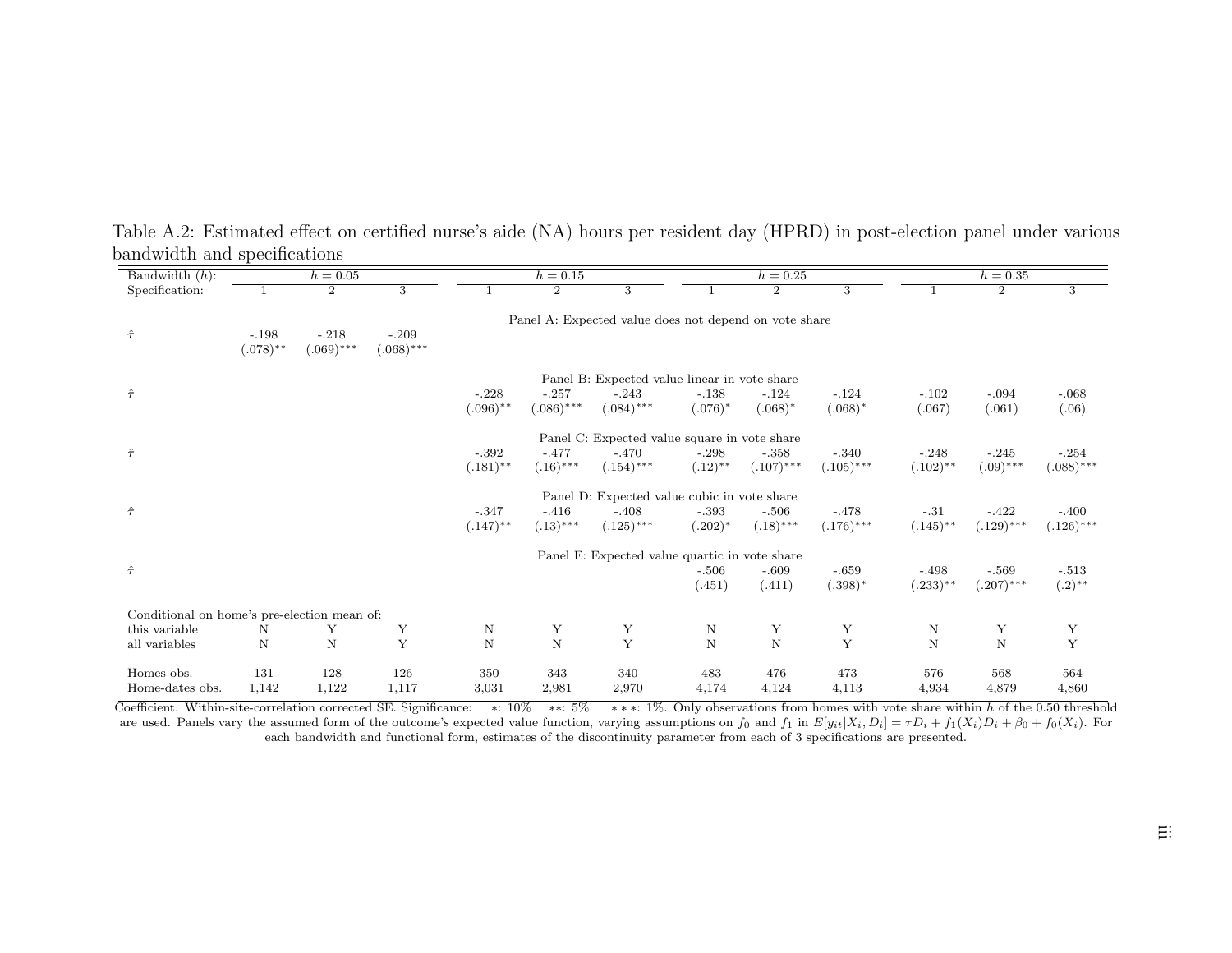| $\overline{\text{Bandwidth}}(h)$ :          |         |                | $h = 0.05$     |         | $h = 0.15$     |                                                       |         | $h = 0.25$         |              | $h = 0.35$ |                |             |  |
|---------------------------------------------|---------|----------------|----------------|---------|----------------|-------------------------------------------------------|---------|--------------------|--------------|------------|----------------|-------------|--|
| Specification:                              |         | $\overline{2}$ | $\overline{3}$ |         | $\overline{2}$ | $\overline{3}$                                        |         | $\overline{2}$     | 3            |            | $\overline{2}$ | 3           |  |
|                                             |         |                |                |         |                | Panel A: Expected value does not depend on vote share |         |                    |              |            |                |             |  |
| $\hat{\tau}$                                | $-.052$ | $-.070$        | $-.087$        |         |                |                                                       |         |                    |              |            |                |             |  |
|                                             | (.066)  | (.055)         | $(.048)^*$     |         |                |                                                       |         |                    |              |            |                |             |  |
|                                             |         |                |                |         |                | Panel B: Expected value linear in vote share          |         |                    |              |            |                |             |  |
| $\hat{\tau}$                                |         |                |                | $-.093$ | $-.118$        | $-.109$                                               | $-.009$ | $-.044$            | $-0.083$     | $-.042$    | $-.04$         | $-0.064$    |  |
|                                             |         |                |                | (.081)  | $(.066)^*$     | $.062*$                                               | (.063)  | (.051)             | $(.049)^*$   | (.061)     | (.046)         | (.042)      |  |
|                                             |         |                |                |         |                | Panel C: Expected value square in vote share          |         |                    |              |            |                |             |  |
| $\hat{\tau}$                                |         |                |                | $-.052$ | $-.057$        | $-0.038$                                              | $-.091$ | $-.115$            | $-0.09$      | $-.003$    | $-.062$        | $-.082$     |  |
|                                             |         |                |                | (.163)  | (.134)         | (.112)                                                | (.098)  | (.081)             | (.074)       | (.087)     | (.066)         | (.061)      |  |
|                                             |         |                |                |         |                | Panel D: Expected value cubic in vote share           |         |                    |              |            |                |             |  |
| $\hat{\tau}$                                |         |                |                | $-.063$ | $-.074$        | $-0.057$                                              | $-.196$ | $-.19$             | $-0.149$     | $-.173$    | $-.181$        | $-0.138$    |  |
|                                             |         |                |                | (.13)   | (.107)         | (.09)                                                 | (.173)  | (.141)             | (.126)       | (.121)     | $(.099)*$      | (.088)      |  |
|                                             |         |                |                |         |                | Panel E: Expected value quartic in vote share         |         |                    |              |            |                |             |  |
| $\hat{\tau}$                                |         |                |                |         |                |                                                       | .34     | .333               | .235         | $-.18$     | $-.12$         | $-.042$     |  |
|                                             |         |                |                |         |                |                                                       | (.398)  | (.322)             | (.275)       | (.204)     | (.165)         | (.151)      |  |
| Conditional on home's pre-election mean of: |         |                |                |         |                |                                                       |         |                    |              |            |                |             |  |
| this variable                               | N       | Y              | Υ              | N       | Y              | Υ                                                     | N       | Y                  | Υ            | N          | Υ              | Y           |  |
| all variables                               | N       | $\mathbf N$    | Y              | N       | $\mathbf N$    | $\mathbf Y$                                           | N       | $\overline{\rm N}$ | $\mathbf{Y}$ | N          | $\mathbf N$    | $\mathbf Y$ |  |
| Homes obs.                                  | 131     | 129            | 126            | 350     | 348            | 340                                                   | 483     | 481                | 473          | 576        | 572            | 564         |  |
| Home-dates obs.                             | 1,147   | 1,128          | 1,122          | 3,038   | 3,019          | 2,976                                                 | 4,187   | 4,168              | 4,125        | 4,948      | 4,916          | 4,873       |  |

Table A.3: Estimated effect on licensed practical nurses (LPN) hours per resident day (HPRD) in post-election pane<sup>l</sup> undervarious bandwidth and specifications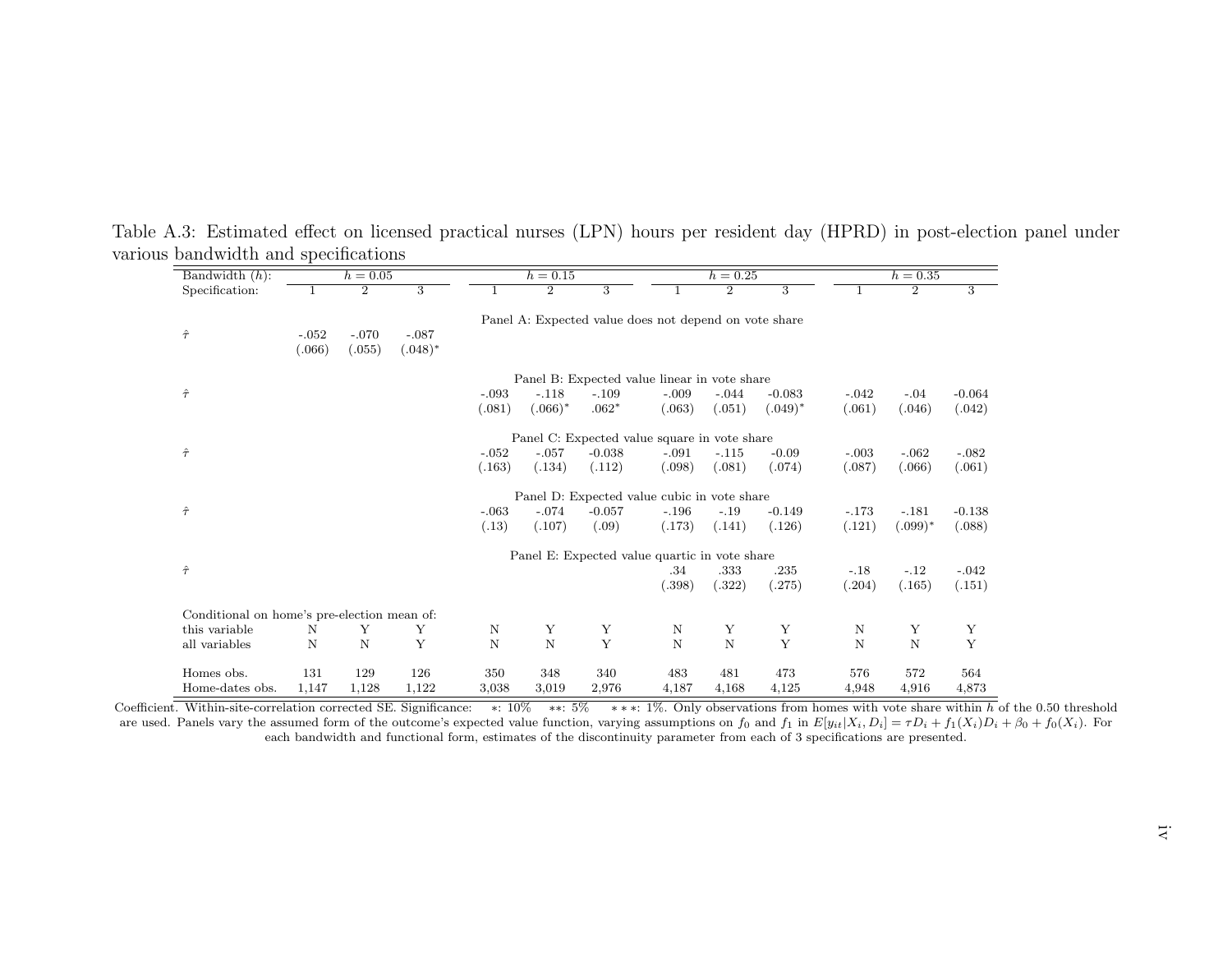| Bandwidth $(h)$ :                           |         | $h = 0.05$     |             |             | $h = 0.15$  |                                                       |             | $h = 0.25$     |              |             | $h = 0.35$     |              |
|---------------------------------------------|---------|----------------|-------------|-------------|-------------|-------------------------------------------------------|-------------|----------------|--------------|-------------|----------------|--------------|
| Specification:                              |         | $\overline{2}$ | 3           |             | 2           | 3                                                     |             | $\overline{2}$ | 3            |             | $\overline{2}$ | 3            |
|                                             |         |                |             |             |             | Panel A: Expected value does not depend on vote share |             |                |              |             |                |              |
| $\hat{\tau}$                                | $-.148$ | $-.248$        | $-0.233$    |             |             |                                                       |             |                |              |             |                |              |
|                                             | (.137)  | $(.116)$ **    | $(.095)$ ** |             |             |                                                       |             |                |              |             |                |              |
|                                             |         |                |             |             |             | Panel B: Expected value linear in vote share          |             |                |              |             |                |              |
| $\hat{\tau}$                                |         |                |             | $-.186$     | $-.34$      | $-0.327$                                              | $-.00837$   | $-.185$        | $-0.252$     | $-.033$     | $-.151$        | $-0.195$     |
|                                             |         |                |             | (.161)      | $(.134)$ ** | $(.114)$ ***                                          | (.119)      | $(.097)^*$     | $(.089)$ *** | (.104)      | $(.084)*$      | $(.077)$ **  |
|                                             |         |                |             |             |             | Panel C: Expected value square in vote share          |             |                |              |             |                |              |
| $\hat{\tau}$                                |         |                |             | $-.37$      | $-.441$     | $-.313$                                               | $-.196$     | $-.365$        | $-.310$      | $-.060$     | $-.271$        | $-.319$      |
|                                             |         |                |             | (.286)      | $(.237)^*$  | $(.186)^*$                                            | (.198)      | $(.17)$ **     | $(.139)$ **  | (.168)      | $(.137)$ **    | $(.119)$ *** |
|                                             |         |                |             |             |             | Panel D: Expected value cubic in vote share           |             |                |              |             |                |              |
| $\hat{\tau}$                                |         |                |             | $-.319$     | $-.412$     | $-0.316$                                              | $-.708$     | $-.716$        | $-0.561$     | $-.334$     | $-.475$        | $-0.371$     |
|                                             |         |                |             | (.242)      | $(.204)$ ** | $(.159)$ **                                           | $(.326)$ ** | $(.267)$ ***   | $(.203)$ *** | (.233)      | $(.202)$ **    | $(.163)$ **  |
|                                             |         |                |             |             |             | Panel E: Expected value quartic in vote share         |             |                |              |             |                |              |
| $\hat{\tau}$                                |         |                |             |             |             |                                                       | .164        | .067           | .170         | $-.835$     | $-.738$        | $-0.579$     |
|                                             |         |                |             |             |             |                                                       | (.642)      | (.458)         | (.408)       | $(.358)$ ** | $(.295)$ **    | $(.232)$ **  |
| Conditional on home's pre-election mean of: |         |                |             |             |             |                                                       |             |                |              |             |                |              |
| this variable                               | N       | Υ              | Υ           | N           | Υ           | Υ                                                     | Ν           | Υ              | Y            | N           | Y              | Y            |
| all variables                               | N       | $\mathbf N$    | Y           | $\mathbf N$ | $\mathbf N$ | $\mathbf{Y}$                                          | $\mathbf N$ | $\mathbf N$    | Y            | $\mathbf N$ | $\overline{N}$ | $\mathbf Y$  |
| Homes obs.                                  | 131     | 128            | 126         | 350         | 344         | 340                                                   | 483         | 477            | 473          | 576         | 568            | 564          |
| Home-dates obs.                             | 1,146   | 1,133          | 1,123       | 3,036       | 3,007       | 2,978                                                 | 4,186       | 4,157          | 4,128        | 4,947       | 4,905          | 4,876        |

Table A.4: Estimated effect on registered nurse (RN) hours per resident day (HPRD) in post-election pane<sup>l</sup> under variousbandwidth and specifications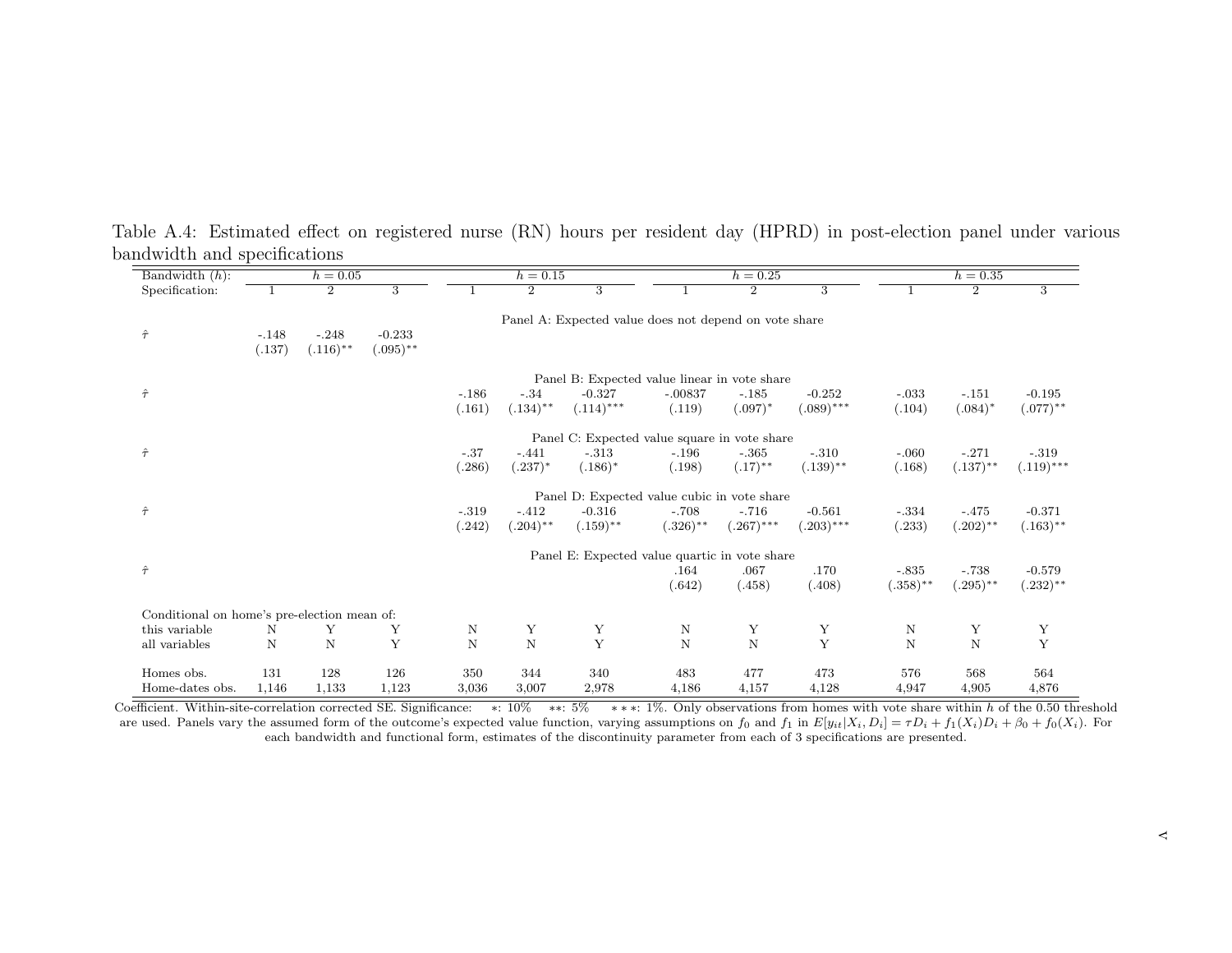| Bandwidth $(n)$ :                           |                     | $n = 0.05$     |                      |         | $n = 0.15$     |                |                                                       | $n = 0.25$     |                    |              | $n = 0.35$     |                         |
|---------------------------------------------|---------------------|----------------|----------------------|---------|----------------|----------------|-------------------------------------------------------|----------------|--------------------|--------------|----------------|-------------------------|
| Specification:                              |                     | $\overline{2}$ | $\overline{3}$       |         | $\overline{2}$ | $\overline{3}$ |                                                       | $\overline{2}$ | $\overline{3}$     |              | $\overline{2}$ | $\overline{\mathbf{3}}$ |
| $\hat{\tau}$                                | 1.041<br>$(.576)^*$ | .895<br>(.549) | 1.274<br>$(.513)$ ** |         |                |                | Panel A: Expected value does not depend on vote share |                |                    |              |                |                         |
|                                             |                     |                |                      |         |                |                | Panel B: Expected value linear in vote share          |                |                    |              |                |                         |
| $\hat{\tau}$                                |                     |                |                      | .757    | .759           | 1.225          | .677                                                  | .562           | 0.911              | 1.152        | .92            | 1.165                   |
|                                             |                     |                |                      | (.726)  | (.712)         | $(.653)^*$     | (.569)                                                | (.556)         | $(.516)^*$         | $(.507)$ **  | $(.492)^*$     | $(.46)$ **              |
|                                             |                     |                |                      |         |                |                | Panel C: Expected value square in vote share          |                |                    |              |                |                         |
| $\hat{\tau}$                                |                     |                |                      | 1.886   | .569           | 1.962          | .454                                                  | .495           | 1.06               | .277         | .349           | 1.006                   |
|                                             |                     |                |                      | (1.376) | (1.312)        | (1.294)        | (.893)                                                | (.879)         | (.813)             | (.731)       | (.731)         | (.681)                  |
|                                             |                     |                |                      |         |                |                | Panel D: Expected value cubic in vote share           |                |                    |              |                |                         |
| $\hat{\tau}$                                |                     |                |                      | 1.575   | .621           | 1.768          | 3.213                                                 | 1.753          | 3.349              | .89          | .646           | 1.503                   |
|                                             |                     |                |                      | (1.106) | (1.062)        | $(1.034)^*$    | $(1.442)$ **                                          | (1.363)        | $(1.343)$ **       | (1.105)      | (1.064)        | (1.014)                 |
|                                             |                     |                |                      |         |                |                | Panel E: Expected value quartic in vote share         |                |                    |              |                |                         |
| $\hat{\tau}$                                |                     |                |                      |         |                |                | .991                                                  | $-1.73$        | 0.238              | 3.88         | 2.428          | 4.495                   |
|                                             |                     |                |                      |         |                |                | (3.534)                                               | (3.199)        | (3.153)            | $(1.769)$ ** | (1.71)         | $(1.666)$ ***           |
| Conditional on home's pre-election mean of: |                     |                |                      |         |                |                |                                                       |                |                    |              |                |                         |
| this variable                               | N                   | Y              | Υ                    | Ν       | Υ              | Υ              | N                                                     | Υ              | $_{\rm Y}^{\rm Y}$ | N            | Υ              | Υ                       |
| all variables                               | N                   | N              | Y                    | N       | $\overline{N}$ | $\mathbf Y$    | $\mathbf N$                                           | $\mathbf N$    |                    | N            | N              | Y                       |
| Homes obs.                                  | 132                 | 132            | 126                  | 351     | 351            | 340            | 484                                                   | 484            | 473                | 577          | 577            | 564                     |
| Home-dates obs.                             | 1,151               | 1,151          | 1,125                | 3,045   | 3,045          | 2,981          | 4,198                                                 | 4,198          | 4,134              | 4,967        | 4,967          | 4,884                   |

Table A.5: Estimated effect on total deficiency count in post-election panel under various bandwidth and specifications<br>Bandwidth (h):  $h = 0.05$  h = 0.15 h = 0.25 h = 0.25 h = 0.35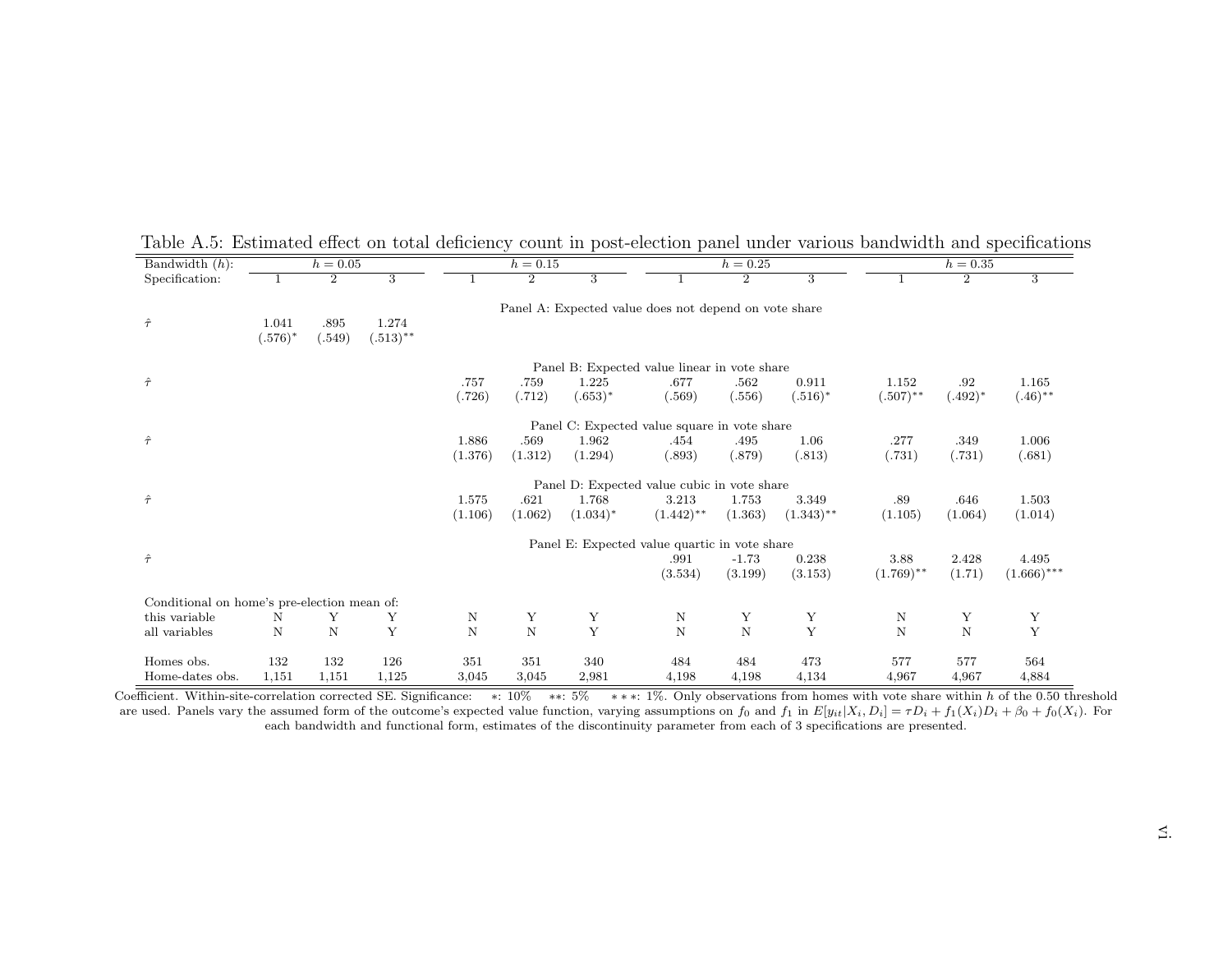| Bandwidth $(h)$ :                           |         | $h = 0.05$     |                |           | $h = 0.15$     |          |                                                       | $h = 0.25$     |          |             | $h = 0.35$     |             |  |  |
|---------------------------------------------|---------|----------------|----------------|-----------|----------------|----------|-------------------------------------------------------|----------------|----------|-------------|----------------|-------------|--|--|
| Specification:                              |         | $\overline{2}$ | $\overline{3}$ |           | $\overline{2}$ | 3        |                                                       | $\overline{2}$ | 3        |             | $\overline{2}$ | 3           |  |  |
|                                             |         |                |                |           |                |          | Panel A: Expected value does not depend on vote share |                |          |             |                |             |  |  |
| $\hat{\tau}$                                | $-.038$ | $-.039$        | $-0.03$        |           |                |          |                                                       |                |          |             |                |             |  |  |
|                                             | (.031)  | (.031)         | (.027)         |           |                |          |                                                       |                |          |             |                |             |  |  |
|                                             |         |                |                |           |                |          |                                                       |                |          |             |                |             |  |  |
|                                             |         |                |                |           |                |          | Panel B: Expected value linear in vote share          |                |          |             |                |             |  |  |
| $\hat{\tau}$                                |         |                |                | $-.064$   | $-.061$        | $-0.039$ | $-.058$                                               | $-.057$        | $-.037$  | .003        | .004           | .017        |  |  |
|                                             |         |                |                | $(.039)*$ | (.039)         | (.035)   | $(.032)*$                                             | $(.032)^*$     | (.03)    | (.028)      | (.028)         | (.026)      |  |  |
|                                             |         |                |                |           |                |          | Panel C: Expected value square in vote share          |                |          |             |                |             |  |  |
| $\hat{\tau}$                                |         |                |                | $-.038$   | $-.03$         | $-0.016$ | $-.081$                                               | $-.076$        | $-0.051$ | $-.116$     | $-.113$        | $-0.085$    |  |  |
|                                             |         |                |                | (.076)    | (.077)         | (.072)   | $(.048)^*$                                            | (.048)         | (.044)   | $(.04)$ *** | $(.041)$ ***   | $(.037)$ ** |  |  |
|                                             |         |                |                |           |                |          | Panel D: Expected value cubic in vote share           |                |          |             |                |             |  |  |
| $\hat{\tau}$                                |         |                |                | $-.046$   | $-.039$        | $-.022$  | .0008                                                 | .015           | .032     | $-.054$     | $-.05$         | $-0.018$    |  |  |
|                                             |         |                |                | (.06)     | (.061)         | (.056)   | (.082)                                                | (.083)         | (.078)   | (.059)      | (.059)         | (.054)      |  |  |
|                                             |         |                |                |           |                |          | Panel E: Expected value quartic in vote share         |                |          |             |                |             |  |  |
| $\hat{\tau}$                                |         |                |                |           |                |          | $-.071$                                               | $-.066$        | $-0.038$ | .037        | .051           | .055        |  |  |
|                                             |         |                |                |           |                |          | (.196)                                                | (.195)         | (.189)   | (.098)      | (.099)         | (.094)      |  |  |
| Conditional on home's pre-election mean of: |         |                |                |           |                |          |                                                       |                |          |             |                |             |  |  |
| this variable                               | N       | Y              | Y              | N         | Υ              | Υ        | N                                                     | Υ              | Υ        | Ν           | Υ              | Υ           |  |  |
| all variables                               | N       | N              | Y              | N         | $\mathbf N$    | Y        | N                                                     | $\mathbf N$    | Y        | N           | $\mathbf N$    | Y           |  |  |
| Homes obs.                                  | 132     | 132            | 126            | 351       | 351            | 340      | 484                                                   | 484            | 473      | 577         | 577            | 564         |  |  |
| Home-dates obs.                             | 1,151   | 1,151          | 1,125          | 3,045     | 3,045          | 2,981    | 4,198                                                 | 4,198          | 4,134    | 4,967       | 4,967          | 4,884       |  |  |

Table A.6: Estimated effect on severe deficiency indicator in post-election panel under various bandwidth and specifications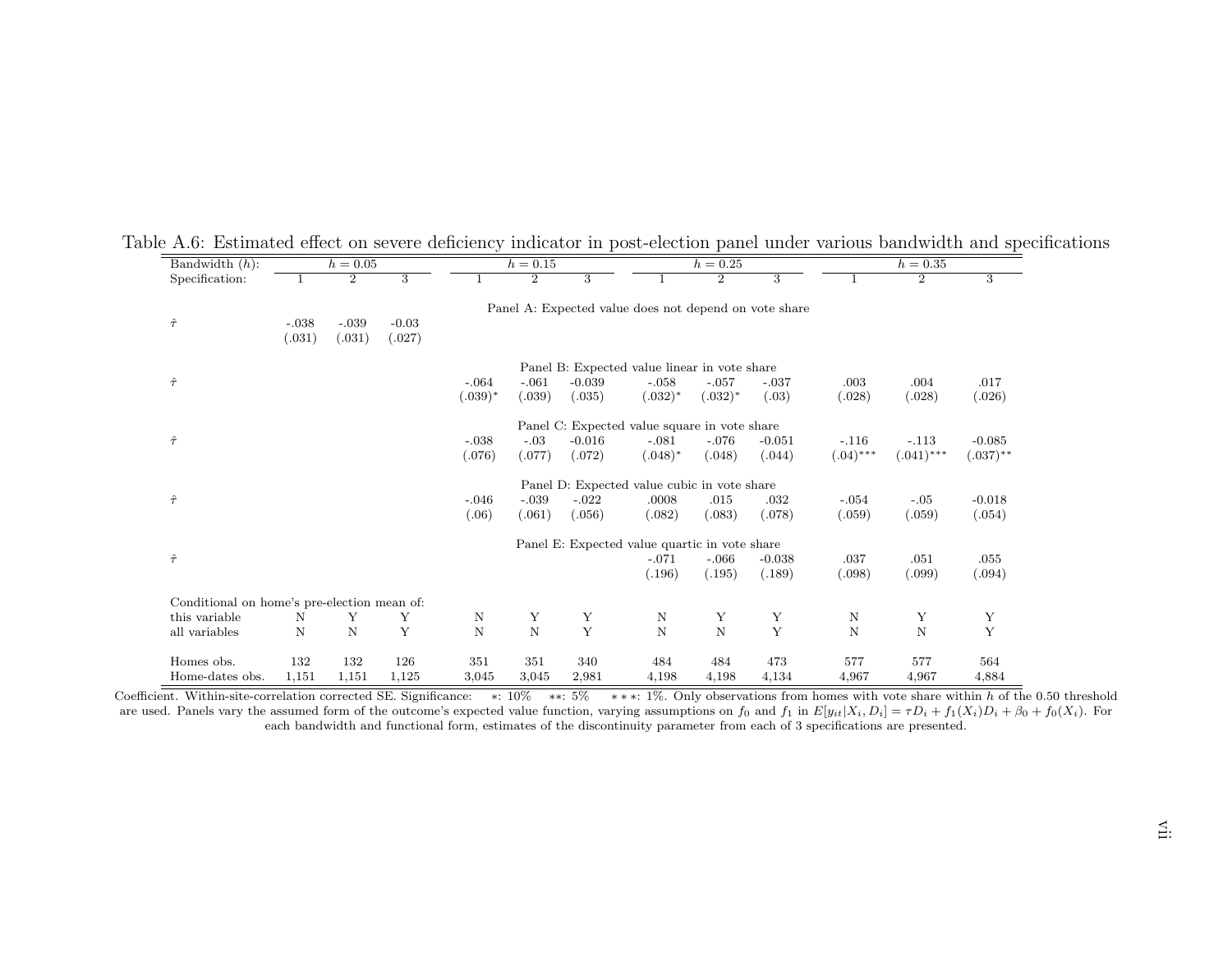| Bandwidth $(h)$ :                           |          | $h = 0.05$     |                | $h = 0.25$<br>$h = 0.15$<br>$h = 0.35$ |                |                                                       |              |                |              |          |                |                |
|---------------------------------------------|----------|----------------|----------------|----------------------------------------|----------------|-------------------------------------------------------|--------------|----------------|--------------|----------|----------------|----------------|
| Specification:                              |          | $\overline{2}$ | $\overline{3}$ |                                        | $\overline{2}$ | 3                                                     |              | $\overline{2}$ | 3            |          | $\overline{2}$ | $\overline{3}$ |
|                                             |          |                |                |                                        |                | Panel A: Expected value does not depend on vote share |              |                |              |          |                |                |
| $\hat{\tau}$                                | $-1.385$ | $-2.491$       | $-2.468$       |                                        |                |                                                       |              |                |              |          |                |                |
|                                             | (2.197)  | $(1.47)^*$     | $(1.324)^*$    |                                        |                |                                                       |              |                |              |          |                |                |
|                                             |          |                |                |                                        |                | Panel B: Expected value linear in vote share          |              |                |              |          |                |                |
| $\hat{\tau}$                                |          |                |                | $-3.404$                               | $-4.764$       | $-5.197$                                              | $-2.93$      | $-3.19$        | $-2.887$     | $-2.457$ | $-2.406$       | $-1.993$       |
|                                             |          |                |                | (2.764)                                | $(1.92)$ **    | $(1.77)$ ***                                          | (2.359)      | $(1.63)^*$     | $(1.425)$ ** | (1.92)   | $(1.418)^*$    | (1.226)        |
|                                             |          |                |                |                                        |                | Panel C: Expected value square in vote share          |              |                |              |          |                |                |
| $\hat{\tau}$                                |          |                |                | 8.556                                  | 2.679          | 1.018                                                 | $-2.522$     | $-5.139$       | $-5.553$     | $-2.958$ | $-3.976$       | $-4.178$       |
|                                             |          |                |                | (5.243)                                | (3.564)        | (3.196)                                               | (3.566)      | $2.507**$      | $2.212**$    | (2.897)  | $(2.083)^*$    | $(1.79)$ **    |
|                                             |          |                |                |                                        |                | Panel D: Expected value cubic in vote share           |              |                |              |          |                |                |
| $\hat{\tau}$                                |          |                |                | 5.226                                  | .636           | $-0.674$                                              | 8.005        | .657           | $-2.105$     | $-.801$  | $-5.128$       | $-6.682$       |
|                                             |          |                |                | (4.217)                                | (2.877)        | (2.543)                                               | (5.92)       | (4.006)        | (3.603)      | (4.313)  | $(3.055)^*$    | $(2.703)$ **   |
|                                             |          |                |                |                                        |                | Panel E: Expected value quartic in vote share         |              |                |              |          |                |                |
| $\hat{\tau}$                                |          |                |                |                                        |                |                                                       | 26.346       | 14.9           | 13.809       | 10.464   | 3.74           | $-.930$        |
|                                             |          |                |                |                                        |                |                                                       | $(13.836)^*$ | (9.238)        | (8.91)       | (6.724)  | (4.559)        | (4.108)        |
| Conditional on home's pre-election mean of: |          |                |                |                                        |                |                                                       |              |                |              |          |                |                |
| this variable                               | Ν        | Y              | Y              | N                                      | Y              | Y                                                     | $\mathbf N$  | Y              | Y            | N        | Y              | Y              |
| all variables                               | N        | $\mathbf N$    | Y              | N                                      | $\overline{N}$ | Y                                                     | $\mathbf N$  | $\overline{N}$ | $\mathbf Y$  | N        | $\overline{N}$ | $\mathbf Y$    |
| Homes obs.                                  | 132      | 132            | 126            | 351                                    | 351            | 340                                                   | 484          | 484            | 473          | 577      | 577            | 564            |
| Home-dates obs.                             | 1,151    | 1,151          | 1,125          | 3,045                                  | 3,045          | 2,981                                                 | 4,198        | 4,198          | 4,134        | 4,967    | 4,967          | 4,884          |

Table A.7: Estimated effect on percentage of residents private-pay in post-election panel under various bandwidth and specifications

Coefficient. Within-site-correlation corrected SE. Significance: \*: 10% \*\*: 5% \*\*\*: 1%. Only observations from homes with vote share within h of the 0.5 Coefficient. Within-site-correlation corrected SE. Significance: \*: 10% \*\*: 5% \*\*\*: 1%. Only observations from homes with vote share within h of the 0.50 threshold<br>are used. Panels vary the assumed form of the outcome's e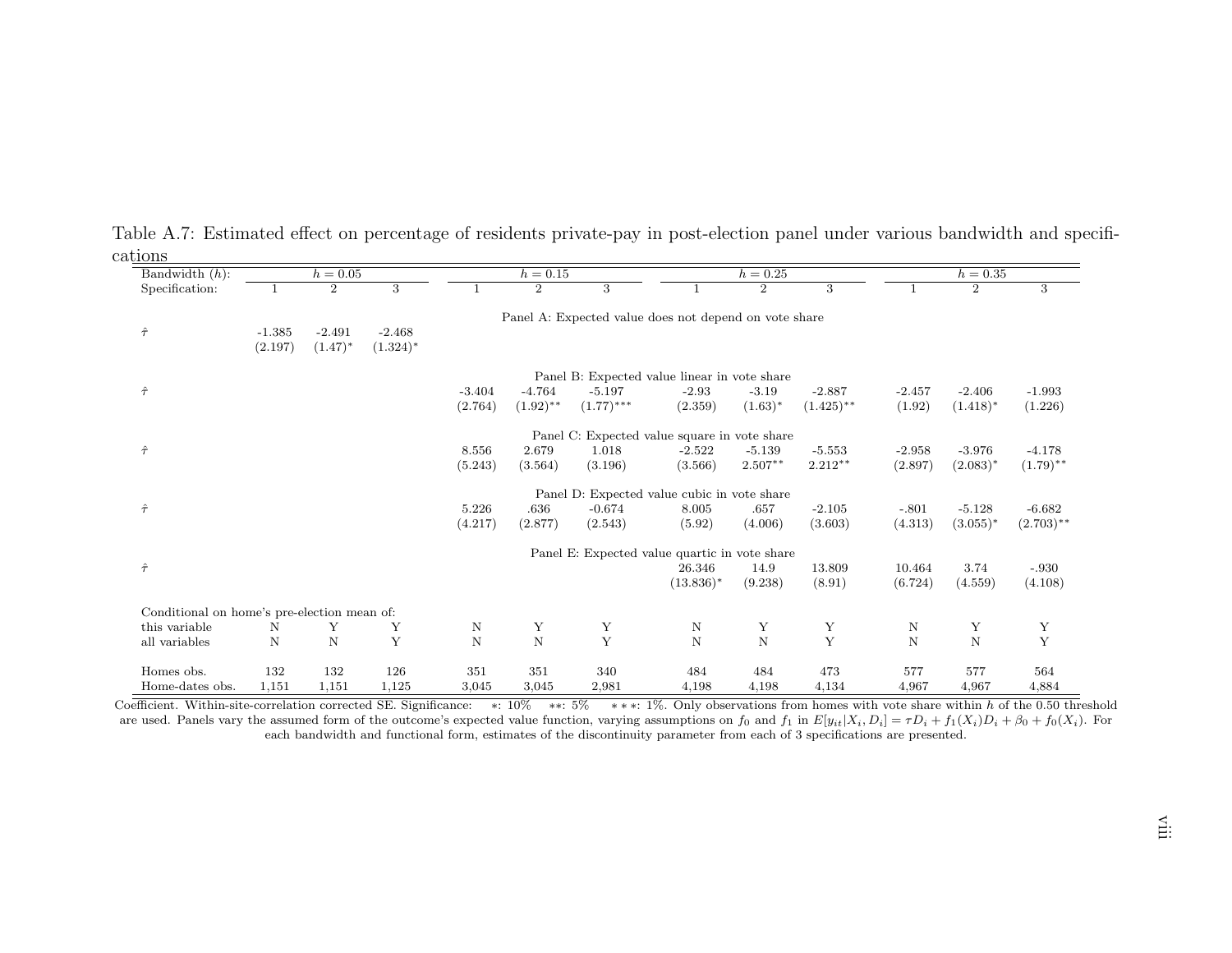| Bandwidth $(h)$ :                           |         | $h = 0.05$     |                |         | $h = 0.15$     |                |                                                       | $h = 0.25$     |          |         | $h = 0.35$     |                |
|---------------------------------------------|---------|----------------|----------------|---------|----------------|----------------|-------------------------------------------------------|----------------|----------|---------|----------------|----------------|
| Specification:                              |         | $\overline{2}$ | $\overline{3}$ |         | $\overline{2}$ | $\overline{3}$ |                                                       | $\overline{2}$ | 3        |         | $\overline{2}$ | $\overline{3}$ |
|                                             |         |                |                |         |                |                | Panel A: Expected value does not depend on vote share |                |          |         |                |                |
| $\hat{\tau}$                                | $-.159$ | $-.283$        | $-.103$        |         |                |                |                                                       |                |          |         |                |                |
|                                             | (.215)  | $(.168)*$      | (0.154)        |         |                |                |                                                       |                |          |         |                |                |
|                                             |         |                |                |         |                |                |                                                       |                |          |         |                |                |
|                                             |         |                |                |         |                |                | Panel B: Expected value linear in vote share          |                |          |         |                |                |
| $\hat{\tau}$                                |         |                |                | $-.136$ | $-.306$        | $-.158$        | $-.129$                                               | $-.201$        | $-.069$  | .011    | $-.1$          | $-0.06$        |
|                                             |         |                |                | (.265)  | (.217)         | (.208)         | (.201)                                                | (.165)         | (.152)   | (.207)  | (.166)         | (.138)         |
|                                             |         |                |                |         |                |                | Panel C. Expected value square in vote share          |                |          |         |                |                |
| $\hat{\tau}$                                |         |                |                | $-.423$ | $-.537$        | $-0.384$       | $-.176$                                               | $-.41$         | $-.292$  | $-.306$ | $-.392$        | $-0.155$       |
|                                             |         |                |                | (.493)  | (.402)         | (.365)         | (.325)                                                | (.265)         | (.251)   | (.295)  | (.239)         | (.203)         |
|                                             |         |                |                |         |                |                | Panel D: Expected value cubic in vote share           |                |          |         |                |                |
| $\hat{\tau}$                                |         |                |                | $-.343$ | $-.473$        | $-0.322$       | $-.359$                                               | $-.521$        | $-0.345$ | $-.09$  | $-.499$        | $-0.442$       |
|                                             |         |                |                | (.402)  | (.326)         | (.294)         | (.545)                                                | (.432)         | (.409)   | (.408)  | (.331)         | (.309)         |
|                                             |         |                |                |         |                |                | Panel E: Expected value quartic in vote share         |                |          |         |                |                |
| $\hat{\tau}$                                |         |                |                |         |                |                | $-.836$                                               | $-.735$        | $-0.652$ | $-.548$ | $-.535$        | $-0.262$       |
|                                             |         |                |                |         |                |                | (1.25)                                                | (1.051)        | (.986)   | (.641)  | (.514)         | (.475)         |
| Conditional on home's pre-election mean of: |         |                |                |         |                |                |                                                       |                |          |         |                |                |
| this variable                               | N       | Υ              | Υ              | N       | Υ              | Υ              | N                                                     | Y              | Υ        | N       | Υ              | Υ              |
| all variables                               | N       | N              | Υ              | N       | N              | Y              | $\mathbf N$                                           | N              | Y        | N       | N              | Y              |
|                                             |         |                |                |         |                |                |                                                       |                |          |         |                |                |
| Homes obs.                                  | 132     | 131            | 126            | 350     | 349            | 339            | 483                                                   | 482            | 472      | 576     | 575            | 563            |
| Home-dates obs.                             | 1,149   | 1,148          | 1,123          | 3,034   | 3,033          | 2,970          | 4,182                                                 | 4,181          | 4,118    | 4,947   | 4,946          | 4,864          |
|                                             |         |                |                |         |                |                |                                                       |                |          |         |                |                |

Table A.8: Estimated effect on acuity index in post-election panel under various bandwidth and specifications<br>Bandwidth (h):  $h = 0.05$  h = 0.15 h = 0.25 h = 0.35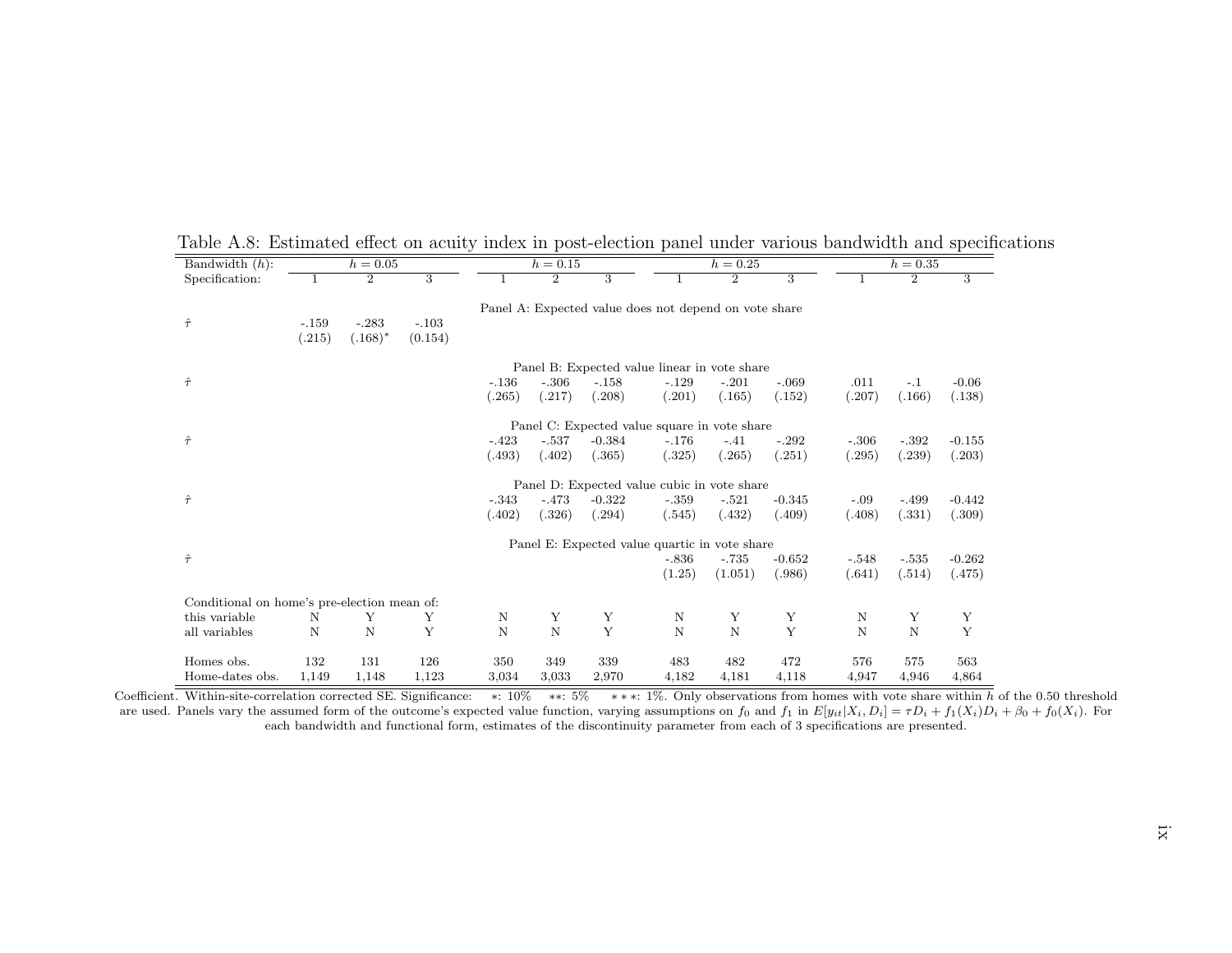| Bandwidth $(h)$ :<br>$h = 0.05$<br>$h = 0.15$<br>$h = 0.25$                                                                          | $h = 0.35$                                |
|--------------------------------------------------------------------------------------------------------------------------------------|-------------------------------------------|
| $\overline{2}$<br>$\overline{2}$<br>$\overline{2}$<br>$\overline{3}$<br>$\overline{3}$<br>Specification:<br>3                        | $\overline{2}$<br>$\overline{\mathbf{3}}$ |
| Panel A: Expected value does not depend on vote share<br>$\hat{\tau}$<br>4.001<br>$-9.88$<br>5.571<br>(15.359)<br>(4.285)<br>(3.824) |                                           |
| Panel B: Expected value linear in vote share                                                                                         |                                           |
| $\hat{\tau}$<br>5.255<br>$-8.251$<br>5.721<br>$-.213$<br>1.596<br>2.248                                                              | 3.504<br>1.306<br>1.438                   |
| (17.984)<br>(14.274)<br>(3.275)<br>(3.147)<br>(4.594)<br>(4.368)                                                                     | (11.947)<br>(2.642)<br>(2.69)             |
| Panel C: Expected value square in vote share                                                                                         |                                           |
| $\hat{\tau}$<br>$-40.1$<br>4.77<br>6.562<br>$-11.18$<br>3.549<br>4.154                                                               | 2.45<br>3.612<br>$-8.41$                  |
| (34.866)<br>(9.031)<br>(8.338)<br>(21.948)<br>(6.145)<br>(6.018)                                                                     | (18.565)<br>(5.096)<br>(4.897)            |
| Panel D: Expected value cubic in vote share                                                                                          |                                           |
| $\hat{\tau}$<br>$-31.3$<br>4.91<br>6.339<br>$-54.989$<br>11.782<br>15.304                                                            | 5.438<br>5.679<br>$-21.493$               |
| (7.53)<br>(10.739)<br>(28.688)<br>(7.023)<br>(36.537)<br>(10.889)                                                                    | (26.079)<br>(6.928)<br>(6.932)            |
| Panel E: Expected value quartic in vote share                                                                                        |                                           |
| $\hat{\tau}$<br>$-18.236$<br>$-16.413$<br>$-50.208$                                                                                  | 12.229<br>16.356<br>$-54.796$             |
| (71.822)<br>(22.551)<br>(21.211)                                                                                                     | (41.82)<br>(11.364)<br>(11.625)           |
| Conditional on home's pre-election mean of:                                                                                          |                                           |
| Υ<br>N<br>Υ<br>Y<br>this variable<br>N<br>Υ<br>Υ<br>Υ<br>Ν                                                                           | Υ<br>Υ<br>N                               |
| $\mathbf N$<br>Y<br>Y<br>Y<br>$\mathbf N$<br>$\mathbf N$<br>N<br>N<br>all variables<br>N                                             | N<br>Y<br>N                               |
| 132<br>132<br>126<br>340<br>473<br>Homes obs.<br>351<br>351<br>484<br>484                                                            | 577<br>577<br>564                         |
| Home-dates obs.<br>1,151<br>1,151<br>1,125<br>3,045<br>3,045<br>2,981<br>4,198<br>4,198<br>4,134                                     | 4,967<br>4,884<br>4,967                   |

Table A.9: Estimated effect on total bed count in post-election panel under various bandwidth and specifications<br>Bandwidth (h):  $h = 0.05$  h = 0.15 h = 0.25 h = 0.35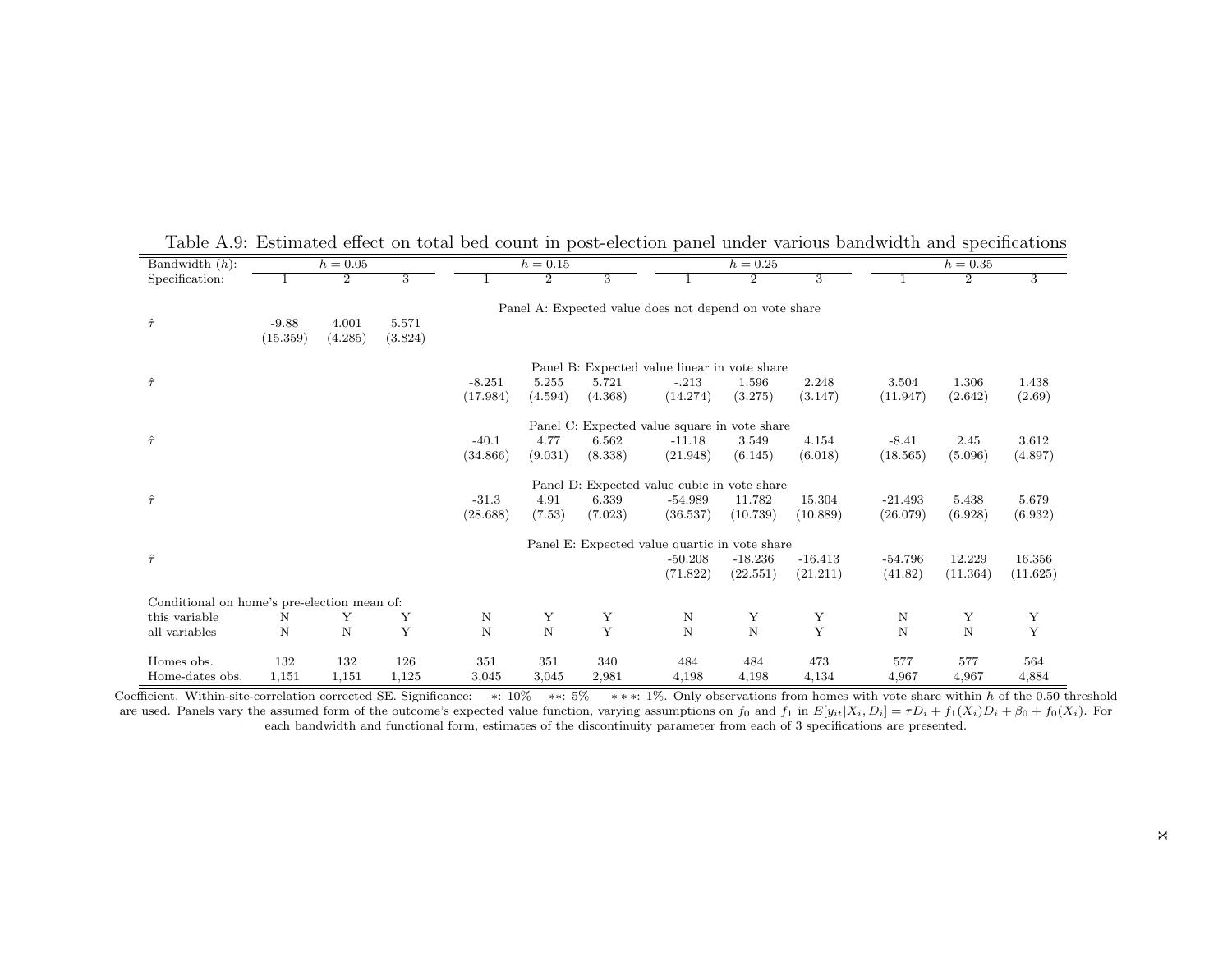| Bandwidth $(h)$ :                           |         | $h = 0.05$     |         |         | $h = 0.15$     |         |                                                       | $h = 0.25$     |          |         | $h = 0.35$     |             |
|---------------------------------------------|---------|----------------|---------|---------|----------------|---------|-------------------------------------------------------|----------------|----------|---------|----------------|-------------|
| Specification:                              |         | $\overline{2}$ | 3       |         | $\overline{2}$ | 3       |                                                       | $\overline{2}$ | 3        |         | $\overline{2}$ | 3           |
|                                             |         |                |         |         |                |         | Panel A: Expected value does not depend on vote share |                |          |         |                |             |
| $\hat{\tau}$                                | 1.138   | 1.58           | 1.764   |         |                |         |                                                       |                |          |         |                |             |
|                                             | (3.222) | (2.848)        | (2.285) |         |                |         |                                                       |                |          |         |                |             |
|                                             |         |                |         |         |                |         | Panel B: Expected value linear in vote share          |                |          |         |                |             |
| $\hat{\tau}$                                |         |                |         | 1.815   | 1.825          | 1.640   | $-.975$                                               | 1.364          | 2.475    | $-.396$ | .209           | 1.344       |
|                                             |         |                |         | (3.774) | (3.349)        | (2.708) | (2.827)                                               | (2.473)        | (2.122)  | (2.398) | (2.087)        | (1.826)     |
|                                             |         |                |         |         |                |         |                                                       |                |          |         |                |             |
|                                             |         |                |         |         |                |         | Panel C: Expected value square in vote share          |                |          |         |                |             |
| $\hat{\tau}$                                |         |                |         | 4.463   | 3.774          | 3.190   | 2.634                                                 | 1.729          | 1.382    | $-.54$  | 1.659          | 2.219       |
|                                             |         |                |         | (6.83)  | (6.037)        | (5.034) | (4.63)                                                | (4.142)        | (3.354)  | (3.878) | (3.382)        | (2.835)     |
|                                             |         |                |         |         |                |         | Panel D: Expected value cubic in vote share           |                |          |         |                |             |
| $\hat{\tau}$                                |         |                |         | 3.731   | 3.24           | 2.768   | 7.828                                                 | 5.41           | 3.896    | 6.013   | 3.568          | 2.608       |
|                                             |         |                |         | (5.752) | (5.122)        | (4.176) | (7.505)                                               | (6.554)        | (5.547)  | (5.429) | (4.886)        | (4.041)     |
|                                             |         |                |         |         |                |         | Panel E: Expected value quartic in vote share         |                |          |         |                |             |
| $\hat{\tau}$                                |         |                |         |         |                |         | $-.441$                                               | 3.216          | 5.886    | 7.264   | 3.184          | 1.137       |
|                                             |         |                |         |         |                |         | (14.585)                                              | (12.024)       | (11.049) | (8.37)  | (7.354)        | (6.314)     |
| Conditional on home's pre-election mean of: |         |                |         |         |                |         |                                                       |                |          |         |                |             |
| this variable                               | N       | Y              | Y       | N       | Υ              | Υ       | $\mathbf N$                                           | Υ              | Υ        | N       | Υ              | Y           |
| all variables                               | N       | $\mathbf N$    | Y       | $\rm N$ | $\mathbf N$    | Y       | $\mathbf N$                                           | $\mathbf N$    | Y        | N       | $\mathbf N$    | $\mathbf Y$ |
|                                             |         |                |         |         |                |         |                                                       |                |          |         |                |             |
| Homes obs.                                  | 132     | 132            | 126     | 351     | 351            | 340     | 484                                                   | 484            | 473      | 577     | 577            | 564         |
| Home-dates obs.                             | 1,151   | 1,151          | 1,125   | 3,045   | 3,045          | 2,981   | 4,198                                                 | 4,198          | 4,134    | 4,967   | 4,967          | 4,884       |

|  |  | Table A.10: Estimated effect on percentage of beds occupied in post-election panel under various bandwidth and specifications |  |  |  |  |  |
|--|--|-------------------------------------------------------------------------------------------------------------------------------|--|--|--|--|--|
|  |  |                                                                                                                               |  |  |  |  |  |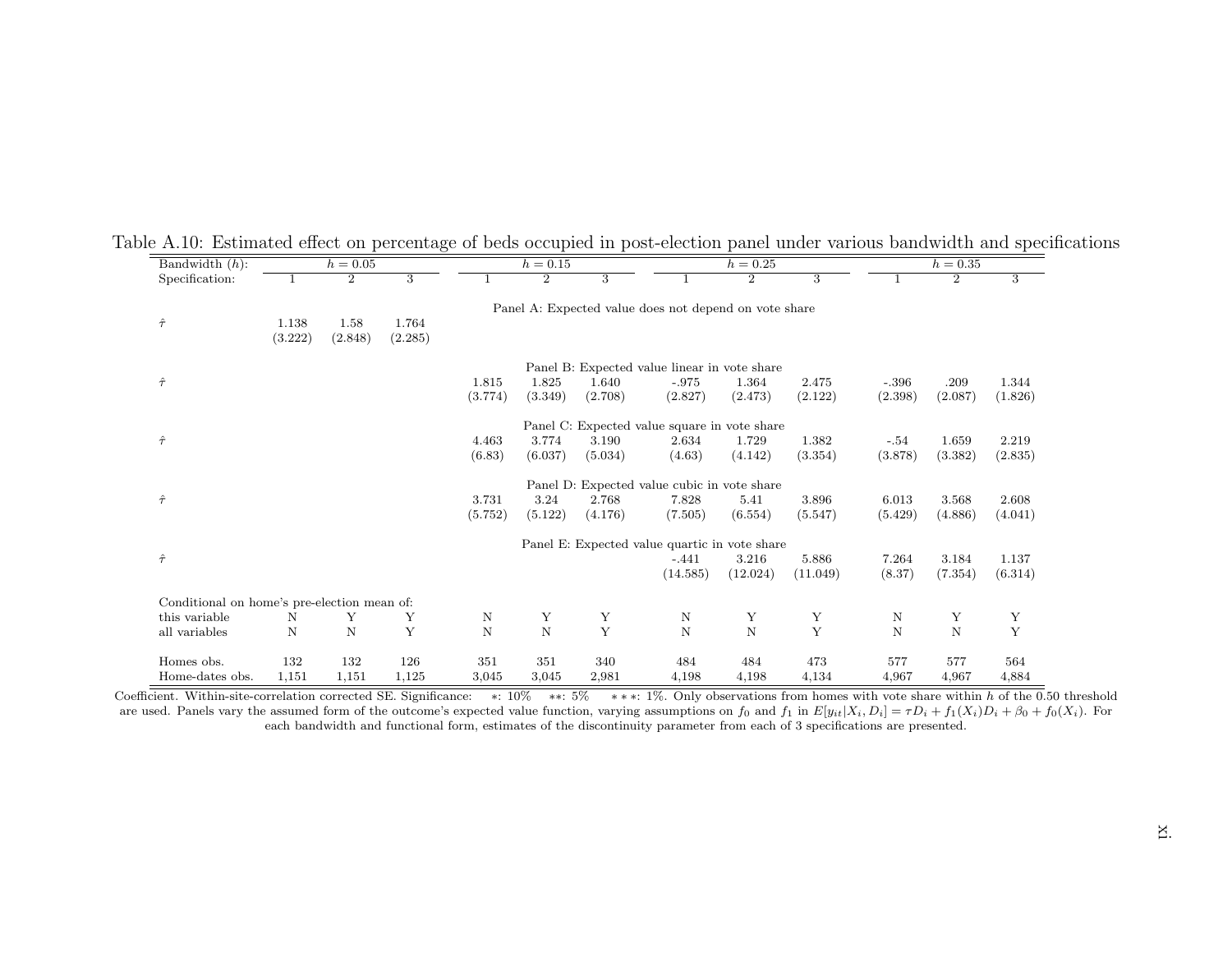| Bandwidth $(h)$ :                           |             | $h = 0.05$     |                |             | $h = 0.15$     |                                                       |             | $h = 0.25$     |             |        | $h = 0.35$     |                           |
|---------------------------------------------|-------------|----------------|----------------|-------------|----------------|-------------------------------------------------------|-------------|----------------|-------------|--------|----------------|---------------------------|
| Specification:                              |             | $\overline{2}$ | $\overline{3}$ |             | $\overline{2}$ | $\overline{3}$                                        |             | $\overline{2}$ | 3           |        | $\overline{2}$ | $\overline{\overline{3}}$ |
|                                             |             |                |                |             |                | Panel A: Expected value does not depend on vote share |             |                |             |        |                |                           |
| $\hat{\tau}$                                | .021        | .002           | .004           |             |                |                                                       |             |                |             |        |                |                           |
|                                             | (.033)      | (.005)         | (.006)         |             |                |                                                       |             |                |             |        |                |                           |
|                                             |             |                |                |             |                | Panel B: Expected value linear in vote share          |             |                |             |        |                |                           |
| $\hat{\tau}$                                |             |                |                | .022        | .005           | .005                                                  | $-.008$     | .006           | .007        | .003   | .005           | .005                      |
|                                             |             |                |                | (.042)      | (.007)         | (.008)                                                | (.035)      | (.006)         | (.006)      | (.031) | (.006)         | (.006)                    |
|                                             |             |                |                |             |                | Panel C: Expected value square in vote share          |             |                |             |        |                |                           |
| $\hat{\tau}$                                |             |                |                | .079        | $-.004$        | $-0.001$                                              | .051        | .008           | .009        | .017   | .008           | .01                       |
|                                             |             |                |                | (.09)       | (.016)         | (.021)                                                | (.051)      | (.008)         | (.009)      | (.045) | (.008)         | (.008)                    |
|                                             |             |                |                |             |                | Panel D: Expected value cubic in vote share           |             |                |             |        |                |                           |
| $\hat{\tau}$                                |             |                |                | .063        | $-.00121$      | 0.0004                                                | .057        | $-.015$        | $-.014$     | .045   | $-.0008$       | $-.002$                   |
|                                             |             |                |                | (.07)       | (.012)         | (.016)                                                | (.102)      | (.016)         | (.02)       | (.061) | (.01)          | (.011)                    |
|                                             |             |                |                |             |                | Panel E: Expected value quartic in vote share         |             |                |             |        |                |                           |
| $\hat{\tau}$                                |             |                |                |             |                |                                                       | .15         | .001           | .01         | .148   | $-.007$        | $-.002$                   |
|                                             |             |                |                |             |                |                                                       | (.238)      | (.043)         | (.047)      | (.12)  | (.02)          | (.024)                    |
| Conditional on home's pre-election mean of: |             |                |                |             |                |                                                       |             |                |             |        |                |                           |
| this variable                               | N           | Y              | Y              | N           | Υ              | Y                                                     | N           | Υ              | Y           | N      | Y              | Y                         |
| all variables                               | $\mathbf N$ | N              | Y              | $\mathbf N$ | $\mathbf N$    | $\mathbf Y$                                           | $\mathbf N$ | $\overline{N}$ | $\mathbf Y$ | N      | $\mathbf N$    | $\bar{Y}$                 |
| Homes obs.                                  | 132         | 132            | 126            | 351         | 351            | 340                                                   | 484         | 484            | 473         | 577    | 577            | 564                       |
| Home-dates obs.                             | 1,151       | 1,151          | 1,125          | 3,045       | 3,045          | 2,981                                                 | 4,198       | 4,198          | 4,134       | 4,967  | 4,967          | 4,884                     |

Table A.11: Estimated effect on market concentration (HHI county) in post-election pane<sup>l</sup> under various bandwidth andspecifications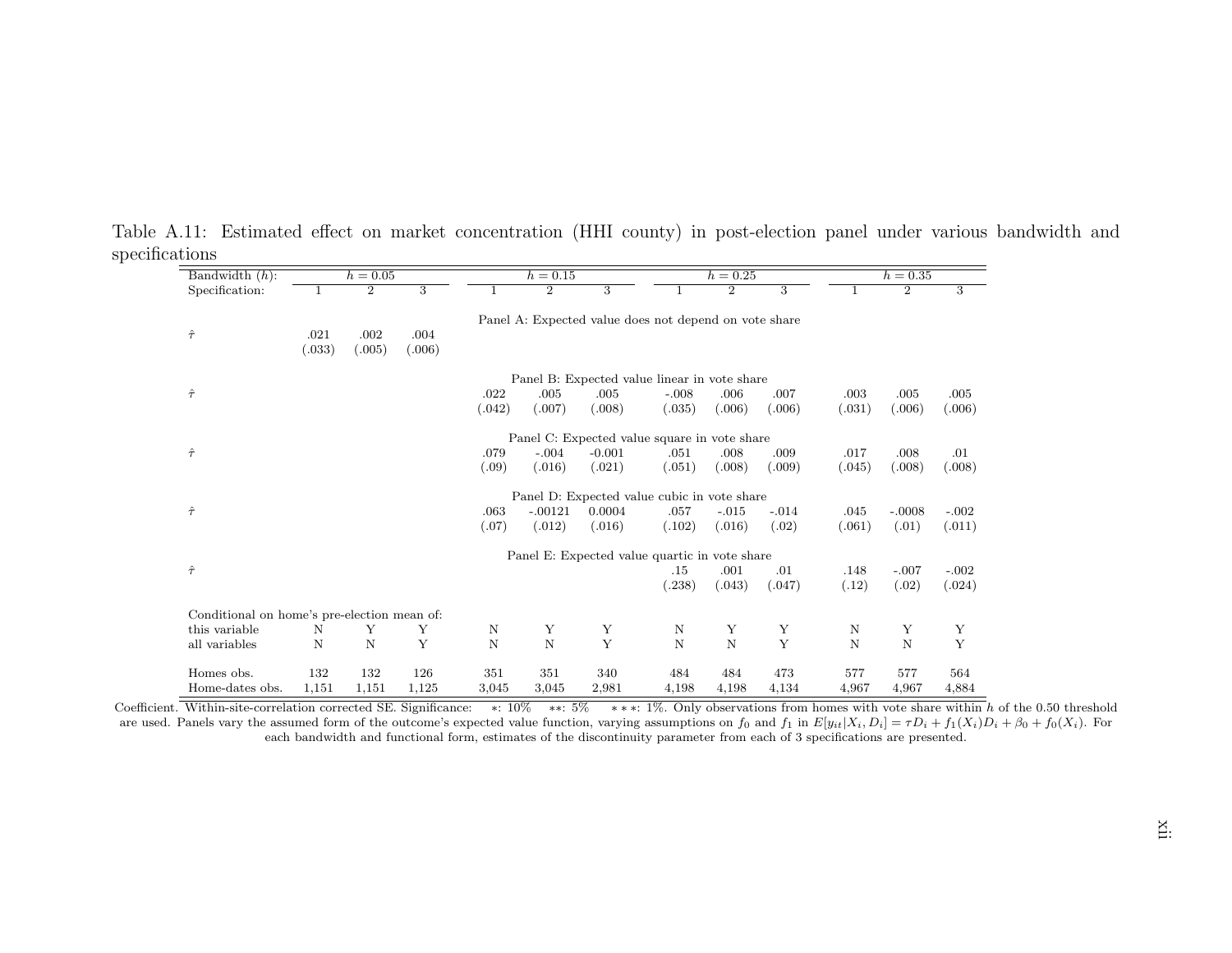| Bandwidth $(h)$ :                           |             | $h = 0.05$     |               |          | $h = 0.15$     |                                                       |             | $h = 0.25$     |               |               | $h = 0.35$     |               |
|---------------------------------------------|-------------|----------------|---------------|----------|----------------|-------------------------------------------------------|-------------|----------------|---------------|---------------|----------------|---------------|
| Specification:                              |             | $\overline{2}$ | 3             |          | $\overline{2}$ | 3                                                     |             | $\overline{2}$ | 3             |               | $\overline{2}$ | 3             |
|                                             |             |                |               |          |                | Panel A: Expected value does not depend on vote share |             |                |               |               |                |               |
| $\hat{\tau}$                                | 9.302       | 11.298         | 11.337        |          |                |                                                       |             |                |               |               |                |               |
|                                             | $(4.845)^*$ | $(3.363)$ ***  | $(2.922)$ *** |          |                |                                                       |             |                |               |               |                |               |
|                                             |             |                |               |          |                | Panel B: Expected value linear in vote share          |             |                |               |               |                |               |
| $\hat{\tau}$                                |             |                |               | 6.741    | 9.224          | 9.64                                                  | 10.643      | 11.21          | 12.45         | 11.403        | 12.46          | 12.693        |
|                                             |             |                |               | (5.865)  | $(4.31)$ **    | $(3.448)$ ***                                         | $(4.58)$ ** | $(3.458)$ ***  | $(2.896)$ *** | $(4.007)$ *** | $(2.936)$ ***  | $(2.506)$ *** |
|                                             |             |                |               |          |                | Panel C: Expected value square in vote share          |             |                |               |               |                |               |
| $\hat{\tau}$                                |             |                |               | 4.376    | 9.338          | 6.112                                                 | 4.312       | 9.111          | 8.005         | 8.912         | 10.055         | 10.854        |
|                                             |             |                |               | (11.128) | (8.476)        | (7.186)                                               | (7.23)      | $(5.287)^*$    | $(4.4)^*$     | (6.112)       | $(4.411)$ **   | $(3.757)$ *** |
|                                             |             |                |               |          |                | Panel D: Expected value cubic in vote share           |             |                |               |               |                |               |
| $\hat{\tau}$                                |             |                |               | 5.025    | 9.306          | 7.086                                                 | 3.297       | 5.725          | 3.445         | $-.915$       | 6.408          | 5.367         |
|                                             |             |                |               | (9.09)   | (6.789)        | (5.731)                                               | (12.241)    | (8.987)        | (7.979)       | (8.652)       | (6.275)        | (5.264)       |
|                                             |             |                |               |          |                | Panel E: Expected value quartic in vote share         |             |                |               |               |                |               |
| $\hat{\tau}$                                |             |                |               |          |                |                                                       | 6.254       | 17.906         | 12.671        | 8.676         | 10.832         | 5.575         |
|                                             |             |                |               |          |                |                                                       | (26.821)    | (20.749)       | (17.445)      | (13.985)      | (10.231)       | (9.128)       |
| Conditional on home's pre-election mean of: |             |                |               |          |                |                                                       |             |                |               |               |                |               |
| this variable                               | N           | Υ              | Y             | N        | Υ              | Y                                                     | $\mathbf N$ | Y              | Y             | N             | Y              | Y             |
| all variables                               | N           | N              | Y             | N        | $\mathbf N$    | Y                                                     | $\mathbf N$ | $\mathbf N$    | Y             | N             | $\mathbf N$    | Y             |
| Homes obs.                                  | 132         | 132            | 126           | 351      | 351            | 340                                                   | 484         | 484            | 473           | 577           | 577            | 564           |
| Home-dates obs.                             | 1,151       | 1,151          | 1,125         | 3,045    | 3,045          | 2,981                                                 | 4,198       | 4,198          | 4,134         | 4,967         | 4,967          | 4,884         |

<span id="page-56-0"></span>Table A.12: Estimated effect on union density (county) in post-election pane<sup>l</sup> under various bandwidth and specifications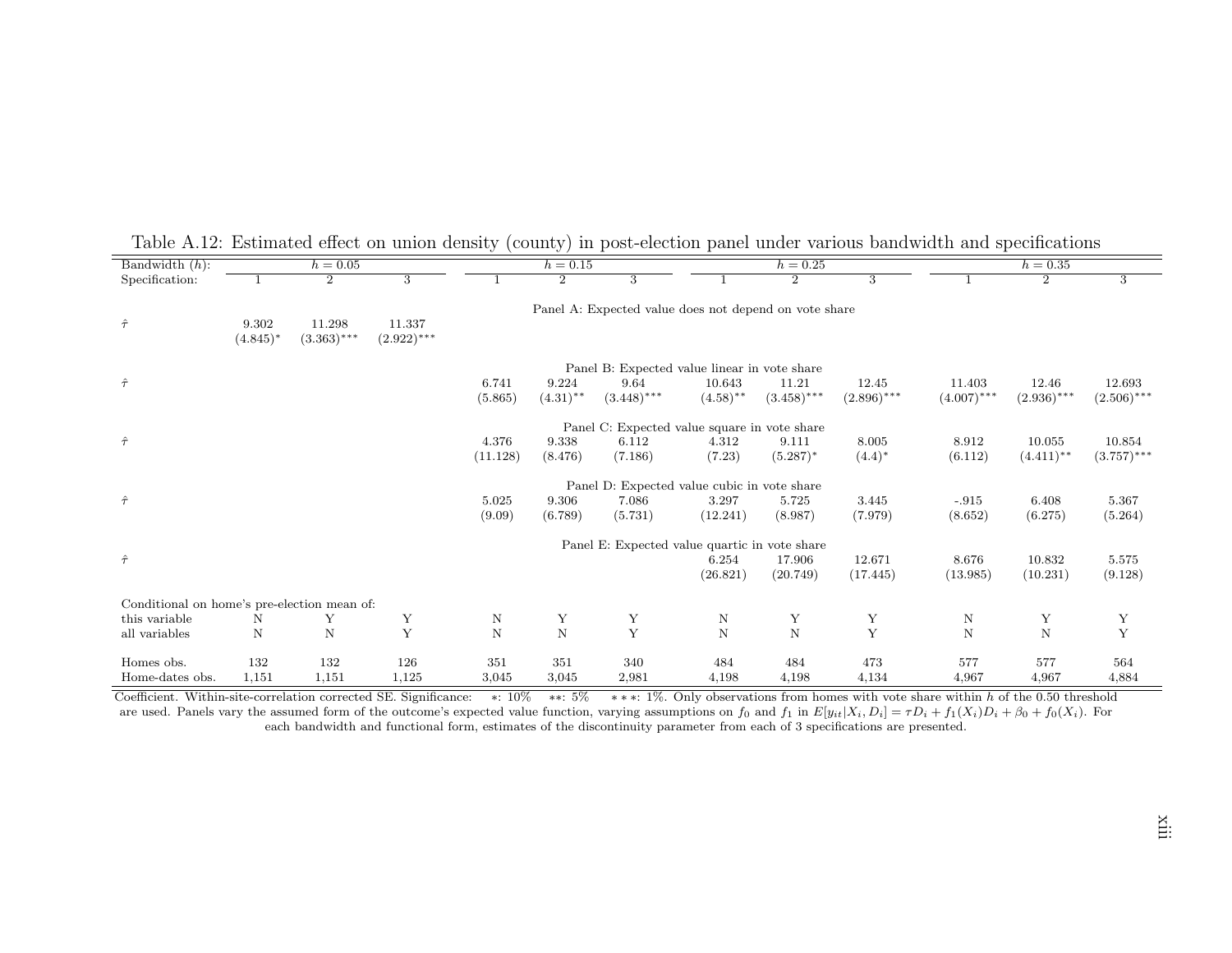|  | XlV |
|--|-----|
|  |     |
|  |     |

|                             |              | Estimates              |               |           | Home-dates/Homes obs. |                     |
|-----------------------------|--------------|------------------------|---------------|-----------|-----------------------|---------------------|
| Specification               | $\mathbf{1}$ | $\overline{2}$         | 3             | 1         | $\overline{2}$        | 3                   |
|                             |              |                        |               |           |                       |                     |
| Staffing                    |              |                        |               |           |                       |                     |
| NA HPRD                     | $-0.311$     | $-0.360$               | $-0.329$      | 5,319/626 | 5,250/616             | 5,220/611           |
|                             | $(.126)$ **  | $(.119)$ ***           | $(.108)$ ***  |           |                       |                     |
| <b>LPN HPRD</b>             | $-0.072$     | $-0.048$               | $-0.04$       | 5,334/626 | 5,302/622             | 5,234/611           |
|                             | (0.112)      | (0.072)                | (0.071)       |           |                       |                     |
| RN HPRD                     | $-0.278$     | $-0.299$               | $-0.27$       | 5,332/626 | 5,279/617             | 5,236/611           |
|                             | (0.225)      | $(.146)$ <sup>**</sup> | $(.131)$ **   |           |                       |                     |
| Quality                     |              |                        |               |           |                       |                     |
| Total Deficiency count      | 1.326        | 0.841                  | 1.571         | 5,353/627 | 5,353/627             | 5,245/611           |
|                             | (0.974)      | (0.939)                | $(.875)^*$    |           |                       |                     |
| $1$ (severe deficiency)     | $-0.051$     | $-0.049$               | $-0.036$      | 5,353/627 | 5,353/627             | 5,245/611           |
|                             | (0.055)      | (0.056)                | (0.048)       |           |                       |                     |
| Prct. Private pay           | 2.634        | $-0.97$                | $-1.986$      | 5,353/627 | 5,353/627             | 5,245/611           |
|                             | (3.598)      | (2.177)                | (2.234)       |           |                       |                     |
|                             |              |                        |               |           |                       |                     |
| Other strategic margins     |              |                        |               |           |                       |                     |
| Acuity index                | $-0.279$     | $-0.438$               | $-0.198$      | 5,329/626 | 5,328/625             | 5,221/610           |
|                             | (0.336)      | (0.256)                | (0.252)       |           |                       |                     |
| Number of beds              | $-24.31$     | 4.885                  | 5.249         | 5,353/627 | 5,353/627             | 5,245/611           |
|                             | (25.67)      | (5.017)                | (4.840)       |           |                       |                     |
| Prct. Beds occupied         | 3.144        | 2.34                   | 1.861         | 5,353/627 | 5,353/627             | 5,245/611           |
|                             | (4.812)      | (4.050)                | (3.724)       |           |                       |                     |
|                             |              |                        |               |           |                       |                     |
| Market characteristics      |              |                        |               |           |                       |                     |
| Market HHI-same county      | 0.051        | 0.003                  | 0.004         | 5,353/627 | 5,353/627             | 5,245/611           |
|                             | (0.052)      | (0.009)                | (0.011)       |           |                       |                     |
| Union density, private only | 5.545        | 9.688                  | 10.840        | 5,353/627 |                       | 5,353/627 5,245/611 |
|                             | (7.649)      | $(5.347)^*$            | $(3.840)$ *** |           |                       |                     |
| Conditional on homes        |              |                        |               |           |                       |                     |
| Pre-election mean of:       |              |                        |               |           |                       |                     |
| this outcome variable       | $\mathbf N$  | $\mathbf Y$            | Y             |           |                       |                     |
| all variables               | $\mathbf N$  | $\mathbf N$            | Y             |           |                       |                     |

Coefficient (within-home cluster bootstrap SE). Significance: ∗: 10% ∗∗: 5% ∗ ∗ ∗: 1%.

Each cell presents discontinuity estimate from a separate local linear regression.

<span id="page-57-0"></span>Number of home-dates observed varies due to missing outcomes or conditioning values.

Table A.13: Estimated effects on nursing homes characteristics using post-election panel and local linear estimator using a fixed bandwidth  $(h=0.12)$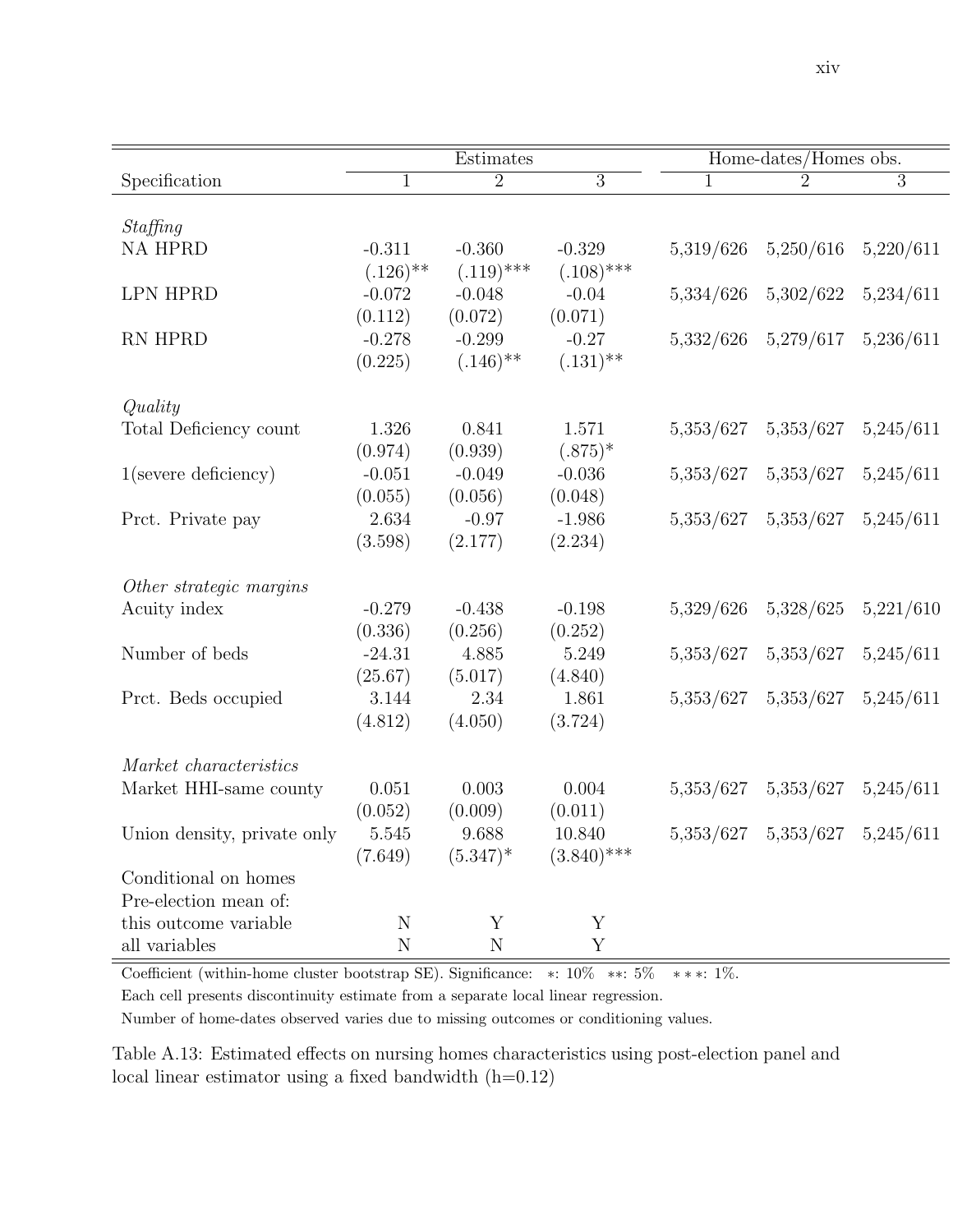|                          |                  |       | Specification 1 |        |           |                  |                | Specification 2 |          |         |                  |       | Specification 3 |        |         |
|--------------------------|------------------|-------|-----------------|--------|-----------|------------------|----------------|-----------------|----------|---------|------------------|-------|-----------------|--------|---------|
|                          |                  |       | In optimal $h$  |        | Mean      |                  |                | In optimal $h$  |          | Mean    |                  |       | In optimal $h$  |        | Mean    |
|                          | Optm.            | Home- |                 |        | in        | Optm.            | Home-          |                 |          | in      | Optm.            | Home- |                 |        | in      |
| Variable                 | $\boldsymbol{h}$ | dates | Homes           | Mean   | $h=0.5\,$ | $\boldsymbol{h}$ | $_{\rm dates}$ | Homes           | Mean     | $h=0.5$ | $\boldsymbol{h}$ | dates | Homes           | Mean   | $h=0.5$ |
| Table $\sqrt{3}$         |                  |       |                 |        |           |                  |                |                 |          |         |                  |       |                 |        |         |
| <b>NA HPRD</b>           | 0.09             | 2034  | 234             | 2.14   | 2.12      | 0.12             | 2009           | 230             | 2.14     | 2.12    | 0.09             | 1998  | 227             | 2.14   | 2.12    |
| LPN HPRD                 | 0.10             | 2041  | 234             | 0.79   | 0.78      | 0.10             | 2022           | 232             | 0.79     | 0.77    | 0.10             | 2004  | 227             | 0.78   | 0.77    |
| RN HPRD                  | 0.10             | 2038  | 234             | 0.52   | 0.5       | 0.08             | 2015           | 229             | 0.49     | 0.48    | 0.08             | 2005  | 227             | 0.49   | 0.48    |
| Total deficiency count   | 0.09             | 2046  | $\bf 235$       | 6.41   | 6.87      | 0.09             | 2046           | 235             | 6.41     | 6.87    | 0.10             | 2008  | 227             | 6.45   | 6.9     |
| $1$ (severe deficiency)  | 0.20             | 3645  | 423             | 0.26   | 0.27      | 0.20             | 3645           | 423             | 0.26     | 0.27    | 0.22             | 3581  | 412             | 0.26   | 0.27    |
| Pct. private pay         | 0.10             | 2046  | 235             | 20.22  | 21.59     | 0.10             | 2046           | 235             | 20.22    | 21.59   | 0.10             | 2008  | 227             | 20.33  | 21.67   |
| Total beds               | 0.08             | 2046  | $\bf 235$       | 131.51 | 124.74    | 0.08             | 2046           | 235             | 131.51   | 124.74  | 0.07             | 1125  | 126             | 133.34 | 124.93  |
| Pct. beds occupied       | 0.10             | 2046  | 235             | 84.77  | 85.28     | 0.10             | 2046           | 235             | 84.77    | 85.28   | 0.1              | 2008  | 227             | 85.3   | 85.53   |
| Acuity index             | 0.16             | 3034  | 350             | 10.23  | 10.22     | 0.16             | 3033           | 349             | 10.23    | 10.22   | 0.1              | 2002  | 226             | 10.25  | 10.20   |
| HHI, in county           | 0.08             | 2046  | $\bf 235$       | 0.17   | 0.16      | 0.08             | 2046           | 235             | 0.17     | 0.16    | 0.08             | 2008  | 227             | 0.17   | 0.16    |
| Union density            | 0.12             | 2046  | 235             | 34.81  | 35.45     | 0.12             | 2046           | 235             | 34.81    | 35.45   | 0.12             | 2008  | 227             | 34.98  | 35.31   |
|                          |                  |       |                 |        |           |                  |                |                 |          |         |                  |       |                 |        |         |
| Table 4                  |                  |       |                 |        |           |                  |                |                 |          |         |                  |       |                 |        |         |
| Pct. urethral catheter   | 0.28             | 4620  | 537             | 7.17   | 7.13      | 0.28             | 4620           | 537             | 7.17     | 7.13    | 0.09             | 2008  | 227             | 7.01   | 6.99    |
| Pct. mobility restrained | 0.17             | 3045  | 351             | 9.24   | $\,9.5$   | 0.17             | 3045           | 351             | 9.24     | 9.5     | 0.11             | 2008  | 227             | 9.15   | 9.53    |
| Pct. spc. tube feed      | 0.12             | 2046  | $\bf 235$       | 6.9    | 6.86      | 0.12             | 2046           | 235             | 6.9      | 6.86    | 0.17             | 2981  | 340             | 6.84   | 6.67    |
| Pct. psycho-active meds. | 0.08             | 2046  | 235             | 56.43  | 55.64     | 0.08             | 2046           | 235             | 56.43    | 55.64   | 0.08             | 2008  | 227             | 56.64  | 55.89   |
| Pct. pressure sores      | 0.08             | 2007  | $\bf 235$       | 7.77   | 7.79      | 0.08             | 1369           | 179             | 8.07     | 8.22    | 0.08             | 1969  | 227             | 7.6    | 7.69    |
| Pct. Bedfast             | 0.12             | 2046  | 235             | 4.83   | 4.79      | 0.12             | 2046           | 235             | 4.83     | 4.79    | 0.13             | 2981  | 340             | 4.65   | 4.65    |
| Pct. mobility chair      | 0.19             | 3645  | 423             | 52.85  | 53.39     | 0.19             | 3645           | 423             | 52.85    | 53.39   | 0.2              | 3581  | 412             | 53.11  | 53.55   |
|                          |                  |       |                 |        |           |                  |                |                 |          |         |                  |       |                 |        |         |
| Table 7: Upper panel     |                  |       |                 |        |           |                  |                |                 |          |         |                  |       |                 |        |         |
| <b>NA HPRD</b>           | 0.09             | 1094  | 126             | 2.16   | 2.13      | 0.1              | 1079           | 124             | $2.16\,$ | 2.12    | 0.09             | 1070  | 122             | 2.17   | 2.13    |
| LPN HPRD                 | 0.15             | 1712  | 192             | 0.79   | 0.78      | 0.23             | 2215           | 250             | 0.8      | 0.78    | 0.15             | 1674  | 187             | 0.78   | 0.78    |
| RN HPRD                  | 0.09             | 1094  | 126             | 0.56   | 0.5       | 0.08             | 1072           | 122             | 0.5      | 0.47    | 0.08             | 1072  | 122             | 0.5    | 0.47    |
| Total deficiency count   | 0.21             | 2008  | $227\,$         | 6.78   | 7.06      | 0.21             | 2008           | $227\,$         | 6.78     | 7.06    | 0.26             | 2190  | 246             | 6.92   | 7.13    |
| $1$ (severe deficiency)  | 0.44             | 2725  | 312             | 0.26   | 0.26      | 0.44             | 2725           | 312             | 0.26     | 0.26    | 0.32             | 2422  | 275             | 0.26   | 0.26    |
| Pct. private pay         | 0.1              | 1097  | 126             | 19.60  | 21.13     | 0.1              | 1097           | 126             | 19.60    | 21.13   | 0.11             | 1072  | 122             | 19.63  | 21.15   |
| Total beds               | 0.23             | 2228  | 251             | 119.12 | 119.05    | 0.23             | 2228           | 251             | 119.12   | 119.05  | 0.19             | 1970  | 222             | 118.3  | 118.96  |
| Pct. beds occupied       | 0.27             | 2228  | 251             | 83.82  | 84.3      | 0.27             | 2228           | 251             | 83.82    | 84.3    | 0.13             | 1676  | 187             | 84.95  | 84.64   |

Table A.14: Details of optimal bandwidth (h), number of homes, number ofhome-dates, and outcome mean within optimal  $h$  of threshold, and outcome mean in  $h = 0.5$  for each local linear regression in Tables 3, 4, 7, 8, 9, and 10

<span id="page-58-0"></span>Continued on next page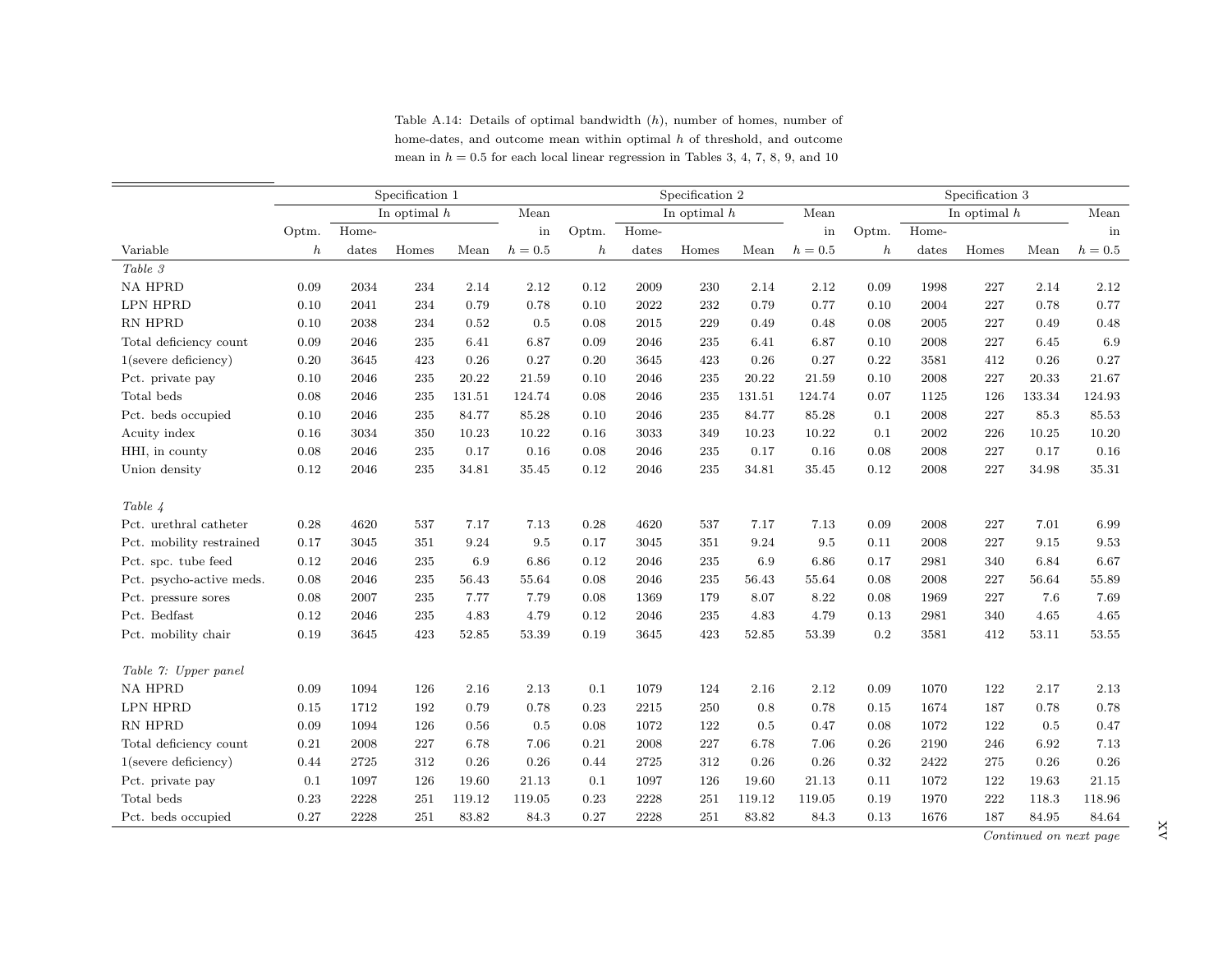|                         |                  |       | Specification 1 |           |           |                  |       | Specification 2 |           |         |                  |          | Specification 3 |            |           |
|-------------------------|------------------|-------|-----------------|-----------|-----------|------------------|-------|-----------------|-----------|---------|------------------|----------|-----------------|------------|-----------|
|                         |                  |       | In optimal $h$  |           | Mean      |                  |       | In optimal $h$  |           | Mean    |                  |          | In optimal $h$  |            | Mean      |
|                         | Optm.            | Home- |                 |           | in        | Optm.            | Home- |                 |           | in      | Optm.            | Home-    |                 |            | in        |
| Variable                | $\boldsymbol{h}$ | dates | Homes           | Mean      | $h=0.5$   | $\boldsymbol{h}$ | dates | Homes           | Mean      | $h=0.5$ | $\boldsymbol{h}$ | dates    | Homes           | Mean       | $h=0.5$   |
| Acuity index            | 0.09             | 1094  | 126             | 10.11     | $10.16\,$ | 0.09             | 1094  | 126             | 10.11     | 10.16   | 0.09             | 1069     | 122             | 10.14      | $10.18\,$ |
| HHI, in county          | 0.07             | 595   | 68              | 0.2       | 0.22      | 0.07             | 595   | 68              | $\rm 0.2$ | 0.22    | 0.07             | 582      | 66              | 0.21       | 0.22      |
| Union density           | 0.08             | 1097  | 126             | 22.37     | 21.18     | 0.08             | 1097  | 126             | 22.37     | 21.18   | 0.08             | $1072\,$ | 122             | $22.45\,$  | 21.28     |
| Table 7: Lower panel    |                  |       |                 |           |           |                  |       |                 |           |         |                  |          |                 |            |           |
| <b>NA HPRD</b>          | 0.24             | 1956  | 232             | 2.13      | 2.12      | 0.22             | 1602  | 191             | 2.11      | 2.11    | 0.21             | 1600     | 190             | 2.11       | 2.11      |
| <b>LPN HPRD</b>         | 0.17             | 1326  | 158             | 0.79      | 0.77      | 0.17             | 1317  | 157             | 0.79      | 0.76    | 0.17             | 1302     | 153             | 0.79       | 0.76      |
| RN HPRD                 | 0.14             | 1325  | 158             | 0.51      | 0.51      | 0.13             | 1318  | 156             | 0.51      | 0.5     | $\rm 0.2$        | 1607     | 190             | 0.52       | 0.49      |
| Total deficiency count  | 0.18             | 1637  | 196             | 6.38      | 6.67      | 0.18             | 1637  | 196             | 6.38      | 6.67    | 0.45             | 2510     | 299             | 6.66       | 6.66      |
| $1$ (severe deficiency) | 0.17             | 1331  | 159             | 0.28      | 0.27      | 0.17             | 1331  | 159             | 0.28      | 0.27    | 0.16             | 1305     | 153             | 0.27       | 0.28      |
| Pct. private pay        | 0.09             | 949   | 109             | 20.94     | 22.07     | 0.09             | 949   | 109             | 20.94     | 22.07   | 0.1              | 936      | 105             | 21.13      | 22.22     |
| Total beds              | 0.07             | 556   | 64              | 136.34    | 130.67    | 0.07             | 556   | 64              | 136.34    | 130.67  | 0.07             | 543      | 60              | 137.33     | 131.25    |
| Pct. beds occupied      | 0.17             | 1331  | 159             | 86.02     | 86.31     | 0.17             | 1331  | 159             | 86.02     | 86.31   | 0.15             | 1305     | 153             | 86.16      | 86.47     |
| Acuity index            | 0.21             | 1634  | 195             | $10.32\,$ | $10.28\,$ | $0.21\,$         | 1633  | 194             | 10.32     | 10.28   | 0.2              | 1608     | 189             | $10.32\,$  | 10.23     |
| HHI, in county          | 0.05             | 556   | 64              | 0.10      | 0.10      | 0.05             | 556   | 64              | 0.10      | 0.10    | 0.05             | 543      | 60              | 0.11       | $0.10\,$  |
| Union density           | 0.15             | 1331  | 159             | 49.69     | 50.33     | 0.15             | 1331  | 159             | 49.69     | 50.33   | 0.14             | 1305     | 153             | 49.87      | 50.14     |
| Table 8: Upper panel    |                  |       |                 |           |           |                  |       |                 |           |         |                  |          |                 |            |           |
| <b>NA HPRD</b>          | 0.25             | 1884  | $230\,$         | 2.18      | 2.17      | 0.21             | 1547  | 191             | 2.19      | 2.16    | 0.29             | 2084     | 256             | 2.19       | 2.16      |
| <b>LPN HPRD</b>         | 0.14             | 1352  | 165             | 0.81      | 0.79      | 0.14             | 1343  | 164             | 0.81      | 0.78    | 0.13             | 1333     | 161             | 0.81       | 0.78      |
| RN HPRD                 | 0.15             | 1354  | 165             | 0.53      | 0.5       | 0.07             | 468   | 58              | 0.53      | 0.49    | 0.15             | 1335     | 161             | $\rm 0.52$ | 0.49      |
| Total deficiency count  | 0.12             | 885   | 110             | 7.08      | 7.56      | 0.12             | 885   | 110             | 7.08      | 7.56    | 0.19             | 1549     | 190             | 7.23       | 7.58      |
| $1$ (severe deficiency) | 0.1              | 885   | 110             | 0.3       | 0.29      | 0.1              | 885   | 110             | 0.3       | 0.29    | 0.11             | 871      | 106             | 0.29       | 0.29      |
| Pct. private pay        | 0.09             | 885   | 110             | 19.66     | 22.38     | 0.09             | 885   | 110             | 19.66     | 22.38   | 0.09             | 871      | 106             | 19.71      | 22.5      |
| Total beds              | 0.09             | 885   | 110             | 136.14    | 130.30    | 0.09             | 885   | 110             | 136.14    | 130.30  | 0.08             | 871      | 106             | 136.83     | 130.66    |
| Pct. beds occupied      | 0.09             | 885   | 110             | 85.21     | 84.98     | 0.09             | 885   | 110             | 85.21     | 84.98   | 0.1              | 871      | 106             | $85.16\,$  | 85.04     |
| Acuity index            | 0.17             | 1353  | 166             | 10.35     | 10.34     | 0.17             | 1352  | 165             | 10.35     | 10.34   | 0.15             | 1333     | 161             | $10.36\,$  | 10.31     |
| HHI, in county          | 0.07             | 473   | 60              | 0.03      | 0.03      | 0.07             | 473   | 60              | 0.03      | 0.03    | 0.07             | 459      | 56              | 0.03       | $0.03\,$  |
| Union density           | 0.14             | 1357  | 166             | 33        | 35.46     | 0.14             | 1357  | 166             | 33        | 35.46   | 0.13             | 1337     | 161             | 33         | 35.24     |
| Table 8: Lower panel    |                  |       |                 |           |           |                  |       |                 |           |         |                  |          |                 |            |           |
| <b>NA HPRD</b>          | 0.08             | 1153  | 125             | $2.11\,$  | $2.08\,$  | 0.08             | 1138  | 123             | 2.11      | 2.08    | 0.08             | 1130     | 121             | 2.11       | 2.08      |
| <b>LPN HPRD</b>         | 0.24             | 2301  | $253\,$         | 0.78      | 0.77      | 0.19             | 2062  | 227             | 0.78      | 0.76    | 0.11             | 1136     | 121             | 0.79       | 0.76      |
| RN HPRD                 | 0.08             | 1156  | 125             | 0.56      | 0.51      | 0.09             | 1136  | 121             | 0.51      | 0.47    | 0.09             | 1136     | 121             | $0.51\,$   | 0.48      |

#### Continues from previous page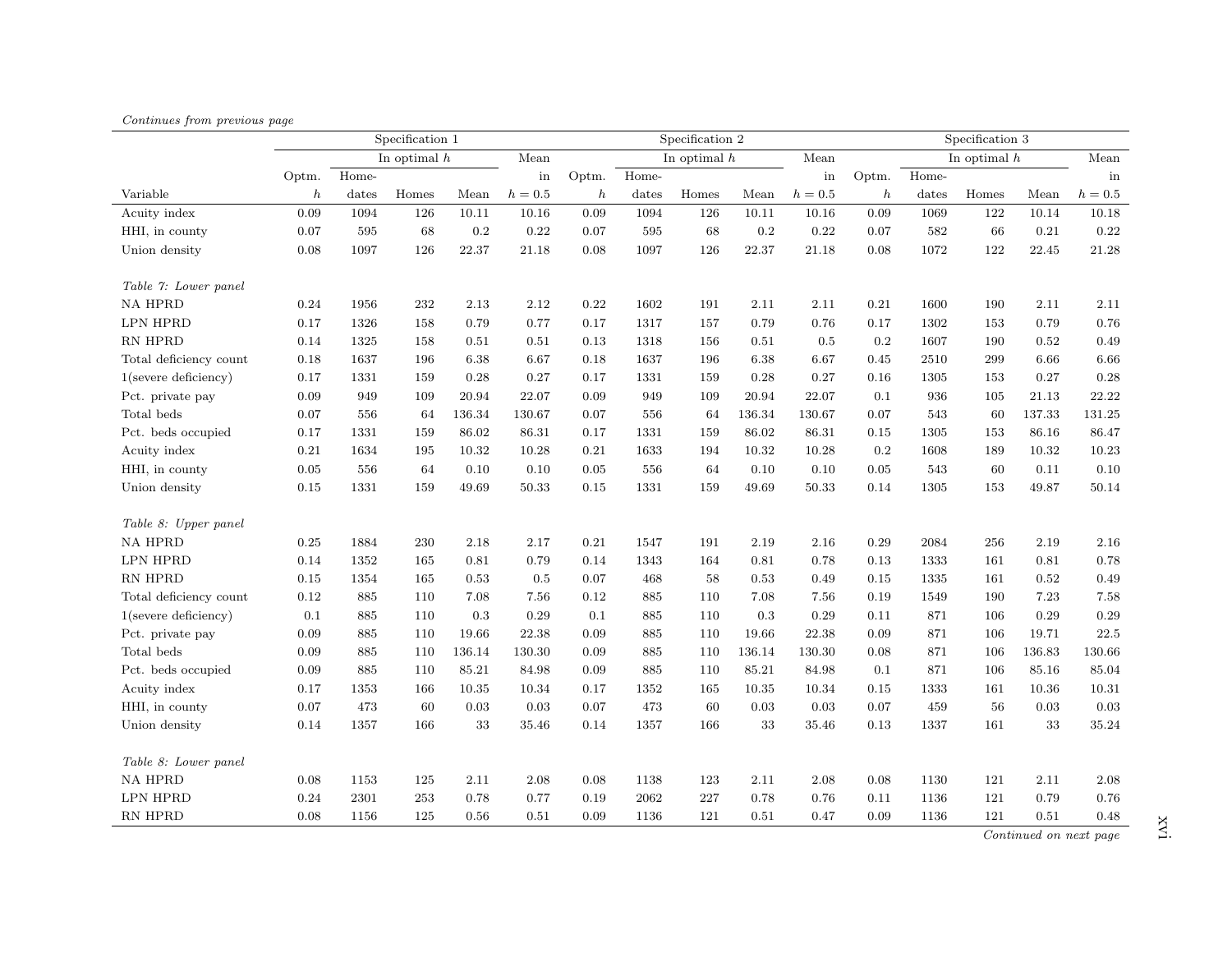|                         |                  |       | Specification 1 |        |           |                  |       | Specification 2 |            |                     |                  |       | Specification 3 |        |            |
|-------------------------|------------------|-------|-----------------|--------|-----------|------------------|-------|-----------------|------------|---------------------|------------------|-------|-----------------|--------|------------|
|                         |                  |       | In optimal $h$  |        | Mean      |                  |       | In optimal $h$  |            | Mean                |                  |       | In optimal $h$  |        | Mean       |
|                         | Optm.            | Home- |                 |        | in        | Optm.            | Home- |                 |            | $\operatorname{in}$ | Optm.            | Home- |                 |        | in         |
| Variable                | $\boldsymbol{h}$ | dates | Homes           | Mean   | $h = 0.5$ | $\boldsymbol{h}$ | dates | Homes           | Mean       | $h=0.5$             | $\boldsymbol{h}$ | dates | Homes           | Mean   | $h=0.5\,$  |
| Total deficiency count  | 0.09             | 1161  | 125             | 5.89   | 6.25      | 0.09             | 1161  | 125             | 5.89       | 6.25                | $\,0.09\,$       | 1137  | 121             | 5.97   | $6.29\,$   |
| $1$ (severe deficiency) | 0.09             | 1161  | 125             | 0.22   | 0.24      | 0.09             | 1161  | 125             | 0.22       | $\rm 0.24$          | 0.09             | 1137  | 121             | 0.22   | 0.24       |
| Pct. private pay        | 0.07             | 678   | 72              | 20.46  | 20.88     | 0.07             | 678   | 72              | 20.46      | 20.88               | 0.07             | 666   | 70              | 20.52  | $20.92\,$  |
| Total beds              | 0.09             | 1161  | 125             | 127.98 | 119.76    | 0.09             | 1161  | $125\,$         | 127.98     | 119.76              | 0.08             | 1137  | 121             | 127.17 | 119.77     |
| Pct. beds occupied      | 0.19             | 2076  | 228             | 84.77  | 85.56     | 0.19             | 2076  | 228             | 84.77      | 85.56               | 0.14             | 1644  | 179             | 85.98  | 85.97      |
| Acuity index            | 0.08             | 1157  | 124             | 10.23  | 10.11     | 0.08             | 1157  | 124             | 10.23      | 10.11               | 0.08             | 1133  | 120             | 10.26  | 10.11      |
| HHI, in county          | 0.07             | 678   | $\bf 72$        | 0.24   | 0.27      | 0.07             | 678   | 72              | $\rm 0.24$ | 0.27                | 0.07             | 666   | 70              | 0.25   | 0.27       |
| Union density           | 0.1              | 1161  | 125             | 37.16  | 35.44     | 0.1              | 1161  | 125             | 37.16      | 35.44               | 0.09             | 1137  | 121             | 37.46  | $35.38\,$  |
|                         |                  |       |                 |        |           |                  |       |                 |            |                     |                  |       |                 |        |            |
| Table 9: Upper panel    |                  |       |                 |        |           |                  |       |                 |            |                     |                  |       |                 |        |            |
| <b>NA HPRD</b>          | 0.1              | 1356  | 174             | 2.16   | 2.13      | 0.1              | 1337  | 172             | 2.17       | 2.13                | $0.1\,$          | 1332  | 170             | 2.16   | 2.13       |
| LPN HPRD                | 0.11             | 1362  | 174             | 0.82   | 0.79      | 0.11             | 1343  | 172             | 0.82       | 0.79                | 0.11             | 1338  | 170             | 0.81   | 0.79       |
| RN HPRD                 | $\rm 0.23$       | 2798  | 355             | 0.55   | 0.52      | 0.26             | 2779  | 351             | 0.53       | 0.51                | 0.25             | 2760  | 349             | 0.54   | 0.51       |
| Total deficiency count  | 0.19             | 2444  | 311             | 6.74   | 7.09      | 0.19             | 2444  | 311             | 6.74       | 7.09                | 0.37             | 3294  | 420             | 7.06   | 7.1        |
| $1$ (severe deficiency) | 0.15             | 2048  | 262             | 0.24   | 0.26      | 0.15             | 2048  | 262             | 0.24       | 0.26                | 0.14             | 2006  | 255             | 0.25   | $0.26\,$   |
| Pct. private pay        | 0.1              | 1364  | 175             | 21.76  | 23.09     | 0.1              | 1364  | 175             | 21.76      | 23.09               | 0.1              | 1339  | 170             | 21.85  | $23.12\,$  |
| Total beds              | 0.07             | 803   | 102             | 129.26 | 123.32    | 0.07             | 803   | 102             | 129.26     | 123.32              | 0.1              | 1339  | 170             | 127.38 | 123.11     |
| Pct. beds occupied      | 0.1              | 1364  | 175             | 82.96  | 84.04     | 0.1              | 1364  | 175             | 82.96      | 84.04               | 0.09             | 1339  | 170             | 83.58  | 84.24      |
| Acuity index            | 0.1              | 1361  | 175             | 10.15  | 10.15     | 0.1              | 1361  | 175             | 10.15      | 10.15               | 0.1              | 1336  | 170             | 10.17  | 10.13      |
| HHI, in county          | 0.1              | 1364  | 175             | 0.12   | 0.12      | 0.1              | 1364  | 175             | 0.12       | 0.12                | 0.1              | 1339  | 170             | 0.12   | 0.12       |
| Union density           | 0.14             | 2048  | 262             | 32.45  | 33.80     | 0.14             | 2048  | 262             | 32.45      | 33.80               | 0.15             | 2006  | 255             | 32.63  | 33.77      |
|                         |                  |       |                 |        |           |                  |       |                 |            |                     |                  |       |                 |        |            |
| Table 9: Lower panel    |                  |       |                 |        |           |                  |       |                 |            |                     |                  |       |                 |        |            |
| <b>NA HPRD</b>          | 0.09             | 678   | 102             | 2.09   | 2.1       | 0.14             | 978   | 148             | 2.05       | 2.1                 | 0.09             | 666   | 99              | 2.09   | 2.09       |
| LPN HPRD                | 0.23             | 1389  | 213             | 0.75   | 0.75      | 0.22             | 1197  | 183             | 0.75       | 0.74                | 0.11             | 666   | 99              | 0.73   | 0.73       |
| RN HPRD                 | 0.09             | 677   | 102             | 0.48   | 0.46      | 0.08             | 667   | 100             | 0.42       | 0.43                | 0.08             | 666   | 99              | 0.42   | $\rm 0.42$ |
| Total deficiency count  | 0.07             | 348   | 49              | 6.11   | 6.41      | 0.07             | 348   | $49\,$          | 6.11       | 6.41                | 0.07             | 347   | 48              | 6.12   | 6.48       |
| $1$ (severe deficiency) | 0.07             | 348   | 49              | 0.24   | 0.28      | 0.07             | 348   | 49              | 0.24       | 0.07                | 0.08             | 669   | 99              | 0.28   | 0.28       |
| Pct. private pay        | 0.07             | 348   | 49              | 16.51  | 18.5      | 0.07             | 348   | 49              | 16.51      | 18.5                | 0.08             | 669   | 99              | 17.28  | 18.65      |
| Total beds              | 0.17             | 997   | 152             | 130.57 | 127.66    | 0.17             | 997   | 152             | 130.57     | 127.66              | 0.1              | 669   | 99              | 139.34 | 128.74     |
| Pct. beds occupied      | 0.13             | 997   | 152             | 88.9   | 87.84     | 0.13             | 997   | 152             | 88.9       | 87.84               | 0.09             | 669   | 99              | 88.73  | 88.22      |
| Acuity index            | 0.13             | 991   | 151             | 10.44  | 10.37     | 0.13             | 990   | 150             | 10.44      | 10.37               | 0.13             | 969   | 146             | 10.45  | $10.35\,$  |
| HHI, in county          | 0.08             | 682   | 102             | 0.27   | 0.23      | 0.08             | 682   | 102             | 0.27       | 0.23                | 0.08             | 669   | 99              | 0.27   | 0.23       |
| Union density           | 0.08             | 682   | 102             | 39.03  | 38.84     | 0.08             | 682   | 102             | 39.03      | 38.84               | 0.08             | 669   | 99              | 39.35  | 38.52      |

#### Continues from previous page

Continued on next page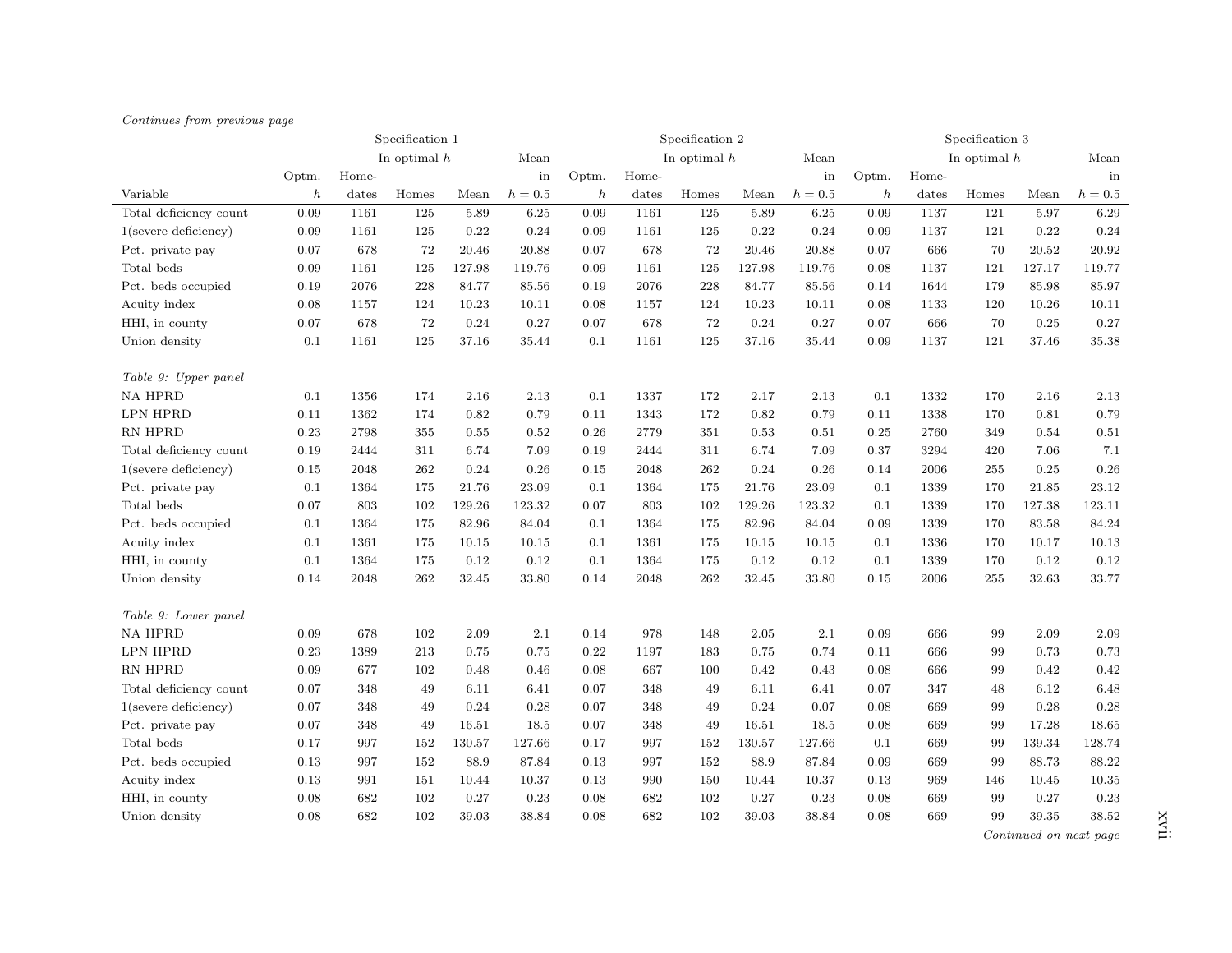|                         |       |       | Specification 1 |        |         |                  |       | Specification 2 |        |         |                  |       | Specification 3 |        |         |
|-------------------------|-------|-------|-----------------|--------|---------|------------------|-------|-----------------|--------|---------|------------------|-------|-----------------|--------|---------|
|                         |       |       | In optimal $h$  |        | Mean    |                  |       | In optimal $h$  |        | Mean    |                  |       | In optimal $h$  |        | Mean    |
|                         | Optm. | Home- |                 |        | in      | Optm.            | Home- |                 |        | in      | Optm.            | Home- |                 |        | in      |
| Variable                | h     | dates | Homes           | Mean   | $h=0.5$ | $\boldsymbol{h}$ | dates | Homes           | Mean   | $h=0.5$ | $\boldsymbol{h}$ | dates | Homes           | Mean   | $h=0.5$ |
|                         |       |       |                 |        |         |                  |       |                 |        |         |                  |       |                 |        |         |
| Table 10: Upper panel   |       |       |                 |        |         |                  |       |                 |        |         |                  |       |                 |        |         |
| <b>NA HPRD</b>          | 0.13  | 1480  | 349             | 2.12   | 2.1     | 0.14             | 1455  | 342             | 2.12   | 2.1     | 0.13             | 1445  | 339             | 2.12   | 2.1     |
| LPN HPRD                | 0.19  | 1791  | 422             | 0.79   | 0.76    | 0.25             | 2056  | 481             | 0.77   | 0.76    | 0.11             | 986   | 227             | 0.78   | 0.75    |
| RN HPRD                 | 0.09  | 1007  | 234             | 0.62   | 0.57    | 0.12             | 992   | 229             | 0.58   | 0.55    | 0.1              | 987   | 227             | 0.58   | 0.55    |
| Total deficiency count  | 0.1   | 1014  | 235             | 6.04   | 6.85    | 0.1              | 1014  | 235             | 6.04   | 6.85    | 0.09             | 990   | 227             | 6.1    | 6.89    |
| $1$ (severe deficiency) | 0.19  | 1798  | 423             | 0.29   | 0.3     | 0.19             | 1798  | 423             | 0.29   | 0.3     | 0.19             | 1760  | 412             | 0.29   | 0.3     |
| Pct. private pay        | 0.07  | 568   | 132             | 21.19  | 22.14   | 0.07             | 568   | 132             | 21.19  | 22.14   | 0.07             | 553   | 126             | 21.2   | 22.16   |
| Total beds              | 0.1   | 1014  | 235             | 132.82 | 126.53  | 0.1              | 1014  | 235             | 132.82 | 126.53  | 0.09             | 990   | 227             | 133.09 | 126.81  |
| Pct. beds occupied      | 0.13  | 1493  | 351             | 84.35  | 84.97   | 0.13             | 1493  | 351             | 84.35  | 84.97   | 0.13             | 1455  | 340             | 84.74  | 85.23   |
| Acuity index            | 0.17  | 1482  | 350             | 10.24  | 10.21   | 0.17             | 1481  | 349             | 10.24  | 10.21   | 0.16             | 1444  | 339             | 10.25  | 10.20   |
| HHI, in county          | 0.12  | 1014  | 235             | 0.16   | 0.15    | 0.12             | 1014  | 235             | 0.16   | 0.15    | 0.15             | 1455  | 340             | 0.15   | 0.15    |
| Union density           | 0.18  | 1798  | 423             | 32.59  | 34.68   | 0.18             | 1798  | 423             | 32.59  | 34.68   | 0.19             | 1760  | 412             | 32.71  | 34.51   |
|                         |       |       |                 |        |         |                  |       |                 |        |         |                  |       |                 |        |         |
| Table 10: Lower panel   |       |       |                 |        |         |                  |       |                 |        |         |                  |       |                 |        |         |
| <b>NA HPRD</b>          | 0.12  | 1032  | 206             | 2.16   | 2.14    | 0.14             | 1526  | 302             | 2.14   | 2.13    | 0.14             | 1525  | 301             | 2.14   | 2.13    |
| <b>LPN HPRD</b>         | 0.12  | 1032  | 206             | 0.79   | 0.8     | 0.12             | 1021  | 204             | 0.79   | 0.78    | 0.12             | 1018  | 202             | 0.79   | 0.79    |
| RN HPRD                 | 0.22  | 1846  | 369             | 0.46   | 0.44    | 0.14             | 1541  | 304             | 0.42   | 0.42    | 0.09             | 1018  | 202             | 0.4    | 0.42    |
| Total deficiency count  | 0.13  | 1552  | 308             | 6.82   | 6.89    | 0.13             | 1552  | 308             | 6.82   | 6.89    | 0.12             | 1018  | 202             | 6.78   | 6.9     |
| $1$ (severe deficiency) | 0.26  | 2127  | 424             | 0.23   | 0.23    | 0.26             | 2127  | 424             | 0.23   | 0.23    | 0.17             | 1526  | 301             | 0.23   | 0.23    |
| Pct. private pay        | 0.11  | 1032  | 206             | 19.49  | 21.04   | 0.11             | 1032  | 206             | 19.49  | 21.04   | 0.11             | 1018  | 202             | 19.55  | 21.18   |
| Total beds              | 0.08  | 1032  | 206             | 130.23 | 122.95  | 0.08             | 1032  | 206             | 130.23 | 122.95  | 0.08             | 1018  | 202             | 129.68 | 123.07  |
| Pct. beds occupied      | 0.17  | 1552  | 308             | 85.83  | 85.59   | 0.17             | 1552  | 308             | 85.83  | 85.59   | 0.13             | 1526  | 301             | 86.19  | 85.83   |
| Acuity index            | 0.17  | 1552  | 308             | 10.22  | 10.23   | 0.17             | 1552  | 308             | 10.22  | 10.23   | 0.17             | 1526  | 301             | 10.23  | 10.20   |
| HHI, in county          | 0.08  | 1032  | 206             | 0.17   | 0.17    | 0.08             | 1032  | 206             | 0.17   | 0.17    | 0.08             | 1018  | 202             | 0.18   | 0.17    |
| Union density           | 0.12  | 1032  | 206             | 36.71  | 36.21   | 0.12             | 1032  | 206             | 36.71  | 36.21   | 0.12             | 1018  | 202             | 36.85  | 36.11   |

#### Continues from previous page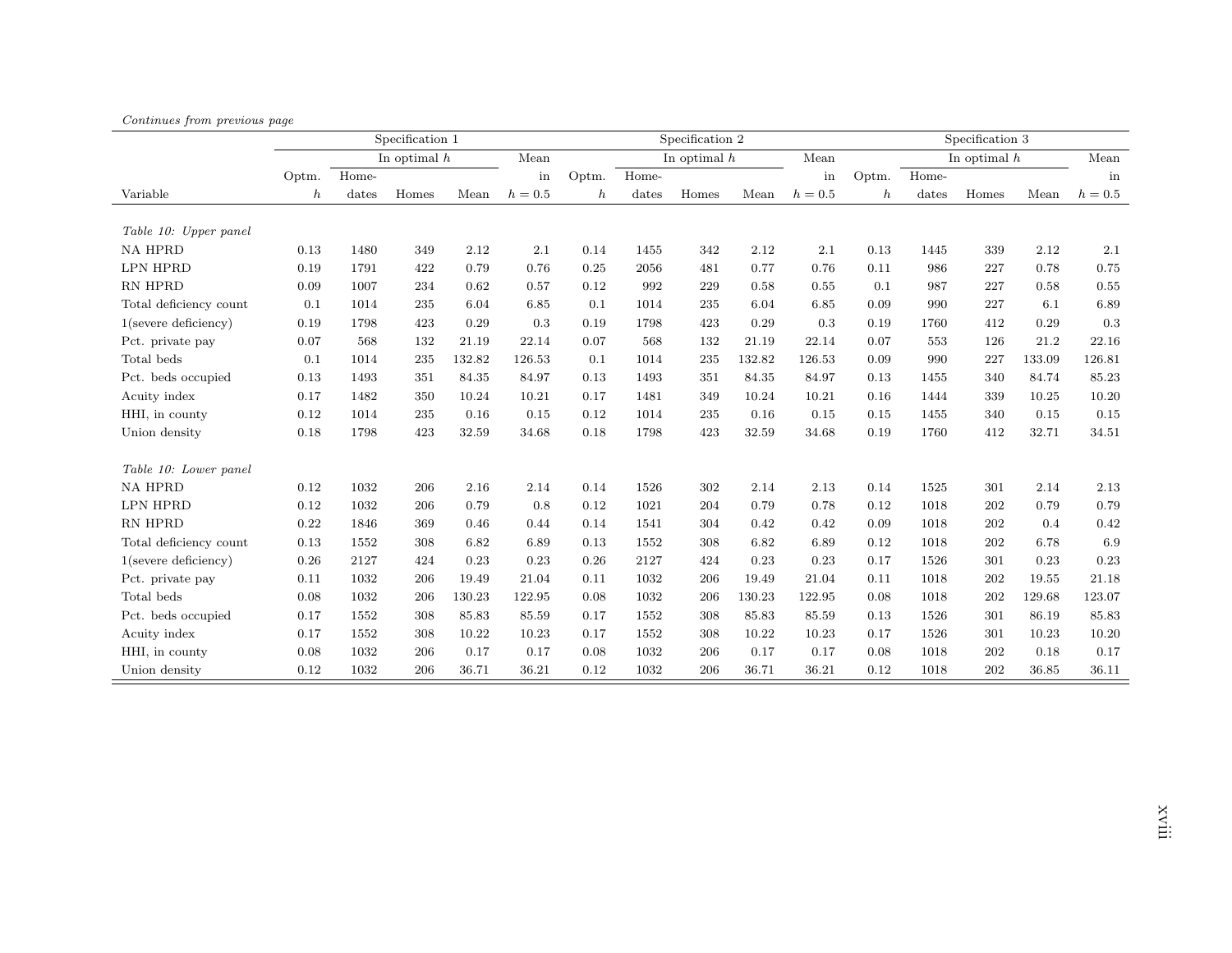| Sample:                       |        | All observations |        | Post-election only |
|-------------------------------|--------|------------------|--------|--------------------|
| Variable                      | Mean   | <b>SD</b>        | Mean   | SD                 |
|                               |        |                  |        |                    |
| Census variables              |        |                  |        |                    |
| Payroll (millions of Y2000\$) | 5.4    | 14.9             | 6.1    | 17.0               |
| Employment                    | 216    | 414.6            | 220.9  | 427.1              |
| Avg annual earnings $(Y2000\$ | 20,871 | 19,965           | 24,212 | 28,391             |
|                               |        |                  |        |                    |
| <i>OSCAR</i> variables        |        |                  |        |                    |
| <b>NA HPRD</b>                | 2.12   | 0.74             | 2.12   | 0.70               |
| RN HPRD                       | 0.60   | 0.79             | 0.50   | 0.74               |
| <b>LPN HPRD</b>               | 0.71   | 0.48             | 0.77   | 0.46               |
| Total deficiency count        | 6.76   | 6.36             | 6.76   | 5.79               |
| $1$ (severe deficiency)       | 0.23   |                  | 0.26   |                    |
| Prct. private pay             | 23.1   | 17.5             | 21.9   | 16.1               |
| Acuity index                  | 10.2   | 1.54             | 10.2   | 1.5                |
| Number of beds                | 123.2  | 68.8             | 122    | 63.3               |
| Prct. beds occupied           | 85.6   | 18.6             | 85.9   | 16.7               |
| Market HHI same county        | 0.15   | 0.19             | 0.16   | 0.19               |
| Union density, private only   | 30.7   | 26.1             | 34.7   | 26.8               |

<span id="page-62-0"></span>Table A.15: Means of Census and OSCAR variables in Census subsample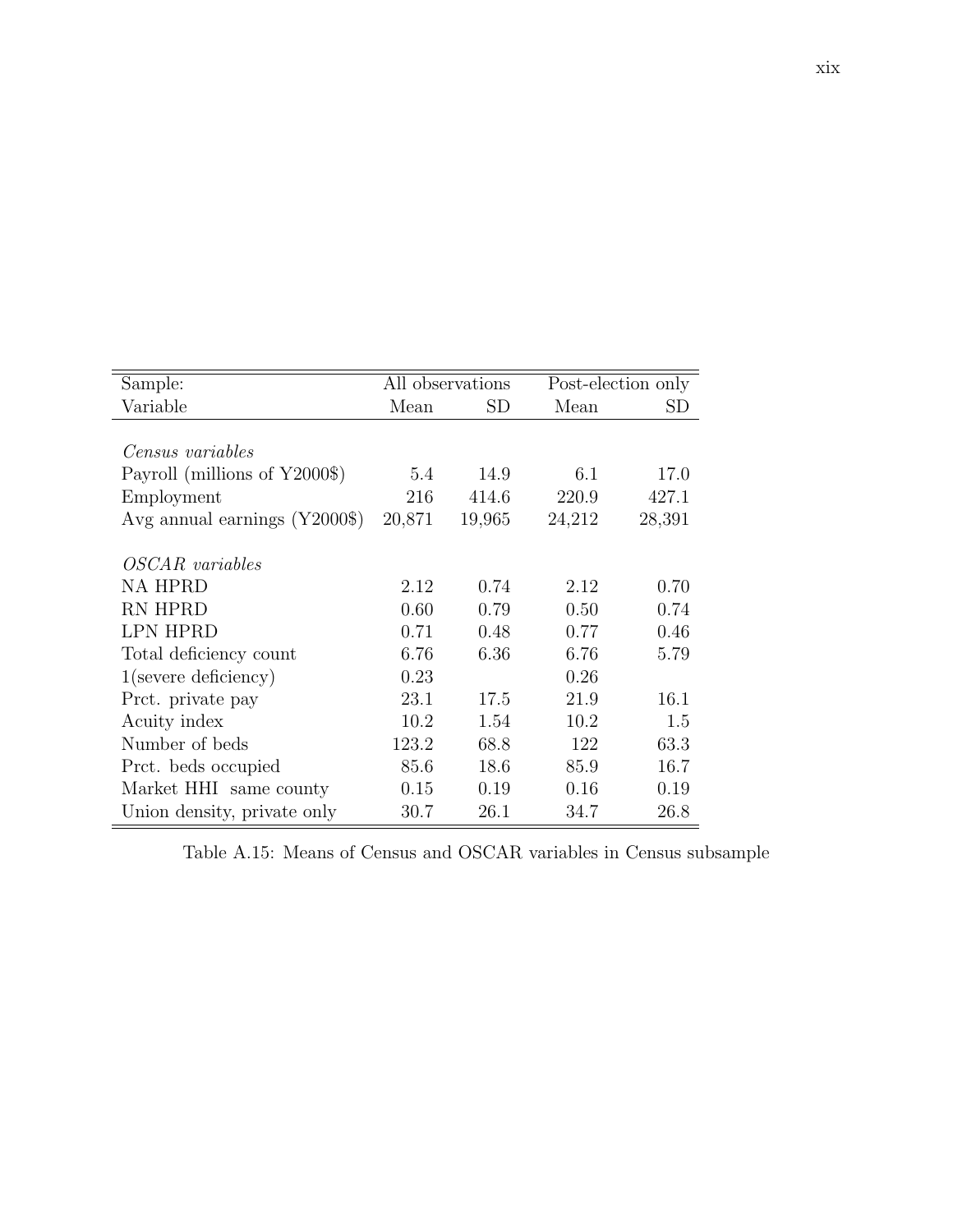|                                                           | Estimates             |                     |                     | Home-dates obs. |                |      |
|-----------------------------------------------------------|-----------------------|---------------------|---------------------|-----------------|----------------|------|
| Specification                                             | $\overline{1}$        | $\overline{2}$      | $\overline{3}$      | $\mathbf{1}$    | $\overline{2}$ | 3    |
| Staffing                                                  |                       |                     |                     |                 |                |      |
| <b>NA HPRD</b>                                            | $-0.191$<br>(.165)    | $-0.169$<br>(.137)  | $-0.154$<br>(.104)  | 3627            | 3575           | 3559 |
| <b>LPN HPRD</b>                                           | 0.009<br>(0.124)      | $-0.026$<br>(0.068) | $-0.020$<br>(0.070) | 3637            | 3606           | 3569 |
| <b>RN HPRD</b>                                            | $-0.289$<br>(0.265)   | $-0.103$<br>(0.128) | $-0.173$<br>(0.114) | 3634            | 3610           | 3568 |
| Quality                                                   |                       |                     |                     |                 |                |      |
| Total deficiency count                                    | 0.765<br>(1.040)      | 0.904<br>(0.941)    | 1.330<br>(0.985)    | 3646            | 3646           | 3576 |
| $1$ (severe deficiency)                                   | $-0.064$<br>(0.051)   | $-0.065$<br>(0.051) | $-0.031$<br>(0.036) | 3646            | 3646           | 3576 |
| Prct. private pay                                         | 7.898<br>(4.860)      | 3.383<br>(3.140)    | 1.230<br>(2.550)    | 3646            | 3646           | 3576 |
| Other strategic margins                                   |                       |                     |                     |                 |                |      |
| Acuity index                                              | 0.005<br>(0.438)      | $-0.162$<br>(0.277) | 0.017<br>(0.211)    | 3630            | 3629           | 3560 |
| Number of beds                                            | $-12.170$<br>(24.020) | 1.696<br>(4.850)    | 4.800<br>(3.270)    | 3646            | 3646           | 3576 |
| Prct. beds occupied                                       | 1.460<br>(5.750)      | 0.682<br>(3.360)    | 2.230<br>(2.950)    | 3646            | 3646           | 3576 |
| Market characteristics                                    |                       |                     |                     |                 |                |      |
| Market HHI                                                | $-0.015$<br>(0.056)   | 0.000<br>(0.008)    | 0.000<br>(0.003)    | 3646            | 3646           | 3576 |
| Union density                                             | 6.190<br>(7.580)      | 6.190<br>(5.650)    | 9.630<br>(3.440)    | 3646            | 3646           | 3576 |
| Specification conditional on home's pre-election mean of: |                       |                     |                     |                 |                |      |
| This outcome variable                                     | N                     | Y                   | Υ                   |                 |                |      |
| All other outcome variables                               | Ν                     | N                   | Y                   |                 |                |      |

<span id="page-63-0"></span>Coefficient (within-home cluster bootstrap SE). Significance: ∗: 10% ∗∗: 5% ∗ ∗ ∗: 1%. Each cell presents discontinuity estimate from a separate local linear regression.

Table A.16: Estimated effects on nursing homes characteristics using post-election OSCAR panel and local linear estimator in the Census subsample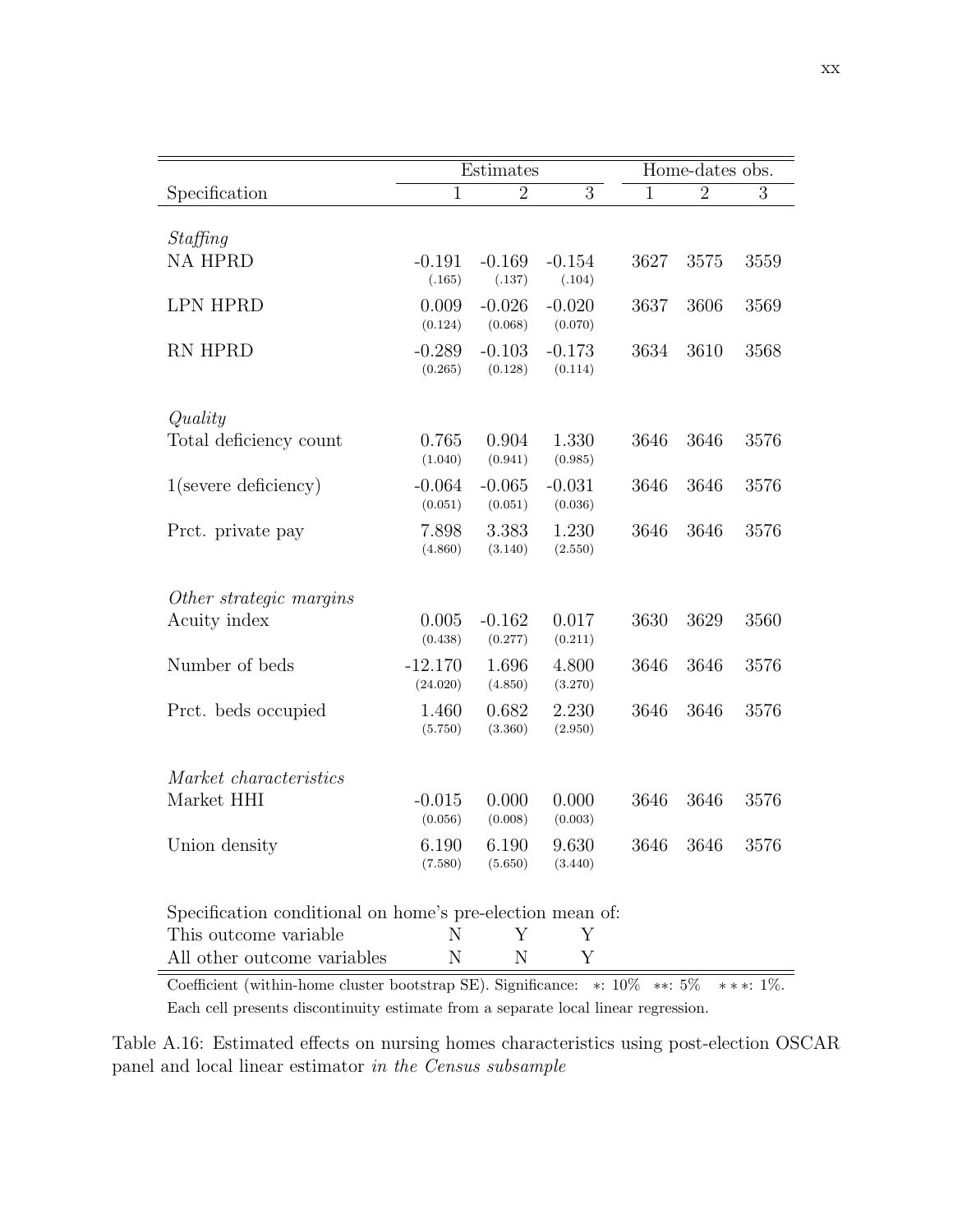## <span id="page-64-2"></span><span id="page-64-1"></span>A.2 Figures



Outcome: Acuity index

Outcome: Total bedsPre-electionPost-election200 150  $001$  $\overline{.5}$ -.5Vote ShareVote ShareDisc. estim. (SE): -24.3 (25.8)Disc. estim. (SE): -19.8 (37.9)

Note: both use the IK-optimal bandwidth for post-election sample: 0.161.

(a)

Note: both use the IK-optimal bandwidth for post-election sample: 0.08.

(b)



Outcome: Pct. beds occupied

<span id="page-64-0"></span>(c)

<sup>0</sup><br>
Vote Share<br>
Disc. estim. (SE): -.1 (.4)<br>
1 use the IK-optimal bandwidth for post-ele<br>
using the IK-optim 5 Vote Share<br>Disc. estim. (SE): -24.3 (25.8)<br>ample: 0.08.<br>Dimear regression on either the state of beds occupied<br>inear regression on either the state of the state of the state of the state of the state of the state of the Figure A.1: *Other strategic margins*: expected acuity index, total number of beds, and percentage of beds occupied by vote share bin in the pre- and post-election periods are <sup>p</sup>lotted. Estimated expectations from local-linear regression on either side ofthe threshold using the IK-optimal bandwidth as in specification 1 of Table [3](#page-32-1) is graphed.